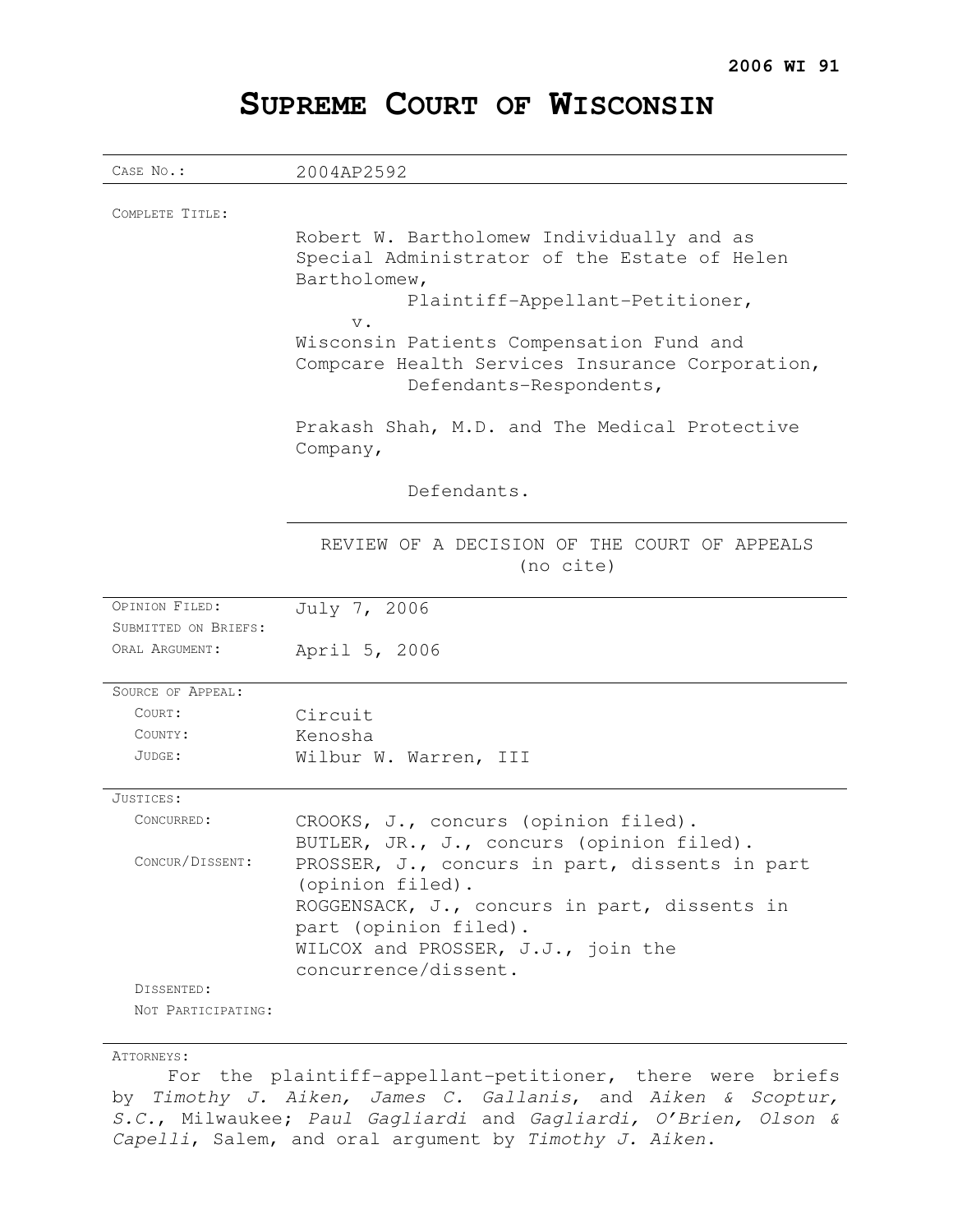For the defendant-respondent Wisconsin Patients Compensation Fund, there was a brief by Steven P. Means, Roisin H. Bell, Michael A. Hughes, and Michael Best & Friedrich LLP, Madison, and oral argument by Steven P. Means.

An amicus curiae brief was filed by William C. Gleisner, III and Law Offices of William C. Gleisner III, Milwaukee; Lora A. Kaelber and Gray & End LLP, Milwaukee; Linda Meagher and Habush Habush & Rottier SC, Milwaukee on behalf of the Wisconsin Academy of Trial Lawyers.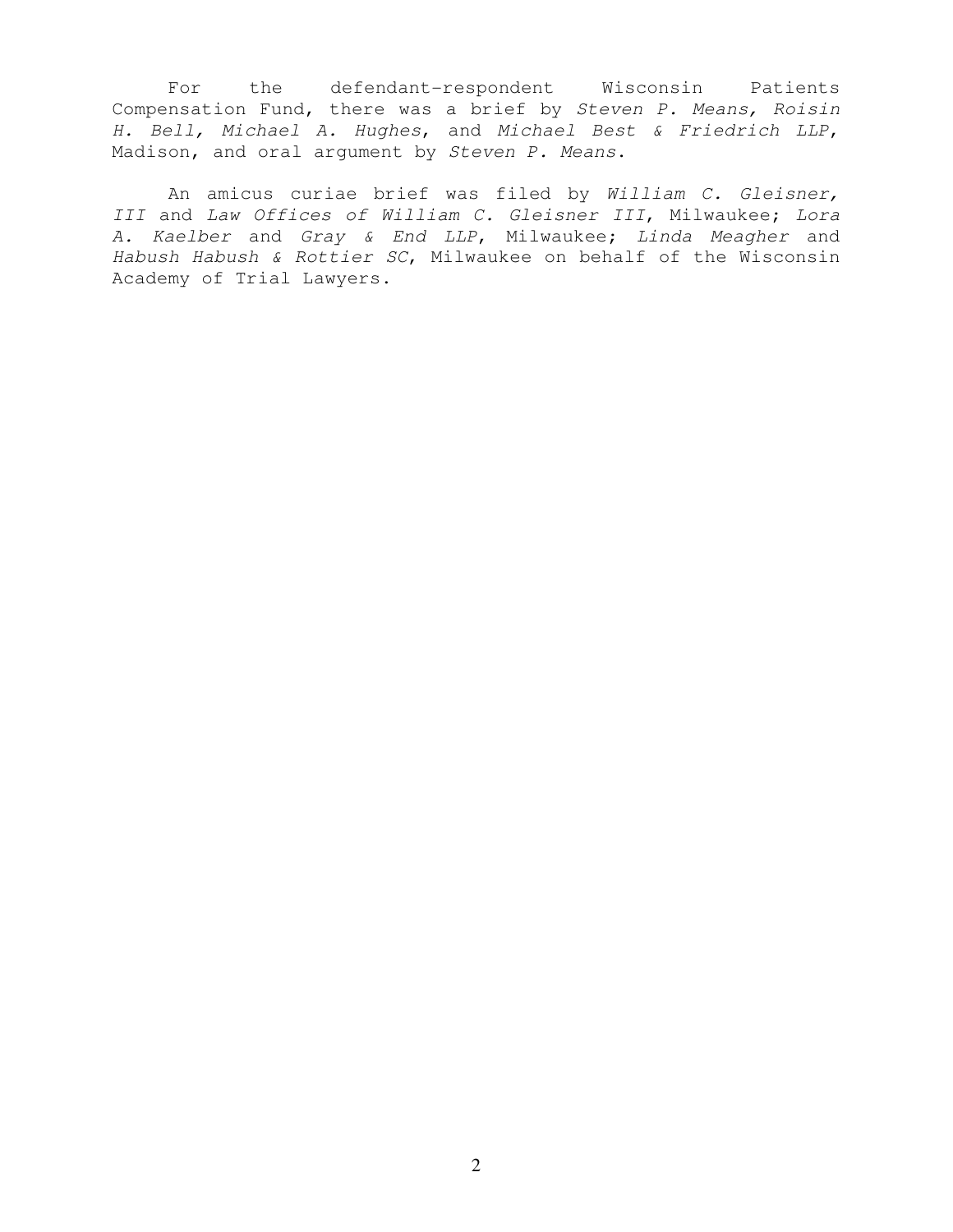# **2006 WI 91**

NOTICE

**This opinion is subject to further editing and modification. The final version will appear in the bound volume of the official reports.** 

No. 2004AP2592 (L.C. No. 2001CV1261)

STATE OF WISCONSIN THE STATE OF WISCONSIN THE STATE OF STATE OF STATE OF STATE OF STATE OF STATE OF STATE OF STATE OF STATE OF STATE OF STATE OF STATE OF STATE OF STATE OF STATE OF STATE OF STATE OF STATE OF STATE OF STATE

**Robert W. Bartholomew, Individually and as Special Administrator of the Estate of Helen Bartholomew,** 

 **Plaintiff-Appellant-Petitioner,** 

 $\mathbf v$ .

**Wisconsin Patients Compensation Fund and Compcare Health Services Insurance Corporation,**  **FILED** 

**JUL 7, 2006** 

Cornelia G. Clark Clerk of Supreme Court

 **Defendants-Respondents,** 

**Prakash Shah, M.D. and The Medical Protective Company,** 

 **Defendants.** 

REVIEW of a decision of the Court of Appeals. Reversed and remanded.

¶1 SHIRLEY S. ABRAHAMSON, C.J. This is a review of a decision of the court of appeals summarily affirming the judgment and order of the circuit court for Kenosha County,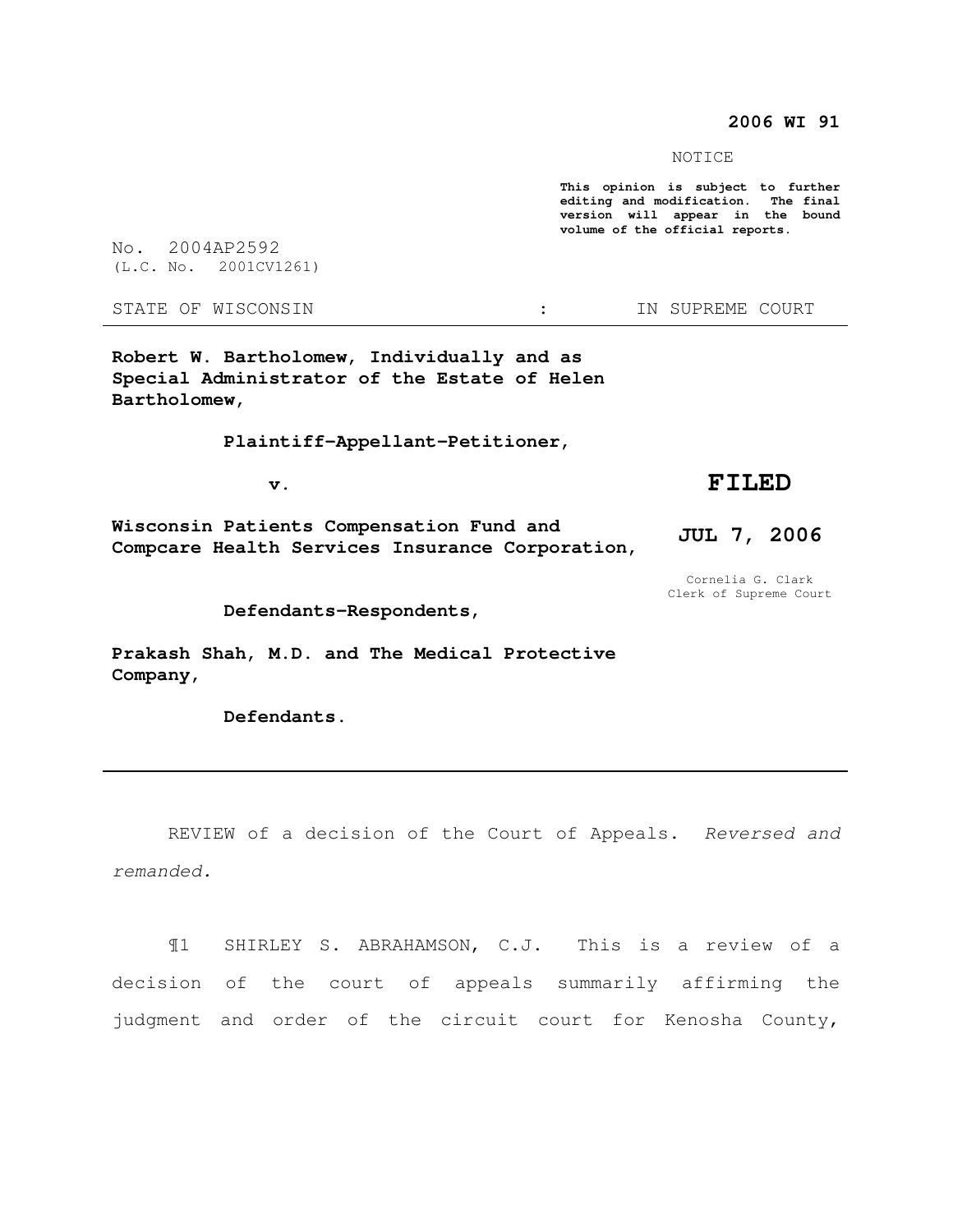Wilbur W. Warren III, Judge.<sup>1</sup> This lawsuit arose because Helen Bartholomew died as a result of medical malpractice, leaving her husband, Robert Bartholomew, surviving. The plaintiff is Robert Bartholomew individually and as special administrator of the Estate of Helen Bartholomew. The defendants are the Wisconsin Patients Compensation Fund,<sup>2</sup> Compcare Health Services Insurance Corporation, Doctor Prakash Shah, and the Medical Protective Company.<sup>3</sup>

¶2 The issue in the present case is whether the following awards collectively are limited to the maximum allowed under the cap on wrongful death actions: the jury award for noneconomic damages to the estate of Helen Bartholomew for her predeath pain, suffering, and disability; the jury award to Robert Bartholomew for noneconomic damages for the predeath loss caused by his wife's disability; and the jury award to Robert Bartholomew for noneconomic damages for his postdeath loss of his wife's society and companionship.

¶3 The issue, in other words, is whether the court should adhere to Maurin v. Hall, 2004 WI 100, 274 Wis. 2d 28, 682 N.W.2d 866, which held that when a victim of medical malpractice

 $\overline{a}$ 

 $1$  Bartholomew v. Wis. Patients Comp. Fund, No. 2004AP2592, unpublished order (Wis. Ct. App. Aug. 24, 2005).

 $2$  The Fund's name was recently changed to "Injured Patients and Families Compensation Fund."

 $3$  Two defendant doctors were named in the complaint. One of the doctors was found not liable and is therefore not a party to this review.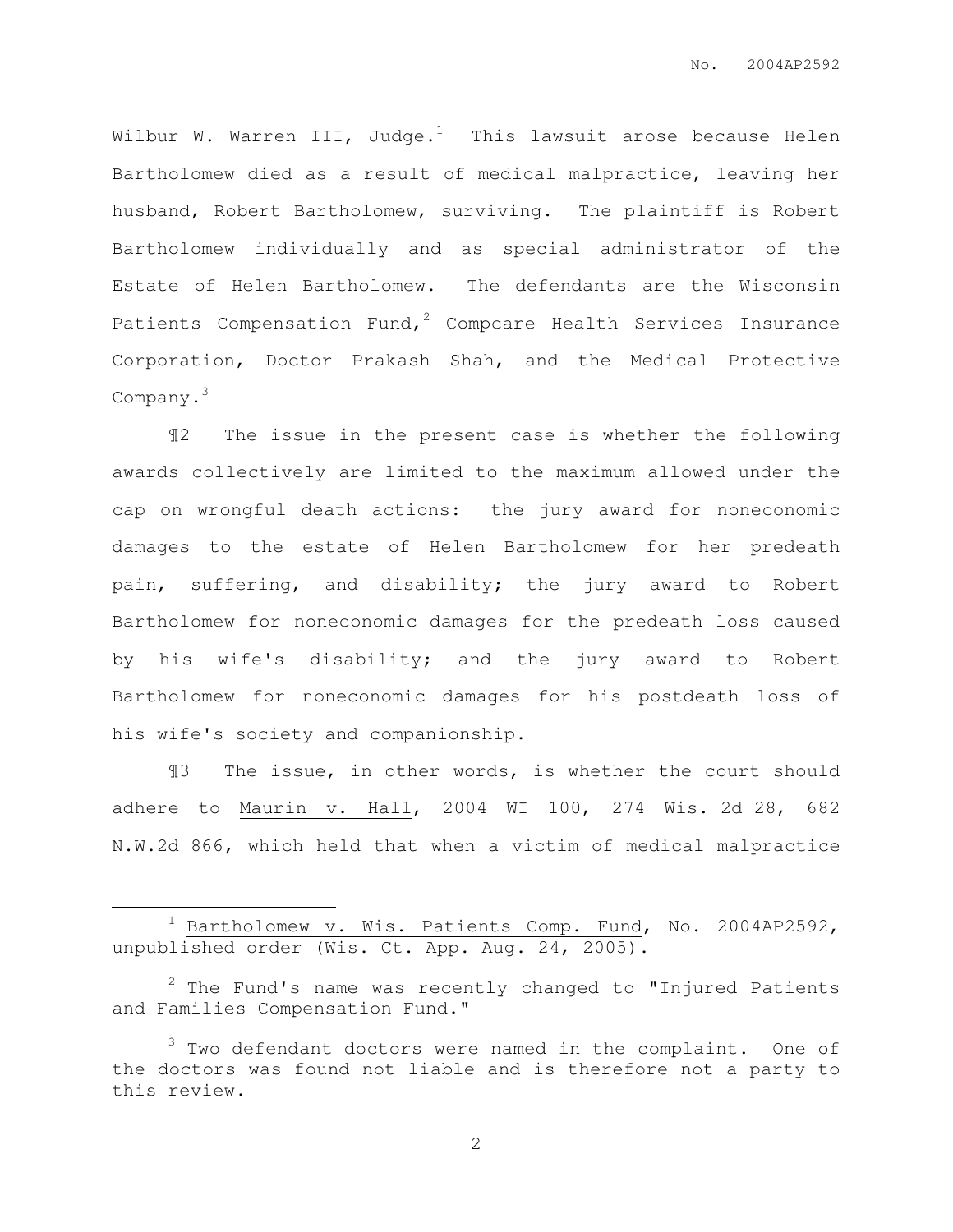dies, the cap for wrongful death actions limits all noneconomic damages.<sup>4</sup> A majority of the court, namely the author of this opinion and Justices Bradley, Crooks, and Butler, concludes that Maurin was wrongly decided and must be overturned. Justice Butler so decides on different grounds from those stated in this opinion.

¶4 In addition, a majority of the court, the same four justices, agrees that the estate of Helen Bartholomew is entitled to the full \$500,000 award for Helen Bartholomew's predeath pain and suffering, that Robert Bartholomew individually is entitled to the full \$350,000 award for his noneconomic damages for his predeath loss of his wife's society and companionship, and that Robert Bartholomew individually is entitled to the full \$350,000 award for his postdeath loss of his wife's society and companionship (wrongful death loss of society and companionship). Justice Butler reaches this result on different grounds.

¶5 Three justices, namely the author of this opinion and Justices Bradley and Crooks, join this lead opinion.

¶6 The challenge to Maurin in the present case is not to that part of Maurin holding that, when medical malpractice

 $\overline{a}$ 

 $4$  See Wis. Stat. § 895.04(4) (2003-03) for the wrongful death cap.

All references to the Wisconsin Statutes are to the 2003-04 version unless otherwise stated.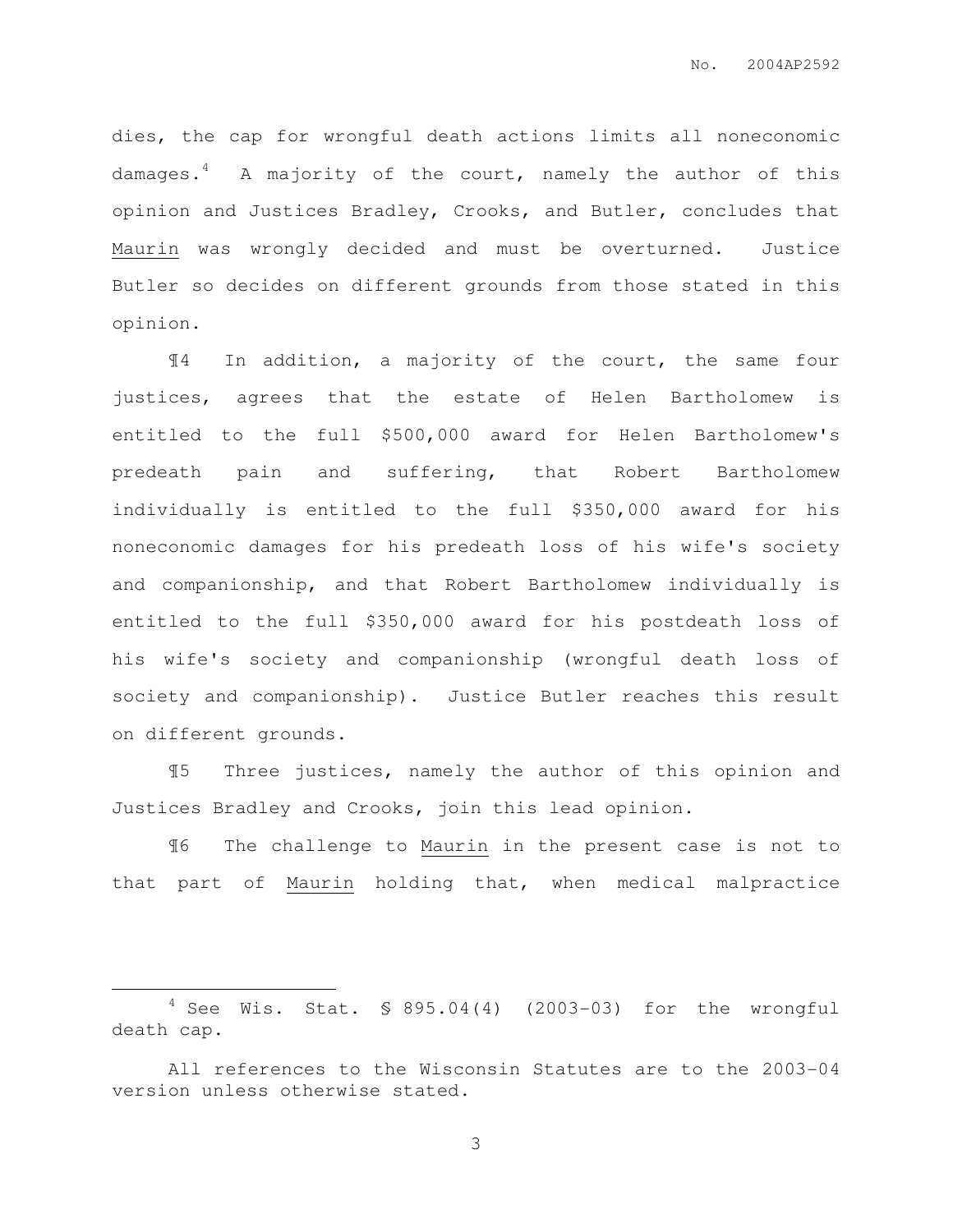results in death, the wrongful death  $cap<sup>5</sup>$  applies to a claimant's noneconomic damages for postdeath loss of society and companionship. Nor is any challenge made in the instant case to the constitutionality of applying the wrongful death cap to a claimant's noneconomic damages for postdeath loss of society and companionship in a medical malpractice case. $6$  The present case therefore leaves undisturbed that part of Maurin that holds the wrongful death cap applicable to a claimant's noneconomic damages for postdeath loss of society and companionship in a medical malpractice action.

¶7 To better understand the issue presented, this opinion sets forth the jury award for the noneconomic damages and the circuit court's application of a cap.

¶8 The jury awarded a total of \$1,200,000 for noneconomic damages as follows:

- \$500,000 to the estate of Helen Bartholomew for her noneconomic damages for predeath pain and suffering;
- \$350,000 to Robert Bartholomew individually for his noneconomic damages for his predeath loss of his wife's society and companionship; and

 $\overline{a}$ 

<sup>5</sup> The phrase "wrongful death cap" refers to the amount provided by Wis. Stat. § 895.04(4) as the cap on recovery for noneconomic damages for postdeath claims for loss of society and companionship.

 $6$  For purposes of the present review, Robert Bartholomew treats the \$350,000 he received under the circuit court judgment as satisfying the jury award for noneconomic damages for his postdeath claim for loss of his wife's society and companionship.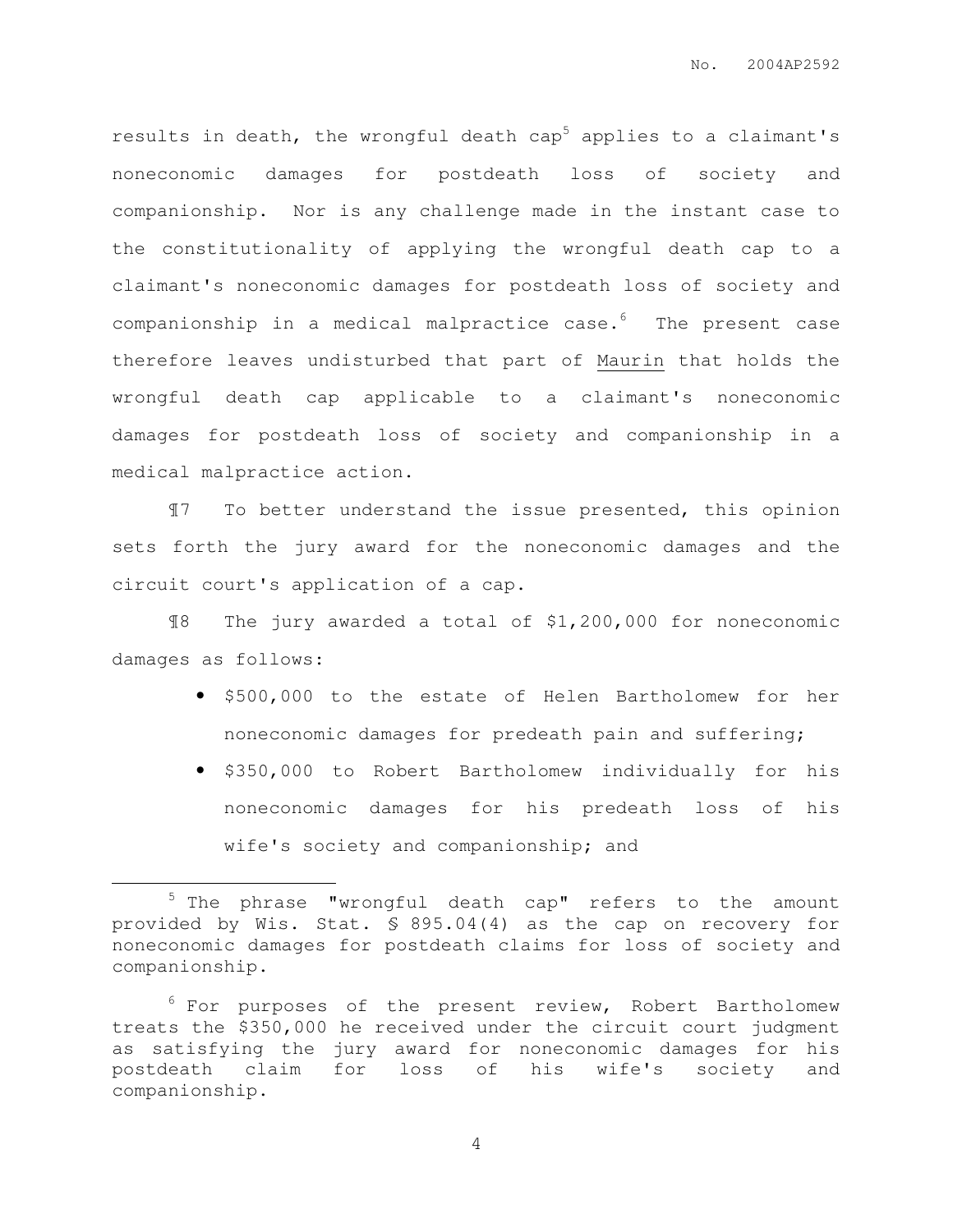• \$350,000 to Robert Bartholomew individually for his noneconomic damages for his postdeath loss of his wife's society and companionship.

¶9 On July 1, 2004, the circuit court issued a written decision, holding that the noneconomic damages were limited to the cap provided by the medical malpractice cap statute, $7$  that is, Wis. Stat. § 893.55(4)(d). At that time § 893.55(4)(d) capped medical malpractice damages at \$422,632. The circuit court thus reduced the \$1,200,000 total damage award for noneconomic damages to \$422,632, as the defendants requested.

¶10 On July 2, 2004, Maurin was mandated. In Maurin, the court held that when a victim of medical malpractice dies, all noneconomic damages are capped by the wrongful death cap.

¶11 After this court issued its decision in Maurin, and upon motion of the defendants, the circuit court revised its judgment to comply with Maurin and reduced the three jury awards for noneconomic damages collectively to \$350,000, the wrongful death cap. As a result of the revised judgment, Robert Bartholomew argues that in effect he received his entire award for noneconomic damages for his claim for his postdeath loss of his wife's society and companionship (\$350,000), but he received nothing for his predeath claim for his loss of his wife's society and companionship and the estate received nothing for five years of Helen Bartholomew's predeath pain and suffering.

 $\overline{a}$ 

 $7$  The phrase "medical malpractice cap" refers to the amount provided by Wis. Stat. § 893.55(4)(d) as the cap on recovery for noneconomic damages awarded in medical malpractice actions.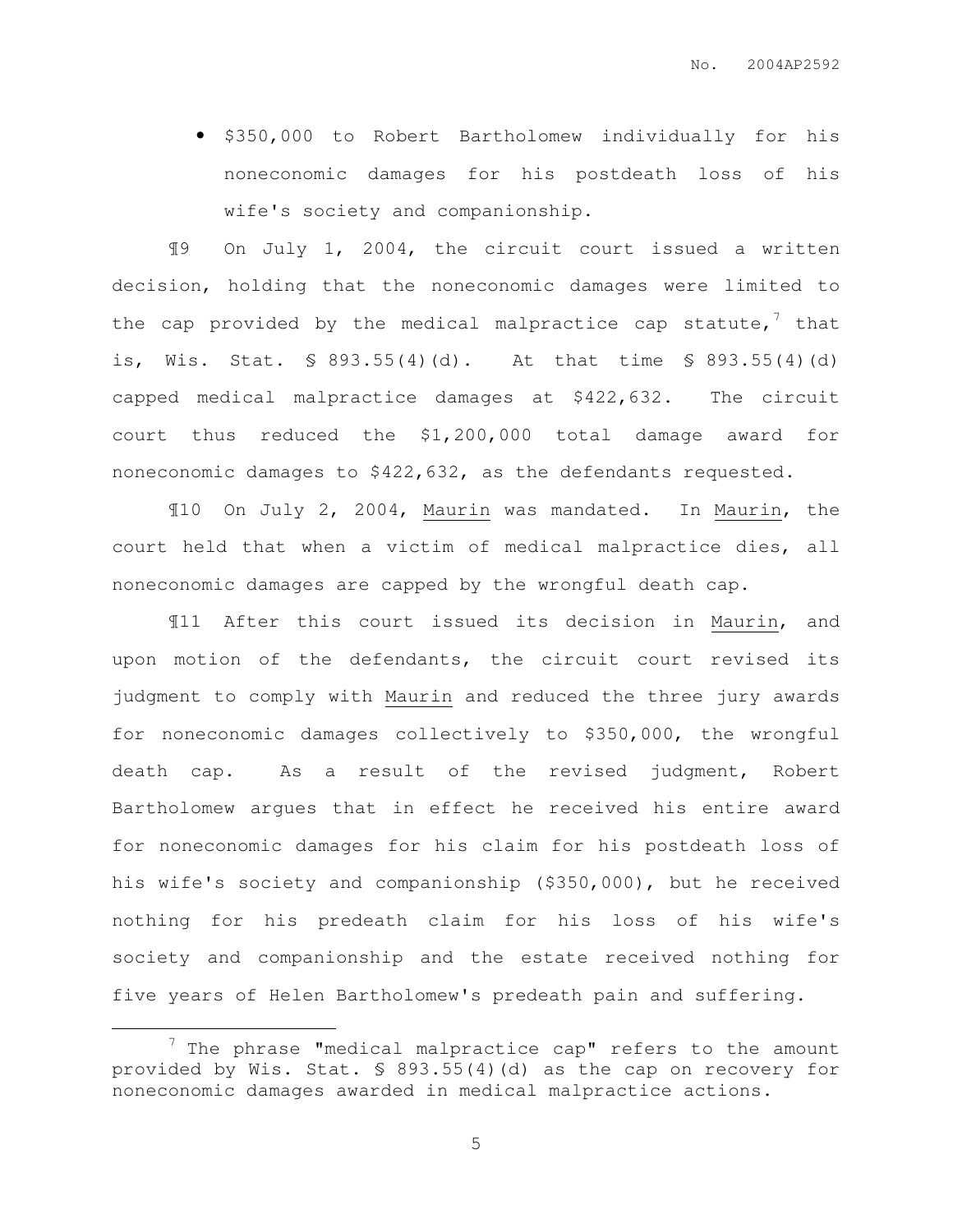¶12 Relying on Maurin, the court of appeals summarily affirmed the revised judgment.

¶13 Robert Bartholomew challenges Maurin as erroneously holding that the wrongful death cap on noneconomic damages applies not only to noneconomic damages for claims for postdeath loss of society and companionship, but also to noneconomic damages for his claim as special administrator of Helen Bartholomew's estate for Helen Bartholomew's predeath pain and suffering and to Robert Bartholomew's individual claim for noneconomic damages for the predeath loss of society and companionship.

¶14 Again, Robert Bartholomew does not challenge Maurin's application of the wrongful death cap to his noneconomic damages for his postdeath loss of his wife's society and companionship. Rather, he asserts that his awards of noneconomic damages for predeath claims are governed by the medical malpractice cap established in  $\$$  893.55(4)(d), namely \$422,632.8 Because the medical malpractice cap in § 893.55(4)(d) was declared unconstitutional in Ferdon v. Wisconsin Patients Compensation

 $\overline{a}$ 

 $8$  Wisconsin Stat. § 893.55(4)(d) (2003-04) provides:

The limit on total noneconomic damages for each occurrence under par. (b) on or after May 25, 1995, shall be \$350,000 and shall be adjusted by the director of state courts to reflect changes in the consumer price index for all urban consumers, U.S. city average, as determined by the U.S. department of labor, at least annually thereafter, with the adjusted limit to apply to awards subsequent to such adjustments.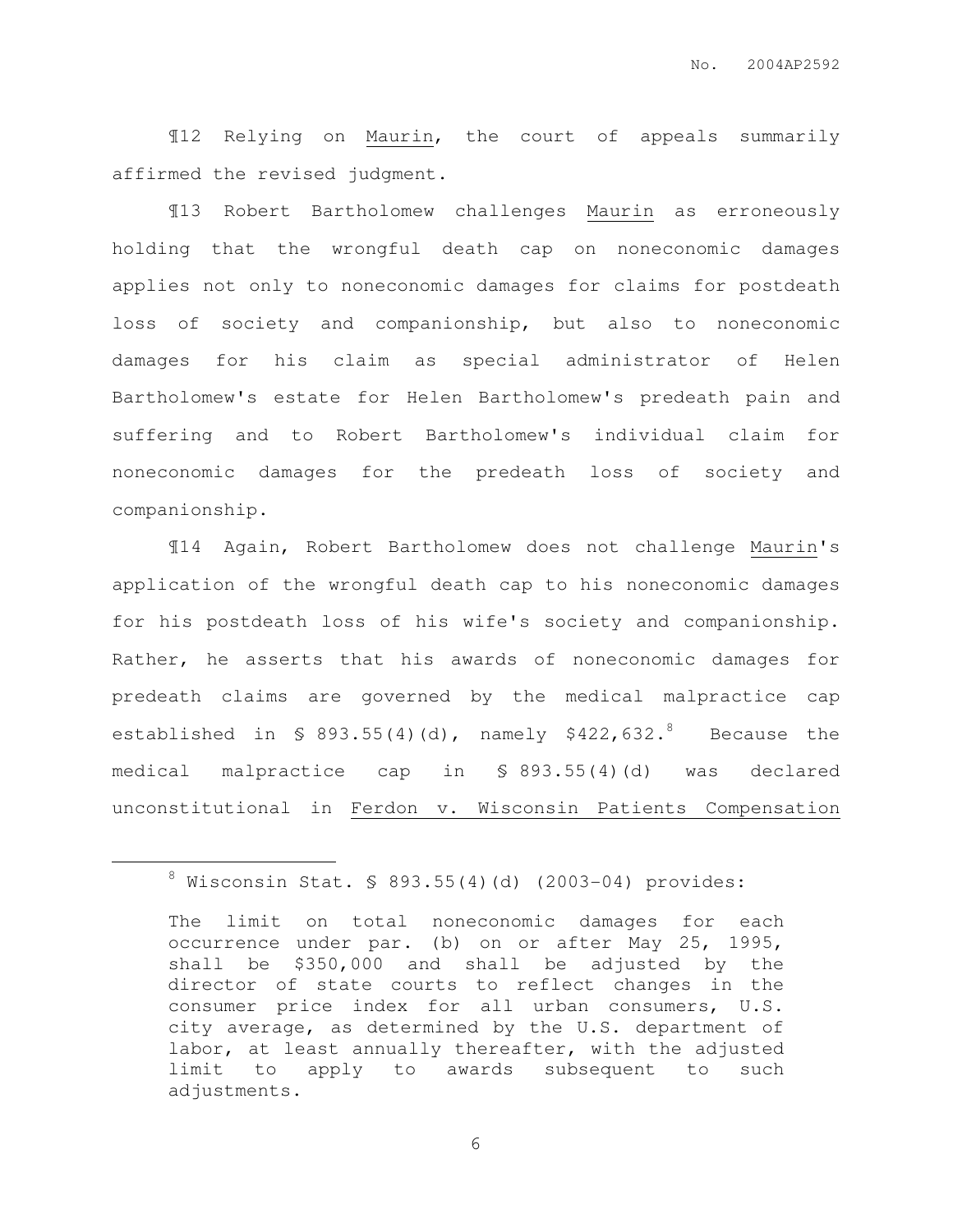Fund, 2005 WI 125, 284 Wis. 2d 573, 701 N.W.2d 440, Robert Bartholomew argues that for the purposes of the instant action no cap exists on his award of noneconomic damages for predeath claims.<sup>9</sup>

¶15 The defendants contend that Maurin was correctly decided and is settled law and that the court should adhere to the Maurin decision and affirm the decision of the court of appeals in the present case.

¶16 Four justices, namely the author of this opinion and Justices Bradley, Crooks, and Butler, agree with Robert Bartholomew that Maurin must be overturned. Three justices, namely the author of this opinion and Justices Bradley and Crooks, agree with the position advocated by Robert Bartholomew, which is the position taken by the concurring opinion in Maurin. $^{\rm 10}$  . These three justices, in this opinion, conclude that Maurin's interpretation of Wisconsin's medical malpractice and

 $\overline{a}$ 

 $9$  Effective April 6, 2006, the legislature has set new limits for noneconomic damages in medical malpractice cases in § 893.55(4)(d)1. See 2005 Wis. Act 183, § 7 (effective Apr. 6, 2006); see also 2005 A.B. 1073, § 7.

No one argues that the new  $\text{\$ } 893.55(4)(d)$  applies retroactively to the instant case. The Act states that it applies to acts or omissions of health care providers after the effective date of the statute, which is April 6, 2006. Both Robert Bartholomew and the defendants argue that the modification of § 893.55(4)(d) supports their interpretations of the medical malpractice and wrongful death statutes. This opinion does not address the 2005 legislation.

<sup>10</sup> Maurin v. Hall, 2004 WI 100, ¶128, 274 Wis. 2d 28, 682 N.W.2d 866 (Abrahamson, C.J., & Crooks, J., concurring, joined in part by Bradley, J.).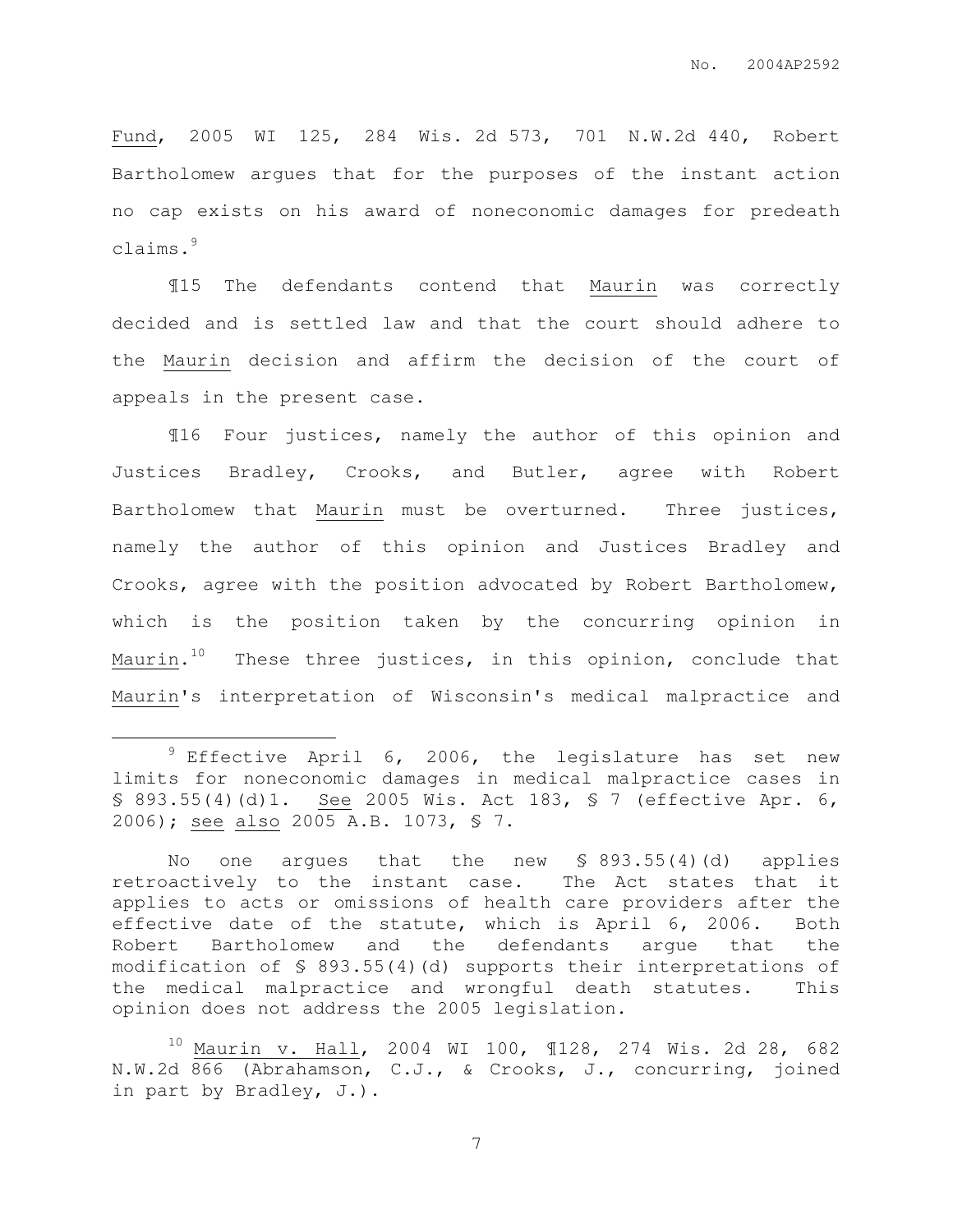wrongful death statutes as imposing a single global wrongful death cap on all noneconomic damages is flawed because it fails to take into account the well-established distinction in Wisconsin tort law between actions for noneconomic damages for predeath claims and a "wrongful death" claim, that is, a claim for noneconomic damages for postdeath loss of society and companionship. This opinion concludes that the legislature adopted two caps that apply in the event of death resulting from medical malpractice: a medical malpractice cap for noneconomic damages for predeath claims and a wrongful death cap for noneconomic damages for postdeath claims. Claimants may thus recover for these two types of claims up to the limits of each applicable cap. Justice Butler, writing separately, concludes that there is a "global" cap in medical malpractice cases, but, unlike the Maurin majority, concludes that the "global" cap is the medical malpractice cap, not the wrongful death cap.<sup>11</sup>

¶17 The conclusions in this opinion are compelled by the principles of tort law, the text of the medical malpractice and wrongful death statutes and the statutory and legislative histories, and the policy the legislature enunciated in enacting Wis. Stat. § 893.55(4)(f), namely to place medical malpractice wrongful death claims "on the same footing" as wrongful death claims in other tort actions. $^{12}$ 

 $\overline{a}$ 

 $11$  See Justice Butler's concurrence, note 7.

 $12$  Maurin, 274 Wis. 2d 28,  $\text{\textsterling}69.$  See also id.,  $\text{\textsterling}147$ (Abrahamson, C.J., & Crooks, J., concurring, joined in part by Bradley, J.).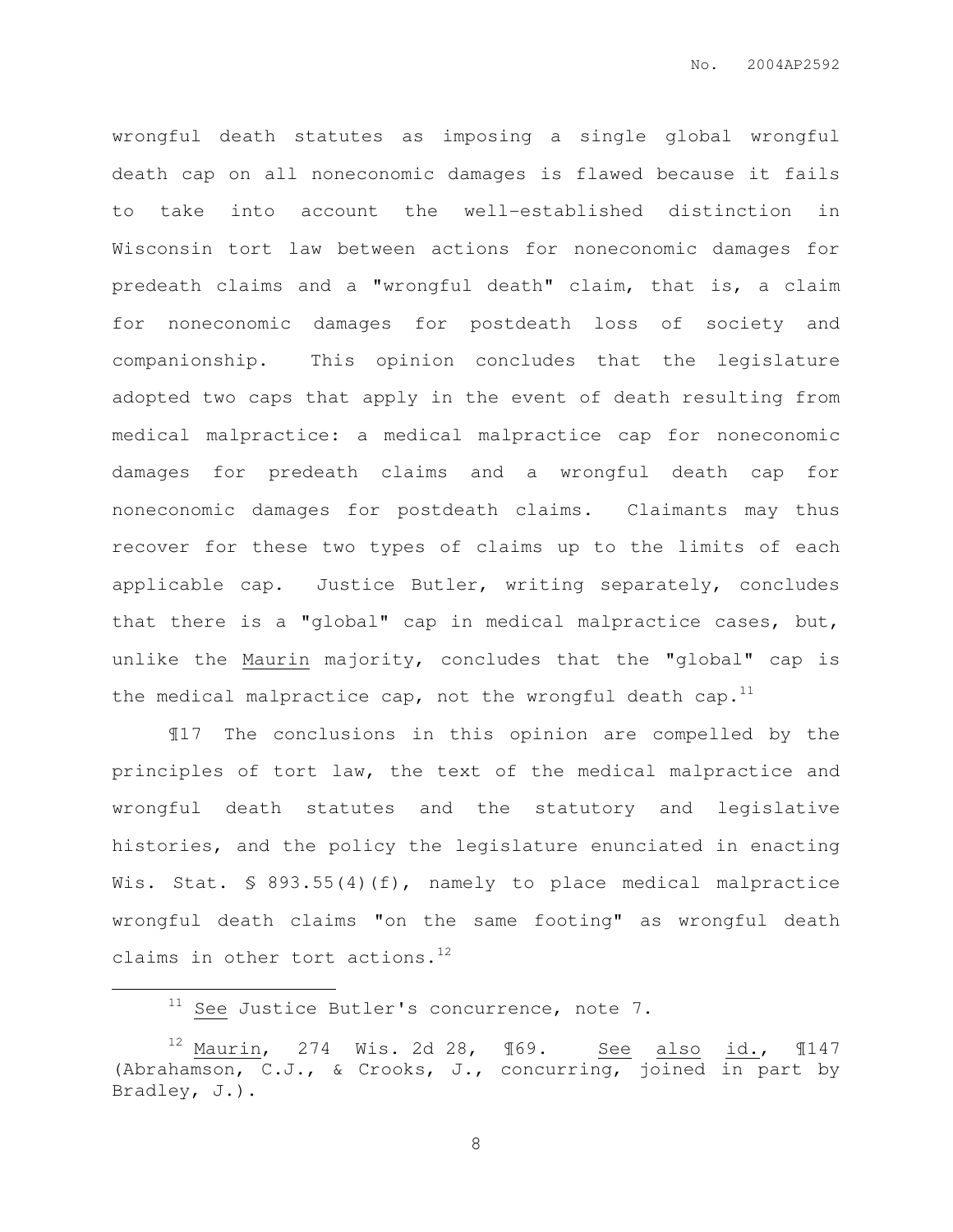¶18 Accordingly, four justices, namely the author of this opinion and Justices Bradley, Crooks, and Butler, reverse the decision of the court of appeals and overturn any contrary holding in Maurin. We remand the matter to the circuit court to reinstate each jury award for noneconomic damages, though Justice Butler reaches this result on different grounds. The analysis in this opinion is presented as follows:

¶19 I. The facts.

¶20 II. The standard of review.

¶21 III. The decision to overturn Maurin in light of considerations of stare decisis.

¶22 IV. A review of tort law treating noneconomic damages for predeath claims differently from noneconomic damages for postdeath claims.

¶23 V. An examination of the text of the applicable medical malpractice and wrongful death statutes and their statutory and legislative histories to establish that the legislature did not create a single wrongful death cap for both pre- and postdeath claims when the medical malpractice results in death. Rather, the legislature adopted two caps: a medical malpractice cap for noneconomic damages for predeath claims and a wrongful death cap for noneconomic damages for postdeath claims. Claimants can thus recover each type of damages under the applicable cap.

¶24 VI. An examination of an alternative interpretation of the cap statutes allowing claimants to choose between bringing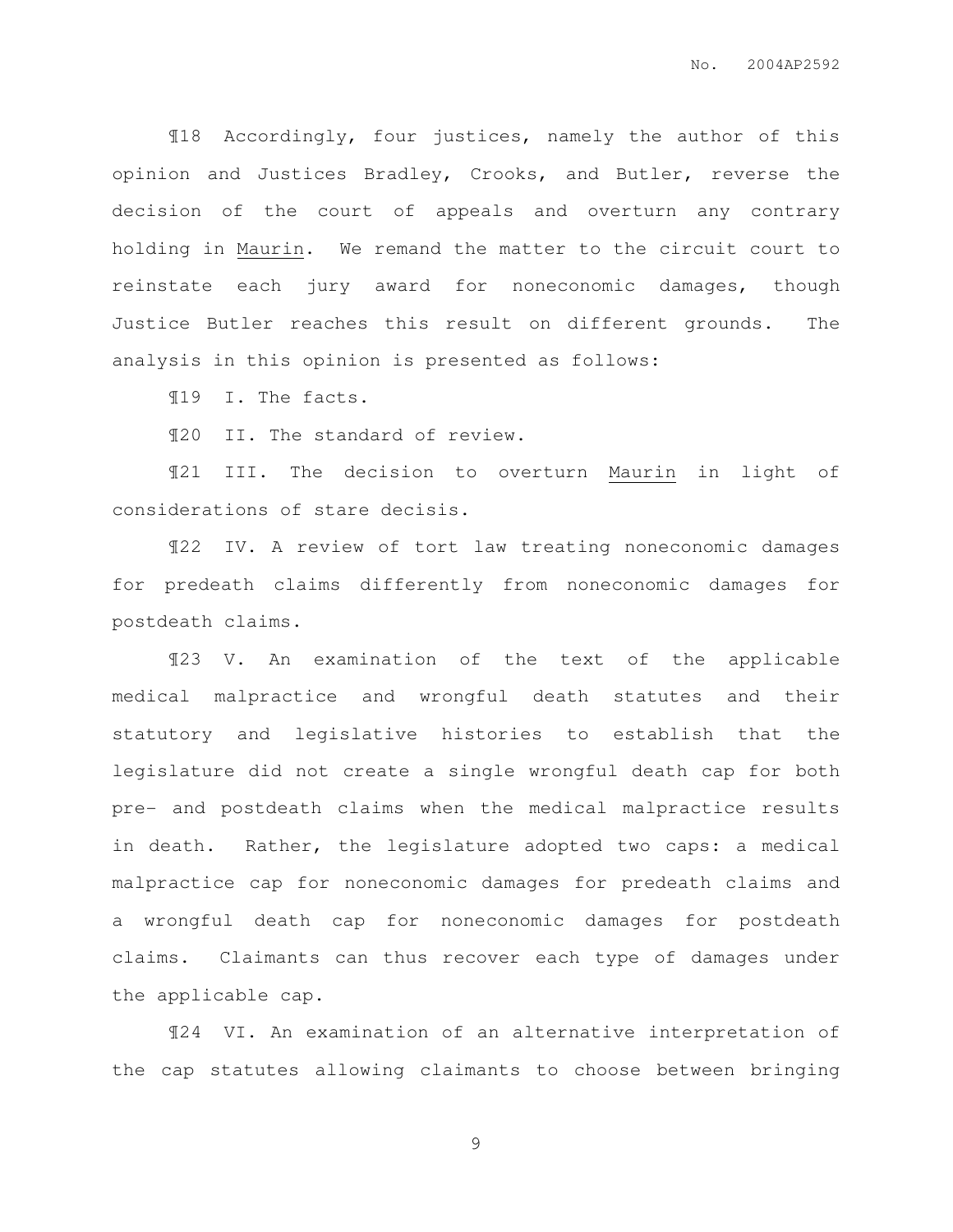an action for noneconomic damages for predeath claims or bringing an action for noneconomic damages for postdeath claims.

I

¶25 The following facts are undisputed. This case arises out of a claim for medical malpractice in the treatment of Helen Bartholomew. The specifics of Helen Bartholomew's medical treatment and resultant injuries are not relevant to the issue before the court, and this opinion will therefore only briefly discuss the medical aspects of her case.

¶26 In December 1998, the defendant doctor treated Helen Bartholomew for chest pain, arm and shoulder pain, shortness of breath, sweating, and fainting feelings. She returned to work a few days later and, that evening, suffered a heart attack. The heart attack resulted in substantial physical deficiencies and brain damage such that Helen Bartholomew was never able to return home. Largely bedridden and with a substantially decreased quality of life, she lived the rest of her life in a nursing home until she passed away in October 2003, nearly five years after the heart attack.

¶27 A complaint was filed in 2001 (prior to Helen Bartholomew's death) claiming that her injuries resulted from medical malpractice. Following Helen Bartholomew's death, Robert Bartholomew, as special administrator of his wife's estate, was substituted as a plaintiff for Helen Bartholomew.

¶28 On April 4, 2004, the jury returned a verdict, finding that negligence by one of the defendant doctors was the cause of Helen Bartholomew's injuries and death and awarding noneconomic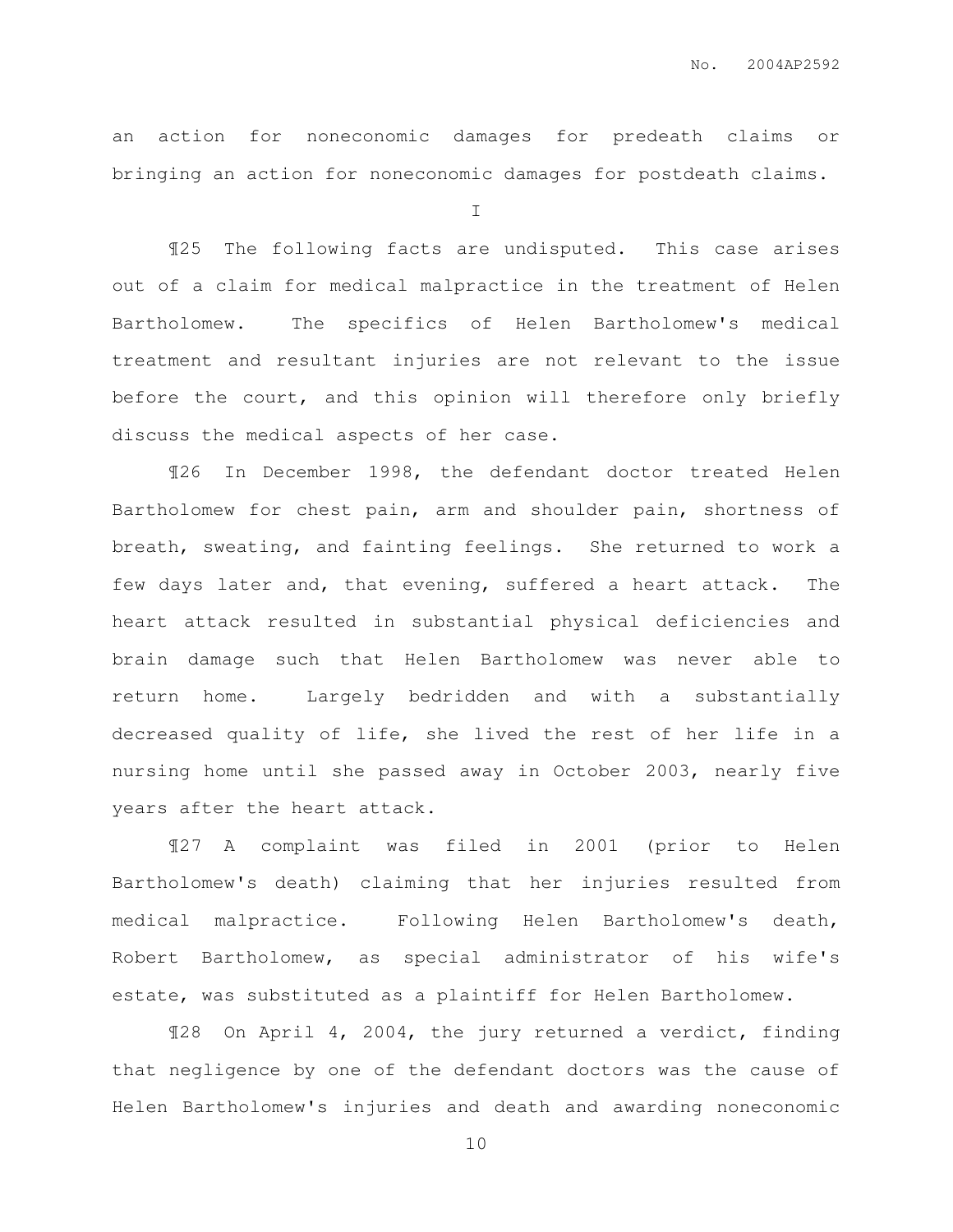damages as described above. The circuit court ultimately ordered the awards to comport with the Maurin decision.

¶29 Robert Bartholomew filed a notice of appeal with the court of appeals on September 28, 2004. On July 14, 2005, this court issued the Ferdon decision. In response to Ferdon, Robert Bartholomew moved the court of appeals to allow supplemental briefing or, in the alternative, to certify the cause in the present case to this court. On August 24, 2005, the court of appeals issued an order summarily denying the motion for supplemental briefing or certification and affirming the judgment of the circuit court, stating that it did not have the authority to overrule Maurin. Robert Bartholomew filed a petition for review, which was granted.

#### II

¶30 The issue in the present case involves the interpretation and application of medical malpractice statutes and the wrongful death statute. The interpretation of and application of a statute to undisputed facts ordinarily present questions of law that this court decides independently of the circuit court and court of appeals but benefiting from their analyses.

### III

¶31 This opinion first explores the advisability of overturning Maurin. Stare decisis, let the decision stand, is a basic tenet of law. "This court follows the doctrine of stare decisis scrupulously because of our abiding respect for the rule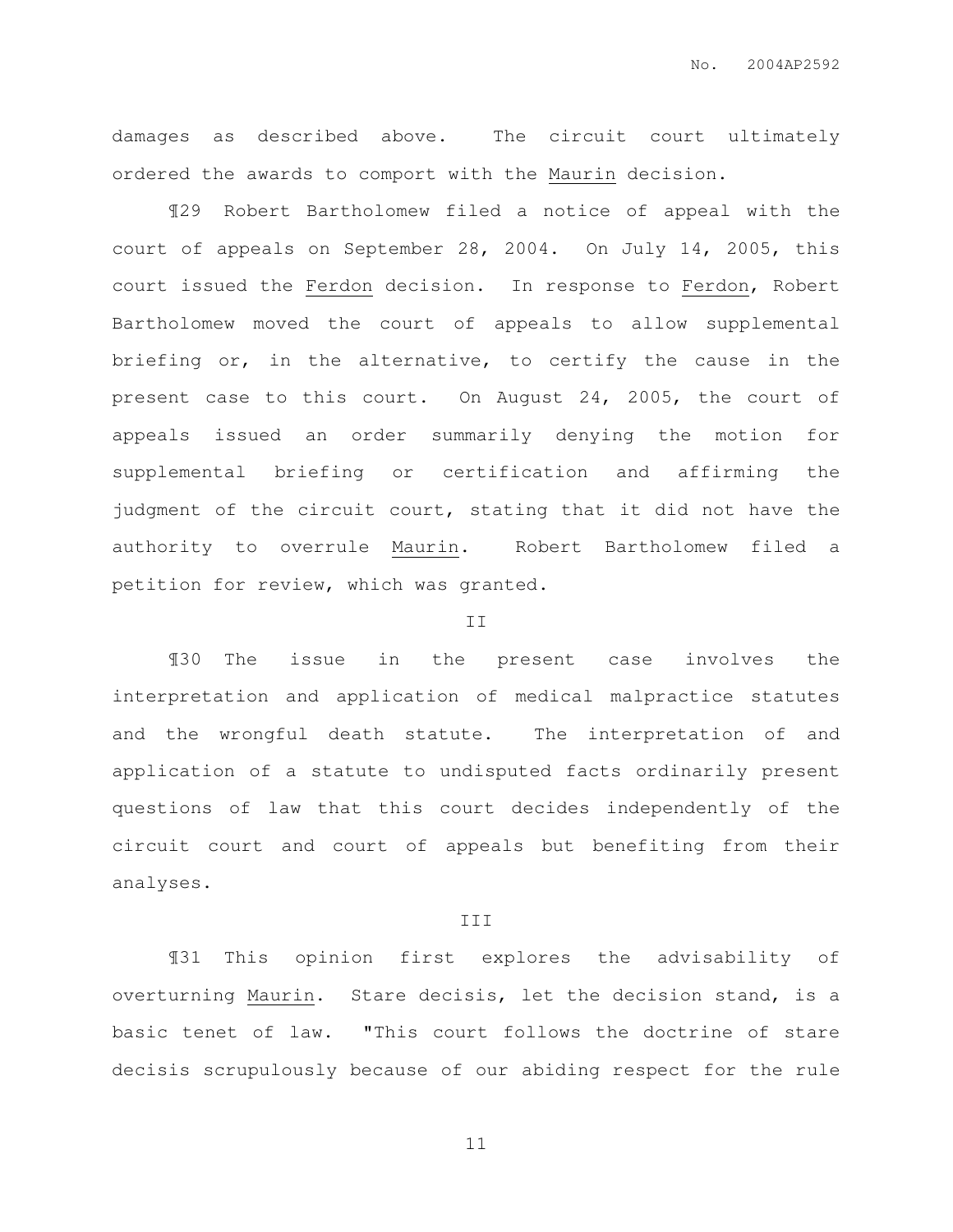of law."<sup>13</sup> Stare decisis contributes to the integrity of the judicial process. Nonetheless, "stare decisis is not a mechanical formula for adherence to the latest decision," and a court should, in applying the doctrine of stare decisis, overturn its own decisions when the situation calls for such a measure.

¶32 Any departure from the doctrine of stare decisis, however, demands special justification.<sup>14</sup> "No change in the law is justified by a change in the membership of the court or a case with more egregious facts."<sup>15</sup>

 ¶33 Five factors typically contribute to a decision to overturn prior case law. This court is more likely to overturn a prior decision when one or more of the following circumstances is present: (1) Changes or developments in the law have undermined the rationale behind a decision; (2) there is a need to make a decision correspond to newly ascertained facts; (3) there is a showing that the precedent has become detrimental to coherence and consistency in the law; (4) the prior decision is

 $\overline{a}$ 

<sup>13</sup> Johnson Controls, Inc. v. Employers Ins. of Wausau, 2003 WI 108, ¶94, 264 Wis. 2d 60, 665 N.W.2d 257.

<sup>14</sup> Id., ¶96; Schultz v. Natwick, 2002 WI 125, ¶37, 257 Wis. 2d 19, 653 N.W.2d 266.

<sup>15</sup> State v. Stevens, 181 Wis. 2d 410, 442, 511 N.W.2d 591 (1994) (Abrahamson, J., concurring) (internal quotation marks omitted).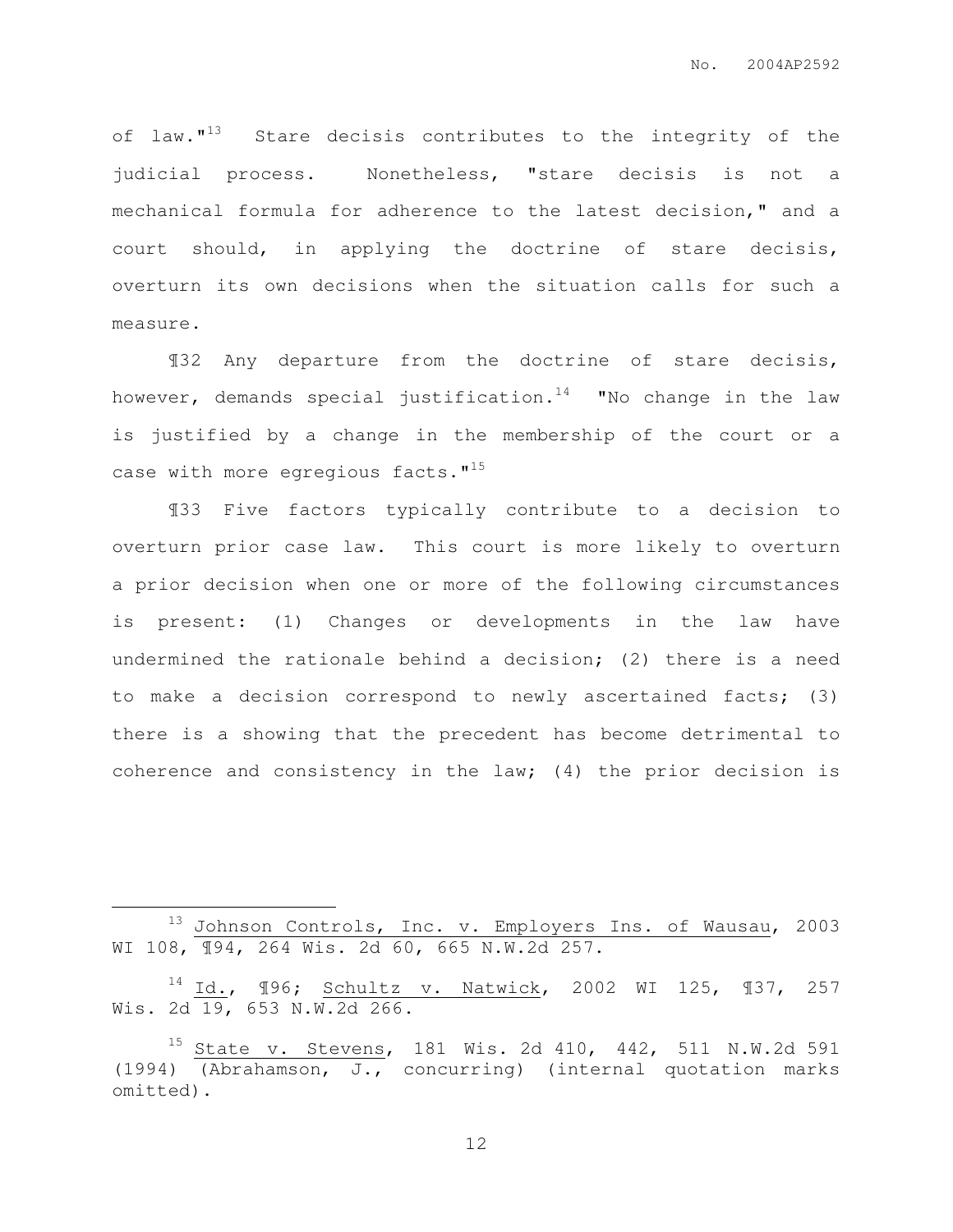"unsound in principle;" or (5) the prior decision is "unworkable in practice."<sup>16</sup>

¶34 Furthermore, "the decision to overrule a prior case may turn on whether the prior case was correctly decided and whether it has produced a settled body of  $law.^{\prime\prime}{}^{17}$  A court must keep in mind that it does "more damage to the rule of law by obstinately refusing to admit errors, thereby perpetuating injustice, than by overturning an erroneous decision. $1^{18}$ 

¶35 This opinion concludes that these factors are sufficiently implicated in the present case to justify our overturning Maurin. <sup>19</sup>

¶36 First, Maurin is unsound in principle and was wrongly decided. The Maurin opinion was, as this opinion shall explain further, founded upon an ill-fitted analysis of what a wrongful death action is and a failure to fully understand and explain the distinction between noneconomic damages for postdeath loss of society and companionship and noneconomic damages for predeath claims. A decision based on a faulty interpretation of over 150 years of case law is "unsound in principle." The

 $\overline{a}$ 

<sup>16</sup> Johnson Controls, 264 Wis. 2d 60, ¶¶98-99 (citing State v. Stevens, 181 Wis. 2d 410, 442, 511 N.W.2d 591 (1994) (Abrahamson, J., concurring) and Allied-Signal, Inc. v. Director, Div. of Taxation, 504 U.S. 768, 783 (1992)).

 $17$  Johnson Controls, 264 Wis. 2d 60, 199.

 $^{18}$  Id.,  $$100.$ 

<sup>&</sup>lt;sup>19</sup> Justice Butler's opinion does not directly discuss stare decisis, but it also concludes that Maurin must be overturned.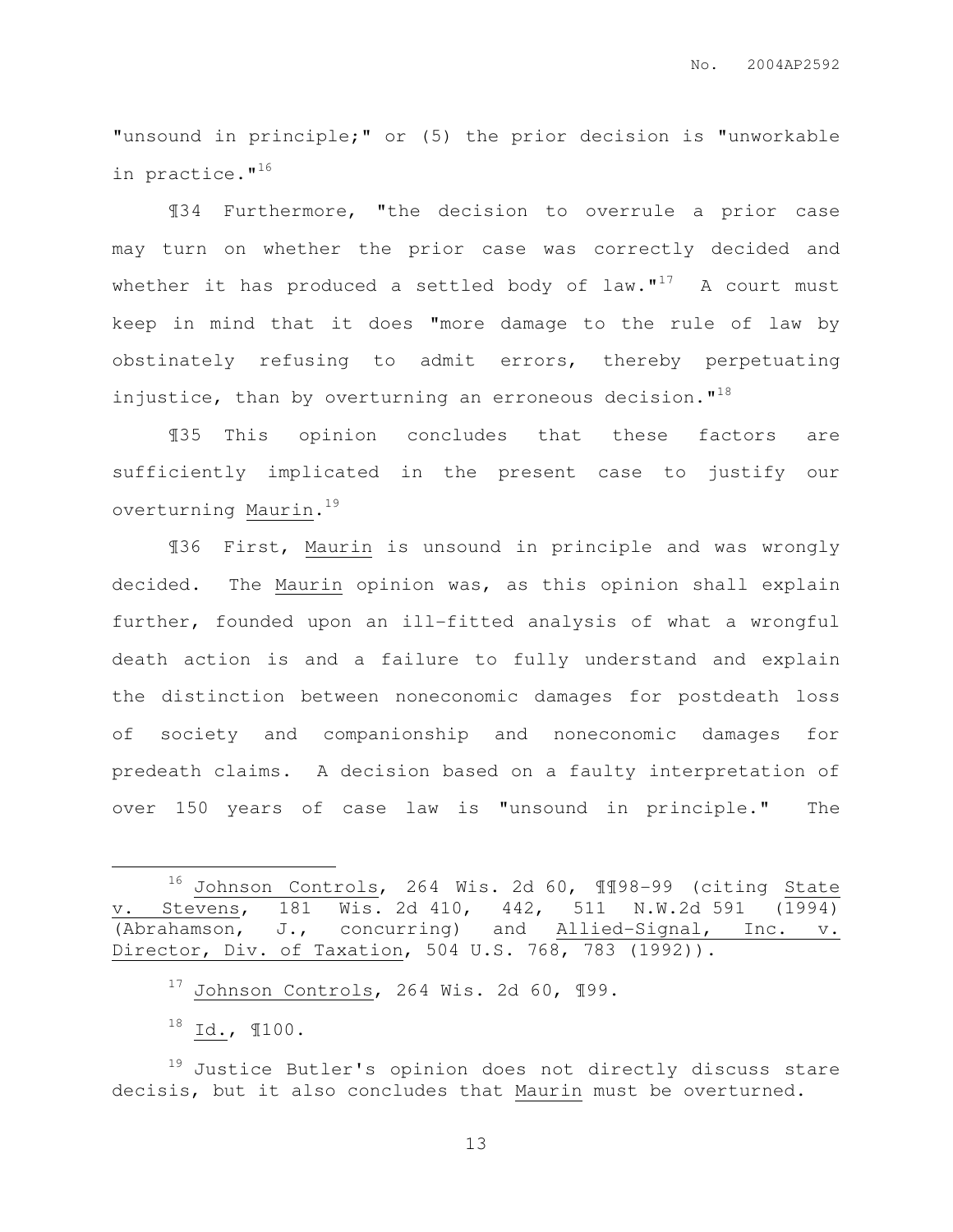bottom line is that there was no basis in Maurin for rolling both the postdeath and predeath claims into the wrongful death cap.

¶37 Second, Maurin has not produced a settled body of law. Only three members of this court would decide the instant case in accordance with Maurin. The other members of the court have concluded that it is not appropriate to impose a single wrongful death cap globally to limit all noneconomic damages in all medical malpractice cases resulting in death.

¶38 The Maurin holding is perhaps best explained as resulting from a concern with the equities of the substantial medical malpractice award for Shay Leigh Maurin's predeath pain and suffering when the child survived for less than 48 hours and was unconscious some of that time.<sup>20</sup> In the instant case, the equities are obviously different; the medical malpractice victim survived for almost five years.

¶39 Instead of overturning Maurin, Maurin might be limited to its facts. Limiting Maurin to its facts rather than overruling it is not a good idea.

¶40 No workable rule for applying caps based on the length of time the medical malpractice victim survives appears evident. Should the court adopt an arbitrary bright-line survival rule? Or should the court determine, on a case-by-case basis, whether

 $\overline{a}$ 

<sup>&</sup>lt;sup>20</sup> See Justice Prosser's concurrence,  $\text{1161;}$  Maurin, 274 Wis. 2d 28, ¶¶10-12; Ferdon ex rel. Petrucelli v. Wisconsin Patients Compensation Fund, 2005 WI 125, ¶252, 284 Wis. 2d 573, 701 N.W.2d 440 (Prosser, J., dissenting).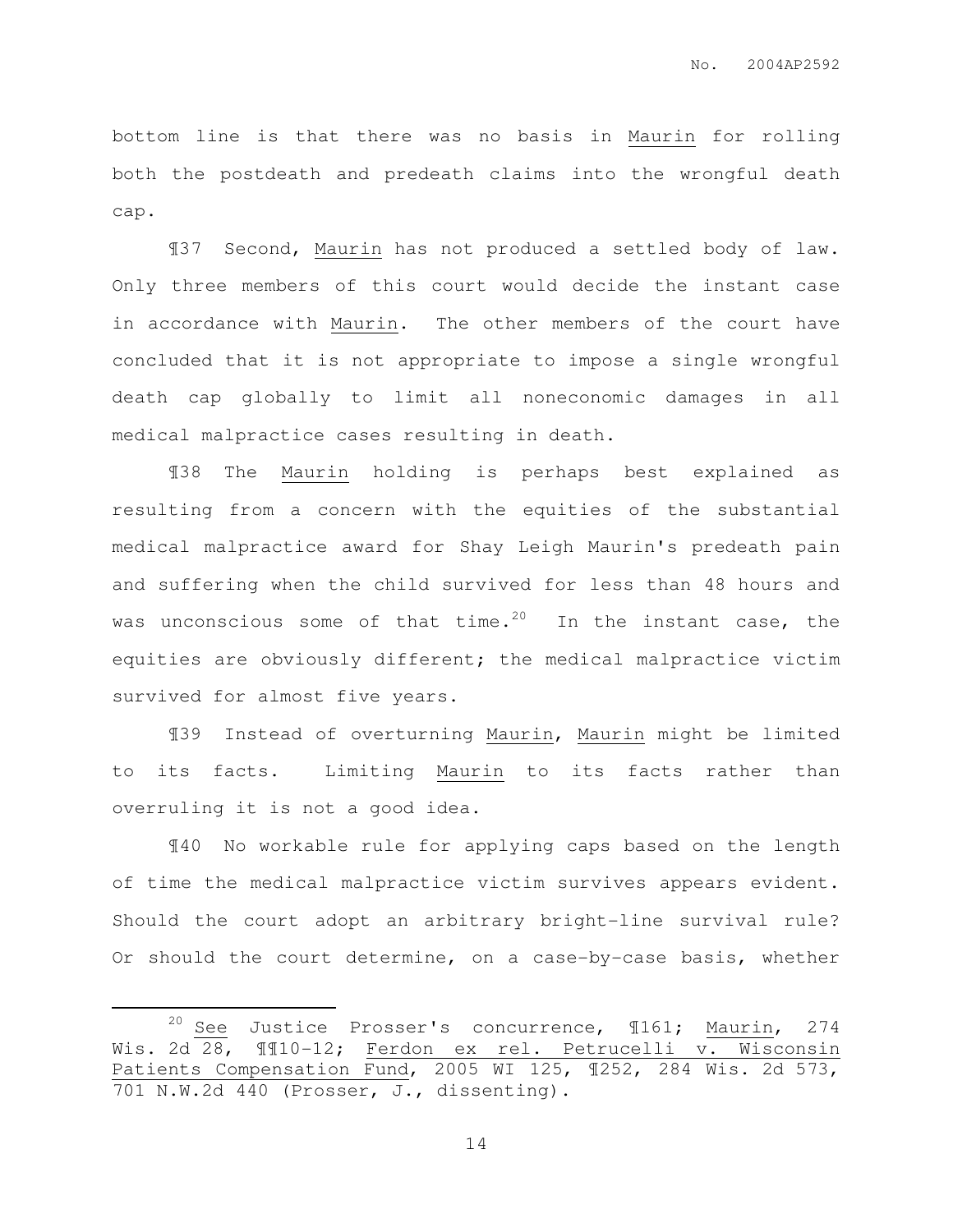the victim has survived a sufficiently long time to avoid the Maurin decision?

¶41 This opinion agrees with Robert Bartholomew and the defendants that nothing in the statutes or case law distinguishes between tort victims (including medical malpractice tort victims) who survive a very short period of time and those who survive for a longer period for purposes of applying the caps. This opinion further agrees with the parties that whatever caps apply to those who survive only a short time (such as Shay Leigh Maurin) should be the same caps that apply to those who survive for several years (such as Helen Bartholomew). Unable to identify in the statutory text, case law, or public policy any distinction regarding length of survival as governing the applicable cap, this opinion declines to limit Maurin to its facts. Predictability and certainty are best achieved by applying the same caps regardless of how long the medical malpractice victim survives, even though the amount of damages a victim suffered might depend on the length of time the victim survives.

¶42 The Maurin majority's concern about the high award for noneconomic damages for Shay Leigh Maurin's predeath pain and suffering was and remains misplaced. Remittitur is the way to address inappropriately high awards for predeath claims. $^{21}$ 

<sup>21</sup> See Wis. Stat. § 805.15(6), which states in relevant part:

 $\overline{a}$ 

<sup>805.15</sup> New trials.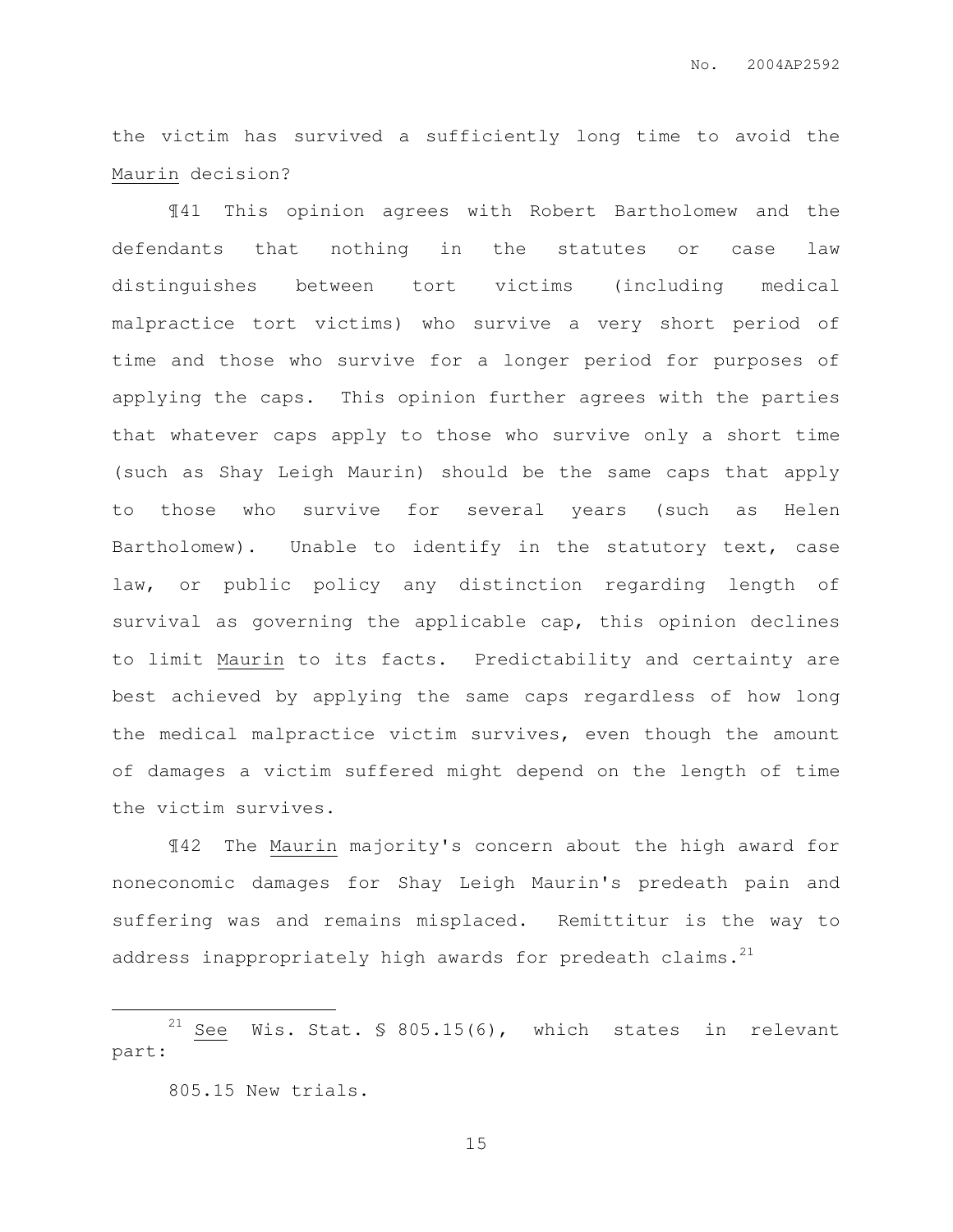¶43 Third, the Maurin holding is difficult to apply. For example, when different claimants are entitled to separate awards for noneconomic damages, Maurin does not determine how the caps should be allocated to the various claimants. For example, applying Maurin to the instant case, the circuit court declared without explanation that the jury award of \$500,000 for the noneconomic damages sustained by Helen Bartholomew prior to her death would not be awarded to the estate. $22$  As a result of the circuit court's revised judgment, Robert Bartholomew received a total of \$350,000. The jury awarded him \$350,000 for predeath loss of society and companionship and \$350,000 for postdeath loss of society and companionship. The circuit court did not determine whether the \$350,000 wrongful death cap applied to the \$350,000 jury award for his postdeath claim for loss of society and companionship or to the \$350,000 jury award for his predeath claim for loss of society and companionship or was allocated in to each. Allocation of the cap to the awards

(6) Excessive or inadequate verdicts. If a trial court determines that a verdict is excessive or inadequate, not due to perversity or prejudice or as a result of error during trial (other than an error as to damages), the court shall determine the amount which as a matter of law is reasonable, and shall order a new trial on the issue of damages, unless within 10 days the party to whom the option is offered elects to accept judgment in the changed amount.

 $\overline{a}$ 

<sup>22</sup> The defendants contend that Robert Bartholomew requested this allocation. We cannot find such a request in the record. Regardless, the point remains that the proper method for allocation under Maurin is unclear and not provided for by the statutes.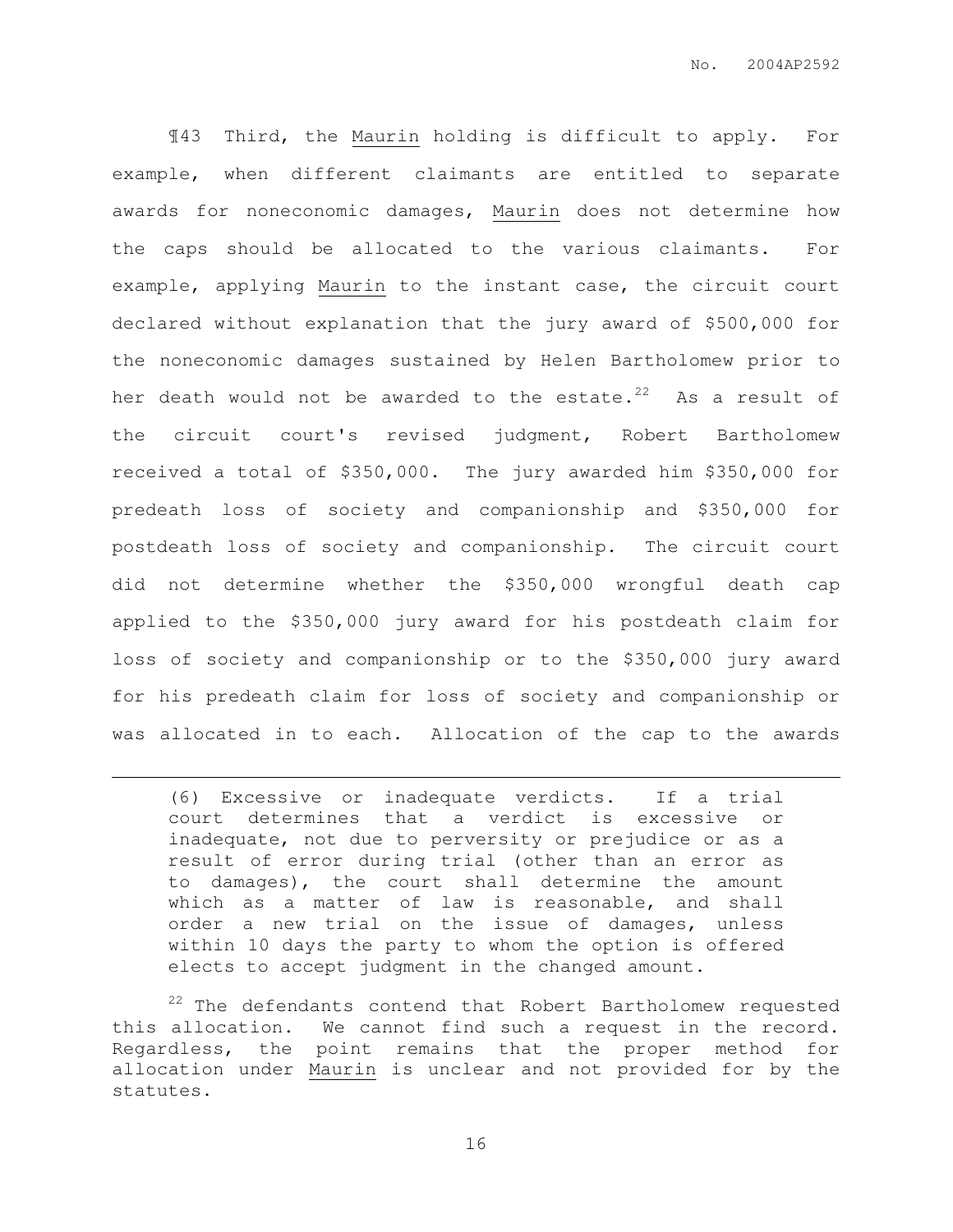in the present case may not have been important, but an allocation is important when different claimants have separate awards.

¶44 Fourth and finally, this opinion observes that Maurin's application of the wrongful death cap to predeath claims may be constitutionally suspect. The constitutionality of the caps analyzed in the Maurin majority is suspect for several reasons.

¶45 First, Maurin's constitutional discussion focuses entirely on the constitutionality of caps in wrongful death claims, that is, caps on noneconomic damages for postdeath claims for loss of society and companionship.<sup>23</sup> But then in conclusory fashion, Maurin applies this constitutional discussion to its expanded and erroneous view that wrongful death claims encompass noneconomic damages for predeath claims. $24$ 

¶46 Second, the Maurin decision may have the impermissible effect of creating an unconstitutionally low cap for noneconomic damages for predeath claims. In Ferdon, the court held that the \$350,000 cap on noneconomic damages in medical malpractice actions (adjusted for the consumer price index) set forth in Wis. Stat.  $$ 893.55(4)(d) (2003-04)$  is unconstitutional under the Wisconsin Constitution.<sup>25</sup> The cap was unconstitutional because it was not rationally related to the legislative

 $\overline{a}$ 

<sup>25</sup> Ferdon, 284 Wis. 2d 573, ¶¶9-10.

<sup>23</sup> Maurin, 274 Wis. 2d 28, ¶¶91-115.

 $24$  Id.,  $116$ .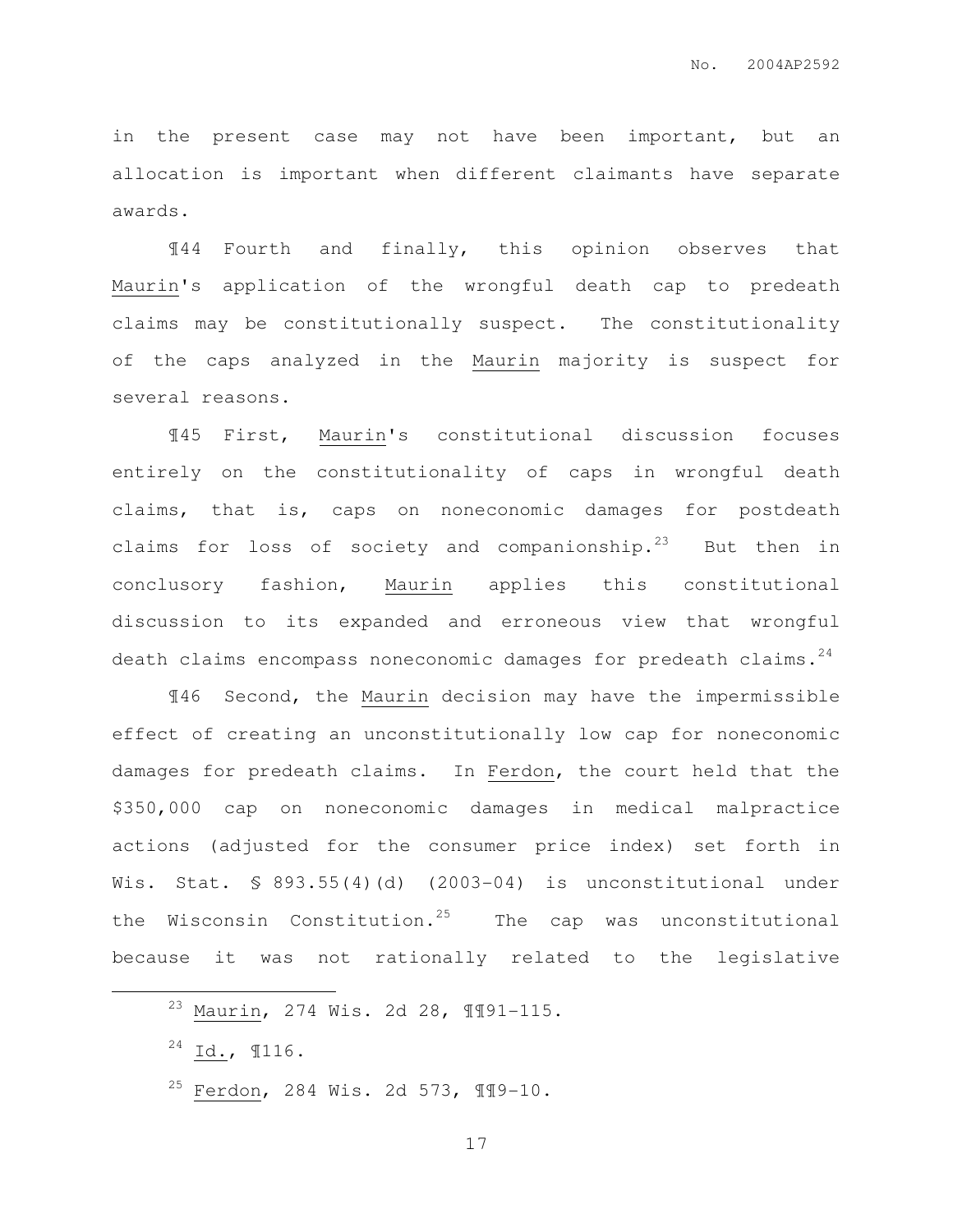objectives proffered: lowering medical insurance premiums, lowering health care costs, and avoiding a health care crisis. $^{26}$ 

¶47 Ferdon was not a wrongful death case; the victim of medical malpractice survived. Ferdon did not address Wis. Stat.  $\S$ § 893.55(4)(f) and 895.04(4), the statutory provisions addressed in Maurin. The Ferdon reasoning may, however, affect the Maurin decision to the extent it applied the wrongful death cap to the recovery of noneconomic damages for predeath claims.

¶48 Applying the wrongful death cap to the recovery of noneconomic damages for predeath claims is not rationally related to the legislative objectives for capping medical malpractice awards. Furthermore, the rationality of the law of medical malpractice is compromised when a medical malpractice victim sustains serious injury but survives and is subject to no cap on noneconomic damages, while a victim who is fatally injured and suffers for years before death resulting from medical malpractice is limited in noneconomic damages for predeath claims to the \$350,000 wrongful death cap.

¶49 The defendants contend that the court's language in Ferdon, 284 Wis. 2d 573, ¶¶16, 35-36, forecloses any analysis in the present case of the constitutionality of the wrongful death cap. As explained previously, this opinion does not address in the instant case the constitutionality of the wrongful death cap as applied to wrongful death damages properly understood, namely noneconomic damages for postdeath loss of society and

 $\overline{a}$ 

 $^{26}$  Id<sub>.</sub>, **1105, 113.**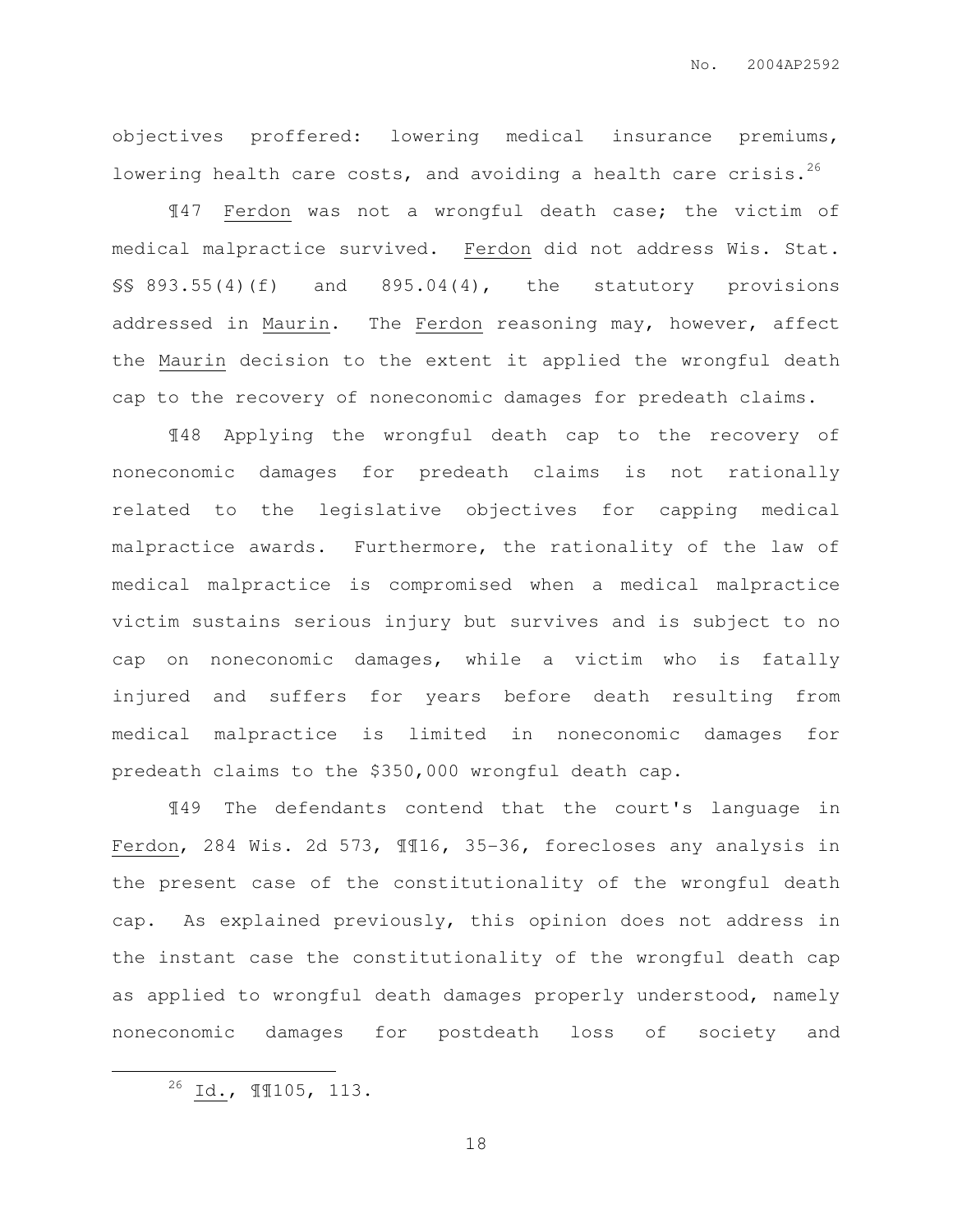companionship. As the court of appeals properly explained, Ferdon did not abrogate Maurin, and the court made clear in Ferdon that Maurin's discussion of the constitutionality of the wrongful death cap did not control the Ferdon case. Ferdon addressed other issues; it did not determine the constitutionality of Maurin's global cap.

¶50 That the holding in Maurin applying the wrongful death cap to noneconomic damages for predeath claims, however, may raise constitutional concerns under Ferdon is reason to be wary of this part of the Maurin decision.

¶51 For the reasons set forth, this opinion, joined by Justice Butler, concludes that Maurin's holding that the wrongful death cap in Wis. Stat. § 895.04(4) is the single cap to be applied globally to all noneconomic damages when a victim of medical malpractice action dies should be overruled, notwithstanding stare decisis.

IV

¶52 This opinion turns now to discuss claims for wrongful death, that is, claims for noneconomic damages for postdeath loss of society and companionship, Wis. Stat. §§ 895.03 and 895.04, and other claims relating to the death of a tort victim. Time is spent on drawing this distinction because the Maurin majority opinion erred by failing to appreciate the distinction between these types of claims.

¶53 Both the present case and Maurin address the application of damage caps to postdeath loss of society and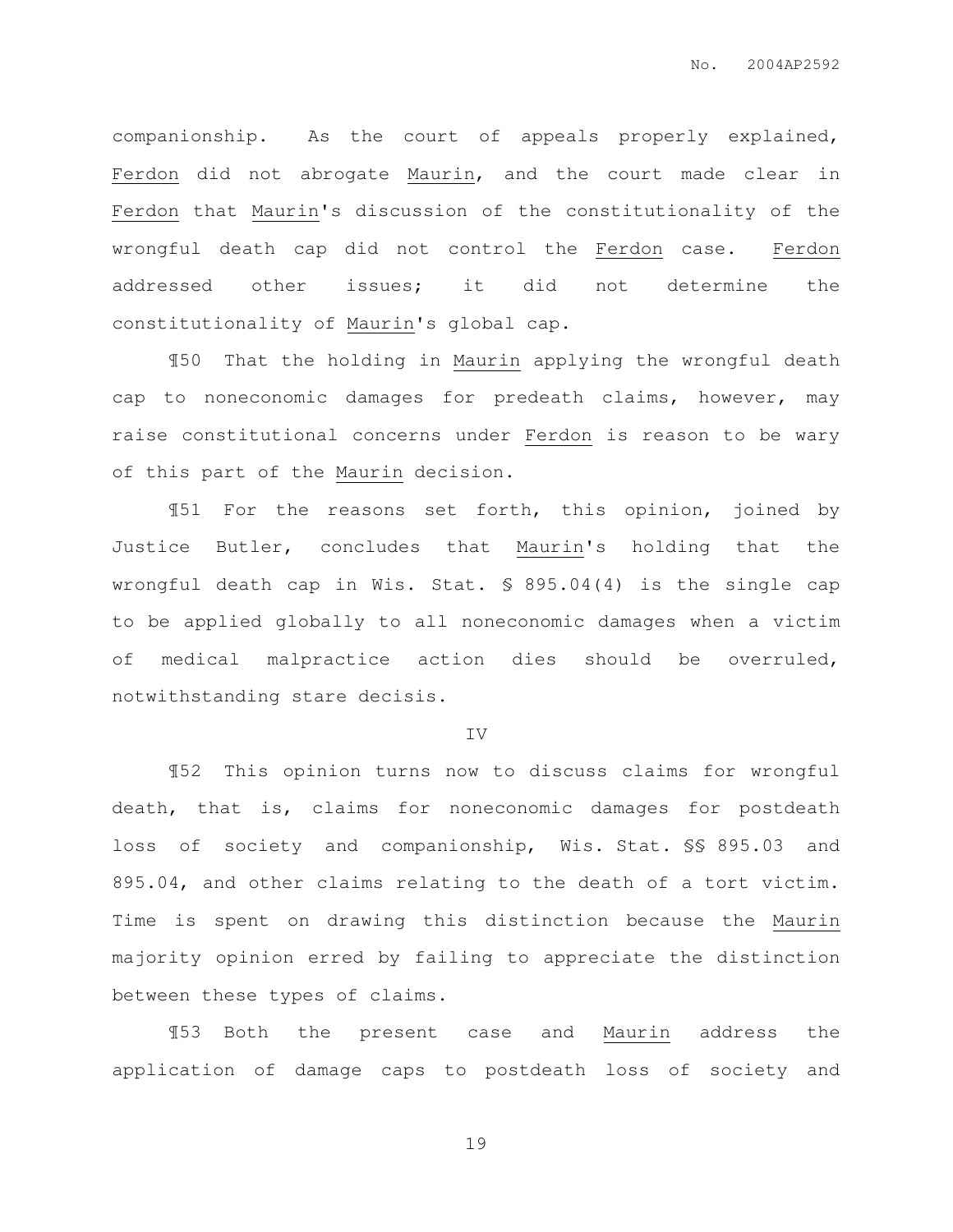companionship (noneconomic damages in wrongful death claims) and to predeath pain and suffering of the victim of the tort.<sup>27</sup>

¶54 The distinction between a claim for noneconomic damages for postdeath injuries (wrongful death) and claims for noneconomic damages for a victim's predeath pain and suffering is well established in Wisconsin law. The two claims are separate claims for separate injuries that may belong to different people. As the court has stated, one cause of action begins where the other ends. $28$  The two claims for noneconomic damages, those for the victim's predeath injury and those for a family member's postdeath injury, do not provide a double recovery, "but a recovery for a double wrong."<sup>29</sup>

¶55 A wrongful death claim refers to the statutory cause of action belonging to named persons for injuries suffered postdeath.<sup>30</sup>

¶56 As is observed in Prosser and Keaton on the Law of Torts, at English common law there was no civil action against

 $27$  See Maurin, 274 Wis. 2d 28, 113.

 $28$  Koehler v. Waukesha Milk Co., 190 Wis. 52, 56, 208 N.W. 901 (1926).

 $29$  Id.

 $\overline{a}$ 

<sup>30</sup> Wis. Stat. \$\$ 895.03, 895.04(1); <u>see also Maurin</u>, 274 Wis. 2d 28,  $\text{131}$  (Abrahamson, C.J., & Crooks, J., concurring); W. Page Keaton et al., Prosser and Keaton on the Law of Torts § 127, at 946 (5th ed., lawyers ed., 1984).

The wrongful death statutes allow recovery for pecuniary damages and for loss of society and companionship. Wis. Stat. § 895.04(4).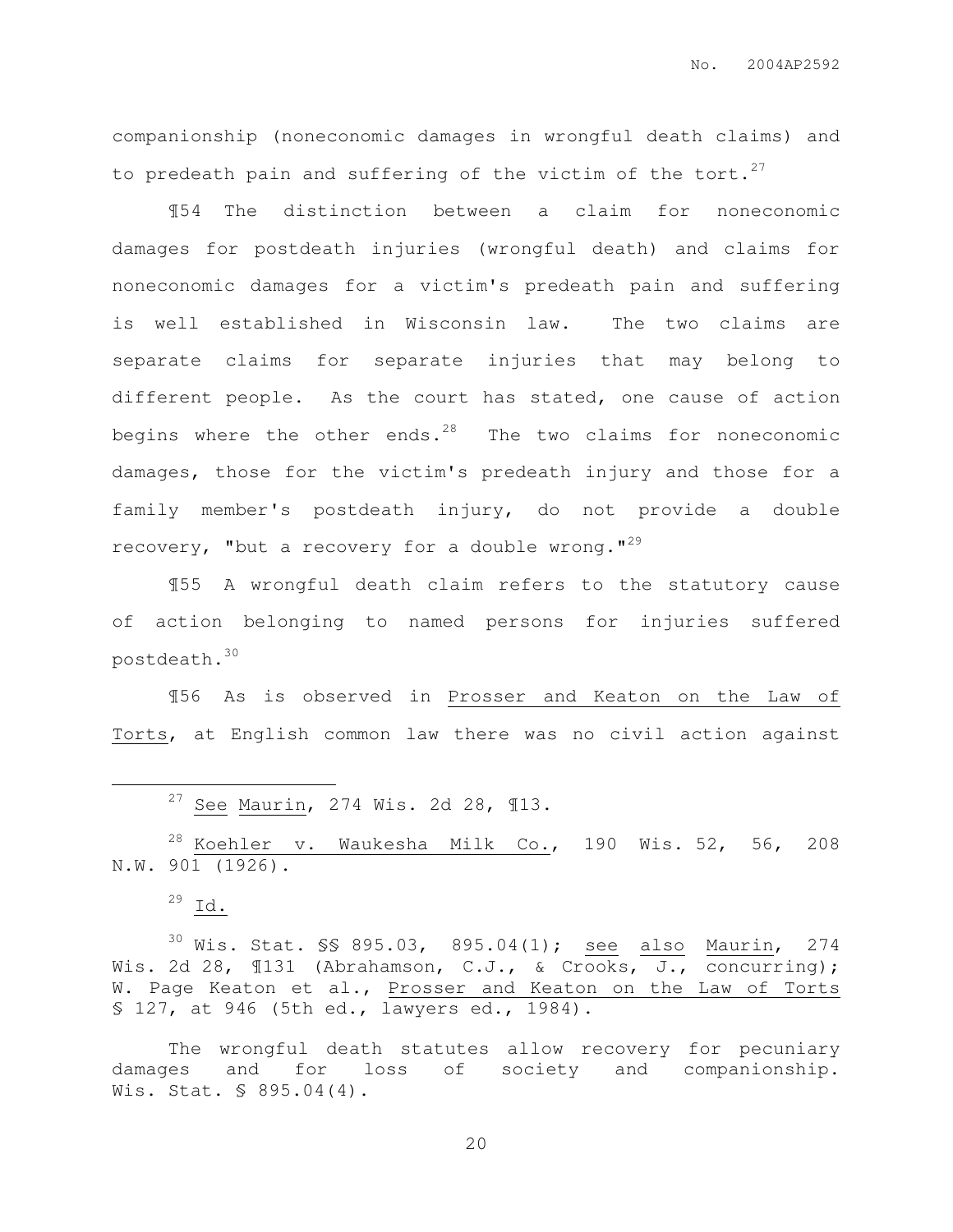an individual for wrongfully killing another. $31$  Wisconsin apparently followed this rule prior to the adoption of the first wrongful death statute in  $1857.^{32}$  A wrongful death claim is a new cause of action unknown at common law.<sup>33</sup>

¶57 Furthermore, at common law, many claims did not survive the death of the victim or the tortfeasor.  $34$  The rule of non-survival of actions was referred to at common law by its Latin name, action personalis moritur cum persona, a personal action dies with the person.<sup>35</sup> Prior to the adoption of a survival statute,  $36$  the common law rule of non-survival of

 $31$  Keaton, supra note 30, § 125A, at 940-41; see generally Wex S. Malone, The Genesis of Wrongful Death, 17 Stan. L. Rev. 1043, 1044 (1964-65).

 $32$  See ch. 71, Laws of 1857 (first wrongful death statute).

Under the wrongful death statute, no damages were permitted for loss of society and companionship until the statute was amended in 1931. See § 2, ch. 263, Laws of 1931; see also Bernard T. McCartan, Children: Chattels to Chums—Shockley v. Prier, 59 Marq. L. Rev. 169, 170 (1976).

<sup>33</sup> Brown v. Chicago & Nw. Ry. Co., 102 Wis. 137, 140, 77 N.W. 748 (1898).

 $34$  Keaton, supra note 30, § 125A, at 940-41; see generally Malone, supra note 31, at 1052-76.

<sup>35</sup> Malone, supra note 31, at 1044.

 $36$  Wisconsin's present "survival statute," Wis. Stat. § 895.01, provides in relevant part:

(1) In addition to the causes of action that survive at common law, all of the following also survive: . . .

. . . .

 $\overline{a}$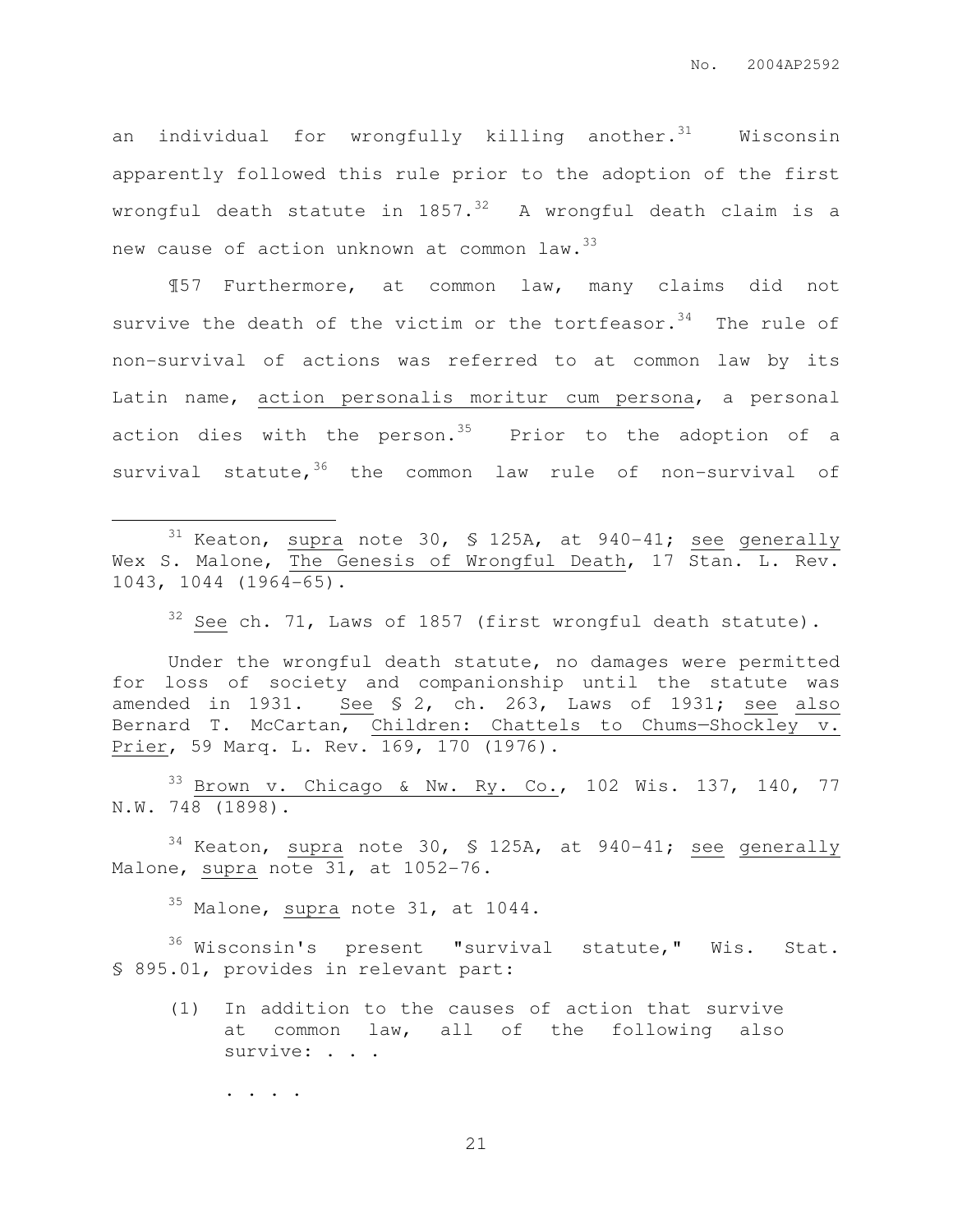actions was generally followed in Wisconsin. $37$  At common law, a victim's claim for predeath pain and suffering did not survive the victim's death.<sup>38</sup>

¶58 Noneconomic damages for the victim's predeath pain and suffering survive the victim's death under the survival statute and are referred to as survival actions.<sup>39</sup> "The survival action . . . is not a new cause of action. It is rather the cause of action held by the decedent immediately before or at death, now transferred to his personal representative. $"$ <sup>40</sup>

(g) Causes of action for a violation of s. 968.31(2m) or other damage to the person.

Personal injury actions are causes of action for the recovery of "damage to the person" that survive under § 895.01(1). Wangen v. Ford Motor Co., 97 Wis. 2d 260, 310, 294 N.W.2d 437 (1980).

Damages "to which a decedent would have been entitled for pain and suffering survive his death and pass to the estate of the decedent." Wangen, 97 Wis. 2d at 310 (citing Koehler, 190 Wis. at 55).

 $37$  See Harrigan v. Gilchrist, 121 Wis. 127, 340, 99 N.W. 909 (1904); see also Mesar v. Milwaukee Elec. Ry. & Light Co., 197 Wis. 578, 580, 222 N.W. 809 (1929); see generally Malone, supra note 31, at 1045-52.

 $38$  Koehler, 190 Wis. at 56.

 $39$  Id.

 $\overline{a}$ 

"Survival actions," in addition, may refer to the survival of a claim after the death of the tortfeasor. See Wis. Stat. § 895.01. This type of action is not presently before the court.

 $40$  Keaton, supra note 30, § 126, at 942-43.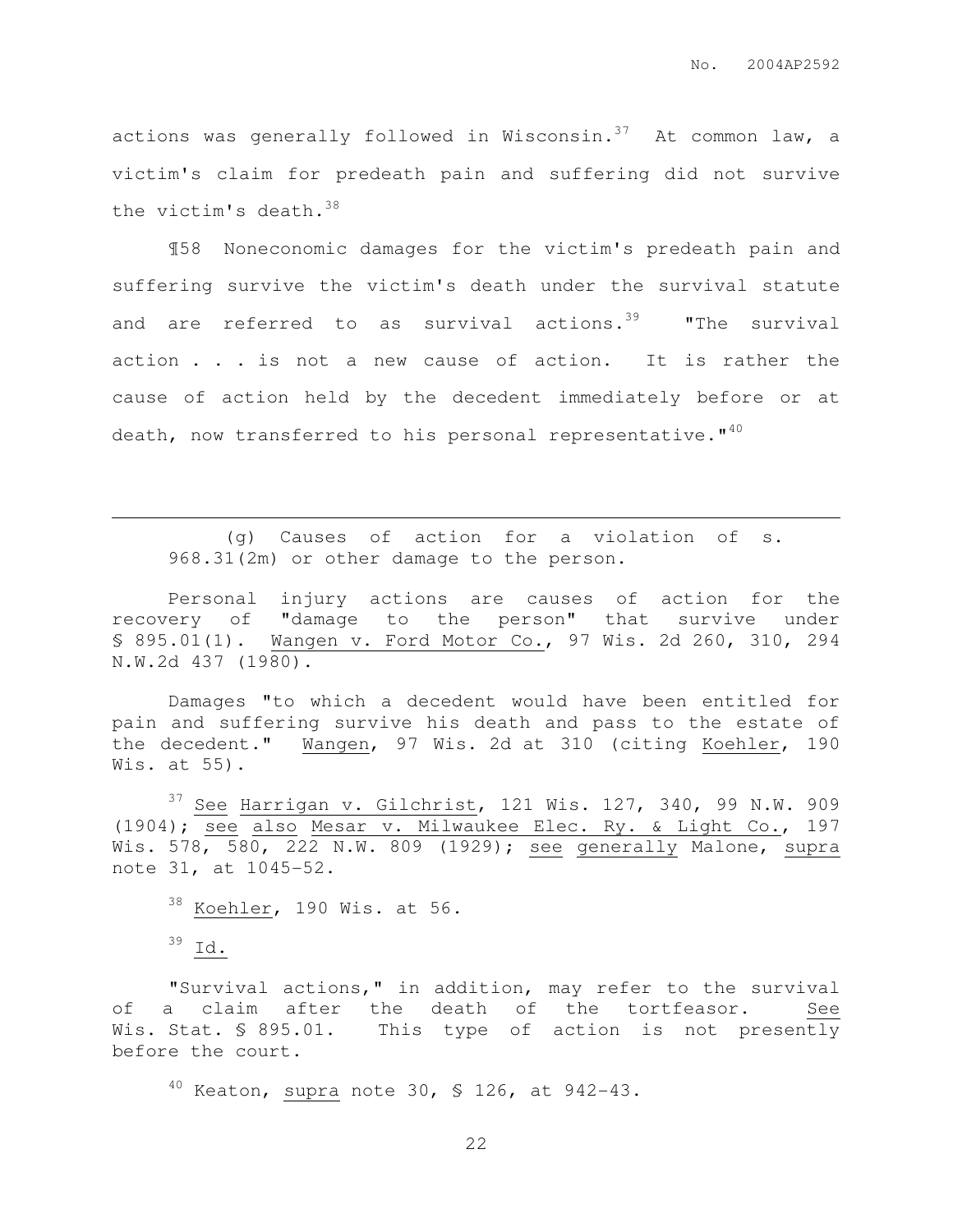¶59 Claimants recovering under a wrongful death claim and claimants recovering under a survival claim for predeath pain and suffering may, but need not, be the same person. A wrongful death claim is brought by or on behalf of the statutorily named beneficiary. $41$  The personal representative of the victim's estate brings a survival action for a victim's predeath pain and suffering; any recovery is disbursed according to the relevant testate or intestate laws.<sup>42</sup>

¶60 The defendants support the Maurin decision, arguing that the phrase "wrongful death" in the medical malpractice statutes refers not to a specific cause of action, namely noneconomic damages for loss of society and companionship, but, rather, to any cause of action seeking noneconomic damages when medical malpractice results in death. Nothing in the text of the medical malpractice statute (§ 893.55(4)(f)) or the statutory and legislative histories signals that the phrase "wrongful death" means anything other than its usual meaning in the statutes, namely postdeath claims.

¶61 This court's case law has recognized the distinction between wrongful death and survival actions dating back until at least 1868.<sup>43</sup>

 $42$  See Keaton, supra note 30, § 127, at 947.

 $\overline{a}$ 

 $^{43}$  Woodward v. Chicago & Nw. Ry. Co., 23 Wis. 400, 405-06 (1868) (discussing survival and wrongful death actions).

 $41$  Wis. Stat. § 895.04(1); see Keaton, supra note 30, § 127, at 946.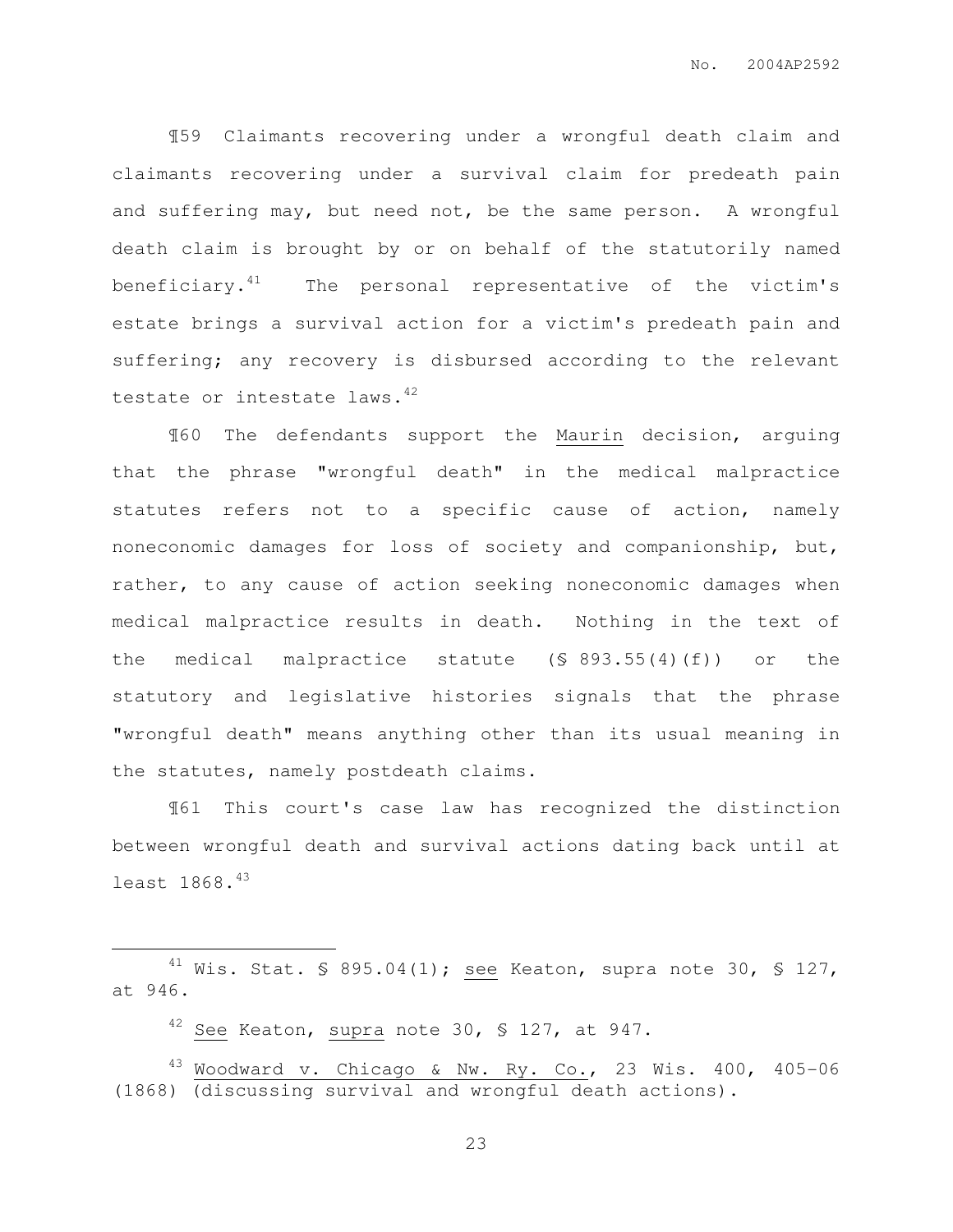¶62 The earliest case in which this court explained the distinction is Brown v. Chicago & Northwestern Railway Co., <sup>44</sup> in which the court stated that wrongful death and survivor actions "refer to entirely distinct losses recoverable in different rights: the one in the right of the deceased for the loss occasioned to him; the other in the right of the surviving relatives for the loss to them. Both are dependent on the injury, but only one dependent on the death with surviving relatives to take under the statute. $145$  The Brown court refused to adopt the Railway Company's interpretation of the statutes (reminiscent of Maurin's interpretation of the statutes) that the wrongful death statute encompasses all claims when death results and the survival statute applies only to cases in which death does not ensue from the injury.<sup>46</sup>

¶63 The distinction between wrongful death and a victim's predeath claim for pain and suffering has been accepted in

 $\overline{a}$ 

<sup>44</sup> Brown v. Chicago & Nw. Ry. Co., 102 Wis. 137, 142, 77 N.W. 748 (1898).

 $^{45}$  Id.

 $^{46}$  Id. at 141.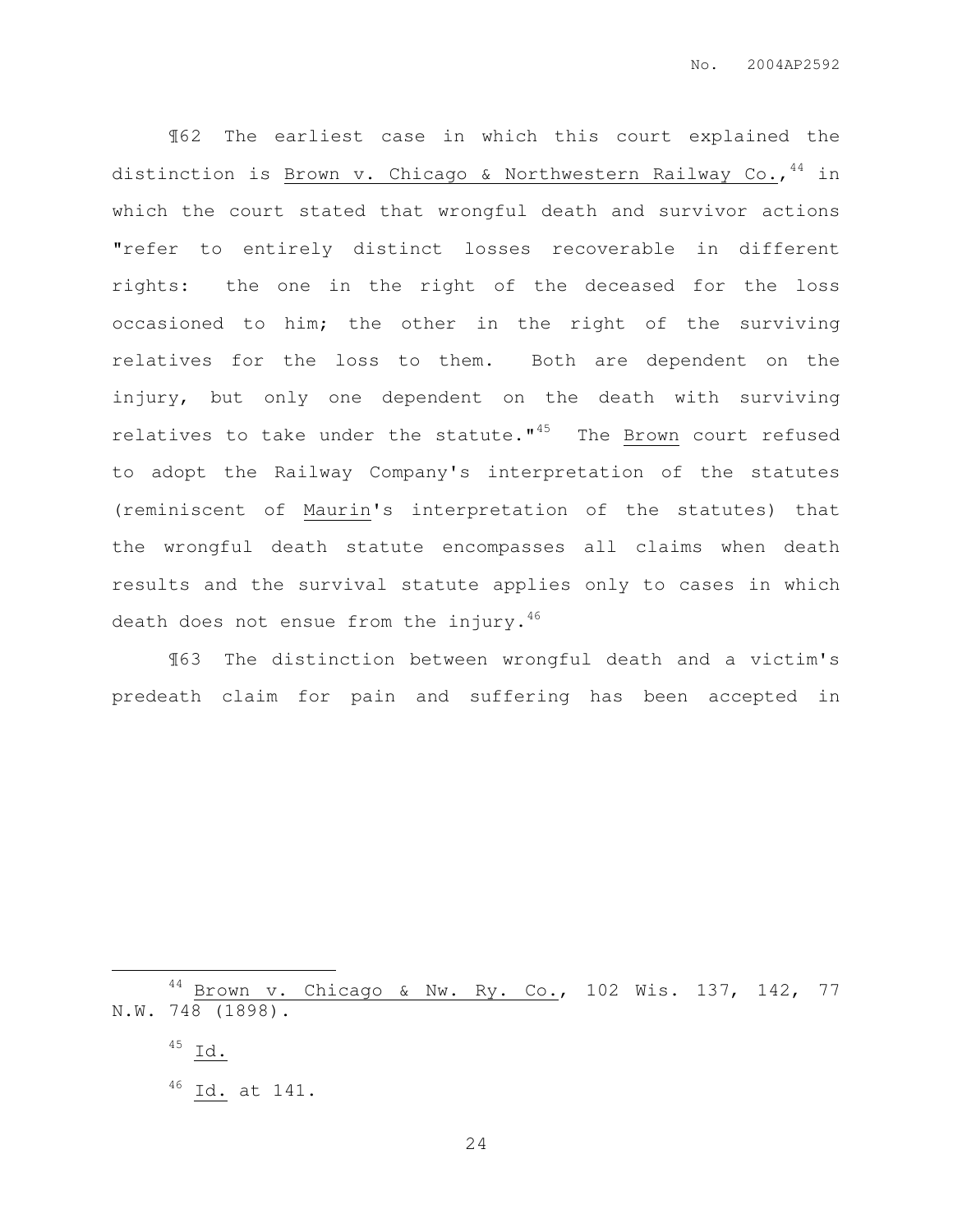Wisconsin case law; Maurin appears to be the only exception. $47$ Maurin erred in conflating a wrongful death and a survival action and subjecting both to the wrongful death cap.

 $\overline{a}$ 

<sup>47</sup> Compare Maurin, 274 Wis. 2d 28, ¶¶28-31, with State Farm Mut. Auto Ins. Co. v. Langridge, 2004 WI 113, ¶51 n.7, 275 Wis. 2d 35, 683 N.W.2d 75 (Eleven days after its decision in Maurin mandated, this court stated, "A wrongful death claim belongs to the surviving spouse, not the deceased's estate."); Petta v. ABC Ins. Co., 2005 WI 18, ¶50, 278 Wis. 2d 251, 692 N.W.2d 639 (Wilcox, J., concurring) (wrongful death claim separate and distinct from survival claim); Muchow v. Goding, 198 Wis. 2d 609, 627, 544 N.W.2d 218 (1995) (Survivors "have an independent claim based upon the wrongful death of their daughter. Their claim is separate and distinct from the claims of the estate to which [the tort victim's] claims have passed under the survival statute."); Weiss v. Regent Props. Ltd., 118 Wis. 2d 225, 233, 346 N.W.2d 766 (1984) ("[T]he wrongful death action is separate and distinct from the survival action."); Wangen, 97 Wis. 2d at 310-15 (addressing punitive damages separately in context of wrongful death and survival actions); Koehler, 190 Wis. at 56 (A survival action "is a separate and distinct one from the cause of action purely statutory, . . . which substantially follows the so-called Lord Campbell's Act of England in 1846, abolishing here and there the common-law rule that for the death of a person there could be no damages recovered in favor of any survivor."); Brown, 102 Wis. at 142 (explaining the distinction between survival and wrongful death actions); Woodward, 23 Wis. at 405-06 (discussing separately survival and wrongful death actions); Estate of Merrill ex rel. Mortenson v. Jerrick, 231 Wis. 2d 546, 549-50, 605 N.W.2d 645 (Ct. App. 1999) ("A survival action is distinct from a wrongful death action."); Miller v. Luther, 170 Wis. 2d 429, 435-36, 489 N.W.2d 651 (Ct. App. 1992) (Wrongful death "is not an action that survives the decedent's death; it is a new action brought for the benefit of the statutory beneficiaries"); Jaeger v. Raymark Indus., Inc., 610 F. Supp. 784, 786 (E.D. Wis. 1985) ("The survival action and the wrongful death action are distinct under Wisconsin law. The survival action is brought by the decedent's estate for the injury to the decedent; the wrongful death action belongs to the named beneficiaries for their injury. '[T]he latter action begins where the former ends.'" (citations omitted)).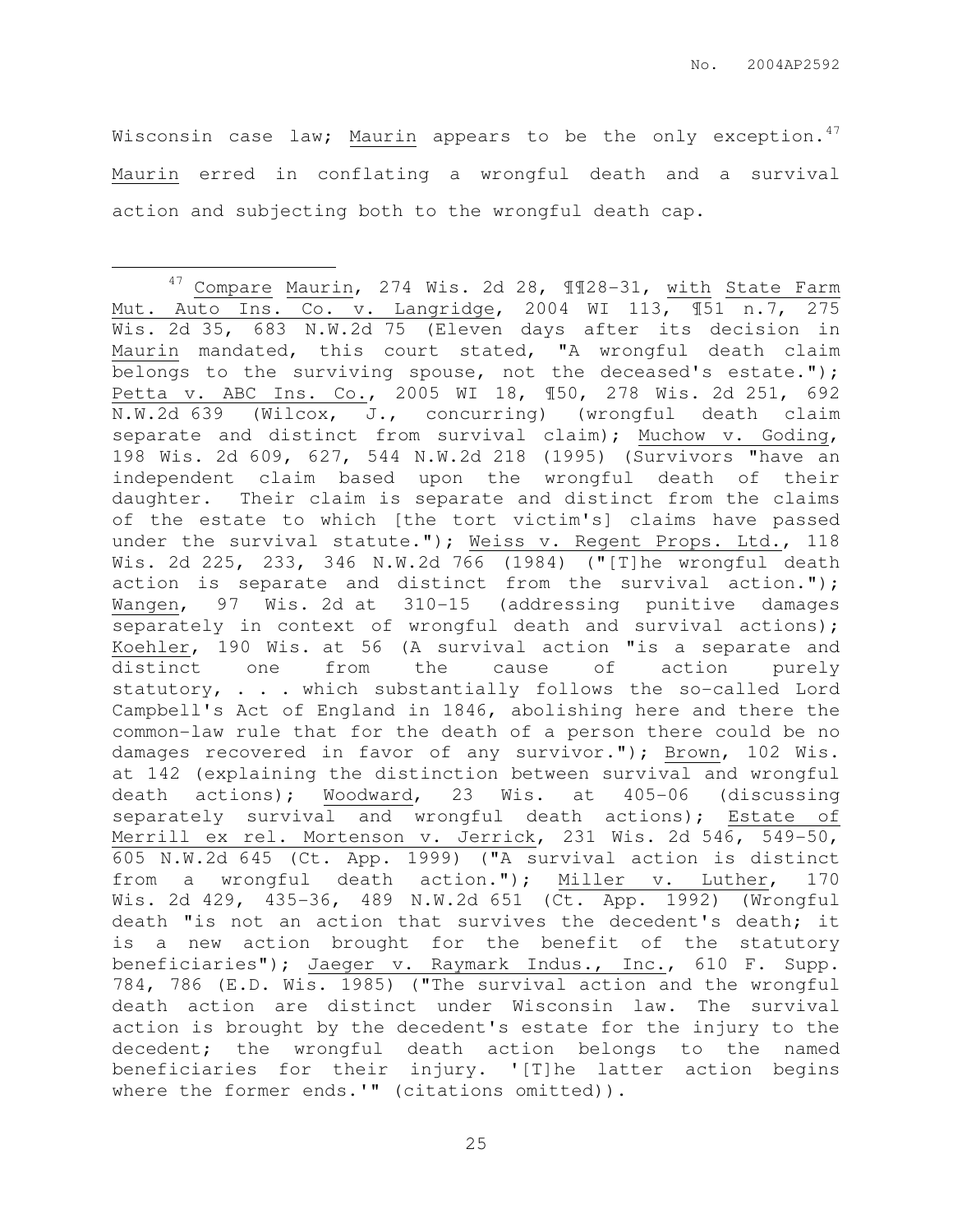¶64 In Maurin only two types of claims, wrongful death (claim of a family member for postdeath loss of society and companionship) and survival (claim of the victim for predeath injury), were present. In the present case, however, another type of predeath claim for noneconomic damages is present, namely, a claim for a family member's noneconomic damages for predeath loss of society and companionship. 48

¶65 Maurin did not address this latter predeath claim because no claim for predeath loss of society and companionship was made in that case. Nevertheless, Maurin's categorical holding that the wrongful death cap applies to all noneconomic damages in the event of death may very well cover this kind of predeath claim for loss of society and companionship.

¶66 Claims for predeath noneconomic damages for loss of society and companionship are similar to survival actions in that both refer to a predeath claim that may be asserted after the victim dies. In the medical malpractice context, predeath loss of society and companionship is listed in Wis. Stat. § 893.55 as an element of noneconomic damages a jury may award in a medical malpractice case.<sup>49</sup>

 $\overline{a}$ 

 $48$  The victim's claim for pain and suffering and a family member's claim for predeath loss of society and companionship exist regardless of whether the victim dies.

 $49$  See Wis. Stat. § 893.55(5)(b) ("Every award of damages under ch. 655 shall specify the sum of money, if any, awarded for each of the following . . . (b) Loss of consortium, society and companionship or loss of love and affection.").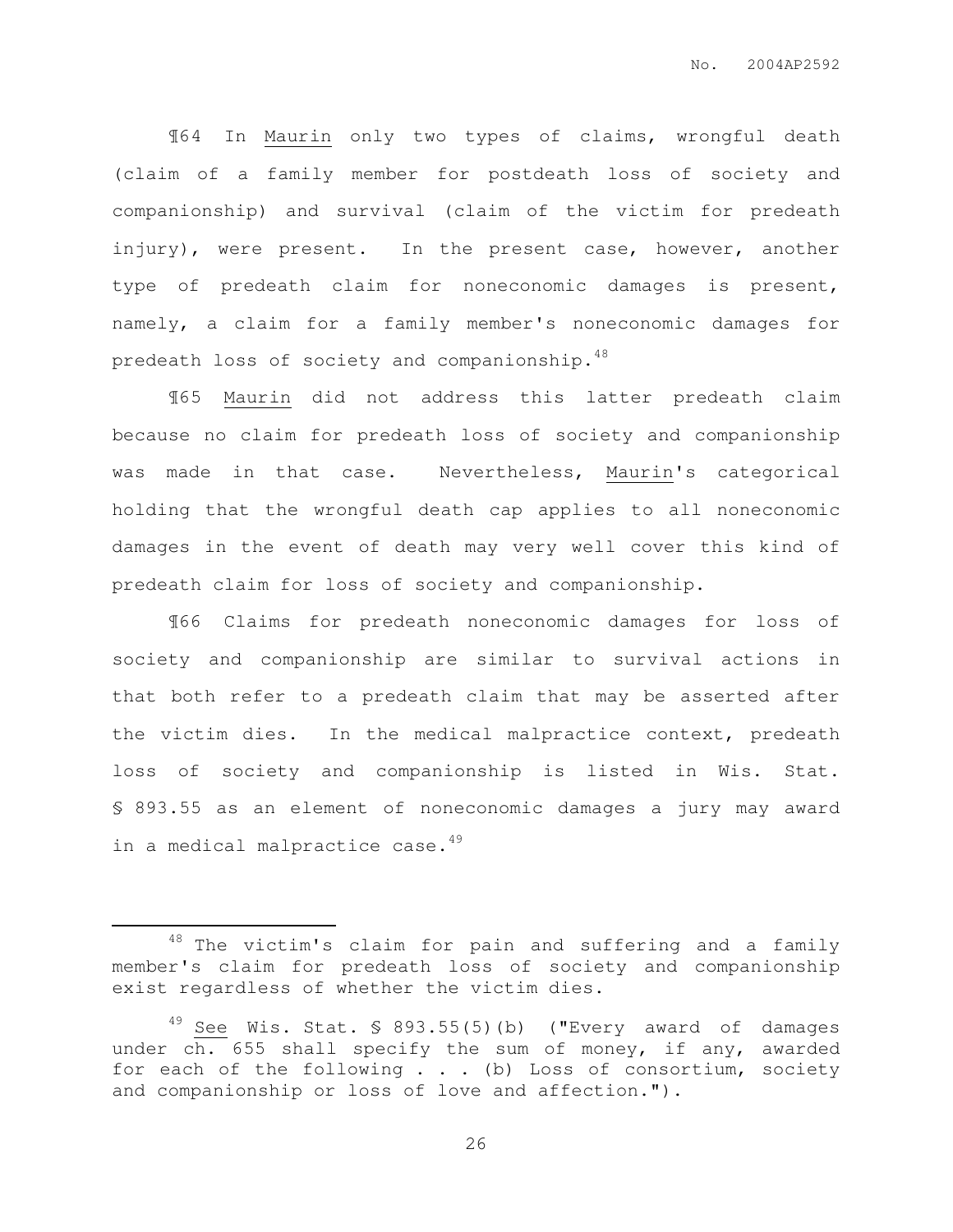¶67 Claims for noneconomic damages for predeath loss of society and companionship are easily distinguishable from claims for noneconomic damages for postdeath loss of society and companionship (wrongful death). "In contrast [to wrongful death], the common-law right of spouses to bring an action for loss of consortium compensates injuries to a spouse during the period of the injured spouse's disability."<sup>50</sup>

¶68 Unlike wrongful death, which is a statutory claim, a claim for a husband's loss of his wife's society and companionship upon the wife's injury existed at common law. $51$ Though these claims for loss of society and companionship originally were limited to a husband's claim for a wife's disability, the doctrine has been expanded to claims upon injury to a husband, child, or parent.  $52$ 

<sup>50</sup> Kottka v. PPG Indus., Inc., 130 Wis. 2d 499, 519, 388 N.W.2d 160 (1986).

 $\overline{a}$ 

<sup>51</sup> Schwartz v. City of Milwaukee, 54 Wis. 2d 286, 292, 195 N.W.2d 480 (citing Kavanaugh v. City of Janesville, 24 Wis. 618 (1869) and other more recent cases).

 $52$  Theama v. City of Kenosha, 117 Wis. 2d 508, 511-513, 519-28, 344 N.W.2d 513 (1984) (minor child's claim for loss of parent's society and companionship); Shockley v. Prier, 66 Wis. 2d 394, 402-05, 225 N.W.2d 495 (1975) (parent's claim for loss of society and companionship of minor child); Ferdon, 284 Wis. 2d 573, ¶20 (parent's claim for loss of society and companionship of child); Moran v. Quality Aluminum Casting Co., 34 Wis. 2d 542, 558, 150 N.W.2d 137 (1967) (wife's claim for loss of husband's society and companionship); Susan M. Knepel, Torts——Child May Recover for Loss of Parent's Society and Companionship, 68 Marq. L. Rev. 174, 174-76 (1984-85); Bernard T. McCartan, Children: Chattels to Chums—Shockley v. Prier, 59 Marq. L. Rev. 169, 170-71 (1976); see also 2 Dan B. Dobbs, Law of Remedies 8.1(5), at 400-03 (2d ed. 1993).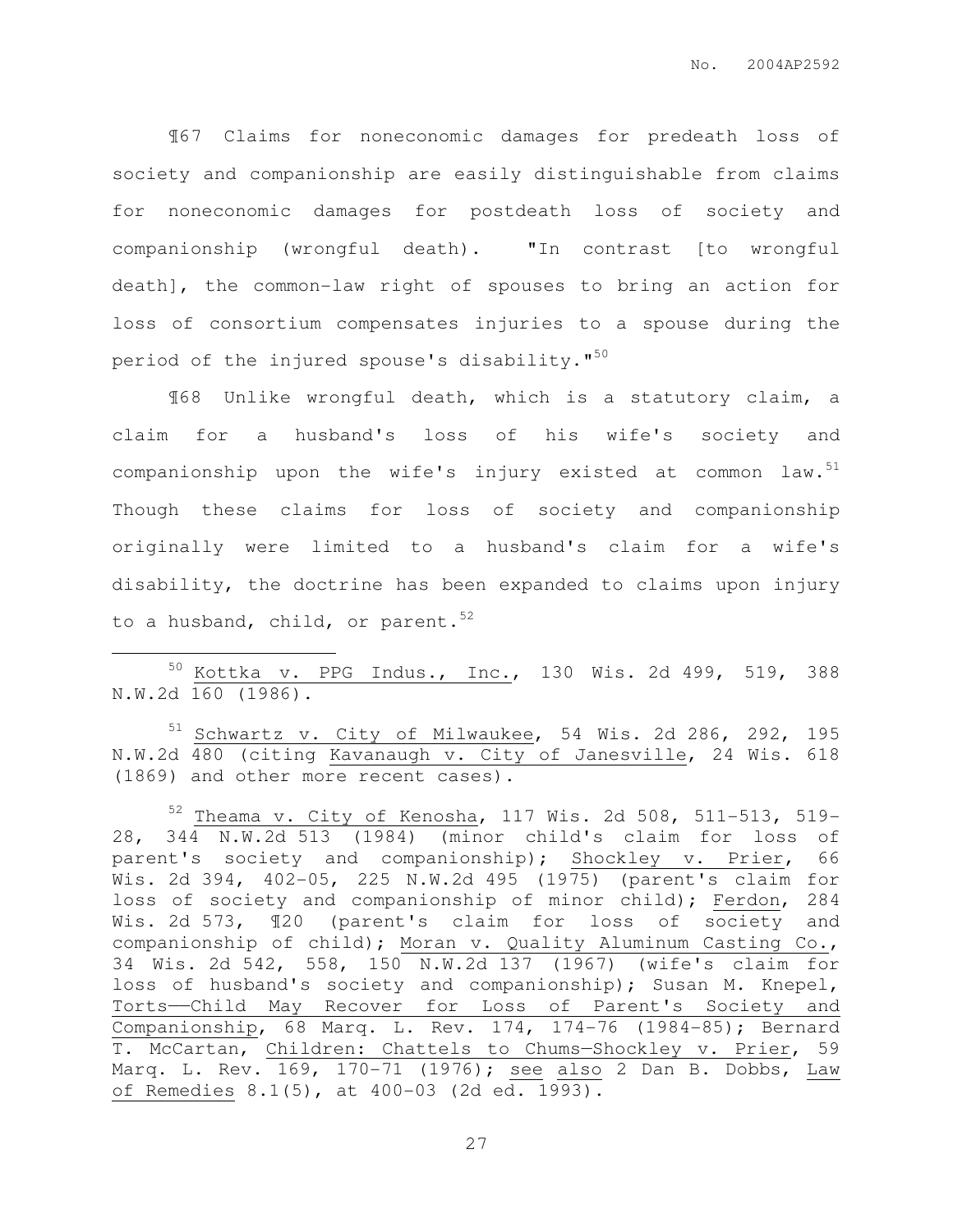¶69 Claims for predeath loss of society and companionship survive the death of the victim of the underlying tort and may be brought in addition to wrongful death claims for postdeath loss of society and companionship.<sup>53</sup>

¶70 On the basis of this analysis of the types of claims made in the present case, this opinion, joined by Justice Butler, concludes that the implication in Maurin that a claim for predeath noneconomic damages for loss of society and companionship should be combined with a claim for postdeath noneconomic damages for loss of society and companionship (wrongful death) is just plain wrong.

¶71 Having established that survival actions, predeath claims for loss of society and companionship, and wrongful death actions are separate causes of action with possibly different claimants, this opinion turns now to the medical malpractice statutes and wrongful death statutes and applies these statutes to the present case.

 $\overline{a}$ 

<sup>53</sup> See, e.g.,  $Kottka$ , 130 Wis. 2d at 515-20 (court rejects argument that common-law claim for loss of consortium due to injury of spouse is extinguished by death of spouse or alternatively that claim survives but legislature intended to limit amount recovered by wrongful death cap in Wis. Stat. § 895.04(4); contrary to insurer's claim that wife's loss of consortium during last months of husband's life is included in her claim for nonpecuniary wrongful death damages under § 895.04(4), wife permitted to bring action for both pre- and postdeath loss of society and companionship). See also 2 Dan B. Dobbs, Law of Remedies 8.3(5), at 442-43 (2d ed. 1993).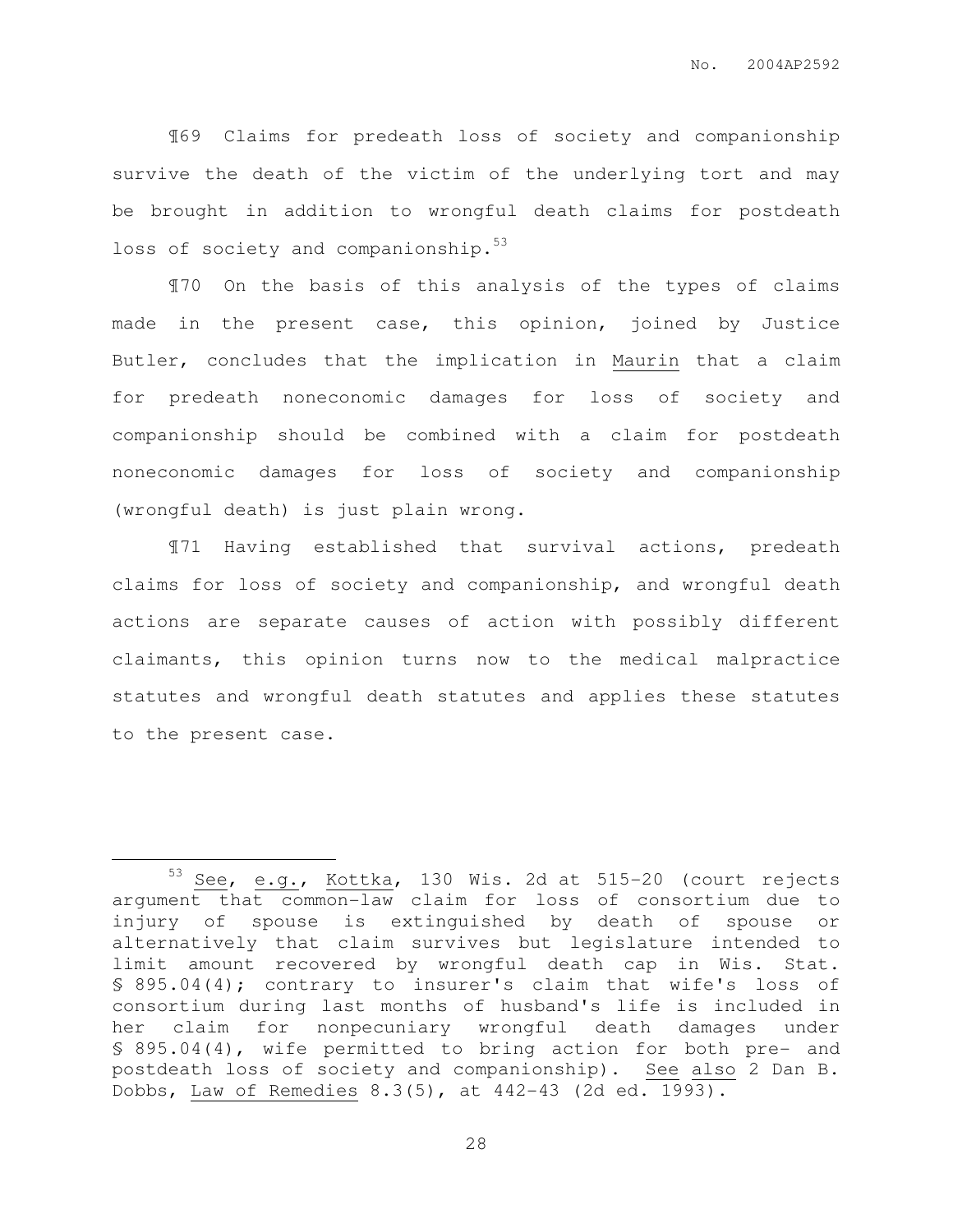V

¶72 In Maurin, this court set forth three possible interpretations of the statutes governing medical malpractice and wrongful death caps when a victim of medical malpractice dies.

¶73 (1) Two caps apply when medical malpractice results in death: (a) The wrongful death cap limits noneconomic damages for postdeath claims,  $54$  and (b) the medical malpractice cap, if any, limits noneconomic damages for predeath claims.<sup>55</sup> The claimants recover the damages governed separately by each cap. (This position was advocated by the plaintiffs in Maurin, <sup>56</sup> and again by Robert Bartholomew in the instant case. It was adopted by the concurring opinion in  $Maurin<sup>57</sup>$  and is adopted in this opinion).

¶74 (2) A single cap limits all noneconomic damages in medical malpractice cases regardless of whether the medical malpractice results in death. The cap on all noneconomic damages is the medical malpractice cap in  $\S$  893.55(4)(d). Noneconomic damages for postdeath loss of society and companionship (that is, the wrongful death claim) are further limited to the amount stated in § 895.04(4). (This position was

<sup>54</sup> Wis. Stat. § 895.04(4).

 $\overline{a}$ 

 $55$  Wis. Stat. § 893.55(4)(d).

<sup>56</sup> See Maurin, 274 Wis. 2d 28, ¶18.

 $57$  Id.,  $\text{M117-234}$  (Abrahamson, C.J., & Crooks, J., concurring).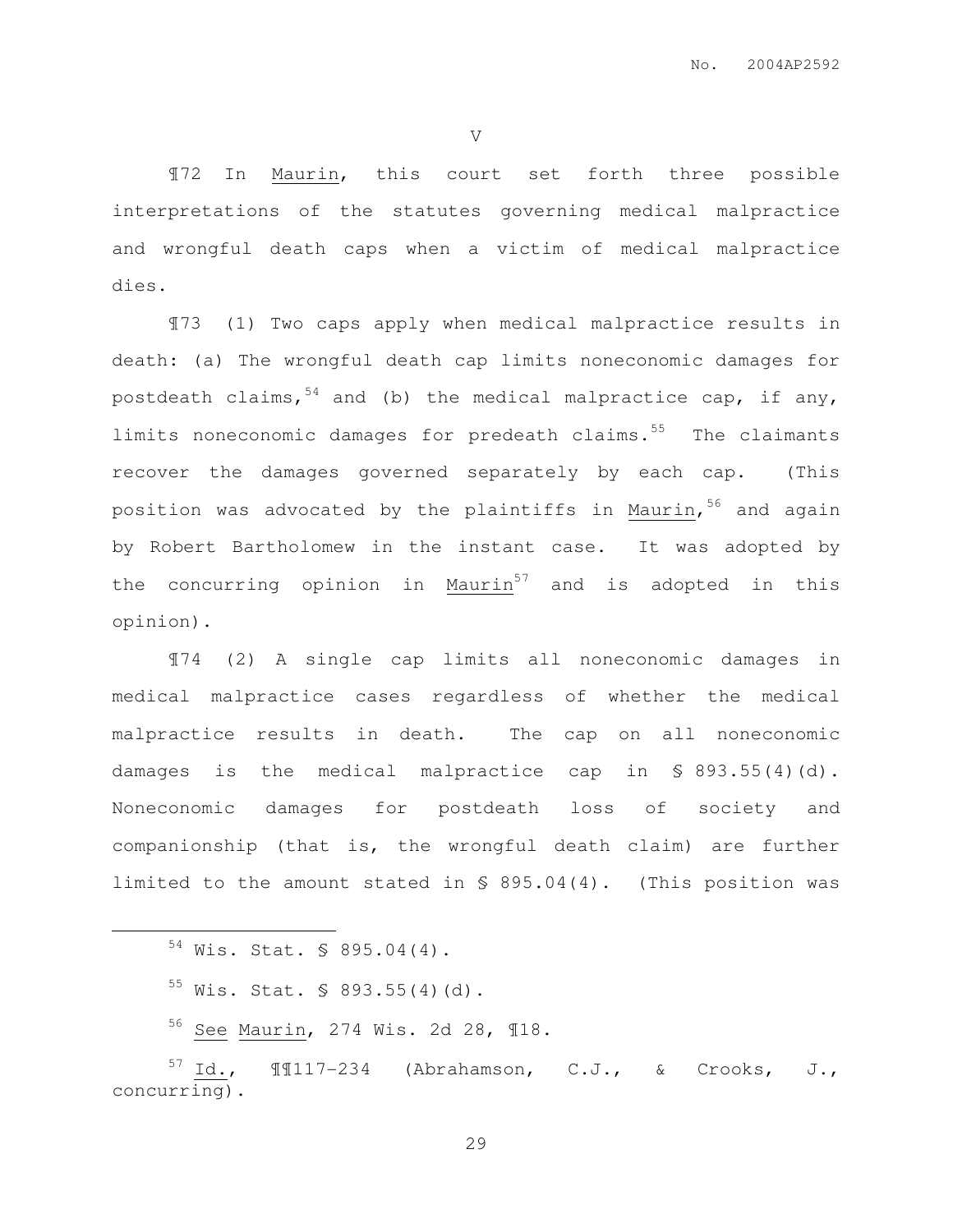advanced by the defendants in Maurin and is adopted by Justice Butler in the instant case.)

¶75 (3) A single cap limits all noneconomic damages when medical malpractice results in death. The cap is the wrongful death cap in Wis. Stat. § 895.04(4). (This position was adopted by the Maurin majority opinion, by the circuit court's revised judgment filed after Maurin was mandated, and by the court of appeals in the instant case. This position is also advanced by the defendants and Justice Roggensack's opinion, joined by Justices Wilcox and Prosser, in the instant case, but these three justices would allow the claimants to choose to be governed instead by the medical malpractice cap.)

¶76 This opinion concludes that the first interpretation is consistent with the text of the statutes and the statutory and legislative histories of the statutes and the policy the legislature enunciated in enacting § 893.55(4)(f), namely to place medical malpractice wrongful death claims "on the same footing" as wrongful death claims in other tort actions. $58$ 

¶77 This decision is explained by examining first the statutes and their statutory and legislative histories, beginning with chapter 655.

A

¶78 Chapter 655 governs the liability of health care providers for injury caused to patients.<sup>59</sup> Wisconsin Stat.  $\overline{a}$ 

<sup>58</sup> Id., ¶69. See also id., ¶147 (Abrahamson, C.J., & Crooks, J., concurring).

<sup>59</sup> See generally Wis. Stat. §§ 655.001-.009.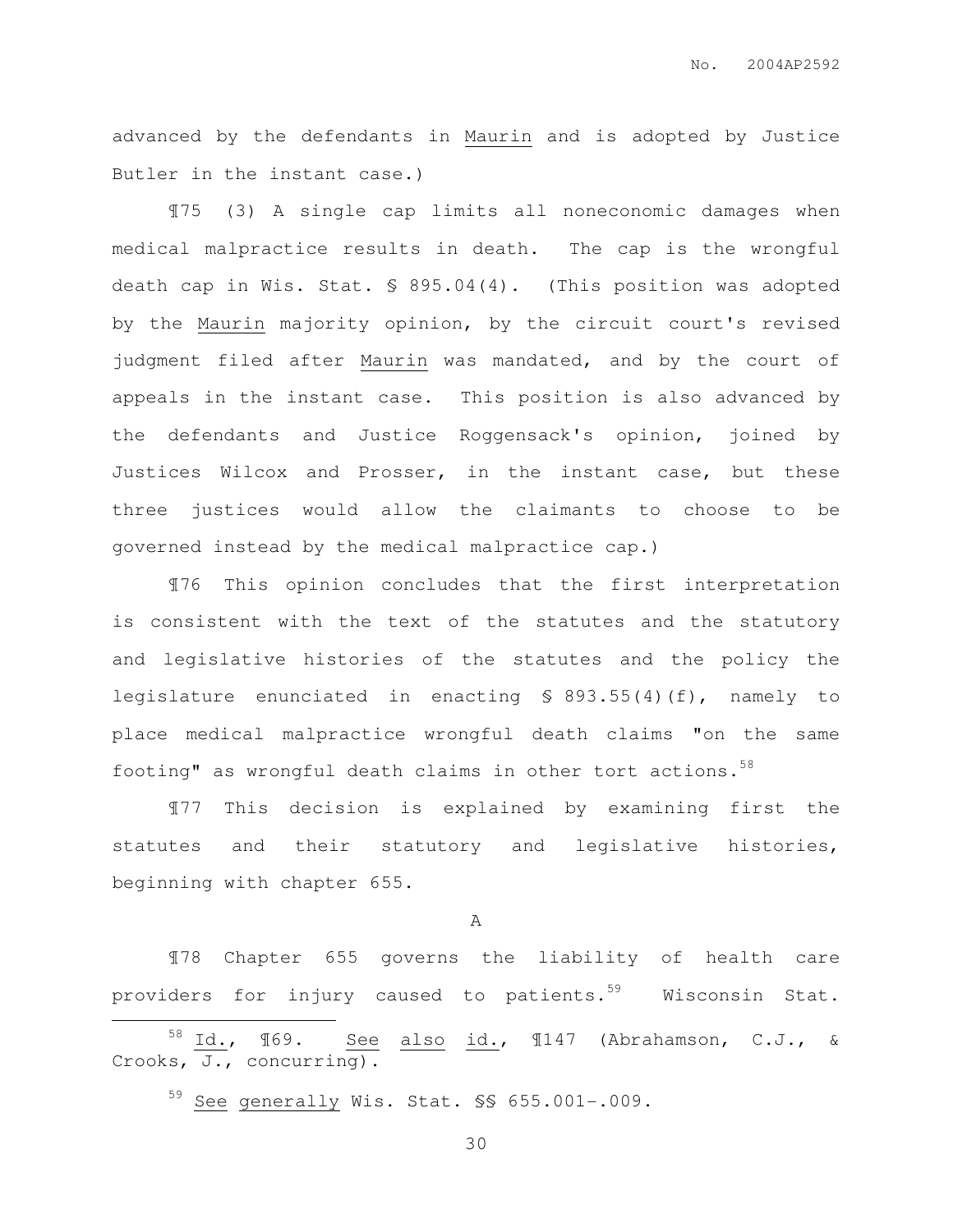§ 655.017 provides for limits on noneconomic damages for acts or omissions by a heath care provider. Specifically, § 655.017 provides as follows:

The amount of noneconomic damages recoverable by a claimant or plaintiff under this chapter for acts or omissions of a health care provider if the act or omission occurs on or after May 25, 1995, and for acts or omissions of an employee of a health care provider, acting within the scope of his or her employment and providing health care services, for acts or omissions occurring on or after May 25, 1995, is subject to the limits under  $s. 893.55 (4)(d)$  and  $(f).$  (emphasis added).

¶79 Section 655.017 is relevant to the present discussion because it refers to both Wis. Stat. § 893.55(4)(d) and Wis. Stat. § 893.55(4)(f), governing noneconomic damages in medical malpractice actions. A critical word in § 655.017 is "and." By using the conjunctive word "and" instead of the disjunctive word "or," § 655.017 makes clear that the caps in paragraphs (d) and (f) are not alternative provisions.  $60$ 

 $\overline{a}$ 

The text of § 655.017 does not limit recovery to the lesser of either the § 893.55(4)(d) limit for medical malpractice or the § 893.55(4)(f) limit for wrongful death. Rather, § 655.017 directs us to both §§ 893.55(4)(d) and (f) to assess the limits on damages imposed in cases of medical malpractice causing wrongful death.

Section 655.017 recognizes that both the limit on noneconomic damages under Wis. Stat. § 893.55(4)(d) and the limit on wrongful death damages under Wis. Stat. § 893.55(4)(f) are applicable in medical malpractice actions. Had the legislature intended to limit recovery to either the § 893.55(4)(d) limit or

 $60$  Discussing the legislature's choice of the conjunctive word "and," the Maurin concurring opinion observed: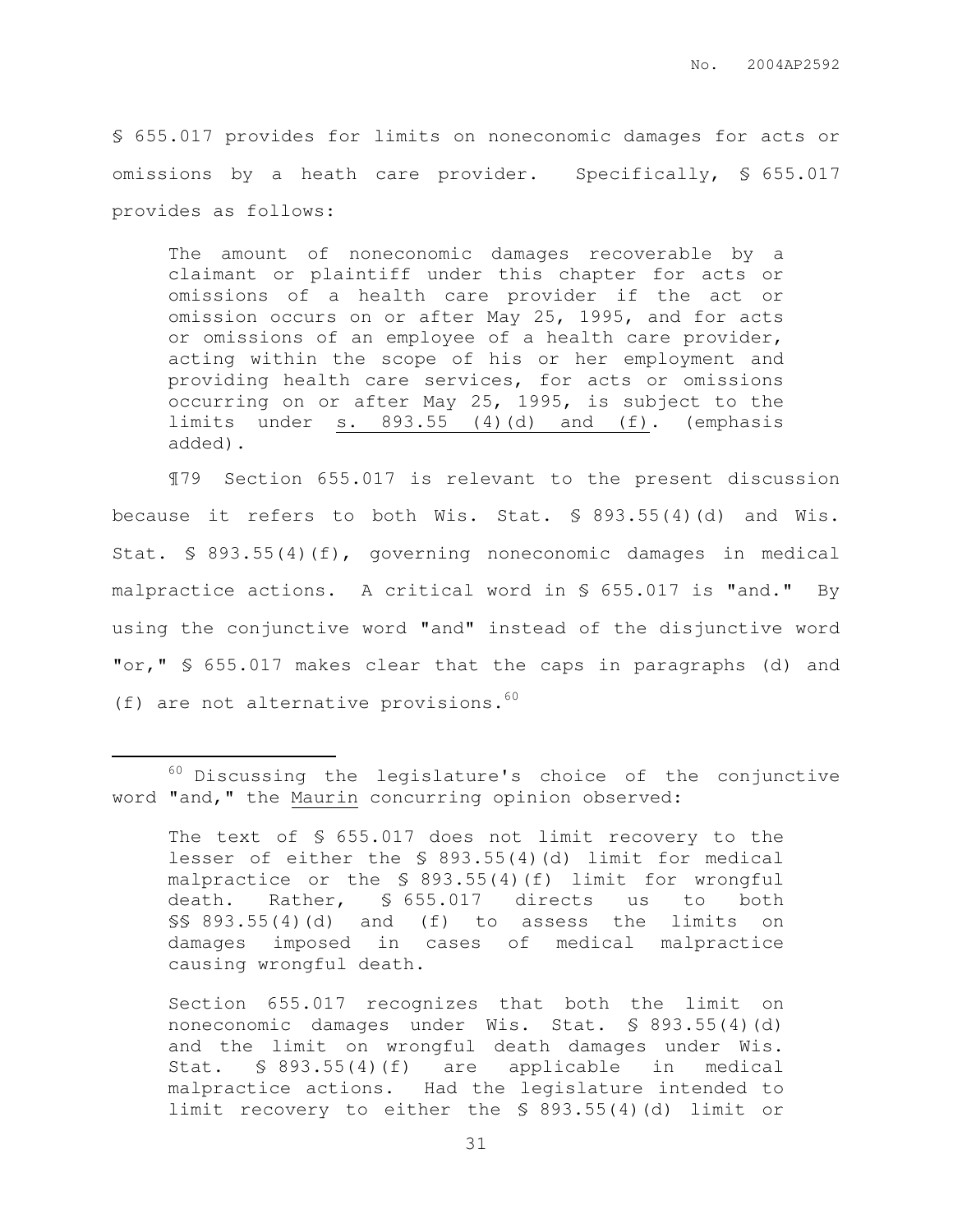¶80 Paragraph (d) of Wis. Stat. § 893.55(4) sets out the limit on noneconomic damages in medical malpractice actions for each occurrence of medical malpractice. The cap as it existed when the instant case was tried was \$350,000, adjusted to the consumer price index. Section 893.55(4)(d) (2003-04) provided as follows:

The limit on total noneconomic damages for each occurrence under par. (b) on or after May 25, 1995, shall be \$350,000 and shall be adjusted by the director of state courts to reflect changes in the consumer price index for all urban consumers, U.S. city average, as determined by the U.S. department of labor, at least annually thereafter, with the adjusted limit to apply to awards subsequent to such adjustments.

In Ferdon the court declared this cap unconstitutional.<sup>61</sup>

¶81 Paragraph (f) of Wis. Stat. § 893.55(4) addresses the limits on noneconomic damages for wrongful death in medical malpractice cases and directs us to § 895.04(4) of the wrongful death statute setting forth such limits. Section 893.55(4)(f) states:

Notwithstanding the limits on noneconomic damages under this subsection, damages recoverable against health care providers and an employee of a health care provider, acting within the scope of his or her employment and providing health care services, for wrongful death are subject to the limit under s. 895.04(4). If damages in excess of the limit under s.

the § 893.55(4)(f) limit depending on whether the patient died, it would have used different language.

See Maurin, 274 Wis. 2d 28, ¶¶181-182 (Abrahamson, C.J., & Crooks, J., concurring).

<sup>61</sup> Ferdon, 284 Wis. 2d 573, ¶10.

 $\overline{a}$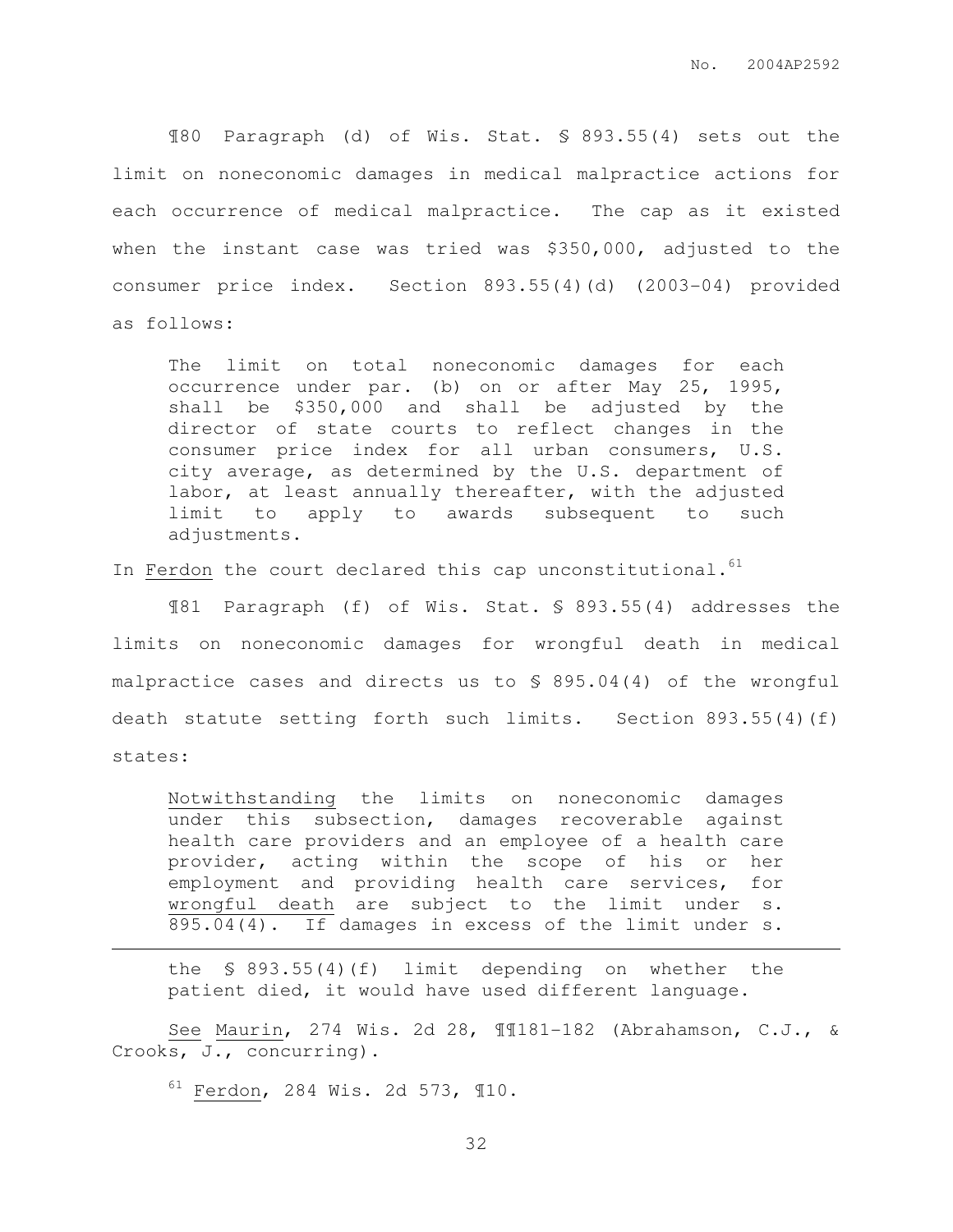895.04(4) are found, the court shall make any reduction required under s. 895.045 and shall award the lesser of the reduced amount or the limit under s. 895.04(4) (emphasis added).

¶82 Section 893.55(4)(f) serves as a limitation on Wis. Stat. § 893.55(4)(d). The first clause of § 893.55(4)(f) says: "Notwithstanding the limits on noneconomic damages under this subsection [4]. . . . " The only paragraph in subsection 893.55(4) containing limits on noneconomic damages is paragraph (d), the medical malpractice cap. So,  $\frac{1}{5}$  893.55(4)(f) should be read as follows: "Notwithstanding the limits on noneconomic damages under" § 893.55(4)(d), "damages recoverable against health care providers . . . for wrongful death are subject to the limit under s. 895.04(4)" (emphasis added).

¶83 The meaning of Wis. Stat. § 893.55(4)(f) depends on understanding two terms in paragraph (f): "notwithstanding" and "wrongful death."

¶84 What does "[n]otwithstanding the limits on noneconomic damages under" Wis. Stat. § 893.55(4)(f) mean? Notably, paragraph  $(4)(f)$  is more specific than paragraph  $(4)(d)$ . Paragraph (f) refers to a specific type of noneconomic damages resulting from a medical malpractice claim, that is, damages for postdeath loss of society and companionship caused by the medical malpractice victim's death. Under paragraph (f), the § 895.04(4) cap on noneconomic damages for postdeath loss of society and companionship in wrongful death claims governs, notwithstanding (that is, in spite of) any provision contained within § 893.55(4) governing other noneconomic damages.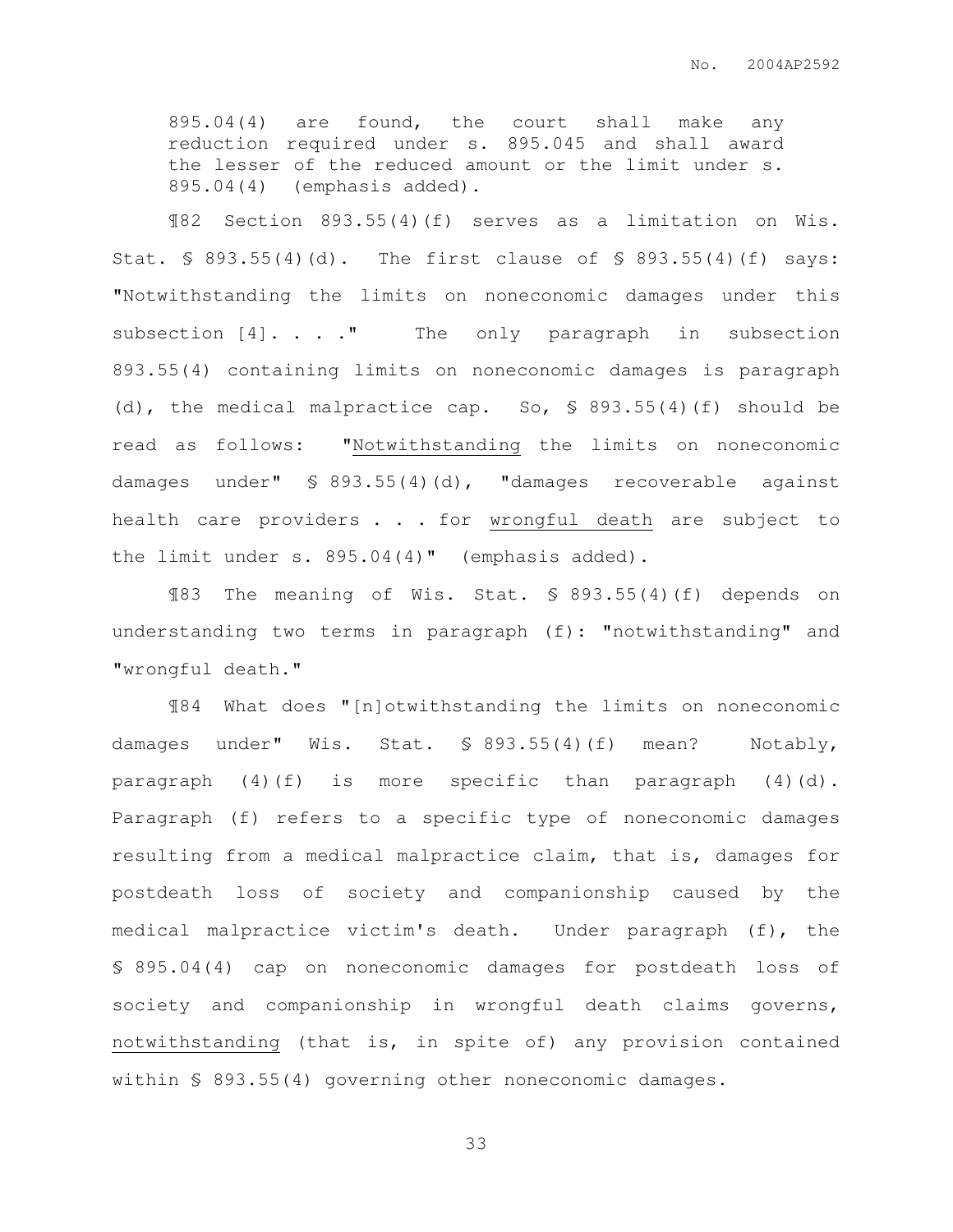¶85 On its face, the "notwithstanding" phrase points us away from Wis. Stat. § 893.55(4) (the cap on noneconomic damages in medical malpractice) and specifically directs us toward § 895.04(4) (the cap on postdeath loss of society and companionship in wrongful death actions) to determine the recovery limits available in a wrongful death action. To read the statute otherwise would render the language "notwithstanding" superfluous.<sup>62</sup>

¶86 "Wrongful death" is, as discussed previously at length, a phrase of art that refers to a specific type of action: the statutory action assigned to certain family members to maintain a cause of action for postdeath loss of society and companionship caused by the death of a tort victim. At the risk of being repetitive: Wrongful death does not include claims for predeath noneconomic damages.

 $\overline{a}$ 

 $62$  As is explained in the treatise on Wisconsin damage law:

The legislature has limited an injured plaintiff's right to recover damages for pain and suffering in claims against health care providers. A \$350,000 cap (to be adjusted at least annually by the director of state courts to reflect changes in the consumer price index) was imposed, effective May 25, 1995, on noneconomic damages, defined to include pain and suffering, in medical negligence cases in which the claim accrued on or after the statute's effective date. Wis. Stat. §§ 893.55(4)(a), (d); 655.017. Wrongful death claims are excepted from this noneconomic loss cap. **Wis.** Stat.  $$893.55(4)(f) . . . . (emphasis added).$ 

<sup>1</sup> The Law of Damages in Wisconsin § 5.5, at 3 n.1 (Russell M. Ware ed., 3d ed. 2003).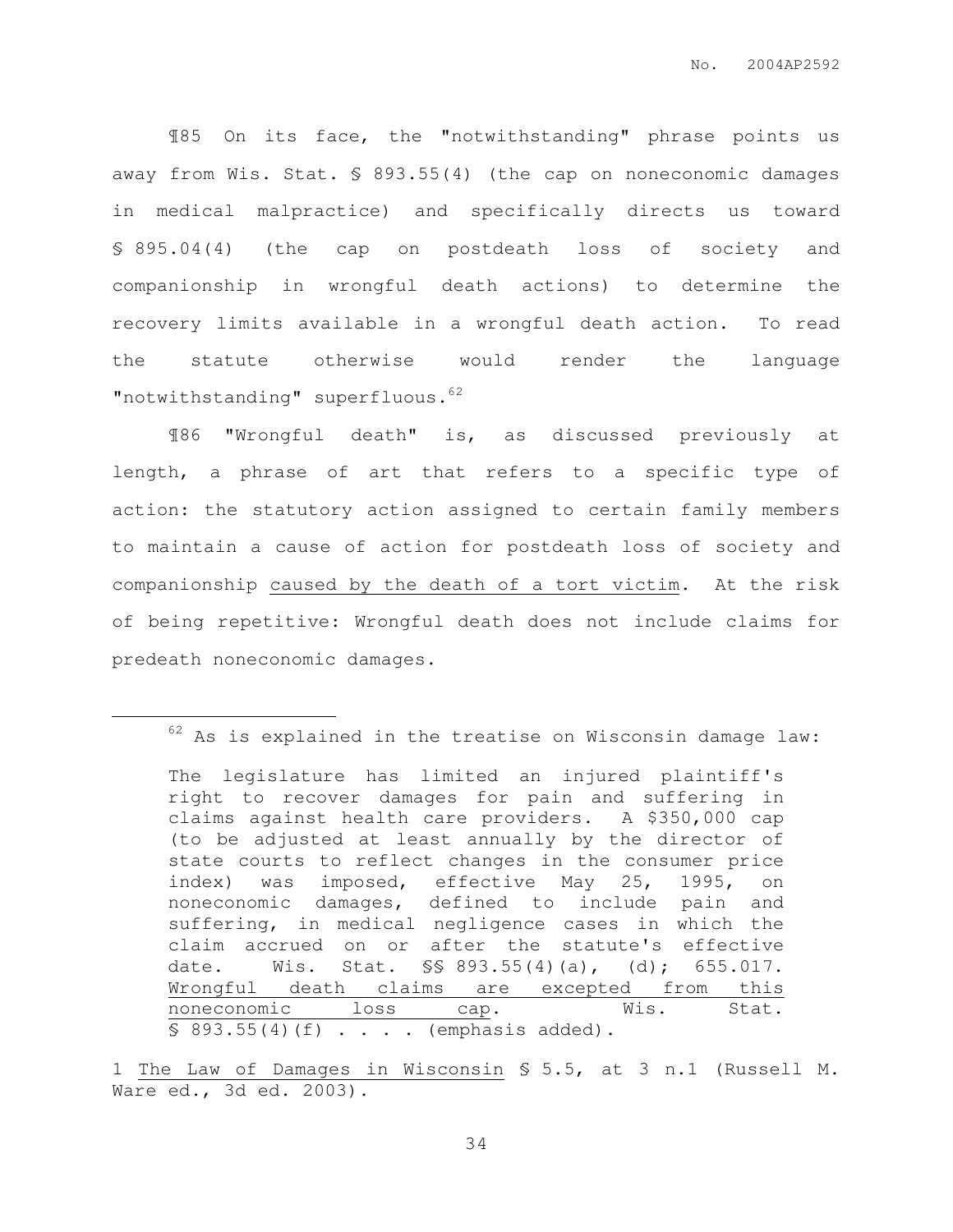¶87 Tracking the reference in Wis. Stat. § 893.55(4)(f) to § 895.04(4), this opinion turns to § 895.04(4). Section 895.04(4) limits noneconomic damages in wrongful death actions to \$350,000 per occurrence in the case of a deceased adult. Section 895.04(4) provides the wrongful death cap as follows:

Judgment for damages for pecuniary injury from wrongful death may be awarded to any person entitled to bring a wrongful death action. Additional damages not to exceed \$500,000 per occurrence in the case of a deceased minor, or \$350,000 per occurrence in the case of a deceased adult, for loss of society and companionship may be awarded to the spouse, children or parents of the deceased, or to the siblings of the deceased, if the siblings were minors at the time of the death (emphasis added).

¶88 Section § 895.04(4) provides a limit for wrongful death damages. For purposes of the present case, it limits nonpecuniary (that is, noneconomic) damages for postdeath loss of society and companionship. No mention is made of claims for the victim's pain and suffering, and no mention is made of claims for noneconomic damages for predeath loss of society and companionship. In other words, nothing is said in the wrongful death statute about limits on noneconomic damages for predeath claims.<sup>63</sup>

 $\overline{a}$ 

<sup>63</sup> The title of Wis. Stat. § 895.04 makes clear that the statute applies to a "[p]laintiff in a wrongful death action." Although a title is not determinative of the meaning of the statute, it is informative. State v. Black, 188 Wis. 2d 639, 645, 526 N.W.2d 132 (1994) ("In the face of such plain and unambiguous language we must disregard the title of the statute. Consideration of a statutory title may be used only to resolve doubt as to the meaning of the statute.").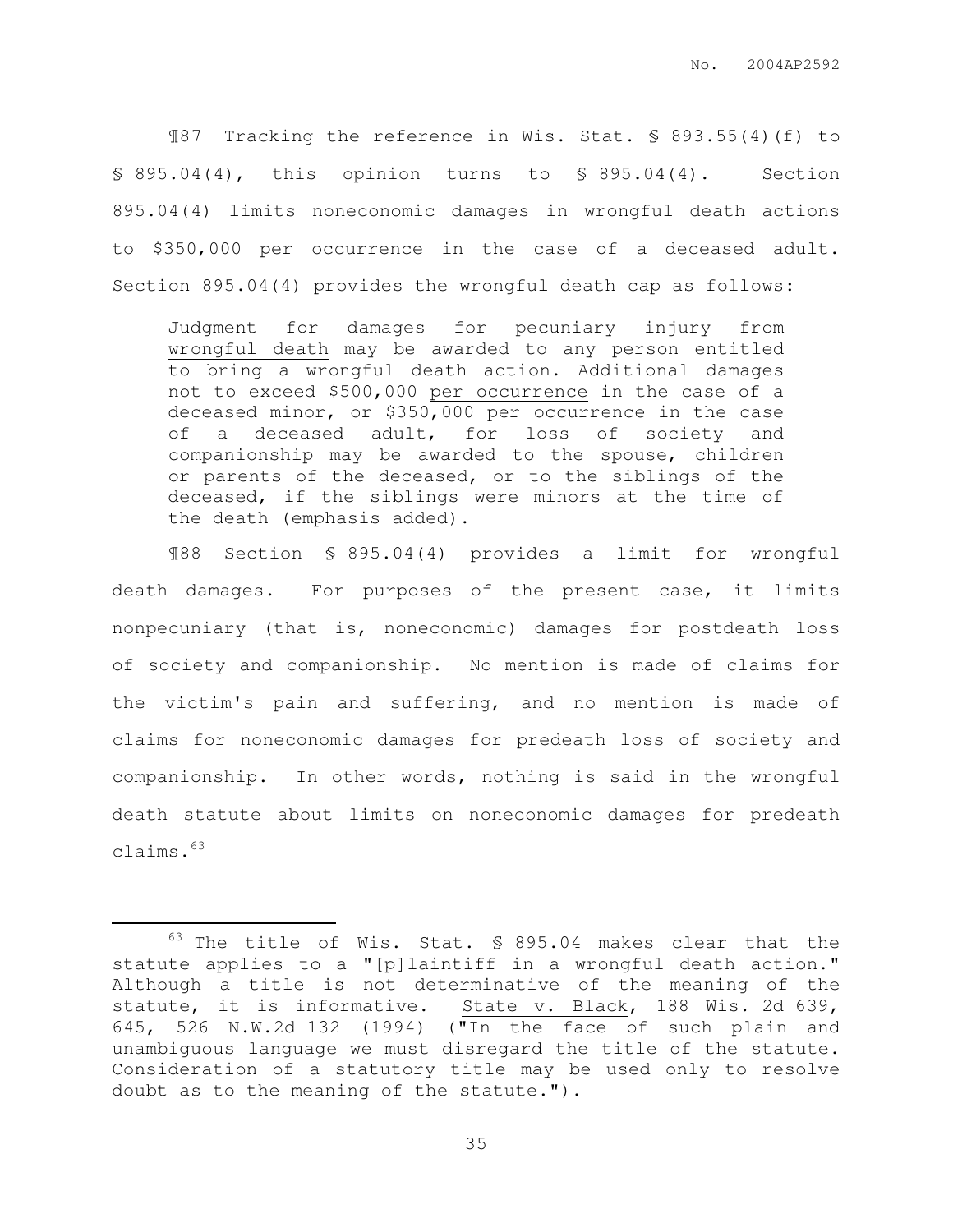¶89 Nothing in any of the statutes indicates a legislative intent to conflate noneconomic damages for predeath claims (such as the victim's pain and suffering and a family member's predeath loss of society and companionship) and noneconomic damages for wrongful death claims for postdeath loss of society and companionship into a single cause of action or a single statutory cap. In past cases the court has been unwilling to conflate these damages in interpreting the wrongful death statute.<sup>64</sup>

¶90 The legislature could have easily conflated the claims by merely adding the phrase "damages for predeath pain and suffering and damages for predeath loss of society and companionship" to Wis. Stat. § 893.55(4)(f), which addresses only wrongful death damages.

¶91 The words "per occurrence" in Wis. Stat. § 895.04(4) lead us to the last statutory provision to be examined, § 893.55(4)(b), which states the scope of the damage caps in medical malpractice claims for each occurrence. Section 893.55(4)(b) (2003-04) provides:

The total noneconomic damages recoverable for bodily injury or death, including any action or proceeding based on contribution or indemnification, may not exceed the limit under par. (d) for each occurrence on or after May 25, 1995, from all health care providers and all employees of health care providers acting within the scope of their employment and providing health care services who are found negligent and from

 $\overline{a}$ 

 $64$  See Brown, 102 Wis. at 141; Kottka, 130 Wis. 2d at 515-20; ¶¶61, 68, supra.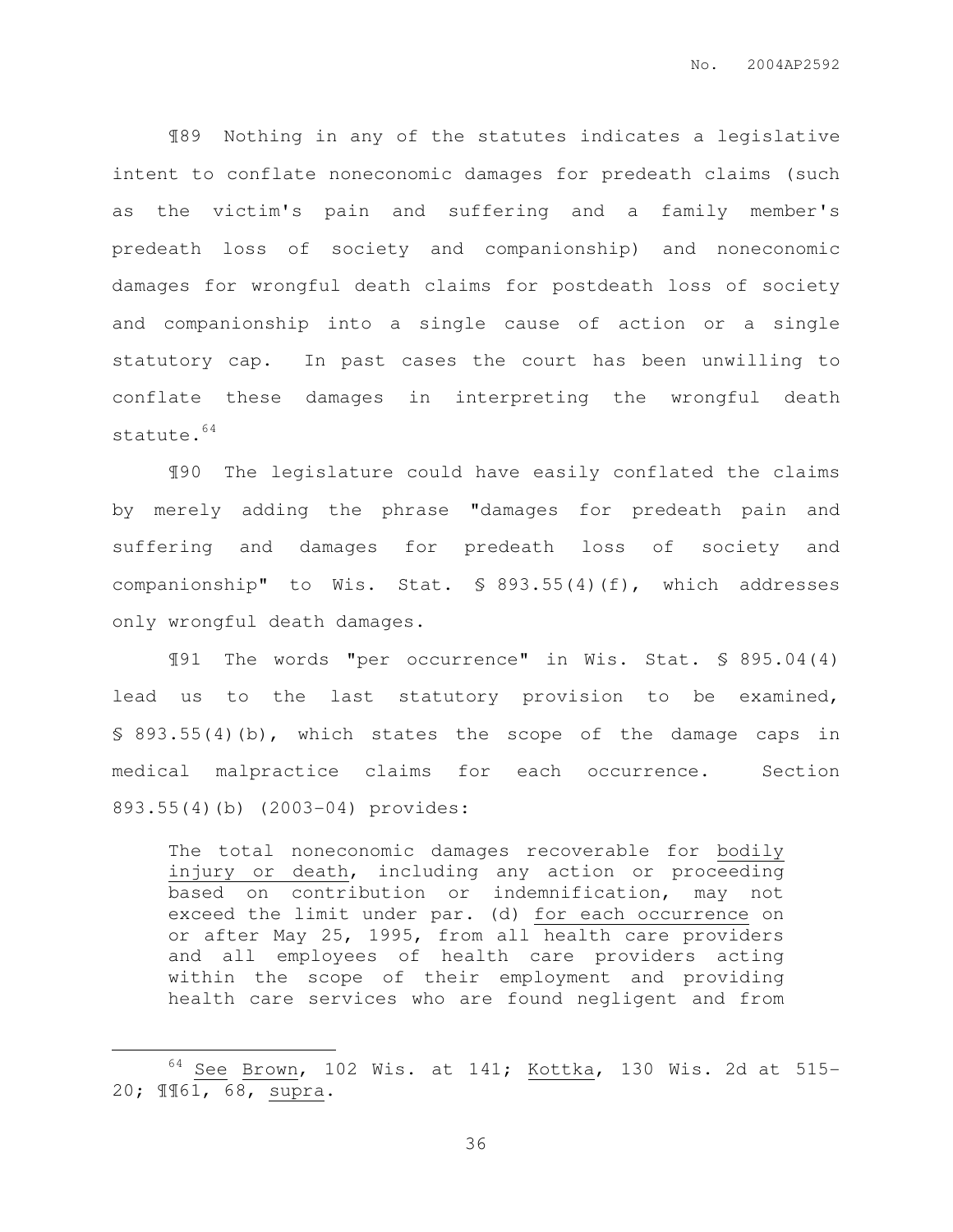the injured patients and families compensation fund (emphasis added).

¶92 It has been argued that the language in Wis. Stat. §§ 893.55(4)(b) and 895.04(4) referring to "each occurrence" and "per occurrence," respectively, establishes that there must be a single global cap for all noneconomic damages in medical malpractice actions.

¶93 Two possible analyses may result from this view of the word "occurrence" used in these two statutes. One analysis is that the wrongful death cap limits all noneconomic damages when death results from the medical malpractice, a view adopted by this court in Maurin. An alternative analysis is that the medical malpractice cap, § 893.55(4)(d), limits all noneconomic damages when death results from medical malpractice (and the wrongful death cap may limit the damages for postdeath loss of society and companionship within the medical malpractice cap). Reliance on the word "occurrence" in each of these statutes as referring to an act of medical malpractice and requiring a single global cap on all noneconomic damages in medical malpractice cases is misplaced under both analyses.

¶94 The Maurin majority correctly observed that it could "conceive of no purpose for creating § 893.55(4)(f) if the legislature intended to retain the single cap in Wis. Stat. § 893.55(4)(d) [the medical malpractice cap] to cover total noneconomic damages in a wrongful death case involving medical malpractice."<sup>65</sup> This observation is sound. Subsection (f) was

37

 $\overline{a}$ 

<sup>&</sup>lt;sup>65</sup> Maurin, 274 Wis. 2d 28, 135 (emphasis in Maurin opinion).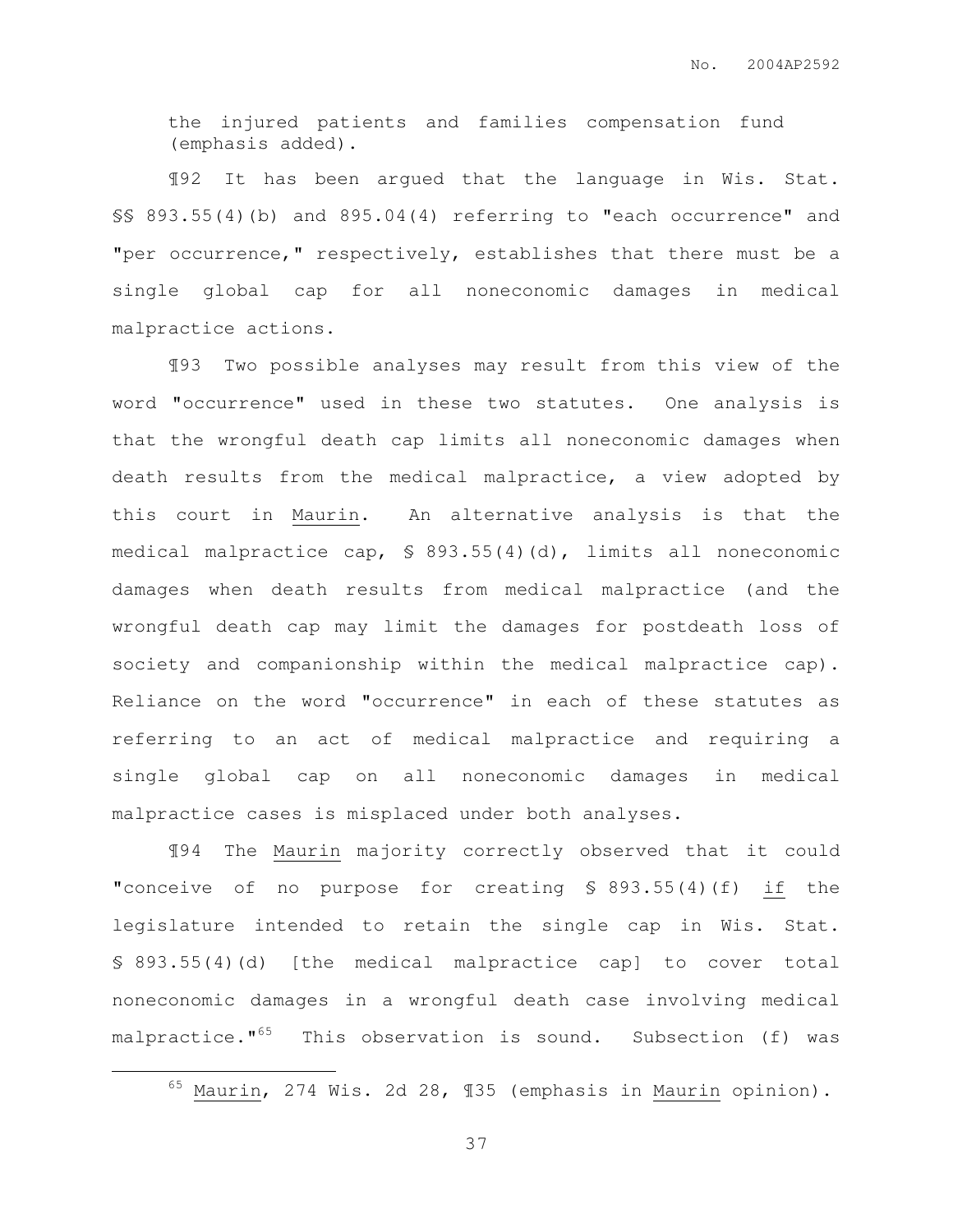enacted, as the statutory and legislative histories show, to overturn the case law interpreting the medical malpractice cap as imposing a single global cap for all noneconomic damages in medical malpractice cases regardless of the death of the victim.<sup>66</sup>

¶95 To understand the words "for each occurrence" in Wis. Stat. § 893.55(4)(b), one must read them with the words "total noneconomic damages" and "bodily injury or death."

¶96 The words "total noneconomic damages" and "bodily injury or death" and "for each occurrence" in Wis. Stat. § 893.55(4)(b) suggest that § 893.55(4)(b) might be the only cap that applies to all noneconomic damages when a victim dies as a result of medical malpractice. But the words "or death" do not have the same meaning in the law as "wrongful death." Properly read, section 893.55(4)(b) applies to noneconomic damages for predeath claims, regardless of whether the medical malpractice

 $\overline{a}$ 

The Maurin majority opinion also observed that the statement in Jelinek v. St. Paul Fire & Casualty Insurance Co., 182 Wis. 2d 1, 11, 512 N.W.2d 764 (1994), that ch. 655 had "set tort claims resulting from medical malpractice apart from other tort claims," "is the complete answer to the otherwise legitimate argument that negligence claims and wrongful death claims are separate and distinct causes of action." Maurin, 274 Wis. 2d 28,  $\$84$ . As Robert Bartholomew observed in his brief and at oral argument, this comment is not a complete answer because it fails to account for the distinction between actions for wrongful death claims and actions for predeath claims. This opinion does not disrupt the holding that ch. 655 set medical malpractice claims apart from other tort claims by capping claims for noneconomic damages for predeath claims.

 $66$  See Rineck v. Johnson, 155 Wis. 2d 659, 665-69, 456 N.W.2d 336 (1990).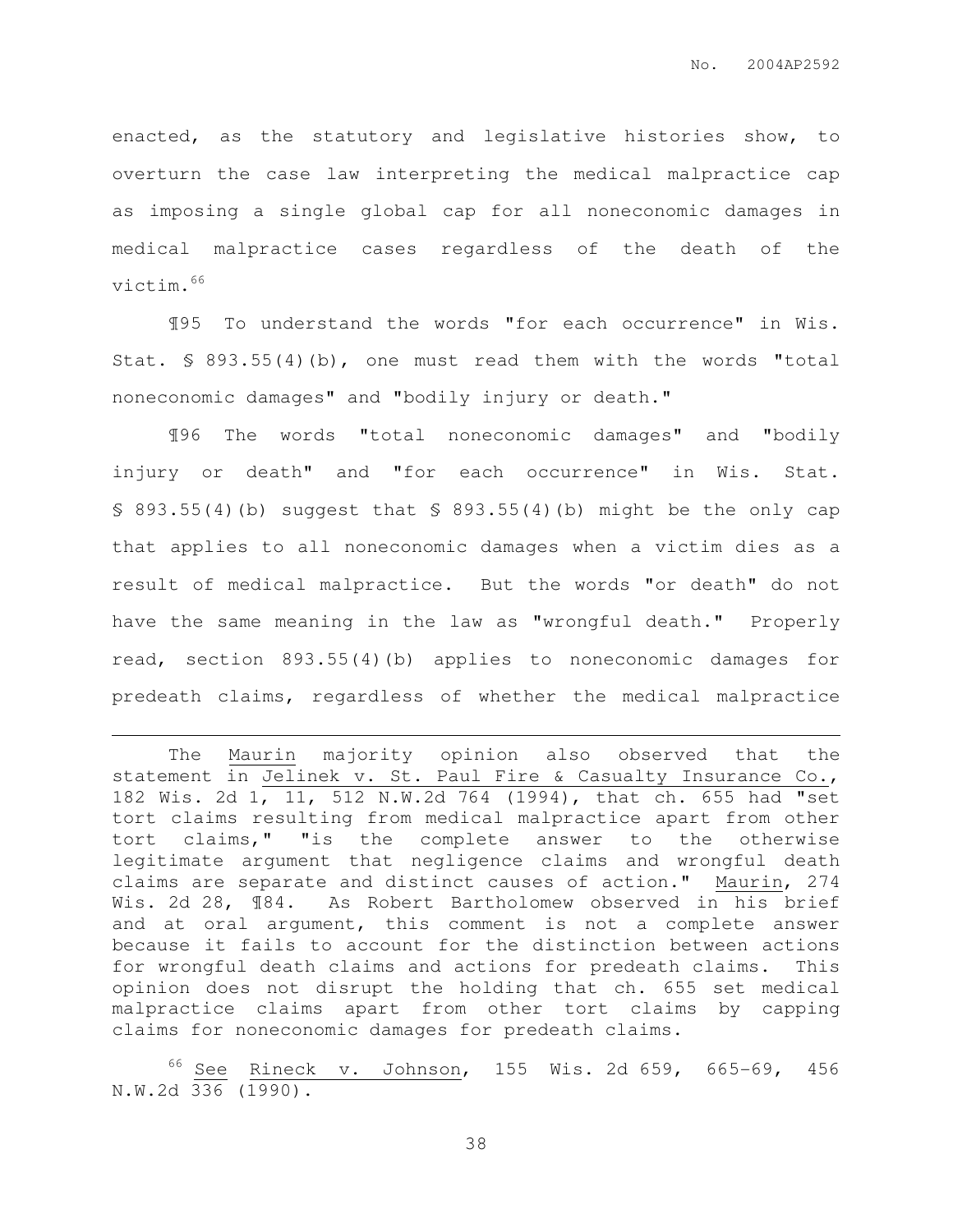victim incurs bodily injury or death. Thus total noneconomic damages for predeath claims for the victim's pain and suffering and a family member's predeath claim for loss of society and companionship are covered under the medical malpractice cap.

¶97 In contrast, total noneconomic damages for postdeath claims for loss of society and companionship are subject to the wrongful death cap in Wis. Stat. § 895.04(4) (and  $$893.55(4)(f)$ .

¶98 The words "per occurrence" in Wis. Stat. § 895.04(4) do not implicate this opinion's interpretation that predeath claims are limited in a medical malpractice action by the medical malpractice cap. The words "per occurrence" in the wrongful death statute, Wis. Stat. § 895.04(4), were not inserted to provide the wrongful death cap as a single global cap on noneconomic damages in medical malpractice actions for losses other than postdeath claims for loss of society and companionship. As the Maurin majority opinion carefully explained, the words "per occurrence" were inserted in the wrongful death statute to ensure that all claimants for wrongful death (that is, those asserting claims for postdeath loss of society and companionship) share a single wrongful death  $cap.^{67}$ 

 $\overline{a}$ 

<sup>67</sup> Maurin, 274 Wis. 2d 28, ¶79 (quoting Memorandum from Don Dyke, Senior Staff Attorney, Wisconsin Legislative Council 2 (Apr. 21, 1998) (on file with Wisconsin Legislative Council, Madison, Wis.)) ("The legislature added the phrase 'per occurrence' to make it clear that 'in wrongful death medical malpractice actions, the limit is a total limit and does not apply individually to each person who may bring an action for loss of society and companionship.'"). See also Maurin, 274 Wis. 2d 28, ¶80.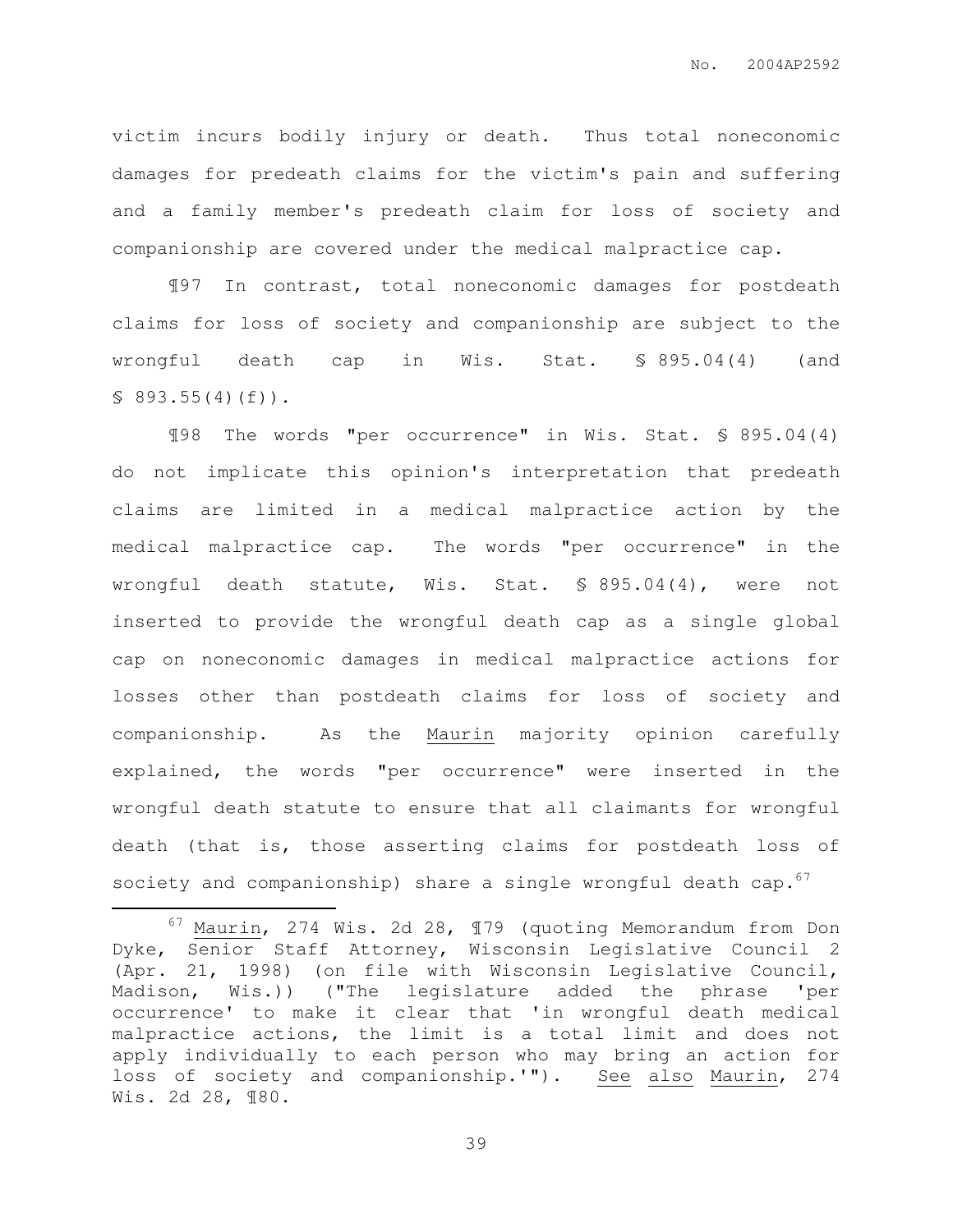¶99 The statutory and legislative histories of the medical malpractice and wrongful death cap statutes endorse this view that the words "total noneconomic damages," "bodily injury or death," "per occurrence" and "each occurrence" do not impose a single global cap of either the medical malpractice cap or the wrongful death cap.

¶100 Prior to 1986, no cap existed on noneconomic damages in medical malpractice cases. In 1986, the legislature created a cap of \$1 million on noneconomic damages, amending § 655.017 to state that "the amount of noneconomic damages recoverable by a claimant under this chapter . . . is subject to the limit under s. 893.55(4)" and creating  $$893.55(4)$ .<sup>68</sup> Neither ch. 655 nor § 893.55(4) contained any reference to wrongful death. The caps sunset on January 1, 1991.

## The memorandum states:

 $\overline{a}$ 

Act 89 replaces the current \$150,000 limit on damages for loss of society and companionship in wrongful death actions with a \$500,000 limit per occurrence in the case of a deceased minor or \$350,000 per occurrence in the case of a deceased adult. The new limits apply both to wrongful death actions involving medical malpractice and to other wrongful death actions. Presumably, reference is made to "per occurrence" to provide that in wrongful death medical malpractice actions, the limit is a total limit and does not apply individually to each person who may bring an action for loss of society and companionship. (As noted above, in wrongful death actions not involving medical malpractice, s. 895.04(4), Stats., has already been interpreted as applying the current \$150,000 limit in the aggregate.).

 $^{68}$  See 1985 Wis. Act 340, SS 30, 72; Wis. Stat. SS 655.017, 893.55(4) (1987-88).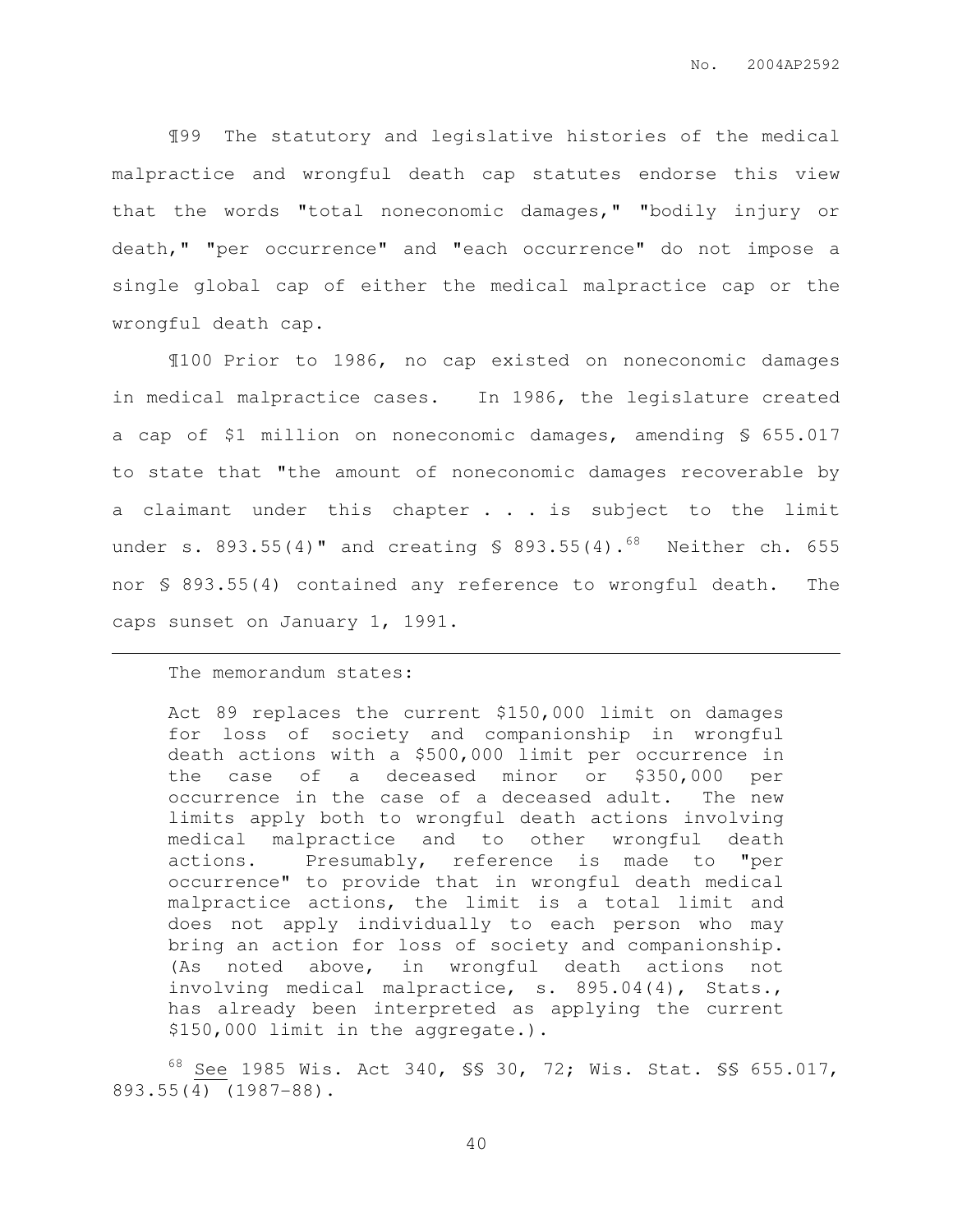¶101 The court interpreted this cap in Rineck v. Johnson, 155 Wis. 2d 659, 456 N.W.2d 336 (1990), holding that when wrongful death resulted from medical malpractice, noneconomic damages for wrongful death, along with other noneconomic damages, were governed by the medical malpractice cap in § 893.55(4), not the wrongful death cap in § 895.04. $^{69}$  In other words, as the statutes were written at the time, the wrongful death cap in § 895.04(4) did not apply in medical malpractice cases. In support of this proposition, the Rineck court observed:

Significantly, ch. 655, Stats., does not state that damages recoverable in medical malpractice cases are also subject to the . . . limitation under the general wrongful death provisions of sec. 895.04(4). Had the legislature desired to appropriate the more restrictive damage limits of sec. 895.04(4) it would have provided so explicitly as it did in other instances . . . We do not believe that the legislature would have taken pains to specifically refer to particular statutes . . . if it intended to incorporate without mention other miscellaneous general provisions, such as sec.  $895.04(4).$ <sup>70</sup>

¶102 The holding in Rineck is clear. Without a provision in ch. 655 or 893 referring to the wrongful death cap, the wrongful death cap was inapplicable in medical malpractice cases.

¶103 Six months after the court decided Rineck, the sunset provision in Wis. Stat. §§ 655.017 and 893.55(4) took effect,

 $\overline{a}$ 

 $69$  Rineck, 155 Wis. 2d at 665-69.

<sup>70</sup> Id. at 666-67.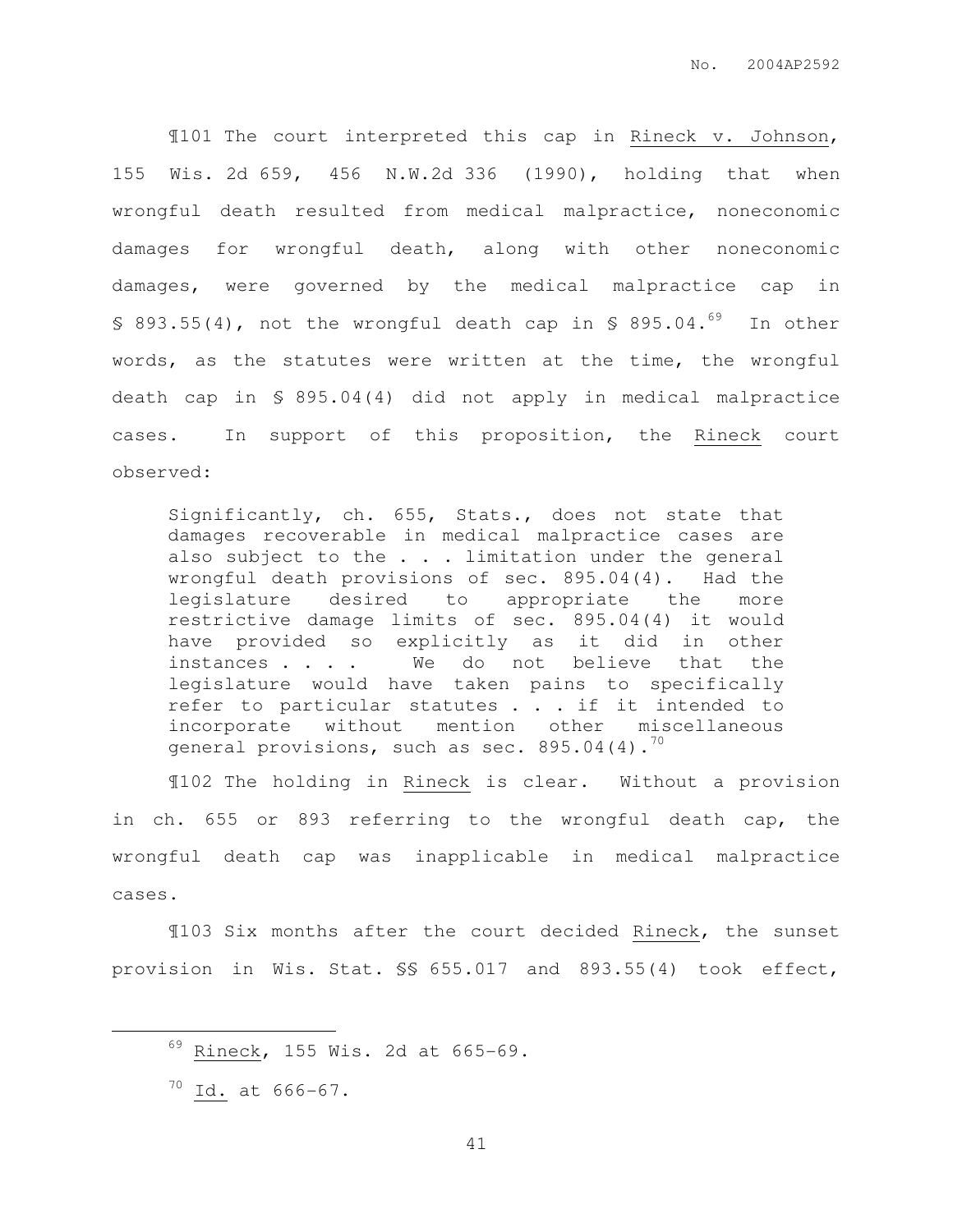and the medical malpractice cap ended. In Jelinek v. St. Paul Fire and Casualty Insurance Co., 182 Wis. 2d 1, 512 N.W.2d 764 (1994), the court held that after the medical malpractice cap was sunset, noneconomic damages in medical malpractice actions, including noneconomic damages in medical malpractice actions in which death resulted, were not capped.<sup>71</sup>

¶104 This "uncapped" situation for noneconomic damages in medical malpractice actions continued until 1995, when the legislature amended the statutes to reinstate a medical malpractice cap in Wis. Stat. § 893.55(4)(b) and (d) and to create  $\sqrt{5}$  893.55(4)(f) governing wrongful death claims.<sup>72</sup>

¶105 The creation of Wis. Stat. § 893.55(4)(f) was a critical event in the development of caps for noneconomic damages in medical malpractice actions. The legislature in effect overturned the court's decisions in Rineck and Jelinek applying the medical malpractice cap to wrongful death claims and instituted a damage cap for a wrongful death claim arising from medical malpractice. Under the new § 893.55(4)(f), the same cap that applied to noneconomic damages for wrongful death claims in tort actions applied to noneconomic damages for wrongful death claims in medical malpractice actions.

¶106 The question that arose in Maurin and arises in the present case is how the wrongful death cap in medical

 $\overline{a}$ 

 $71$  Jelinek, 182 Wis. 2d at 9-10.

 $72$  See 1995 Wis. Act 10, SS 5, 8, 9, 10; see also 1995 A.B. 36.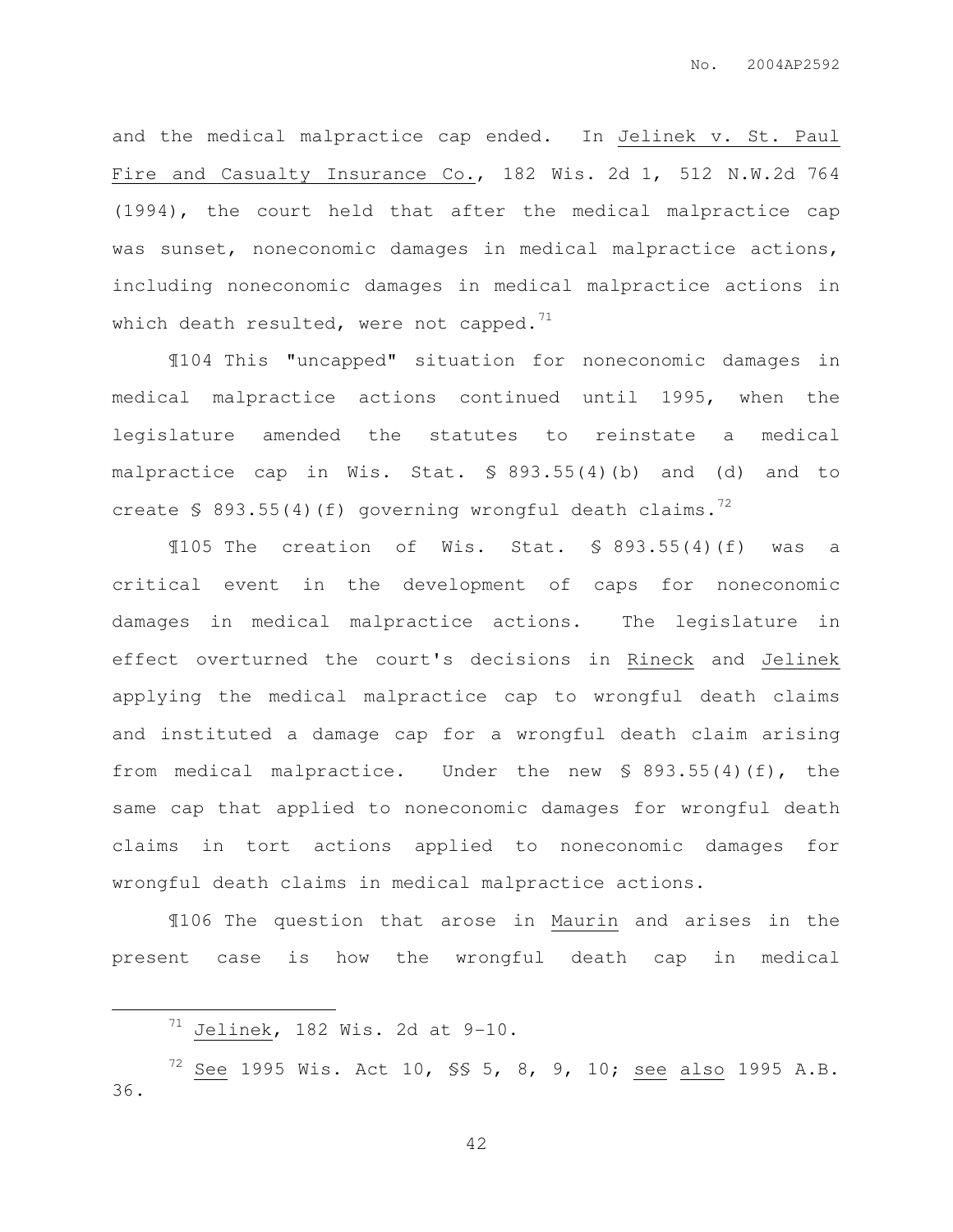malpractice actions interacts with the medical malpractice cap in medical malpractice actions. This opinion has analyzed the text and the statutory and legislative histories of the statutes and concluded that the statutes create two caps.

¶107 The purpose enunciated by the legislature in enacting Wis. Stat. § 893.55(4)(f) supports this interpretation of the statutes.

B

¶108 As both the majority and concurring opinions in Maurin observed, the legislative purpose in enacting § 893.55(4)(f) was to place medical malpractice wrongful death claims "on the same footing" as wrongful death claims in other tort actions. $^{73}$ 

¶109 In non—medical malpractice tort cases, when the tort victim dies, there are two types of claims for noneconomic damages: one for predeath damages and the other for postdeath damages (that is, for wrongful death).

¶110 To put a wrongful death claim in a medical malpractice action on the same footing as a wrongful death claim in tort actions generally, Wis. Stat. § 893.55(4)(f) provides that the same cap that generally applies in tort wrongful death actions

 $\overline{a}$ 

<sup>&</sup>lt;sup>73</sup> Maurin, 274 Wis. 2d 28,  $\overline{169}$ ; <u>see</u> id.,  $\overline{1147}$  (Abrahamson, C.J., & Crooks, J., concurring).

The court reached a similar conclusion six years ago in Czapinski v. St. Francis Hospital, Inc., 2000 WI 80, ¶16, 236 Wis. 2d 316, 613 N.W.2d 120: "Section 893.55(4)(f) made applicable to medical malpractice cases the limit on damages for loss of society and companionship that was established in Wis. Stat. § 895.04(4), the wrongful death statute." (footnote omitted).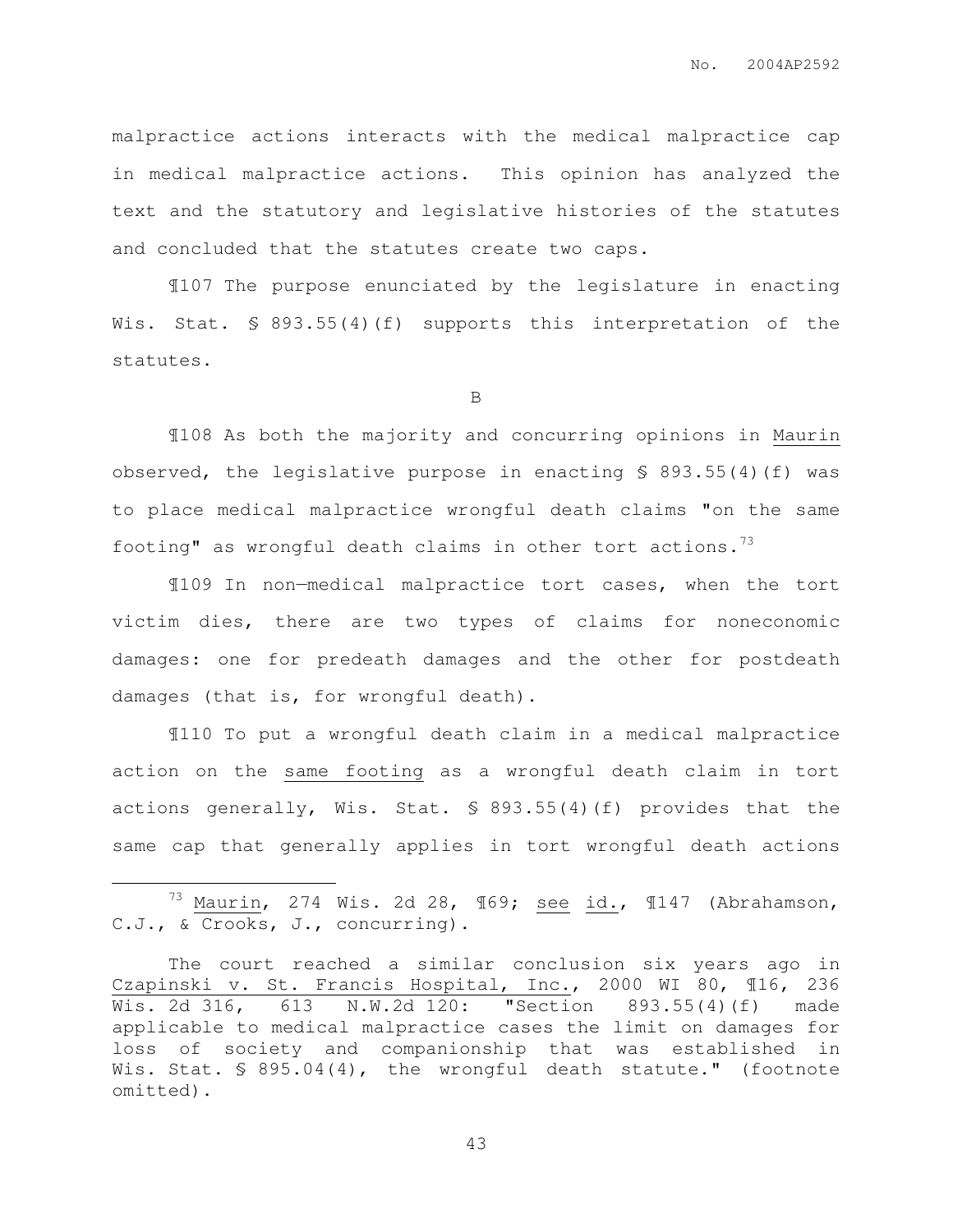No. 2004AP2592

for postdeath loss of society and companionship applies in medical malpractice tort actions as well.

¶111 If, as the majority held in Maurin, the wrongful death cap serves in medical malpractice actions as a single cap for noneconomic damages for postdeath loss of society and companionship, as well as for the medical malpractice victim's predeath pain and suffering, and for a family member's predeath claims for loss of society and companionship, medical malpractice wrongful death claims are not on the same footing as wrongful death claims in other tort cases. On the contrary, the Maurin majority's interpretation imposing a single global wrongful death cap on all noneconomic damages forces a wrongful death claimant in a medical malpractice action to share the capped amount with claimants for predeath noneconomic damages. Recoveries for noneconomic damages for wrongful death claimants in medical malpractice cases are, under Maurin, more severely limited than damages wrongful death claimants recover in other tort actions.

¶112 Similarly, if a claim for noneconomic damages for wrongful death is subject to the single global medical malpractice cap (as well as the wrongful death cap), a wrongful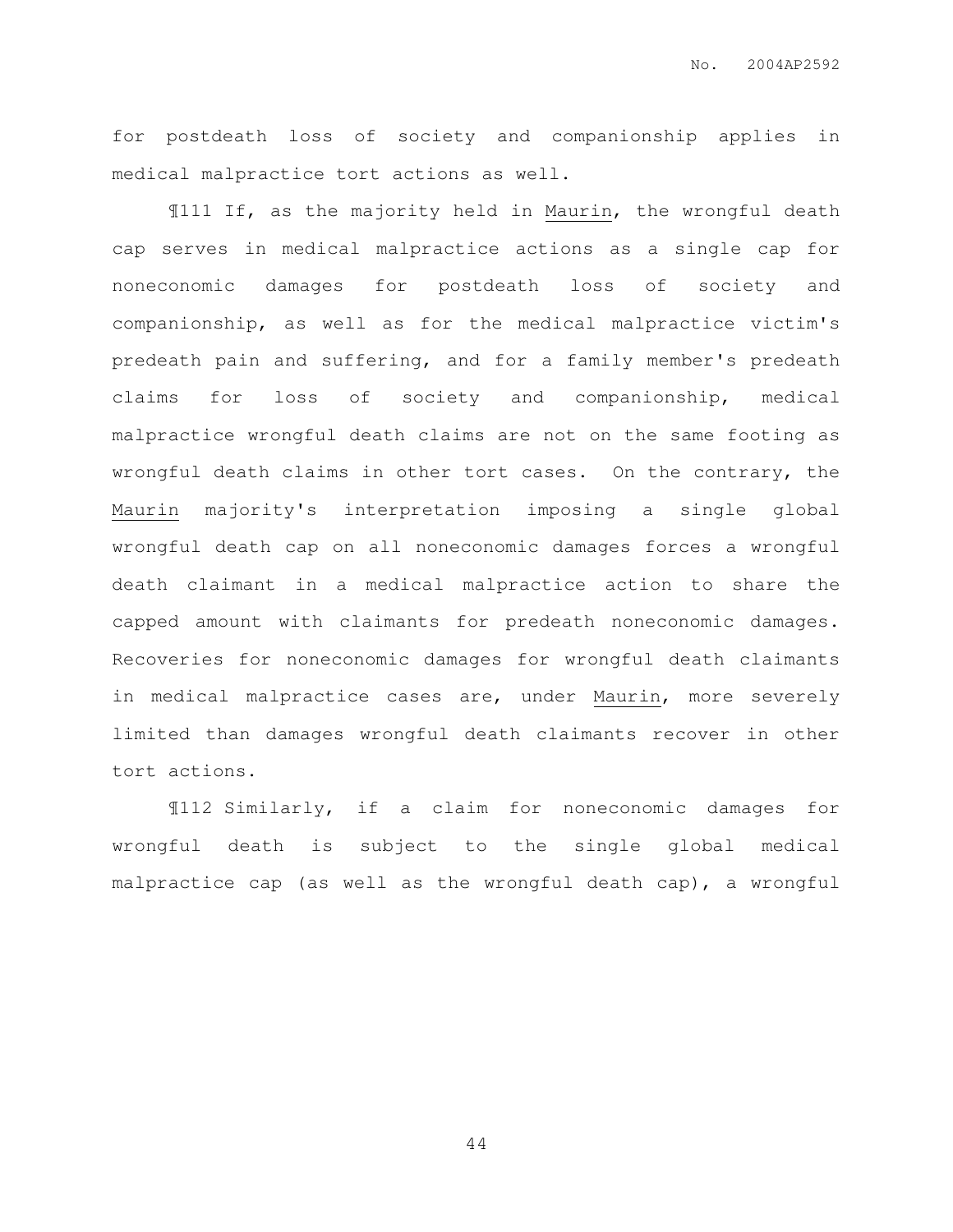death claim in a medical malpractice case is not on the same footing as a wrongful death claim in other tort actions.  $74$ 

¶113 Thus, if the legislature's enunciated public policy is to be the touchstone of the analysis, the outcome must be that the medical malpractice and wrongful death statutes provide two separate caps.

¶114 This opinion thus reaches the following conclusions regarding the statutory caps:

¶115 (1) If the medical malpractice does not result in the death of the victim, Wis. Stat. § 893.55(4)(d), the medical malpractice cap, limits the amount all claimants may recover for noneconomic damages resulting from the malpractice. Because

 $\overline{a}$ 

Thus, under the view taken in Justice Butler's concurrence, the legislature in 1998 passed a statute that resulted in the embedding of the \$500,000 cap for the wrongful death of a child into the \$350,000 (inflation-adjusted) cap for medical malpractice. Such an interpretation produces an absurd result. See Teschendorf v. State Farm Ins. Cos., 2006 WI 89, 132, \_\_ Wis. 2d  $\frac{1}{\sqrt{N}}$  wis. 2d  $\frac{1}{\sqrt{N}}$   $\frac{1}{\sqrt{N}}$   $\frac{1}{\sqrt{N}}$  ("Because a literal application . . . would produce an absurd and unreasonable result . . . [the court must] construe the statute to avoid that result."). Justice Butler's concurrence fails to follow the rule of statutory interpretation that courts should construe statutes to avoid absurd results.

<sup>&</sup>lt;sup>74</sup> Applying both the medical malpractice cap and the wrongful death cap to wrongful death claims for postdeath noneconomic loss of society and companionship leads to absurd consequences. From 1998 until Ferdon was decided in 2005, the wrongful death cap for minor children (\$500,000) was higher than the "total noneconomic damages cap" for medical malpractice (\$350,000 adjusted for inflation). Thus a bigger cap is forced to fit within a smaller cap. The \$500,000 cap on wrongful death claims would not be realized in a medical malpractice claim because the cap exceeded the limit for noneconomic damages in medical malpractice.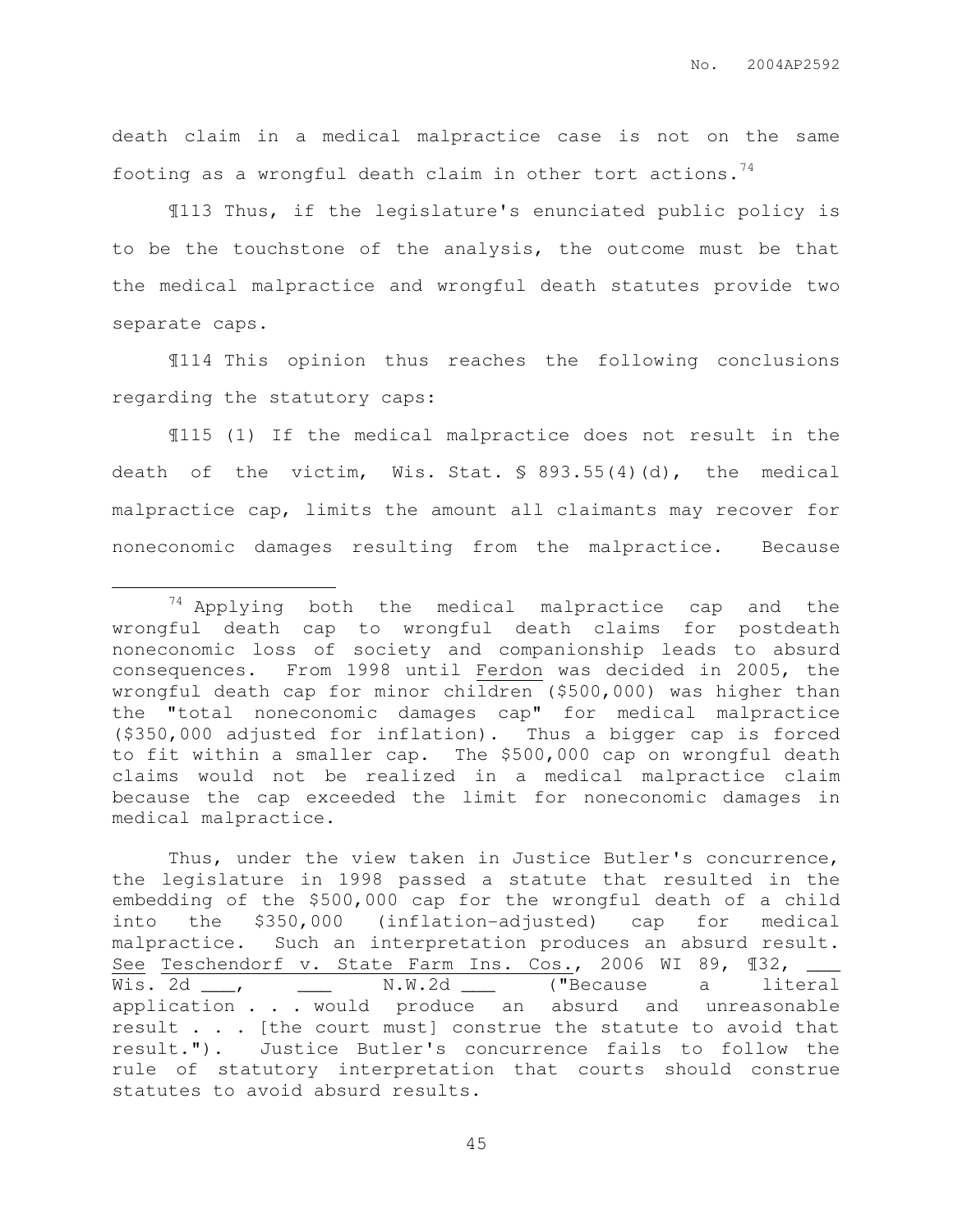§ 893.55(4)(d) was declared unconstitutional in Ferdon, no cap applies to claims governed by this section, except as affected by statutory revisions adopted after Ferdon.

¶116 (2) If the victim dies as a result of medical malpractice, recovery for claims for noneconomic damages for postdeath loss of society and companionship (i.e., wrongful death) is governed by the wrongful death cap under Wis. Stat. § 895.04(4). The medical malpractice cap limits recovery for noneconomic damages for predeath claims. In other words, the wrongful death statute and the medical malpractice statutes create different caps for the different injuries to the various individuals for their claims for noneconomic damages for preand postdeath loss of society and companionship.

¶117 (3) When awards are made for noneconomic damages for both predeath claims for noneconomic damages and wrongful death claims, the awards should not, as the circuit court suggested, be regarded as "stacked." $75$  In insurance law, "stacking" refers to "the process of obtaining benefits from a second policy on the same claim when recovery from the first policy alone would

 $\overline{a}$ 

 $75$  The circuit court stated in its July 1, 2004 decision on the various postverdict motions that applying two caps is "commonly referred to as 'stacking the caps.'"

The circuit court concluded that the medical malpractice cap and the wrongful death cap should not be "stacked."

The Maurin majority opinion also used the words "stack one on top of the other" to refer to applying both caps. Maurin, 274 Wis. 2d 28, ¶42.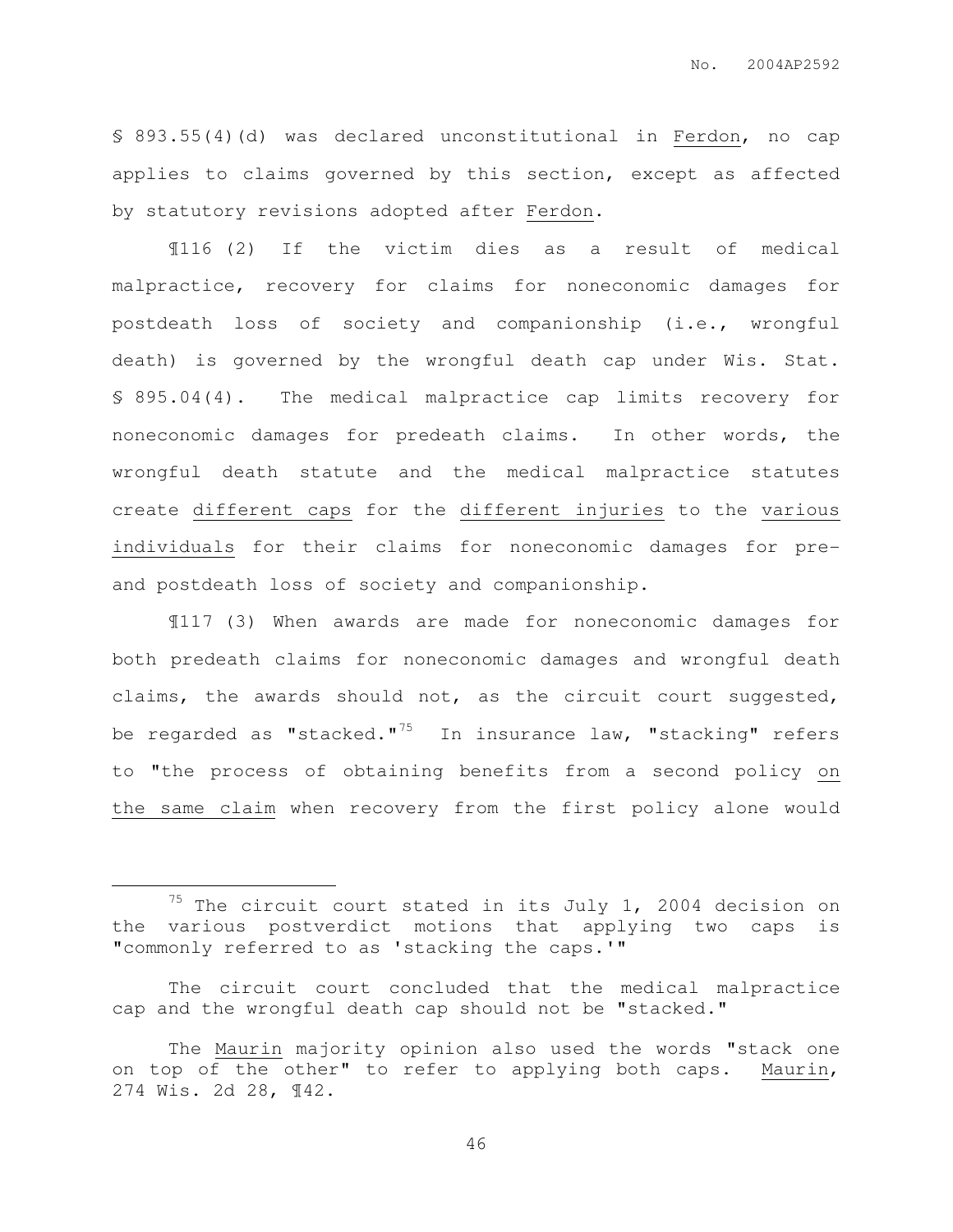be inadequate."<sup>76</sup> In stacking insurance policies, one policy is placed on top of the other, providing additional coverage for the same claim.

¶118 If the insurance concept of stacking were applied in the context of medical malpractice damage awards, "stacking" would refer to putting one damage cap on top of another to allow greater recovery for the same claim. But a wrongful death claim and a claim for predeath noneconomic damages are not the same claim; recovery for each claim is not recovery for the same claim. Thus, awarding noneconomic damages for both a wrongful death claim and a predeath claim does not constitute stacking awards or damages.

¶119 (4) The unremarkable conclusion of this opinion is that the legislature allowed for the recovery of greater but still limited damages when medical malpractice results in a victim's death than when medical malpractice does not result in the victim's death. $77$ 

 $\overline{a}$ 

<sup>76</sup> Black's Law Dictionary 1412 (7th ed. 1999) (emphasis added).

 $77$  The defendants contend that this outcome has the effect of overturning the court's decision in Czapinski v. St. Francis Hospital, Inc., 2000 WI 80, 236 Wis. 2d 316, 613 N.W.2d 120. The Czapinski decision governed only who is eligible to bring a cause of action for wrongful death in a medical malpractice case; it did not address the amount of damages those claimants could recover. Czapinski, 236 Wis. 2d 316, ¶2; see Maurin, 274 Wis. 2d 28,  $\text{\texttt{I154}}$  (Abrahamson, C.J., & Crooks, J., concurring). The holdings of the instant case have no effect on Czapinski.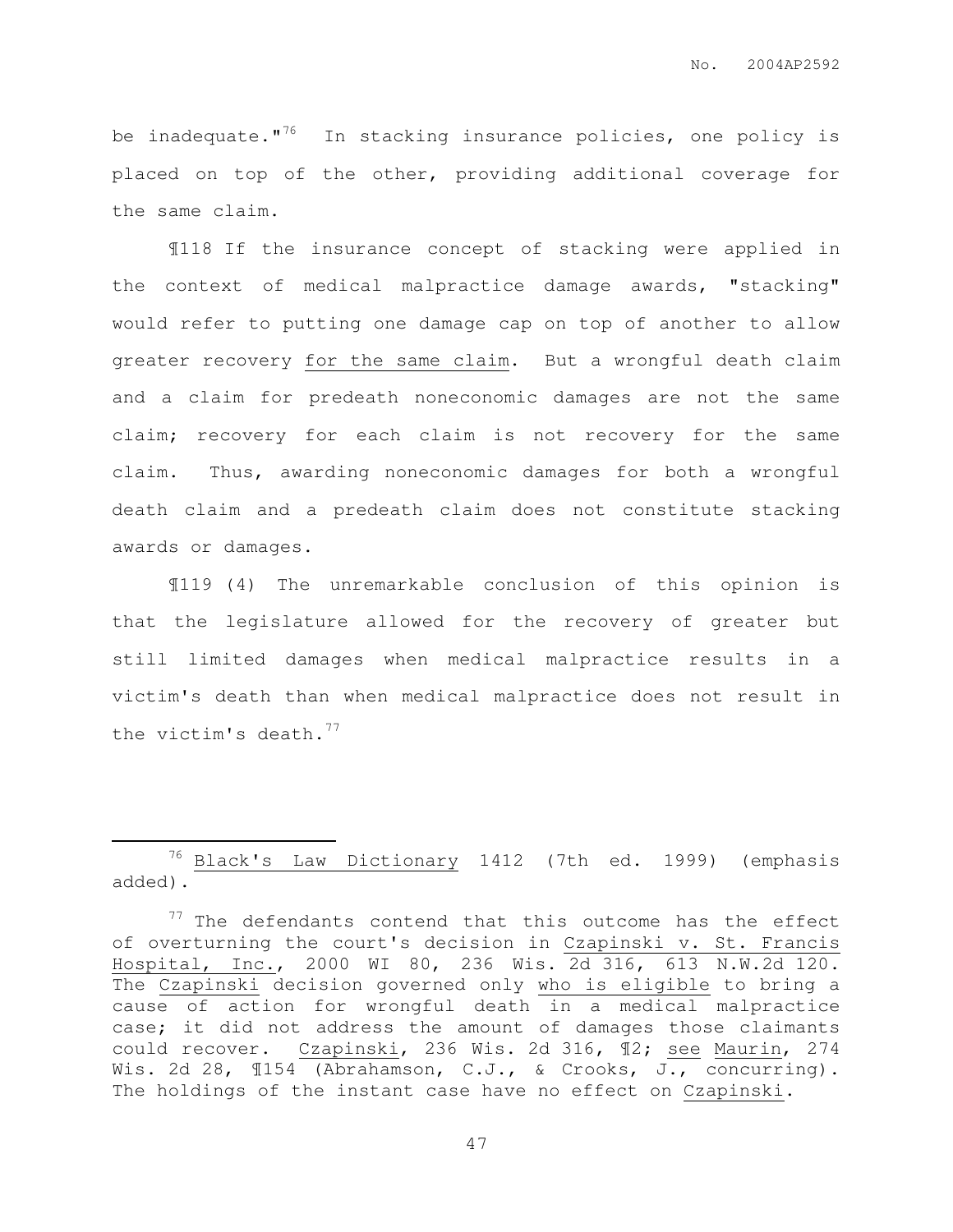VI

 ¶120 Thus far, this opinion has concluded that Maurin was incorrectly decided and must be overruled. In its place, this opinion has adopted an interpretation consistent with the text of the medical malpractice and wrongful death statutes and the statutory and legislative histories of the statutes and the enunciated legislative policy of placing medical malpractice wrongful death claims "on the same footing" as wrongful death claims in other tort actions. $78$  In rejecting Maurin and adopting a two-cap analysis of the medical malpractice and wrongful death caps, this opinion rejects two alternative readings of the malpractice caps when medical malpractice results in death: a single global medical malpractice cap for all noneconomic damages and a single global wrongful death cap for all noneconomic damages.

¶121 This opinion now considers another analysis of the cap statutes, suggested at oral argument. Under this analysis, Maurin is correct. Claimants may, however, avoid the result dictated by Maurin by pursuing only the claims for predeath noneconomic damages under the medical malpractice cap and abandoning noneconomic damages for a wrongful death claim for postdeath loss of society and companionship. If the claimants choose to proceed with a wrongful death claim, their noneconomic damages are limited by the single global noneconomic damages cap

 $\overline{a}$ 

 $^{78}$  Maurin, 274 Wis. 2d 28,  $\text{\textsterling}69$ ; see also id.,  $\text{\textsterling}147$ (Abrahamson, C.J., & Crooks, J., concurring, joined in part by Bradley, J.).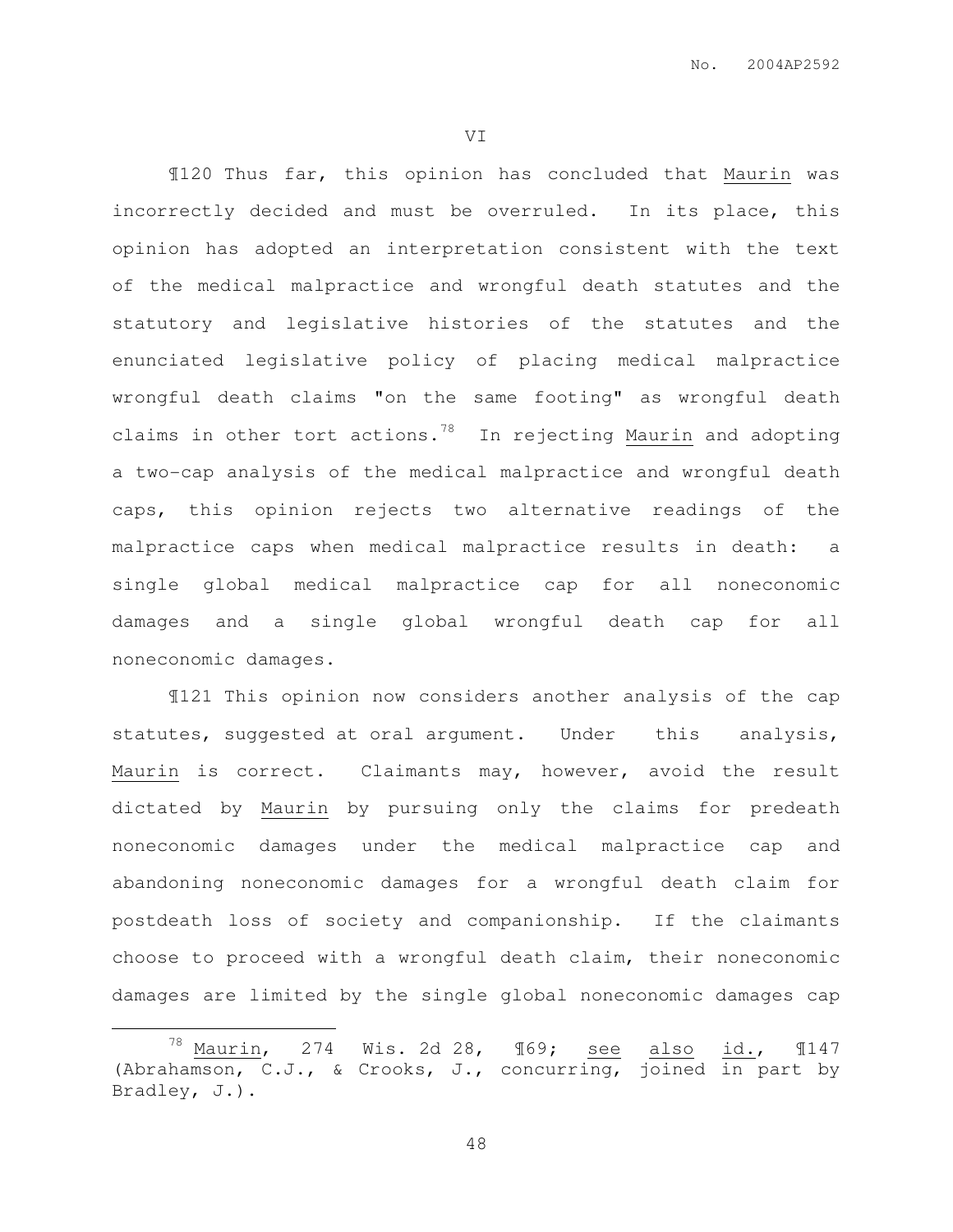adopted in Maurin. In other words, claimants may avoid the result dictated by Maurin by proceeding as though the medical malpractice victim had not died. According to Justice Roggensack's concurrence (joined by Justices Wilcox and Prosser), it is not too late for Robert Bartholomew to reject noneconomic damages awarded for wrongful death and, instead, accept the noneconomic damages for his and the estate's predeath claims that under Ferdon are not capped, or vice versa.

¶122 This analysis fails both in theory and practice. It fails in theory because it relies on this court's erroneous decision in Maurin. Furthermore, nothing in the statutes indicates that the legislature intended to force claimants to give up some of their claims in order to enable other claimants to recover more on their claims. Had the legislature intended to force the victim's family and estate to choose between noneconomic pre- and postdeath claims, it would have said so explicitly.

¶123 Moreover, forcing claimants to choose one of these paths fails to effectuate the legislative policy underlying the wrongful death cap in medical malpractice actions, namely to place wrongful death claims in medical malpractice cases on the same footing as wrongful death claims generally in tort cases. In medical malpractice cases, claimants would be forced to choose between noneconomic damages for postdeath loss of society and companionship (wrongful death) and recovery for predeath noneconomic damages. But in other tort cases the statutes force no such choice. Thus, this "choose your claim" analysis does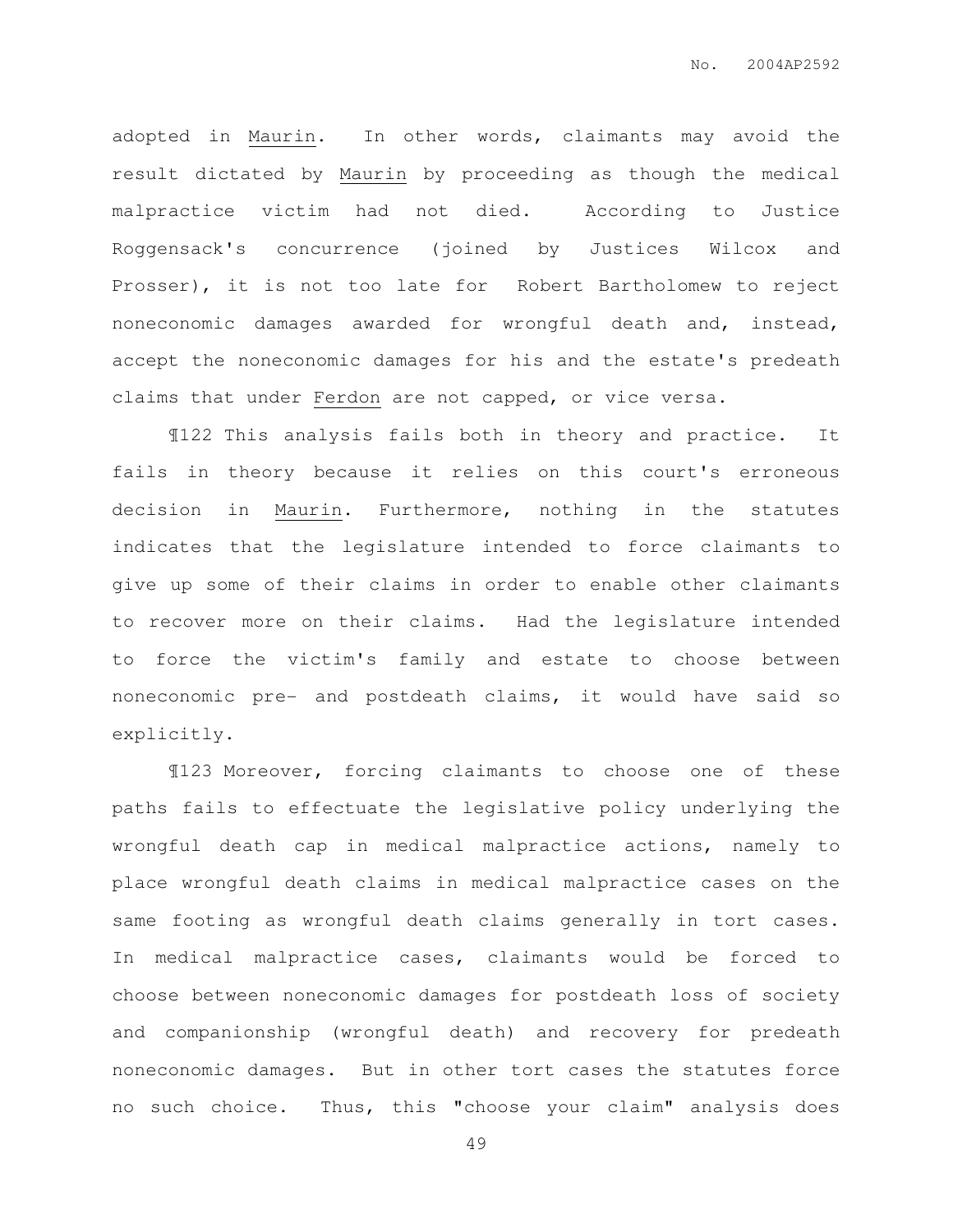not effectuate the legislative policy underlying the wrongful death cap in medical malpractice actions.

¶124 This suggested analysis fails in practice because claimants may have conflicting interests and may not agree on which path to follow. The present case may be an easy case in which to apply the suggested analysis. If Robert Bartholomew is the sole beneficiary of his wife's estate, he is the sole recipient of all the noneconomic damage awards. He may choose the path leading to the cap that is most advantageous to him.

¶125 But not every case is an easy case. When a wrongful death claimant is not the same person as the beneficiary of the estate or a claimant for noneconomic damages for predeath loss of society and companionship, the claimants may disagree about which path to follow. Nothing in the statutes and no case law has been cited to resolve a stalemate among the claimants.<sup>79</sup>

¶126 Because Maurin was wrongly decided and because there are practical impediments to the "choose your own claim" analysis, this opinion and Justice Butler do not adopt this analysis.

 $\overline{a}$ 

 $79$  In addition, even if there were no conflict among claimants, claimants may not be able to control which cap applies. If a claimant states claims based only on predeath injuries, a defendant might defend on the ground that the medical malpractice resulted in death and that, under Maurin, the damages are subject only to the wrongful death cap. Or if the claimant states claims based only on wrongful death, the defense might be that the medical malpractice did not result in death. Under either circumstance the claimant may lose all noneconomic damages. These are issues not addressed by Maurin or this alternative interpretation.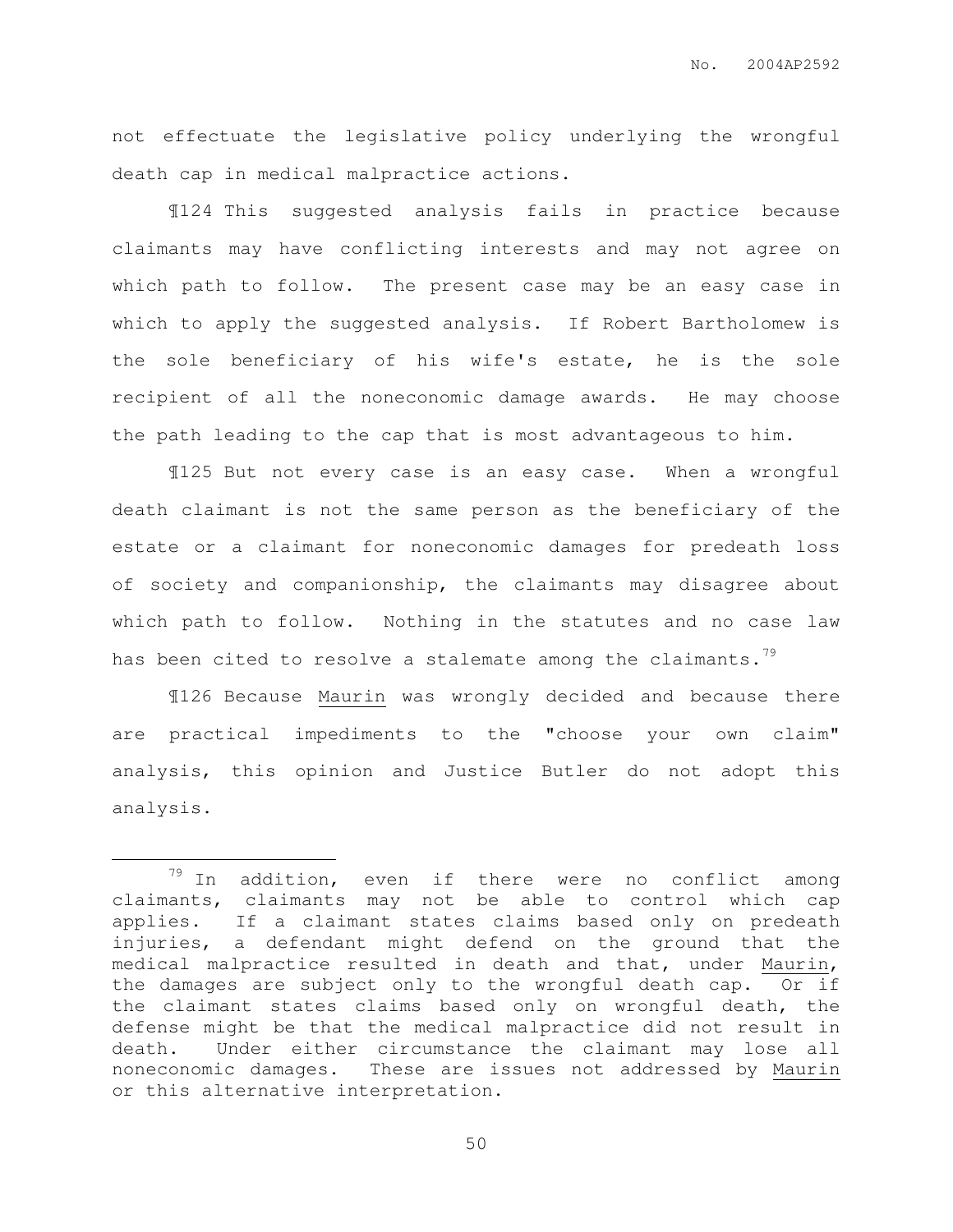\* \* \* \*

¶127 In sum, the author of this opinion, Justice Bradley, and Justice Crooks agree with the position advocated by Robert Bartholomew, which is essentially the position taken by the concurring opinion in Maurin. We three and Justice Butler conclude that Maurin's interpretation of Wisconsin's medical malpractice and wrongful death statutes to impose a single global wrongful death cap on all noneconomic damages is flawed because it failed to take into account the well-established distinction in Wisconsin tort law between actions for predeath damages and actions for postdeath damages (wrongful death actions). We three further conclude that the legislature adopted two caps: a medical malpractice cap for noneconomic damages for predeath claims and a wrongful death cap for noneconomic damages for postdeath loss of society and companionship. Claimants can thus recover for the different damages up to the separate limits of the applicable respective cap.

¶128 The conclusions in this opinion are compelled by basic principles of tort law and by the text and the statutory and legislative histories of the medical malpractice and wrongful death statutes capping noneconomic damages, and the policy enunciated by the legislature in adopting a wrongful death cap in medical malpractice actions.

¶129 We three, joined by Justice Butler (whose rationale is different), therefore hold that the jury award of noneconomic damages for predeath claims, namely the claim for the decedent's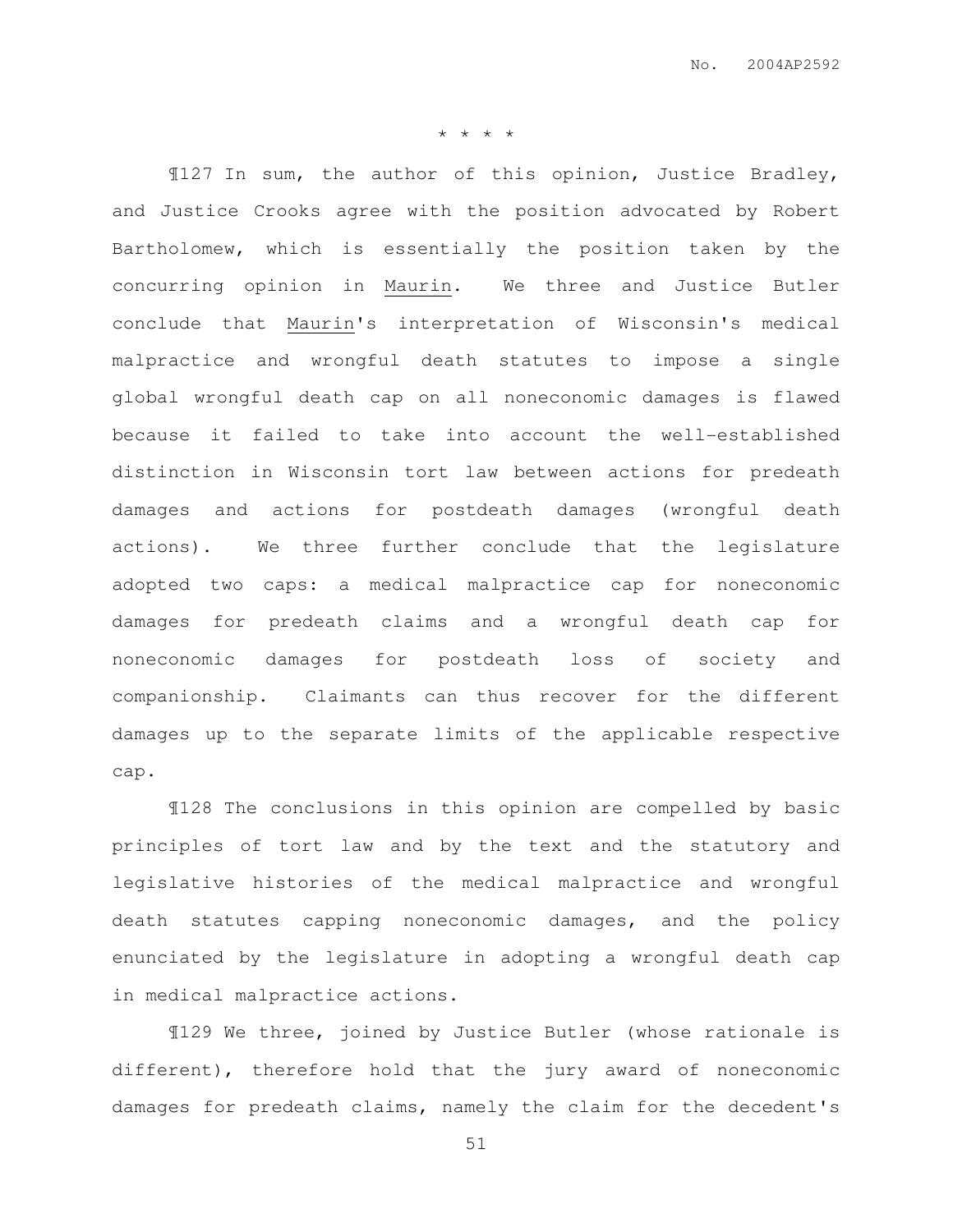predeath pain and suffering, and the jury award for predeath loss of society and companionship are governed by the cap set forth in the medical malpractice statutes. See Wis. Stat. § 893.55(4)(d). In the instant case, however, no cap applies to these noneconomic damages in medical malpractice actions because § 893.55(4)(d) was held unconstitutional in Ferdon. The jury's \$350,000 award for Robert Bartholomew's postdeath loss of society and companionship stands; it is within the wrongful death cap.

¶130 Accordingly we three, joined by Justice Butler, overturn the contrary holding in Maurin and reverse the decision of the court of appeals. We remand the matter to the circuit court to reinstate each of the jury's awards for noneconomic damages in accordance with this opinion.

By the Court.—The decision of the court of appeals is reversed and the cause remanded to the circuit court.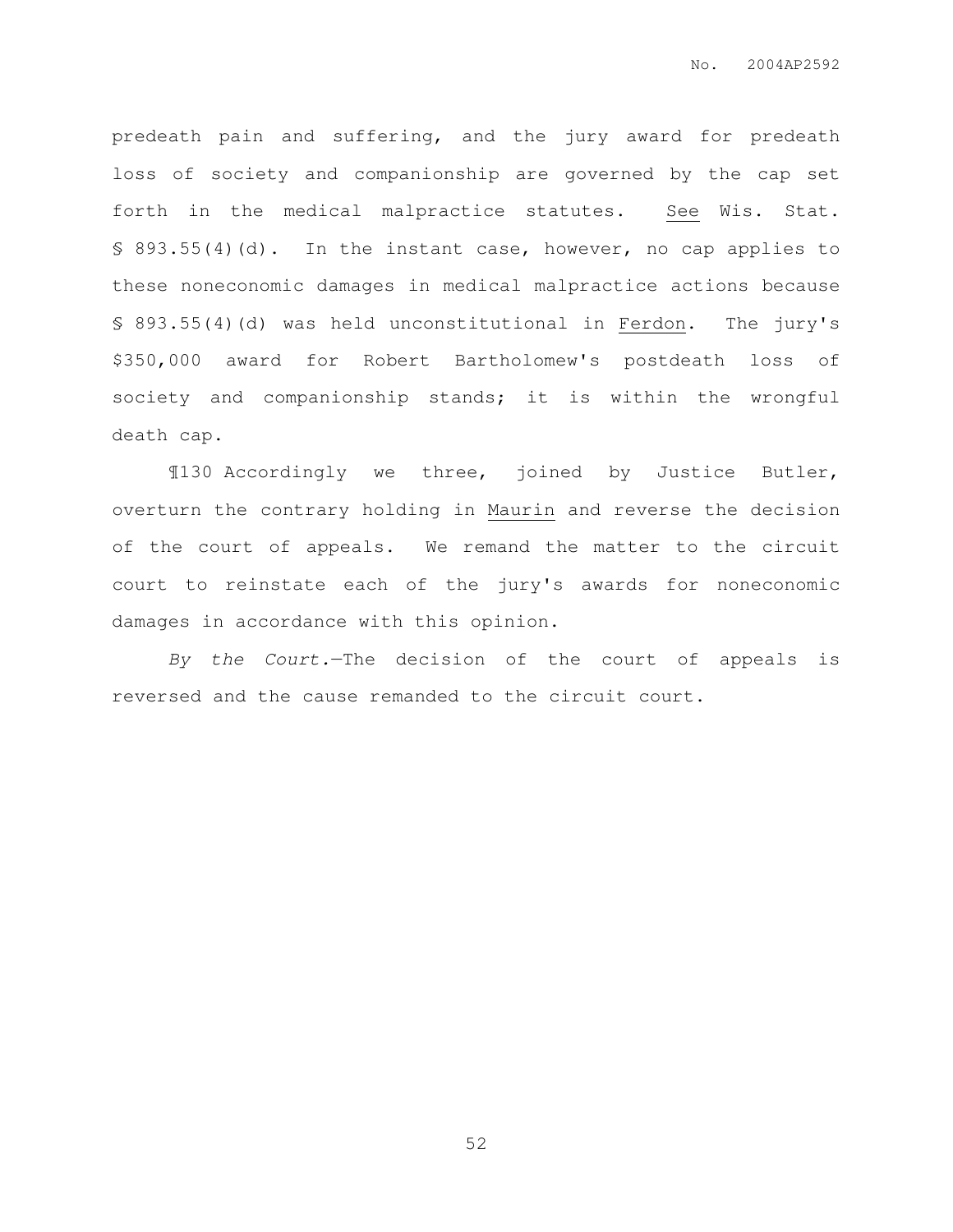¶131 N. PATRICK CROOKS, J. (concurring). I join the lead opinion, and strongly support its conclusion that "the legislature adopted two caps that apply in the event of death resulting from medical malpractice: a medical malpractice cap for noneconomic damages for predeath claims and a wrongful death cap for noneconomic damages for postdeath claims." Lead op., ¶16. I write separately to address Justice Butler's concurrence and his erroneous interpretation and application of the phrase "for each occurrence" in Wis. Stat.  $\frac{1}{5}$  893.55(4)(b)(2003-04).<sup>1</sup> He claims that the phrase results in an "occurrence-based total global cap on the recovery of all noneconomic damages that arise from medical malpractice." Justice Butler's concurrence, ¶154 (footnote omitted). As we discussed in our concurrence in Maurin v. Hall, 2004 WI 100, 274 Wis. 2d 28, 682 N.W.2d 866, (Abrahamson, C.J., and Crooks, J., concurring, joined in part by Bradley, J.) an interpretation of the phrase "for each occurrence" that imposes a global cap on recovery in both survivorship and wrongful death claims in a suit involving medical malpractice is unconstitutional, leads to an absurd result, and ignores the scope, context, purpose, structure, and even the legislative history of that statute, when looked at with related statutes.

¶132 Justice Butler's concurrence advances an interpretation of Wis. Stat. §§ 893.55(4)(b) and (4)(d) that

 $\overline{a}$ 

 $1$  All subsequent references to the Wisconsin Statutes are to the 2003-04 version unless otherwise noted.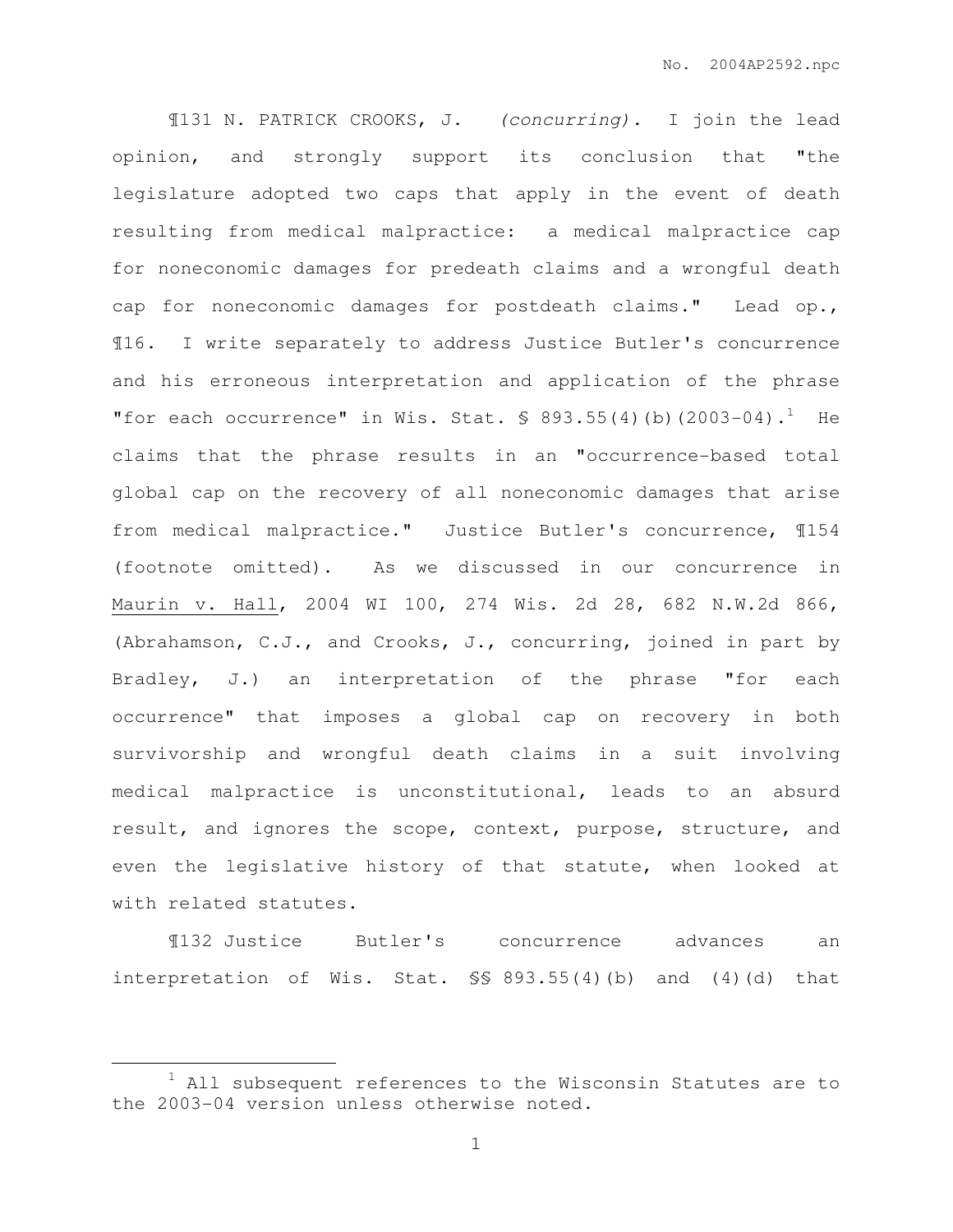clearly renders the statutes unconstitutional.<sup>2</sup> In concluding that the legislature created a total global cap on the recovery of all noneconomic damages arising out of an occurrence of medical malpractice,  $3$  Justice Butler's erroneous interpretation of the statute leads to a global cap that is violative of both Article I, Section 5 and Article I, Section 9 of the Wisconsin Constitution, when linked and read together, as well as principles of equal protection. $4$  As we stated in our concurrence in Maurin:

 $\overline{a}$ 

 $3$  Justice Butler's concurrence,  $154$ . His concurrence must be met head-on now, since it could conceivably have significant implications, especially if, in the future, this court were to find the recently enacted cap on noneconomic damages in Wis. Stat. § 893.55(4)(d) to be constitutional.

<sup>4</sup> Amendment XIV, Section 1 of the United States Constitution states, in relevant part: "No State shall . . . deprive any person of life, liberty, or property, without due process of law; nor deny to any person within its jurisdiction the equal protection of the laws."

Article I, Section 1 of the Wisconsin Constitution states, in relevant part: "All people are born equally free and independent, and have certain inherent rights; among these are life, liberty and the pursuit of happiness; to secure these rights, governments are instituted, deriving their just powers from the consent of the governed."

 $2$  Contrary to the statement in Justice Butler's concurrence, I would have this court decide constitutional issues that need to be reached based on recent legislative actions. See Justice Butler's concurrence, ¶150 n.2. I write to address the constitutional infirmity of the erroneous position set forth in Justice Butler's concurrence. Despite his best effort to avoid the constitutional principles involved, his concurrence is unpersuasive when it contains the claim that our decision in Ferdon v. Wisconsin Patients Compensation Fund, 2005 WI 125, 284 Wis. 2d 573, 701 N.W.2d 440, makes a constitutional analysis unnecessary. Such a claim ignores the fact that the Wisconsin Legislature has recently enacted a new cap in Wis. Stat. § 893.55(4)(d) (2005-06).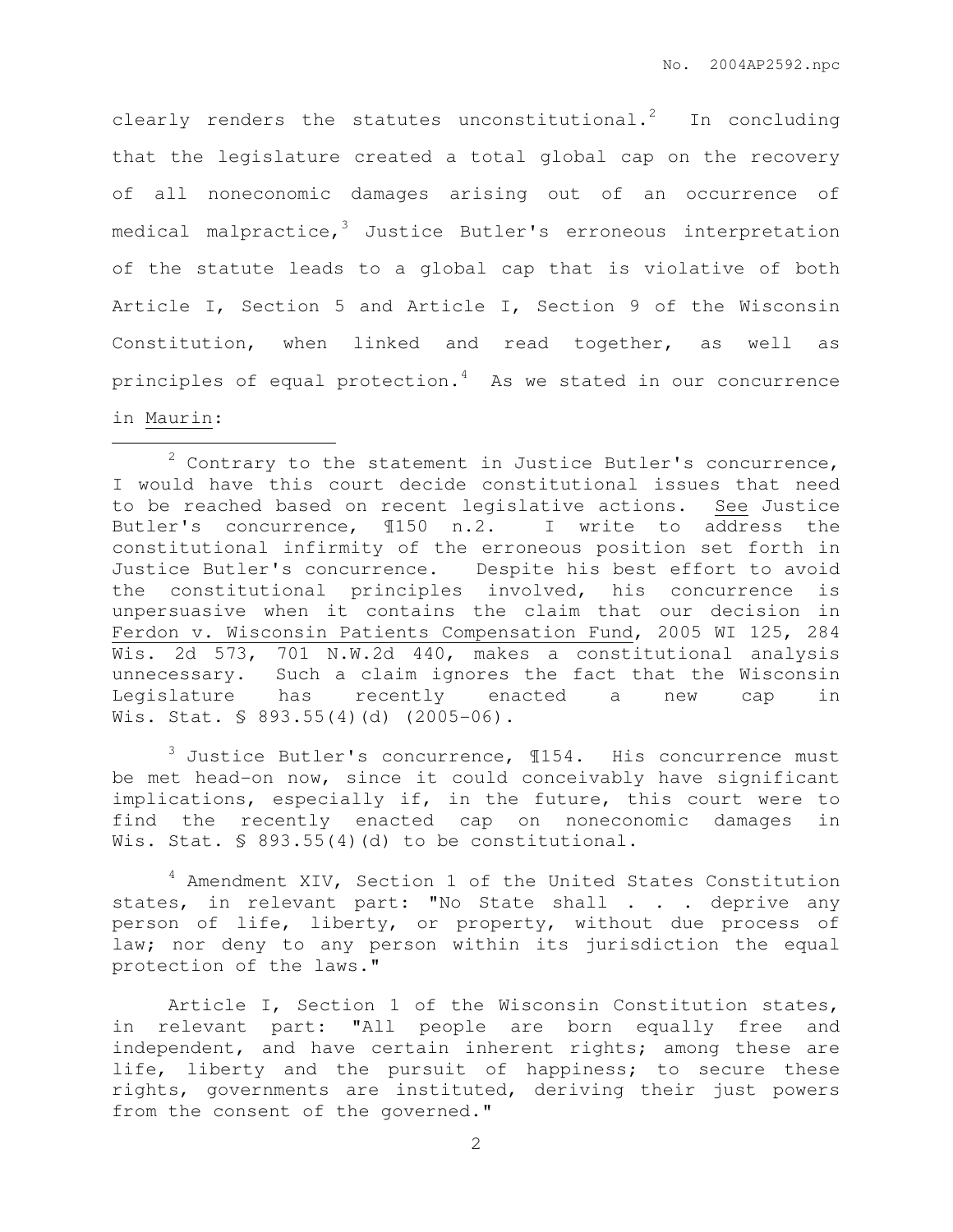Such a low cap on noneconomic damages effectively denies plaintiffs the constitutional right to trial by jury under Article I, Section 5 and, in turn, to a remedy as guaranteed by Article I, Section 9 of the Wisconsin Constitution. Moreover, the majority's conclusion is violative of equal protection principles embodied in the Wisconsin and United States Constitutions.

Maurin, 274 Wis. 2d 28, ¶197 (Abrahamson, C.J., and Crooks, J., concurring, joined in part by Bradley, J.)(footnotes omitted).

¶133 Courts in several other states have reached similar conclusions that, under certain circumstances, statutory damages caps unconstitutionally limit a claimant's access to the courts and right to a remedy.<sup>5</sup> It has been noted before that medical malpractice cases are very expensive to litigate.<sup>6</sup> See id., ¶209. The imposition of a global cap on the recovery of all noneconomic damages arising out of an occurrence of medical malpractice, as championed in Justice Butler's concurrence, frustrates the ability of medical malpractice claimants to obtain legal counsel and, most significantly, to have access to ¶a jury trial as guaranteed by Article I, Section 5 of the Wisconsin Constitution, especially when read in conjunction with Article I, Section 9 of that constitution.

 $\overline{a}$ 

<sup>5</sup> See Maurin v. Hall, 2004 WI 100, ¶¶198-202, 274 Wis. 2d 28, 682 N.W.2d 866 (Abrahamson, C.J., and Crooks, J., concurring, joined in part by Bradley, J.). States having determined that certain statutory damages caps do unconstitutionally limit a claimant's access to the courts and right to a remedy include Florida, Pennsylvania, Texas, New Hampshire, Maine, and Missouri. Id.

 $6$  The expense of medical malpractice cases is due, at least in part, to the need for expert testimony. See id., 1209.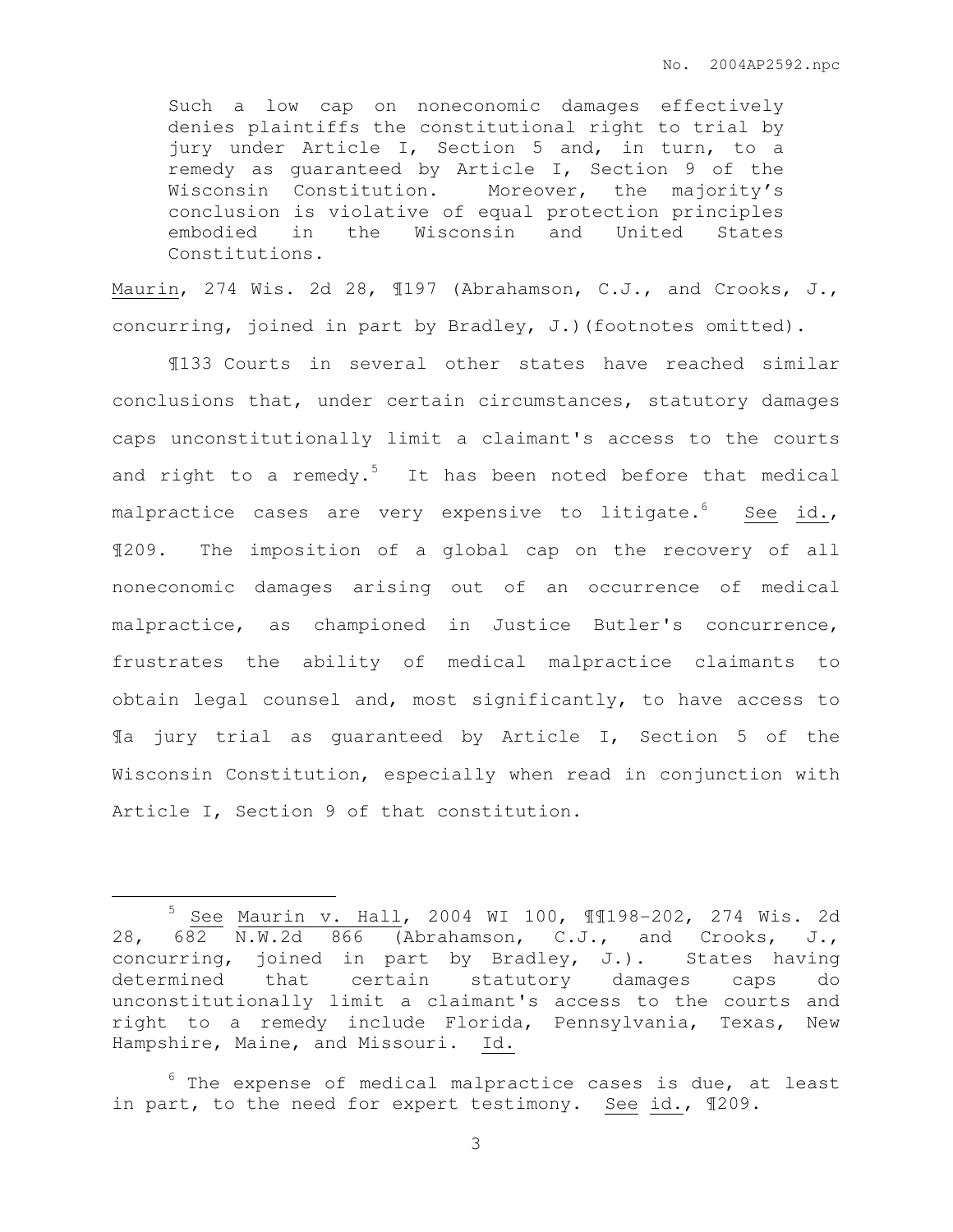¶134 Wisconsin courts have long recognized the importance of a litigant's right to a remedy. Maurin, 274 Wis. 2d 28, ¶203 (Abrahamson, C.J., and Crooks, J., concurring, joined in part by Bradley, J.) (citing Knickerbocker v. Beaudette Garage Co., 190 Wis. 474, 480-81, 209 N.W.2d 763 (1926)). Article I, Section 9 of the Wisconsin Constitution does not confer any rights per se, but it does ensure a remedy when an injury results from violation of a legal right. Id., ¶207. Justice Butler's concurrence states that all claims arising out of an occurrence of medical malpractice——regardless of whether the claim is for injury, for wrongful death, or for both-are subject to the limit established in Wis. Stat. § 893.55(4)(d). Justice Butler's concurrence, ¶154. It is important to understand that the imposition of a single global cap on noneconomic damages effectively deprives a wrongful death claimant in a medical malpractice case of a remedy for his or her claim, and forces him or her to share the capped amount recovered with claimants for predeath noneconomic damages. Lead op., ¶111.

¶135 Additionally, the erroneous interpretation of Wis. Stat.  $\frac{1}{5}$  893.55(4)(b) and (4)(d), as set forth in Justice Butler's concurrence, violates the equal protection clause of the Wisconsin Constitution, because it unduly burdens medical malpractice plaintiffs without a rational basis to justify such an interpretation. See Maurin, 274 Wis. 2d 28, ¶214 (Abrahamson, C.J., and Crooks, J., concurring, joined in part by Bradley, J.). In order to bring an equal protection claim, a party must prove that a statute treats similarly situated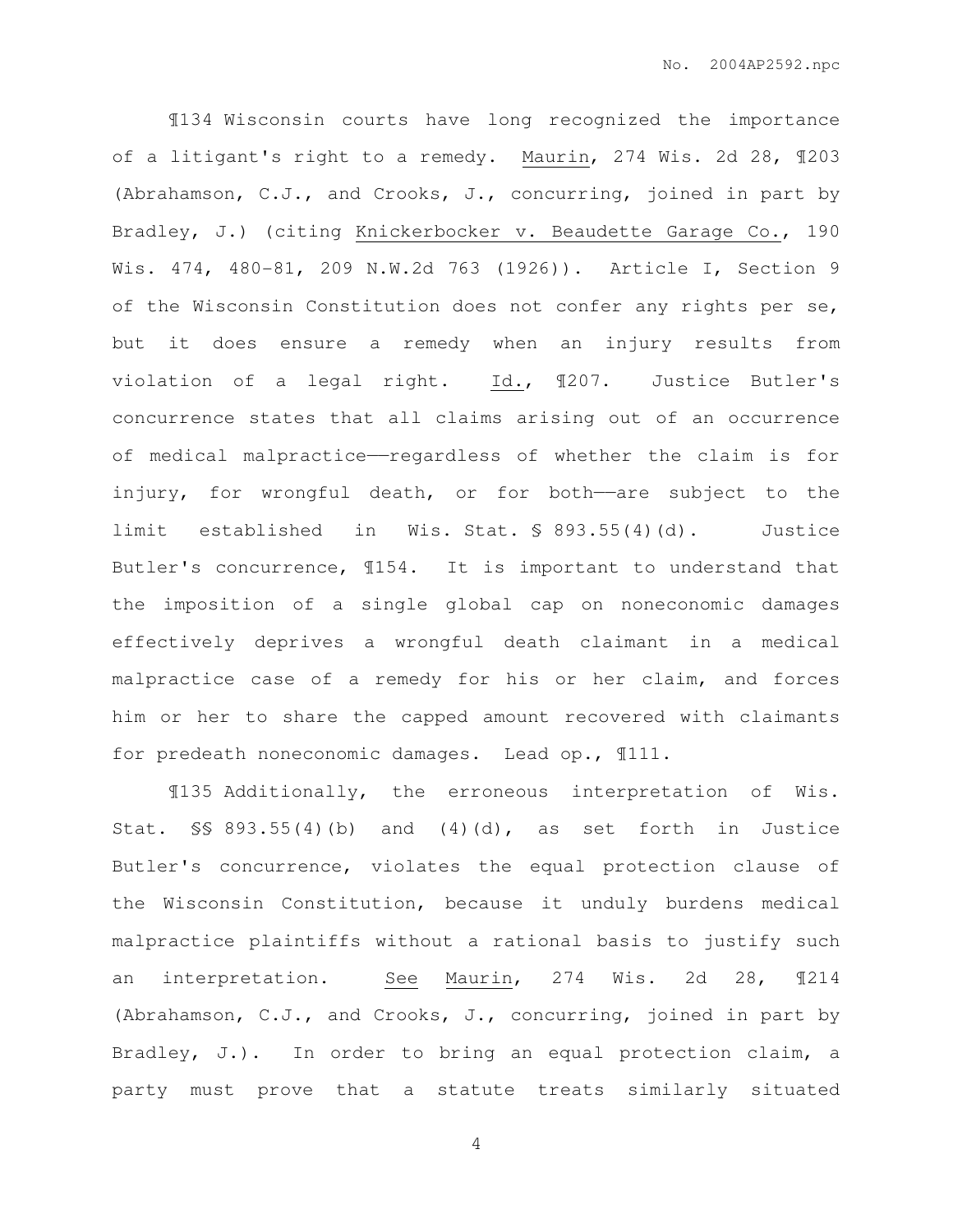members of a class differently. Id., ¶212. In medical malpractice cases, no fundamental right is implicated; therefore, a rational basis standard applies. Id. A statute will be upheld under equal protection principles if we find that a rational basis supports the legislative classification. Id.

¶136 The rationale adopted in Justice Butler's concurrence fails to advance the purpose of the legislature, and assigns to medical malpractice plaintiffs the unfair burden of maintaining the financial well-being of the medical industry. Id., ¶213. As explained in the lead opinion in this case, the application of a single global medical malpractice cap places wrongful death claimants in medical malpractice actions on different footing than wrongful death claimants in other tort actions. Lead op., ¶112. This differential treatment of similarly situated claimants offends principles of equal protection. See Maurin, 274 Wis. 2d 28, ¶¶212-215 (Abrahamson, C.J., and Crooks, J., concurring, joined in part by Bradley, J.).

¶137 Additionally, the application of a single global medical malpractice cap to wrongful death claims for postdeath noneconomic loss of society and companionship and to survivorship claims for noneconomic loss leads to absurd results. See id., ¶194; see also lead op., ¶112 n.74. As the lead opinion explained:

the rationality of the law of medical malpractice is compromised when a medical malpractice victim sustains serious injury but survives and is subject to no cap on noneconomic damages, while a victim who is fatally injured and suffers for years before death resulting from medical malpractice is limited in noneconomic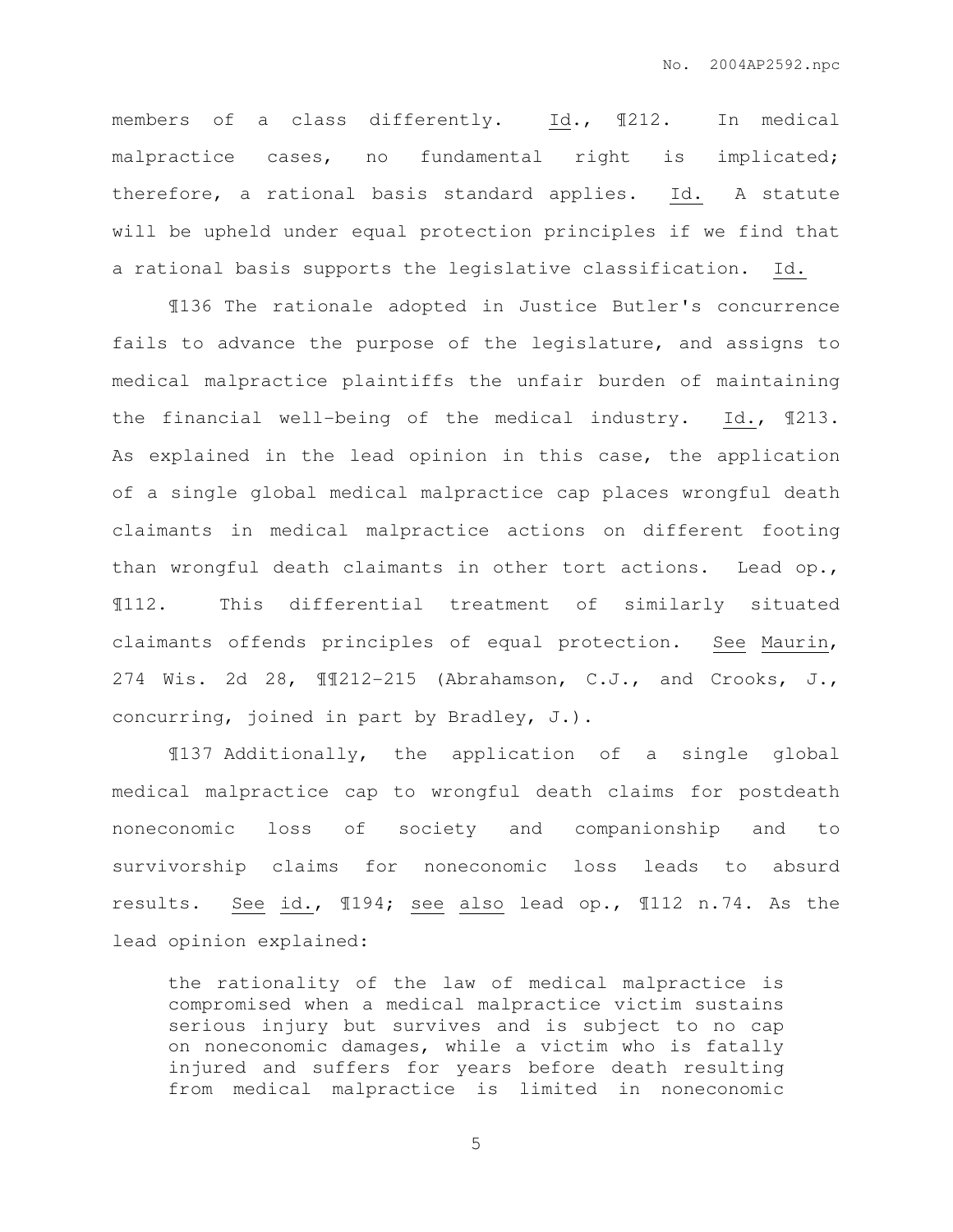damages for predeath claims to the \$350,000 wrongful death cap.

Lead op., ¶48.

¶138 As noted previously, it is important to look at scope, context, purpose, structure, and even the legislative history of the statutes involved. It is relevant to consider the relationship among the principal statutes at issue. Wisconsin Stat. § 893.55(4)(b), the medical malpractice statute, provides, in pertinent part: "[t]he total noneconomic damages recoverable for bodily injury or death . . . may not exceed the limit under par. (d) for each occurrence on or after May 25, 1995, from all health care providers . . . who are found negligent. . . . " (Emphasis added.)

¶139 Wisconsin Stat. § 893.55(4)(f), relating to wrongful death, provides, in relevant part: "[n]otwithstanding the limits on noneconomic damages under this subsection, damages recoverable against health care providers . . . for wrongful death are subject to the limit under s. 895.04(4)." Wisconsin Stat. § 895.04(4), directed at wrongful death claims, provides, in relevant part: "[j]udgement for damages for pecuniary injury from wrongful death may be awarded to any person entitled to bring a wrongful death action. Additional damages not to exceed  $\ldots$  \$350,000 per occurrence in the case of a deceased adult, for loss of society and companionship. . . ."

¶140 In the Maurin concurrence, we explained that Wis. Stat. §§ 893.55(4)(d) and (4)(f) provide "separate and distinct" limits on noneconomic damages when medical malpractice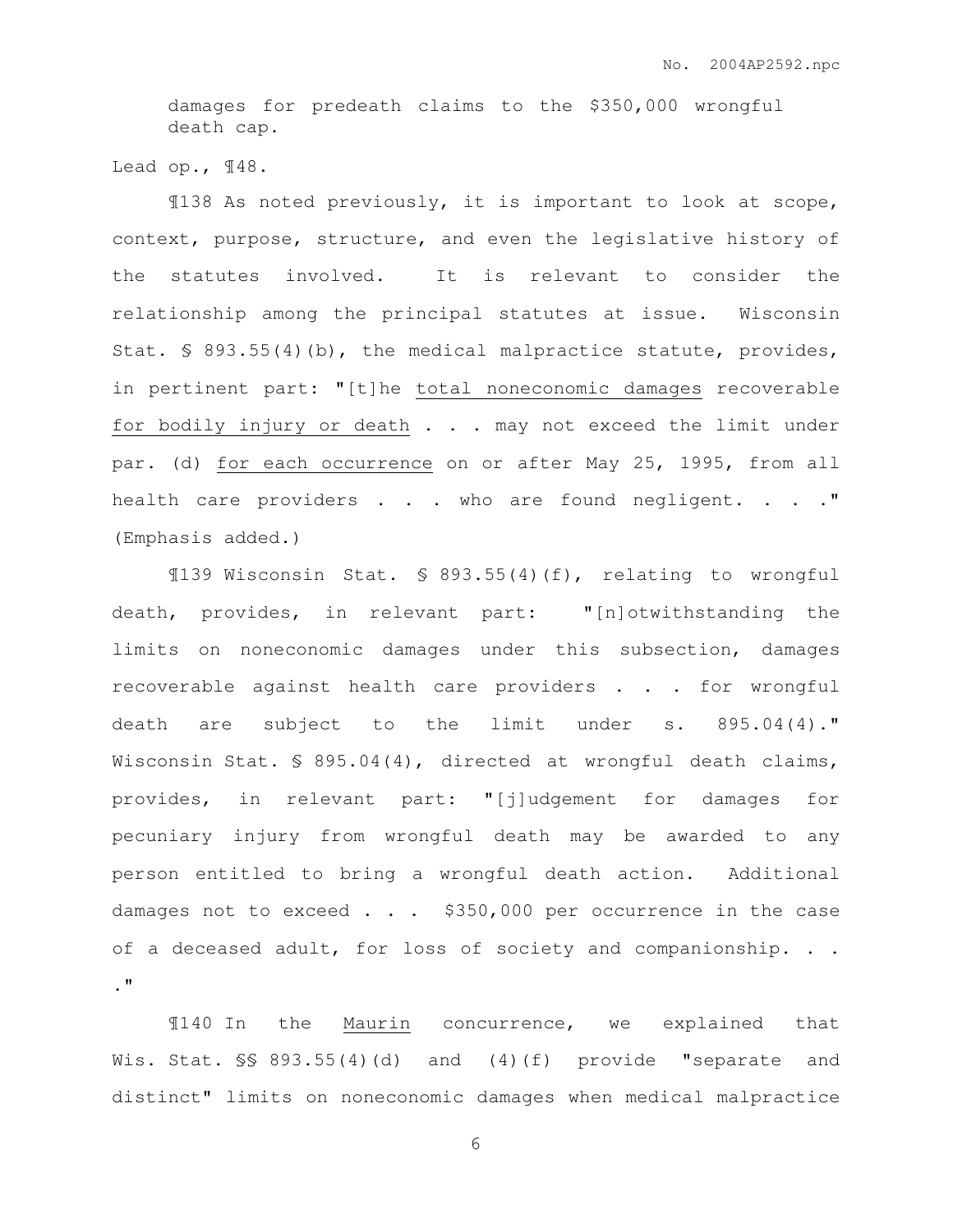results in wrongful death. Maurin, 274 Wis. 2d 28, ¶177 (Abrahamson, C.J., and Crooks, J., concurring, joined in part by Bradley, J.). As we noted in that concurrence, Wis. Stat. § 655.017 provides "'[t]he amount of noneconomic damages recoverable by a claimant or plaintiff under this chapter for acts or omissions of a health care provider  $\ldots$  is subject to the limits under  $s.893.55(4)(d)$  and  $(f)$ . . . . " Maurin, 274 Wis. 2d 28, ¶180 (quoting Wis. Stat. § 655.017) (emphasis in Maurin). Rather than limiting recovery to "the lesser of either the § 893.55(4)(d) limit for medical malpractice or the  $\frac{1}{5}$  893.55(4)(f) limit for wrongful death. . . . § 655.017 directs us to both §§ 893.55(4)(d) and (f) to assess the limits on damages imposed in cases of medical malpractice causing wrongful death." Id., ¶181; see also lead op., ¶79. The use of the conjunctive word "and" is extremely important in properly interpreting the relationship of these sections.

¶141 Having identified a phrase ("for each occurrence") in Wis. Stat. § 893.55(4)(b) that he claims was "ignore[d]" by the lead opinion, Justice Butler's concurrence applies what is claimed to be a plain meaning analysis to the phrase, and reaches the conclusion that such phrase unambiguously creates an "occurrence-based total global cap on the recovery of all noneconomic damages that arise from medical malpractice." Justice Butler's concurrence, ¶154 (footnote omitted). His concurrence lacks a thoughtful, careful analysis because the phrase "for each occurrence" is viewed in isolation. The concurrence fails to take into account the statutory scope,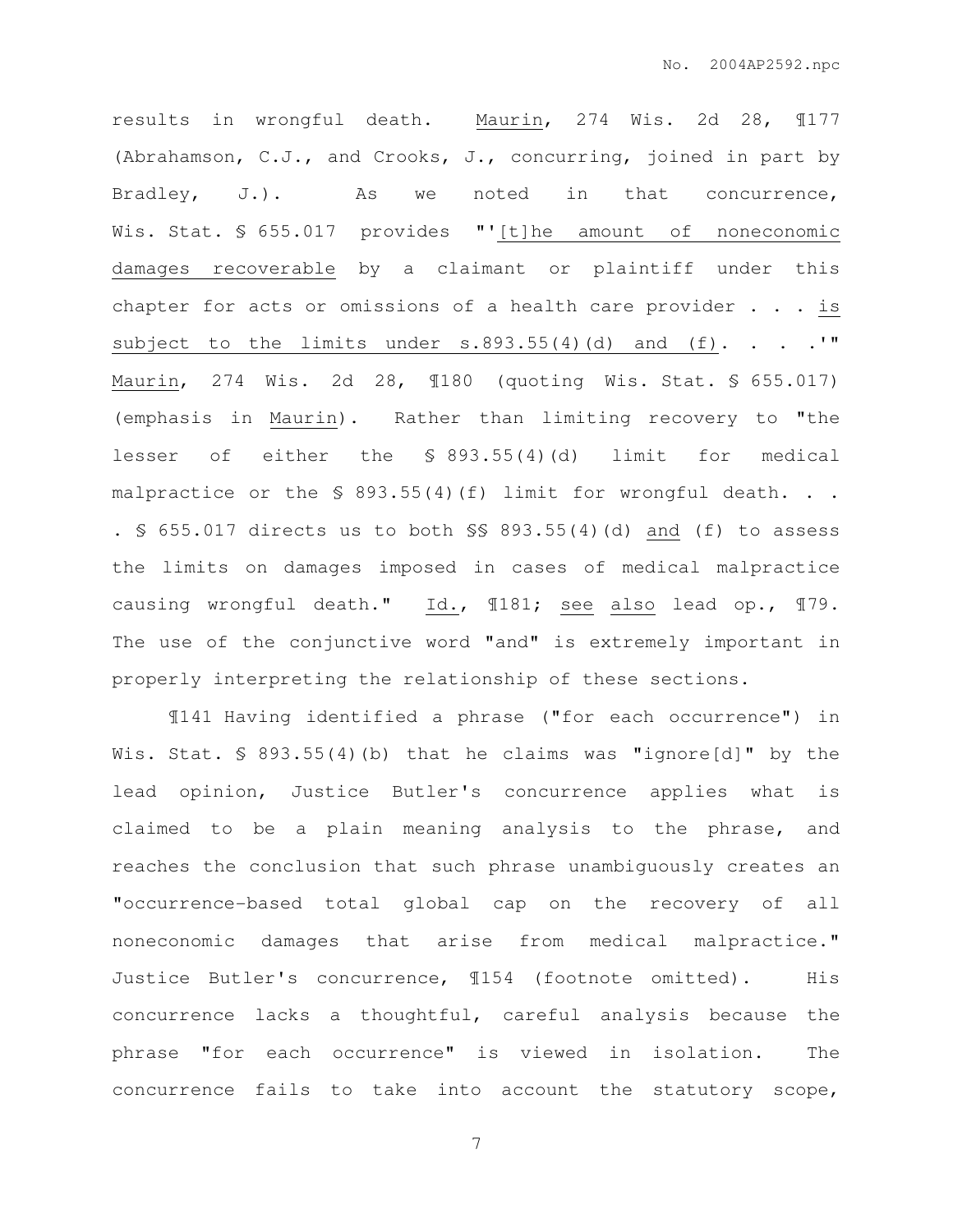context, purpose and structure, and ignores the legislative histories of the medical malpractice and wrongful death cap statutes. See lead op., ¶¶ 99-107. A one paragraph analysis of the phrase "for each occurrence" is simply not sufficient under such circumstances.

¶142 Far from ignoring the statutory language, the lead opinion engages in a substantive discussion of the "occurrence" language in "Wis. Stat. §§ 893.55(4)(b) and 895.04(4) referring to 'each occurrence' and 'per occurrence,' respectively. . . ." Lead op., ¶92. The lead opinion explains that to understand the meaning of the words "for each occurrence" in § 893.55(4)(b), one must consider it in the context of statutory phrases "total noneconomic damages" and "bodily injury or death." Id., ¶95.

¶143 Because the words "or death" have a separate and distinct meaning in the law from "wrongful death," Wis. Stat. § 893.55(4)(b) must be read as applying "to noneconomic damages for predeath claims, regardless of whether the medical malpractice victim incurs bodily injury or death." Lead op., ¶96. I wholeheartedly agree with the lead opinion that the words "per occurrence" in Wis. Stat. § 895.04(4), the wrongful death statute, do not impose a single global cap on noneconomic damages in medical malpractice actions. The statutory "per occurrence" language was inserted "to ensure that all claimants for wrongful death (that is, claims for postdeath loss of society and companionship) share a single wrongful death cap." Id., ¶98; see also id., ¶98 n.67.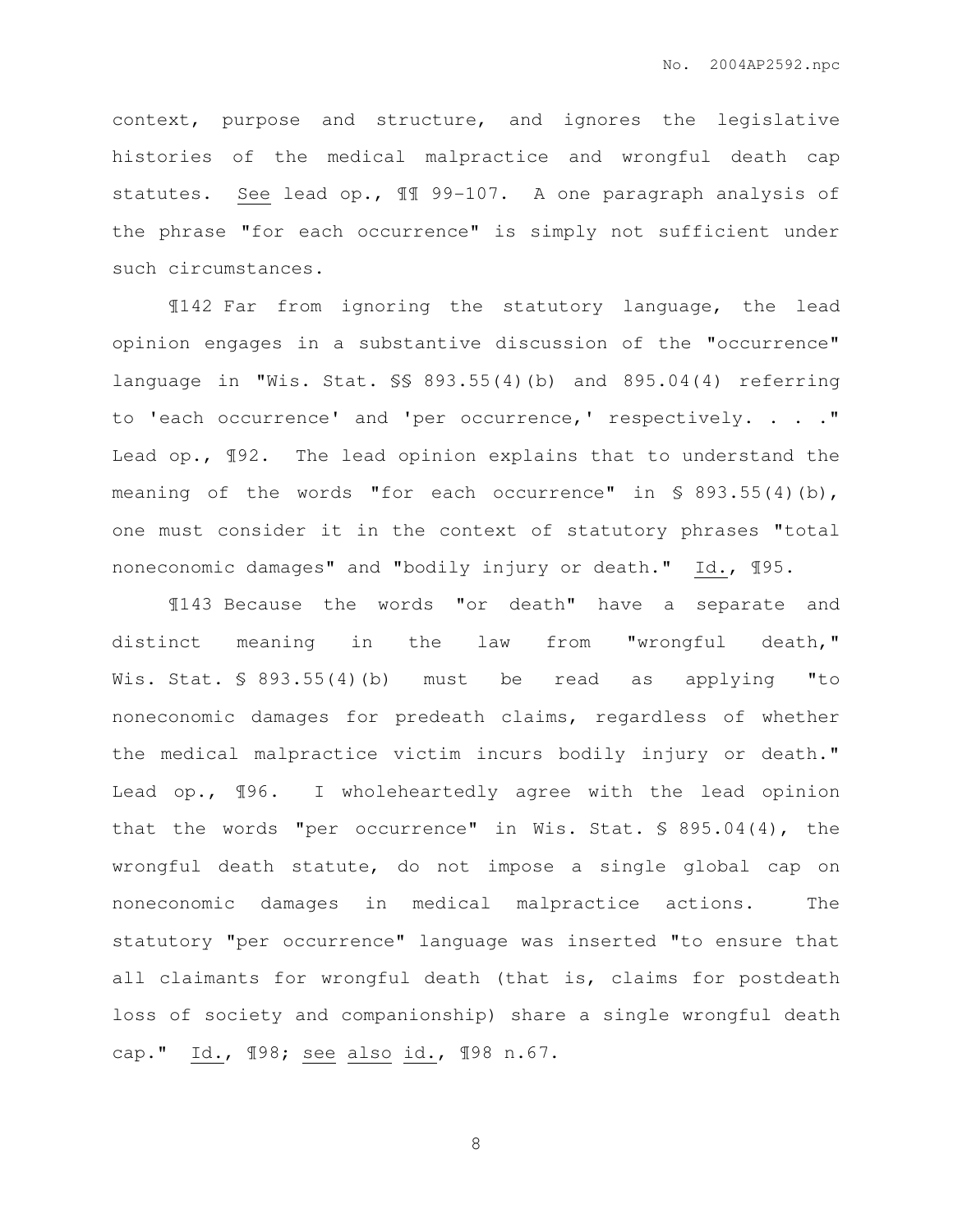¶144 Furthermore, I am satisfied that the lead opinion is correct when it highlights the Maurin majority's significant observation that it could "'conceive of no purpose for creating § 893.55(4)(f) if the legislature intended to retain the single cap in Wis. Stat. § 893.55(4)(d) [the medical malpractice cap] to cover total noneconomic damages in a wrongful death case involving medical malpractice.'" Lead op., ¶94 (quoting Maurin, 274 Wis. 2d 28, ¶35 (emphasis in Maurin)). As the lead opinion here explains, subsection (4)(f) "was enacted, as the statutory and legislative histories show, to overturn the case law interpreting the medical malpractice cap as imposing a single global cap for all noneconomic damages in medical malpractice cases regardless of the death of the victim." Lead op., ¶94 (citing Rineck v. Johnson, 155 Wis. 2d 659, 665-69, 456 N.W.2d 336 (1990)).

¶145 The legislative history buttresses my conclusions here. As we concluded in our concurrence in Maurin, referring to a Memorandum, in regard to 1997 Act 89, from a senior staff attorney at the Legislative Reference Bureau (LRB)<sup>7</sup> the LRB "analysis of the bill . . . demonstrates that the bill creates two separate statutory limits, one on noneconomic damages in medical malpractice cases and one on damages for wrongful death (loss of society and companionship) arising from medical malpractice." Maurin, 274 Wis. 2d 28, ¶193 (Abrahamson, C.J., and Crooks, J., concurring, joined in part by Bradley, J.)

 $\overline{a}$ 

 $^7$  Maurin, 274 Wis. 2d 28,  $\P$ 161 n.41 (Abrahamson, C.J., and Crooks, J., concurring, joined in part by Bradley, J.); see also lead op., ¶98 n.67.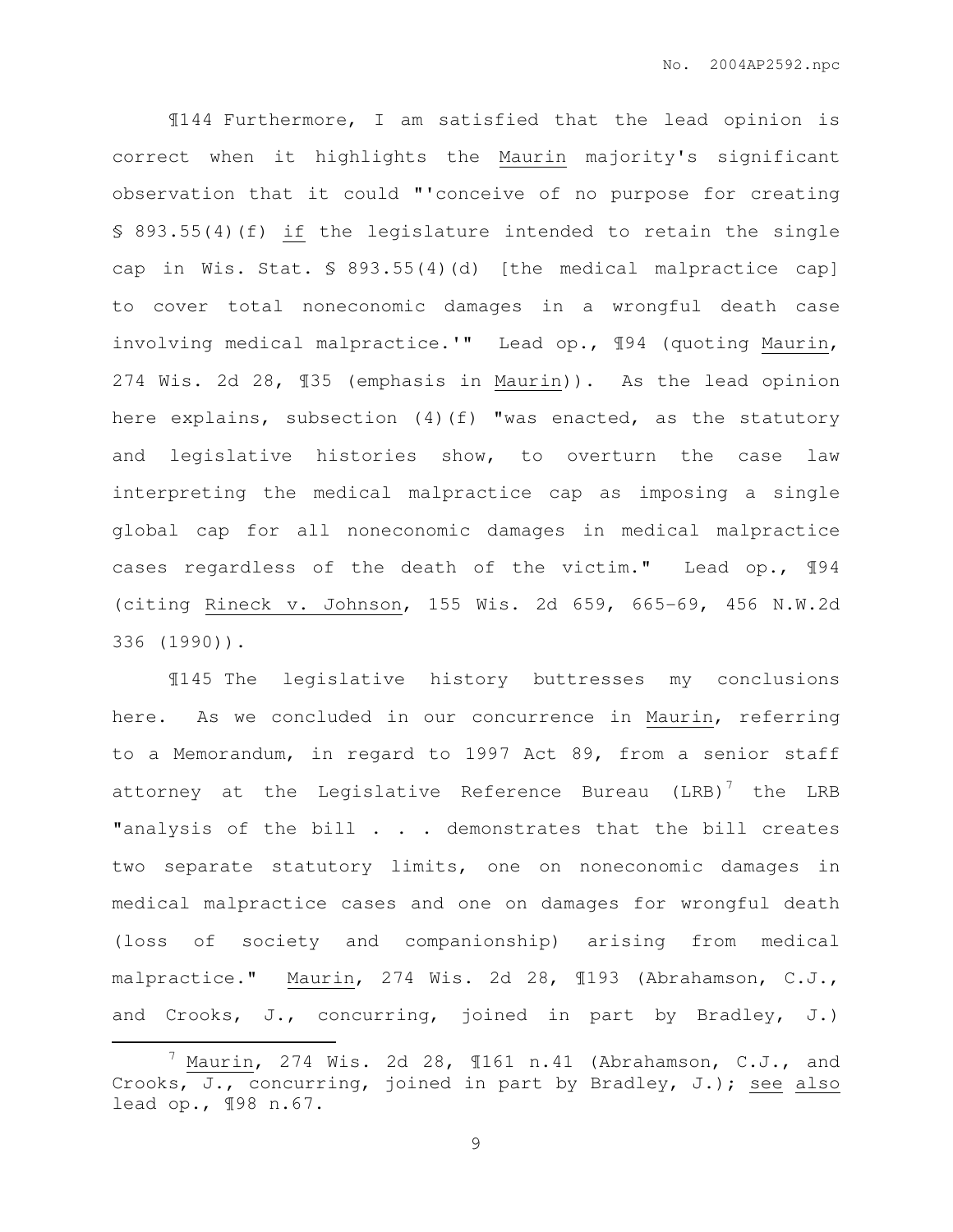(footnotes omitted). Because it would render that and related statutes unconstitutional, lead to absurd results, and is at odds with the statutory scope, context, purpose, structure, and legislative history, Justice Butler's erroneous interpretation of the phrase "for each occurrence" in Wis. Stat. § 893.55(4)(b) cannot be accepted, even though he reaches the correct result as far as the mandate in this case. Where a death results from medical malpractice, the legislature enacted two caps on noneconomic damages, one for predeath claims and a wrongful death cap for postdeath claims. I strongly support the reasoning and conclusions of the lead opinion and write separately in order to respond to Justice Butler's concurrence.

¶146 For the forgoing reasons, I join the lead opinion, and respectfully concur.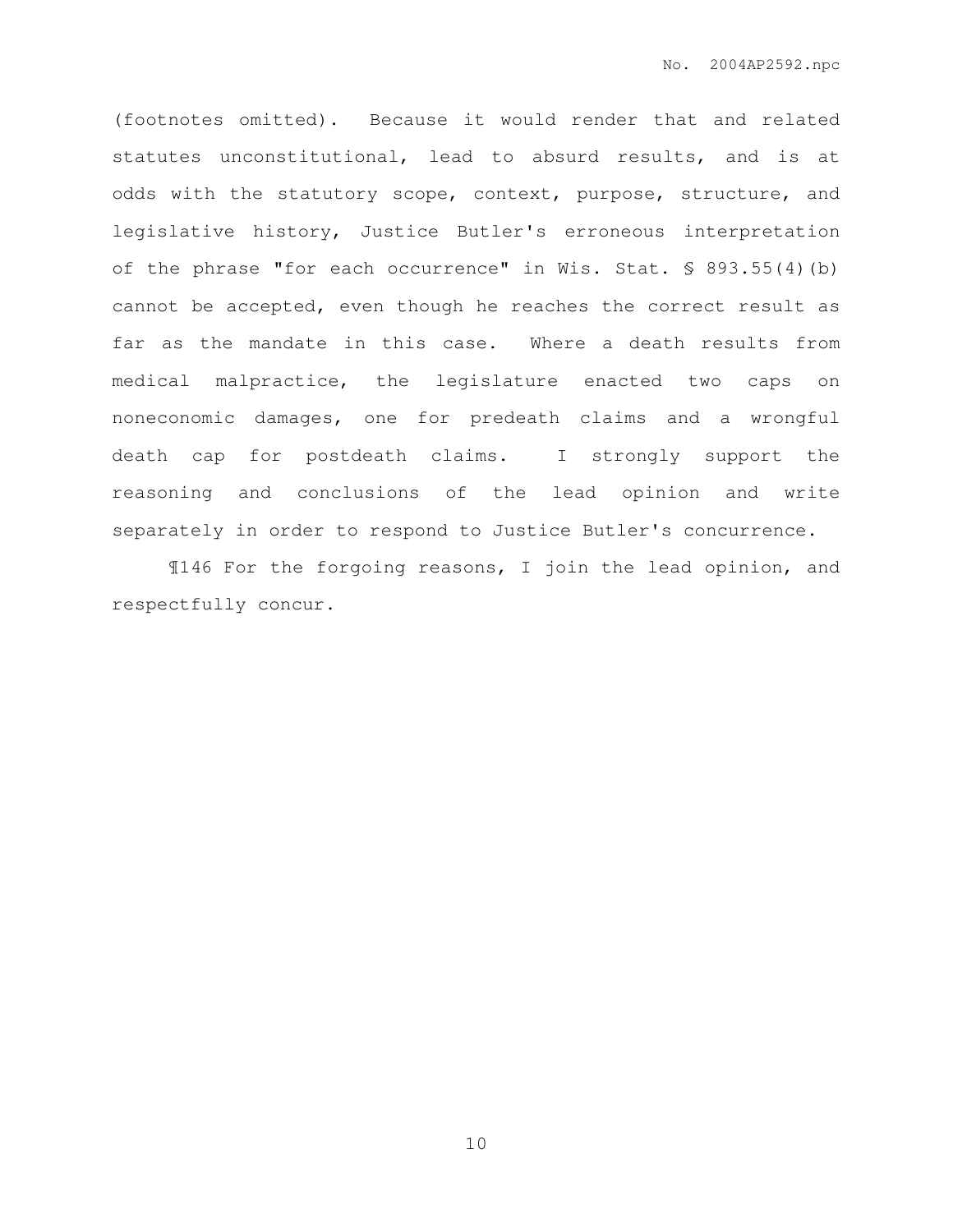¶147 LOUIS B. BUTLER, JR., J. (concurring). The lead opinion holds that the jury award of noneconomic damages for pre-death claims to Robert Bartholomew (Bartholomew) is governed by the cap set forth in Wis. Stat.  $$893.55(4)(d)$  (2003-04).<sup>1</sup> Lead op., ¶129. As the lead opinion recognizes, however, no cap applies to these noneconomic damages in this case because § 893.55(4)(d) was held unconstitutional in Ferdon v. Wisconsin Patients Comp. Fund, 2005 WI 125, 284 Wis. 2d 573, 701 N.W.2d 440. Lead op., ¶129. The lead opinion also holds that the jury's \$350,000 award for Bartholomew's post-death loss of society and companionship stands; it is within the wrongful death cap. Id.

¶148 In reaching this decision, the lead opinion adopts "essentially the position taken by the concurring opinion in Maurin [v. Hall, 2004 WI 100, 274 Wis. 2d 28, 682 N.W.2d 866.]" Lead op., ¶127. The lead opinion concludes that Maurin's interpretation of Wisconsin's medical malpractice and wrongful death statutes to impose a single global wrongful death cap on all noneconomic damages is flawed because it failed to take into account the well-established distinction between actions for pre-death and post-death actions for damages. Id. The lead opinion further concludes that the legislature adopted two separate caps, one for pre-death claims and one for post-death claims, and that both claims can be stacked up to the separate limits of the applicable respective cap. Id. The lead opinion

 $\overline{a}$ 

 $1$  All references to the Wisconsin Statutes are to the 2003-04 version unless otherwise noted.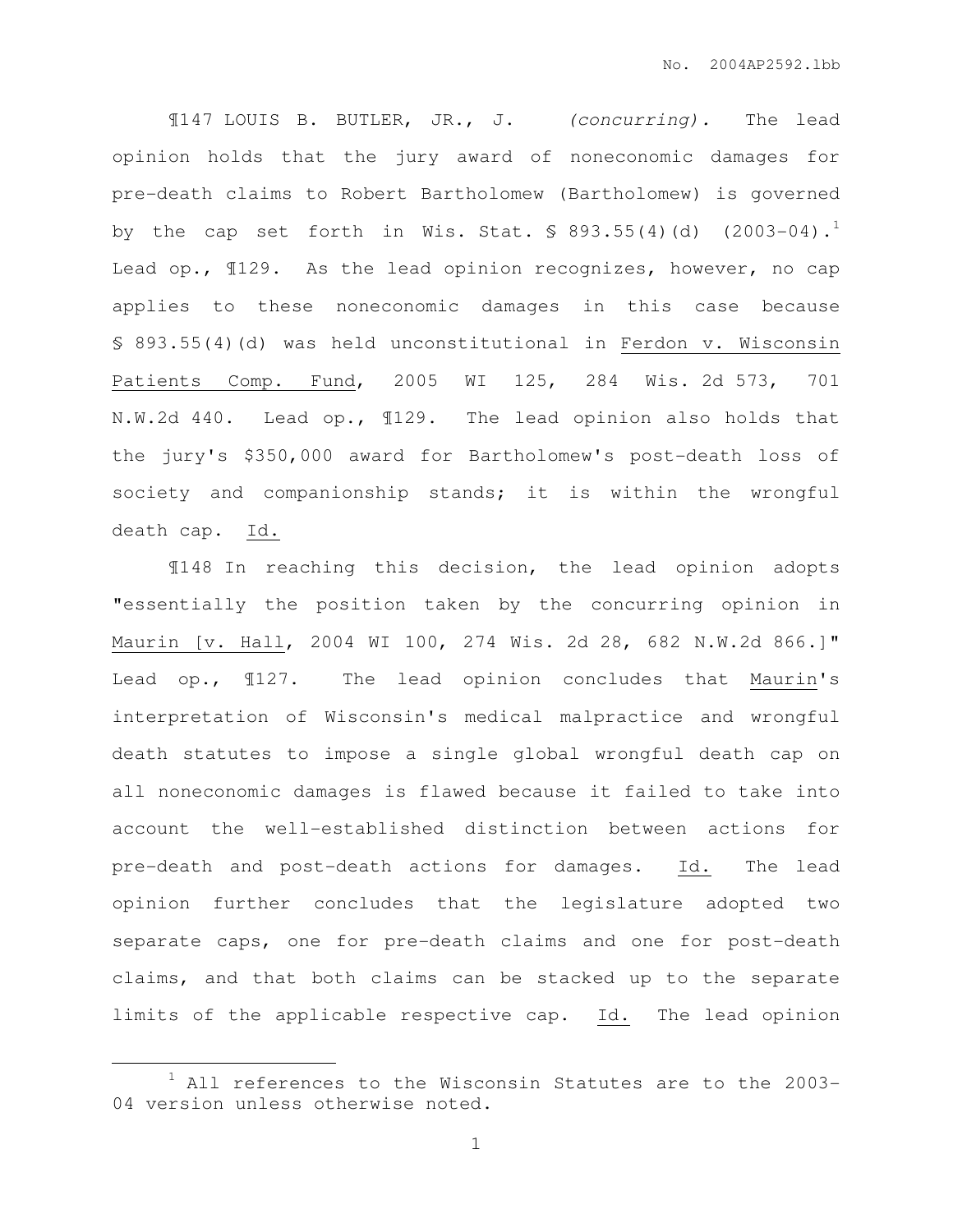would accordingly overturn the contrary holding in Maurin and reverse the decision of the court of appeals in this case.

¶149 Justice Roggensack's concurring/dissenting opinion, on the other hand, concludes that Maurin correctly decided that the legislature created an occurrence-based cap on the recovery of all noneconomic damages that arise from medical malpractice, to which all plaintiffs and all types of claims are subject. Justice Roggensack's concurrence/dissent, ¶174. Justice Roggensack also concludes that Maurin does not prevent selecting whichever cap on noneconomic damages the plaintiffs prefer. Id. She would not overrule Maurin, but does concur in the mandate to reverse the court of appeals. Id.

¶150 The lines drawn in each of these opinions are essentially the same lines drawn in Maurin. The lead opinion (and the Maurin concurrence) seeks to preserve all pre-death and post-death common law claims as separate and distinct, in spite of legislation to the contrary. Justice Roggensack's opinion (and the majority in Maurin) rewrites that legislation in the face of express language to the contrary. Although I agree with today's mandate, I write separately because I respectfully disagree with both opinions' analyses regarding the interaction between the statutory limits on recovery for injuries caused by medical malpractice and the statutory limits on recovery for medical malpractice that results in wrongful death. I essentially conclude that the position advocated by Dr. Hall and the Patients Compensation Fund in Maurin properly interprets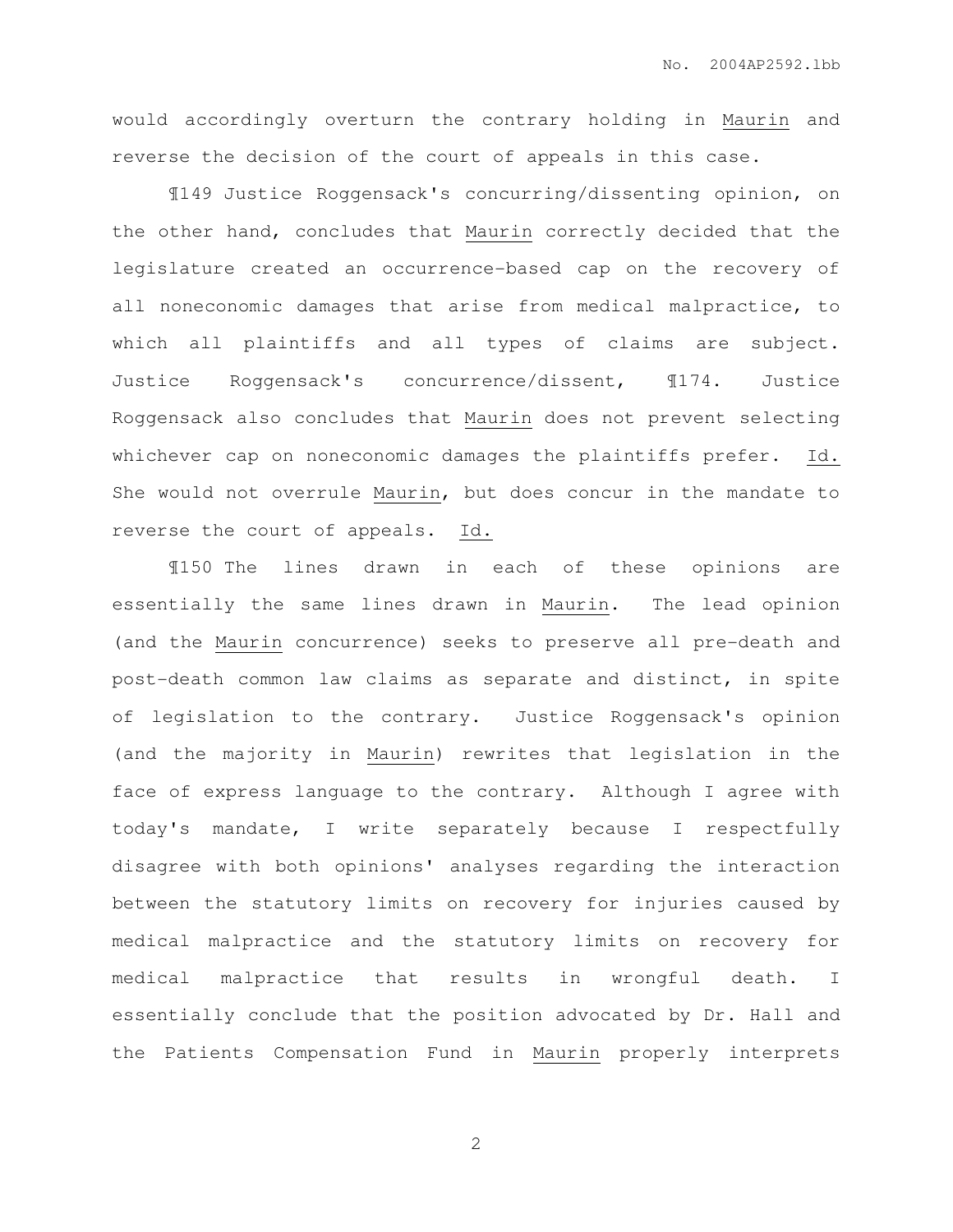Wisconsin's statutory scheme, as it then existed.<sup>2</sup> In other words, Wis. Stat. § 893.55(4)(d) then provided a global cap for pre-death and post-death noneconomic damages. That statute was subsequently held to be unconstitutional in Ferdon, so that the global cap no longer exists in this case. The wrongful death cap remains in the wrongful death action. Accordingly, I respectfully concur.

¶151 The lead opinion relies on Wis. Stat. § 655.017 (2003- 04) in concluding that the amount recoverable for medical malpractice injuries is found in Wis. Stat. § 893.55(4)(d) and (f). Lead op., ¶¶78-79. The lead opinion concludes that there are two separate and independent caps: "a medical malpractice cap for noneconomic damages for pre-death claims and a wrongful

 $\overline{a}$ 

 $2$  I do not reach the question of whether, when there are multiple claimants, claims, or awards, the Wisconsin Constitution prohibits reducing a medical malpractice award within an occurrence-based total global cap. See lead op., ¶43. Based on how I construe the plain meaning of the statutes in this case, and based on our decision last term in Ferdon v. Wisconsin Patients Comp. Fund, 2005 WI 125, 284 Wis. 2d 573, 701 N.W.2d 440, I see no reason to reach the other constitutional issues that Justice Crooks' concurrence would have us decide. Compare Justice Crooks' concurrence. See also State v. Manuel, 2005 WI 75, ¶25 n.4, 281 Wis. 2d 554, 697 N.W.2d 811 (citing Gross v. Hoffman, 227 Wis. 296, 300, 277 N.W. 663 (1938)) (only dispositive issues need be addressed). We do not normally decide constitutional questions if the case can be resolved on other grounds. State v. Hale, 2005 WI 7, ¶42, 277 Wis. 2d 593, 691 N.W.2d 637; Labor & Farm Party v. Elections Bd., 117 Wis. 2d 351, 354, 344 N.W.2d 177 (1984). I discern only that the legislature statutorily created an occurrence-based total global cap on the recovery of all noneconomic damages that arise from medical malpractice, and that cap has previously been ruled to be unconstitutional in Ferdon. Under Wis. Stat. § 655.017, "[t]he amount of noneconomic damages recoverable by a claimant . . . is subject to the limits under s. 893.55(4)(d) and  $(f)$ ."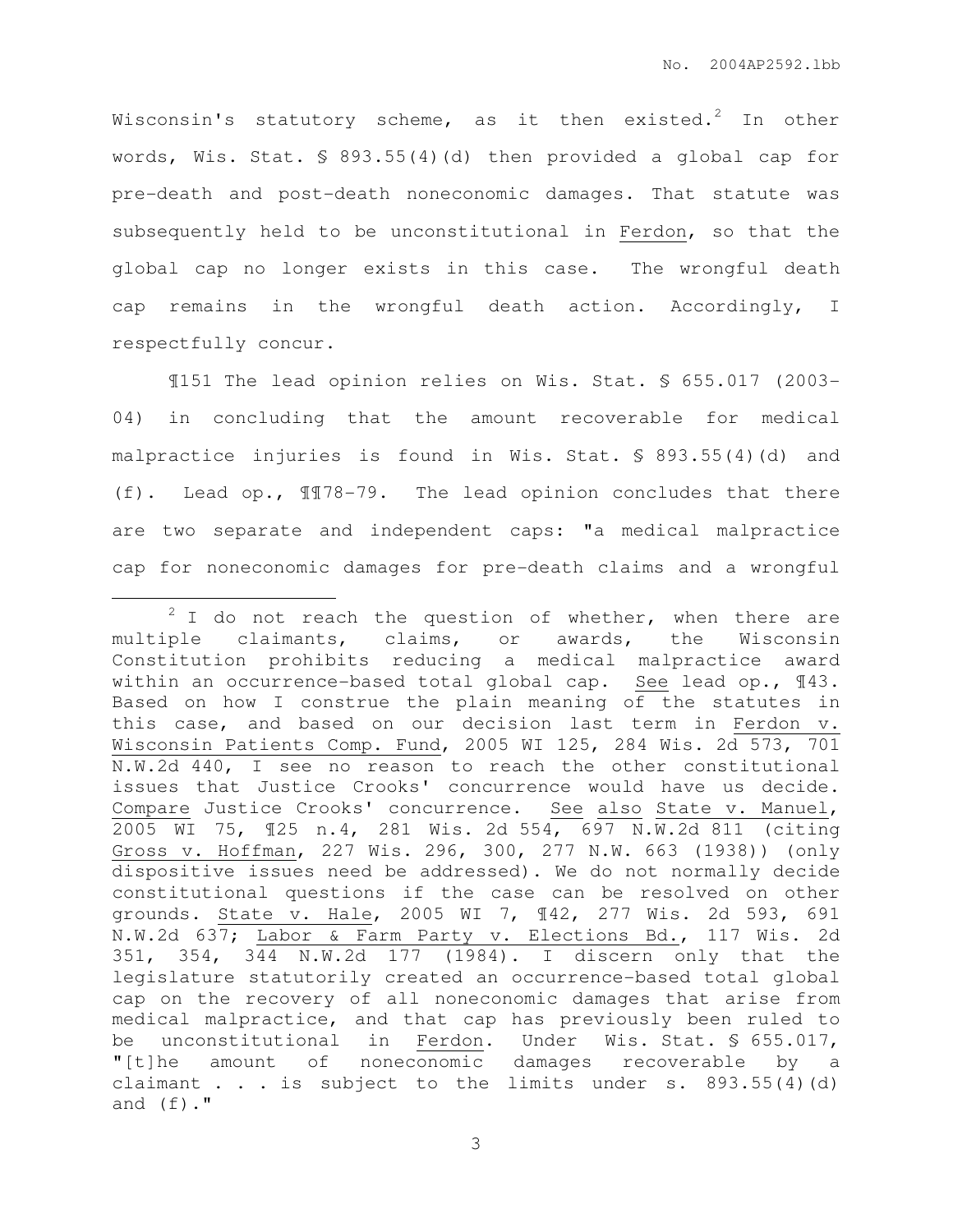death cap for noneconomic damages for post-death claims." Id., ¶16. Under the lead opinion's decision, neither subsection controls nor impacts the other.

¶152 The lead opinion is correct, up to a point. The distinction between claims for noneconomic damages for a victim's pre-death pain and suffering (survival actions) and claims for noneconomic damages for post-death (wrongful death) injuries is well-established in Wisconsin law. Lead op., ¶54 (citing Koehler v. Waukesha Milk Co., 190 Wis. 52, 56, 208 N.W. 901 (1926)). See also Brown v. The Chicago & Nw. Ry. Co., 102 Wis. 137, 142, 77 N.W. 748 (1898), reh. den., 78 N.W. 771 (1899); Woodward v. The Chicago & Nw. Ry. Co., 23 Wis. 400, 405- 06 (1868). Claimants for the two types of actions might not be the same person. Lead op., ¶59. The two claims do not provide for a double recovery, but instead provide "recovery for a double wrong." Id., ¶54. Under common law, "stacking" these different types of claims has already been recognized by this court. See id., ¶69 n.53. In the absence of clear legislation to the contrary, I would join the lead opinion.<sup>3</sup>

¶153 However, the lead opinion's analysis ignores the impact of subsection (4)(b). Lead op., ¶¶91-93 (examining

 $\overline{a}$ 

 $3$  See Strenke v. Hogner, 2005 WI 25, 129, 279 Wis. 2d 52, 694 N.W.2d 296 ("Statutes in derogation of the common law are to be strictly construed."); Kranzush v. Badger State Mut. Cas. Co., 103 Wis. 2d 56, 74, 307 N.W.2d 256 (1981) ("Statutes are not to be construed as changing the common law unless the purpose to effect such change is clearly expressed therein. To have such effect the language (of the statute) must be clear, unambiguous and peremptory  $\ldots$  . The legislative intent to change the common law must be expressed beyond any reasonable doubt." (citations and quotations omitted)).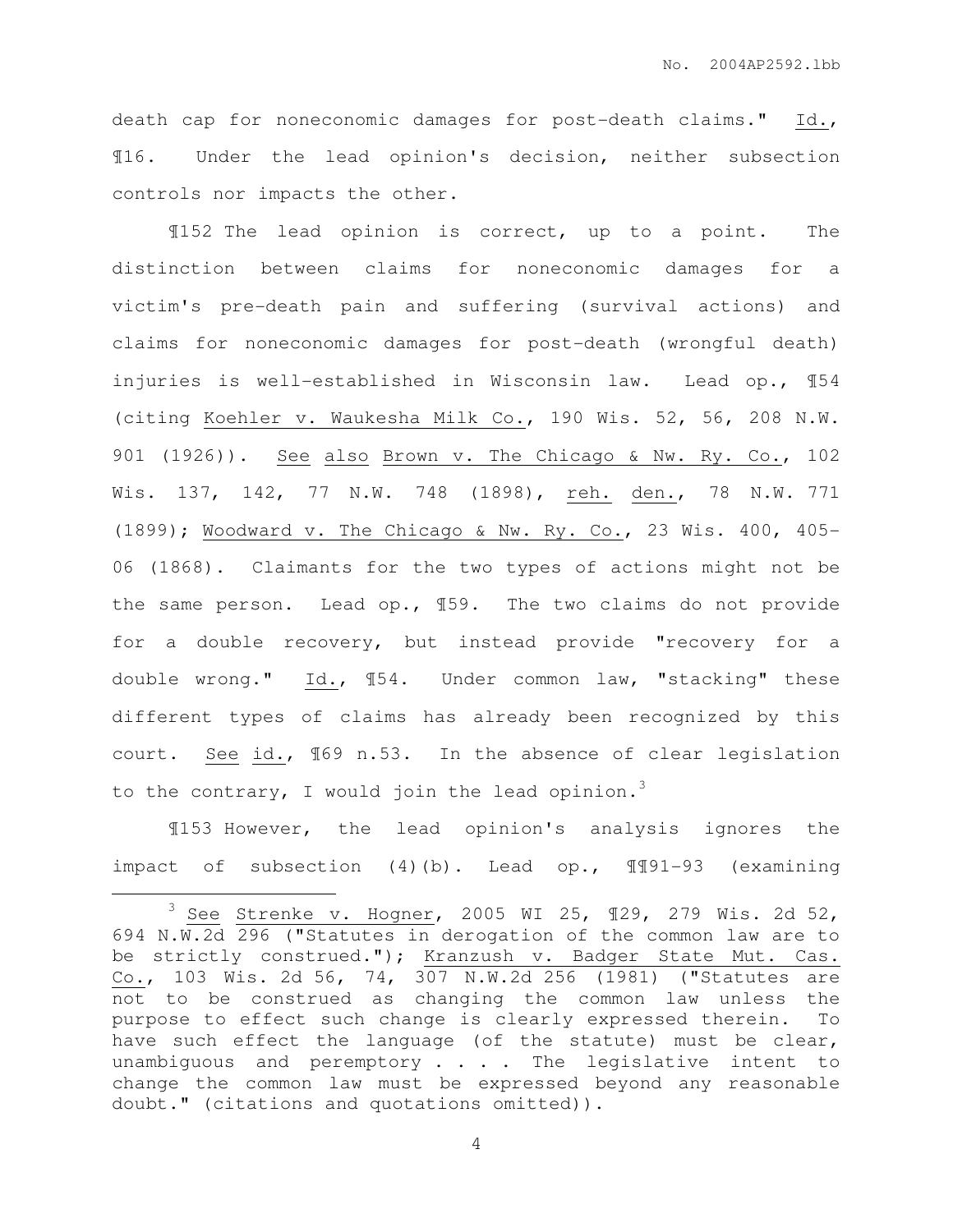Wis. Stat. § 893.55(4)(b)). This case presents a question of statutory interpretation, which we review de novo. State v. Reed, 2005 WI 53, ¶13, 280 Wis. 2d 68, 695 N.W.2d 315. "We begin with the statute's language because we assume that the legislature's intent is expressed in the words it used." Id. In addition, statutory language is interpreted in the context in which it is used, in relation to the language of surrounding or closely related statutes, and interpreted to avoid absurd or unreasonable results. State ex rel. Kalal v. Circuit Court for Dane County, 2004 WI 58, ¶46, 271 Wis. 2d 633, 681 N.W.2d 110. See also State v. Wachsmuth, 73 Wis. 2d 318, 326-30, 243 N.W.2d 410 (1976) (concluding that when two statutes are "in pari materia, the court must harmonize them if possible").

¶154 Subsection (4)(b) clearly stated that the total amount recoverable for all claims arising out of an occurrence of medical malpractice——regardless of whether the claim is for an injury, for wrongful death, or for both—is subject to the limit established in § 893.55(4)(d). The statute stated:

The total noneconomic damages recoverable for bodily injury or death, including any action or proceeding based on contribution or indemnification, may not exceed the limit under par. (d) for each occurrence on or after May 25, 1995, from all health care providers and all employees of health care providers acting within the scope of their employment and providing health care services who are found negligent and from the injured patients and families compensation fund.

§ 893.55(4)(b).<sup>4</sup> Based on this language, I agree with Justice Roggensack and the Maurin majority that the legislature created

 $\overline{a}$ 

 $4$  On March 22, 2006, this subsection was amended. 2005 Wis. Act 183, § 6.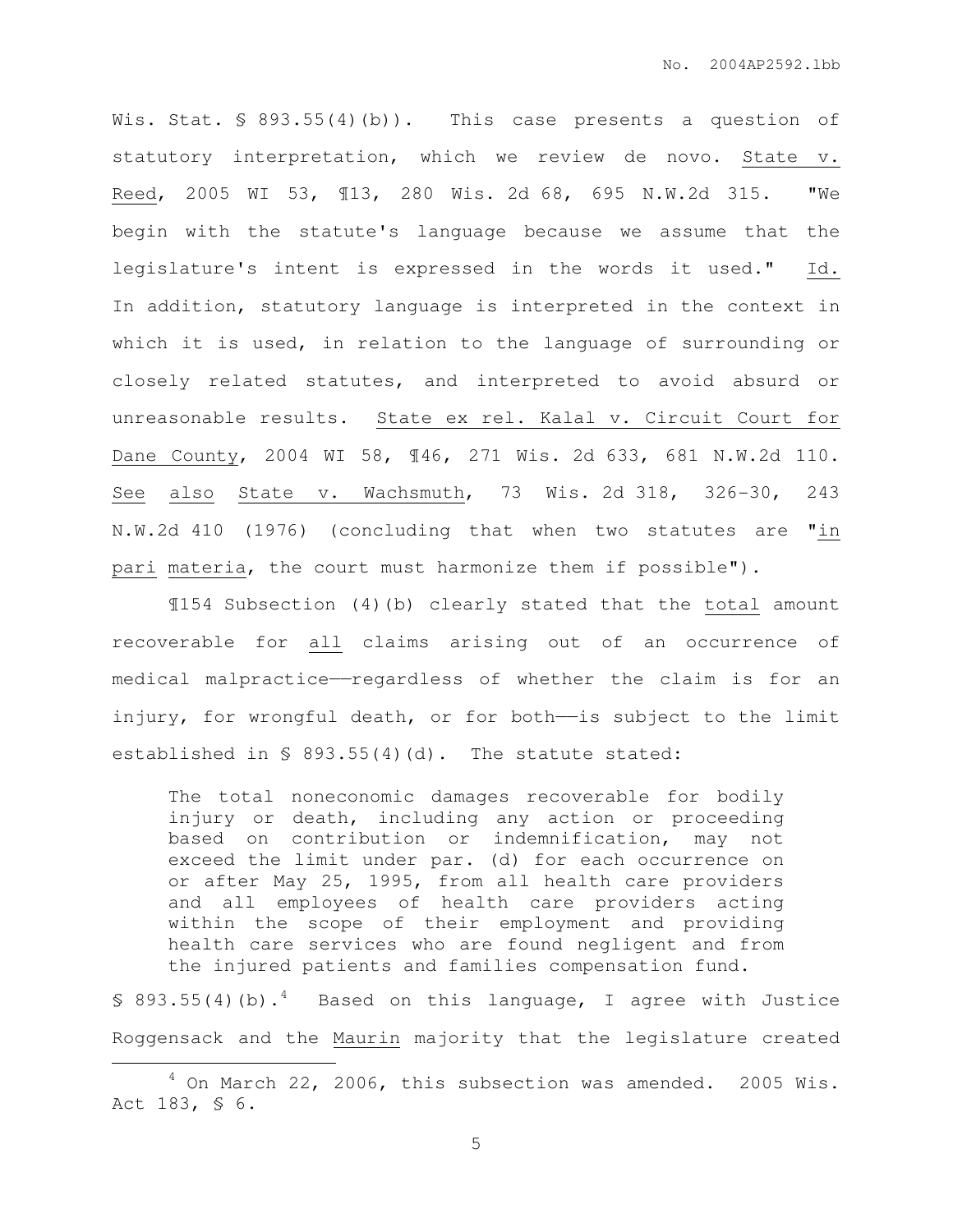an occurrence-based total global cap on the recovery of all noneconomic damages that arise from medical malpractice.<sup>5</sup> Justice Roggensack's concurrence/dissent, ¶174; Maurin, 274 Wis. 2d 28, ¶44.

¶155 I do not agree with the Maurin court's conclusion that the words of the statute, "or death," "show that the legislature intended to provide a single recovery even if the medical malpractice resulted in wrongful death." Maurin, 274 Wis. 2d 28, ¶23.<sup>6</sup> Nor do I agree with Justice Roggensack that the "stacking of caps for the recovery of noneconomic damages is precluded by statute." Justice Roggensack's concurrence/dissent, ¶182. To read the statute in this fashion would read out of the statute the phrase, "including any action or proceeding based on contribution or indemnification[.]" Wis. Stat. § 893.55(4)(b) (emphasis added). It would also fail to take into account subsection (4)(d), which refers to "[t]he limit on total

 $\overline{a}$ 

 $5$  As indicated earlier, I do not reach the question of whether, when there are multiple claimants or multiple awards, the Wisconsin Constitution prohibits reducing a medical malpractice award within an occurrence-based total global cap. See supra, n.2.

 $6$  The decision in Maurin v. Hall, 2004 WI 100, 274 Wis. 2d 28, 682 N.W.2d 866, is "unsound in principle," as it contradicts the express language of the statute and ignores common law that has not been affected by the creation of Wis. Stat. § 893.55(4)(f). Johnson Controls, Inc. v. Employers Ins. of Wausau, 2003 WI 108, ¶¶98-99, 264 Wis. 2d 60, 665 N.W.2d 257 (citations omitted). As such, although I disagree with the lead opinion's rationale, I agree that Maurin's holding "that the wrongful death cap in Wis. Stat. § 895.04(4) is the single cap to be applied globally to all noneconomic damages when a victim of medical malpractice action dies should be overruled[.]" Lead op., ¶51.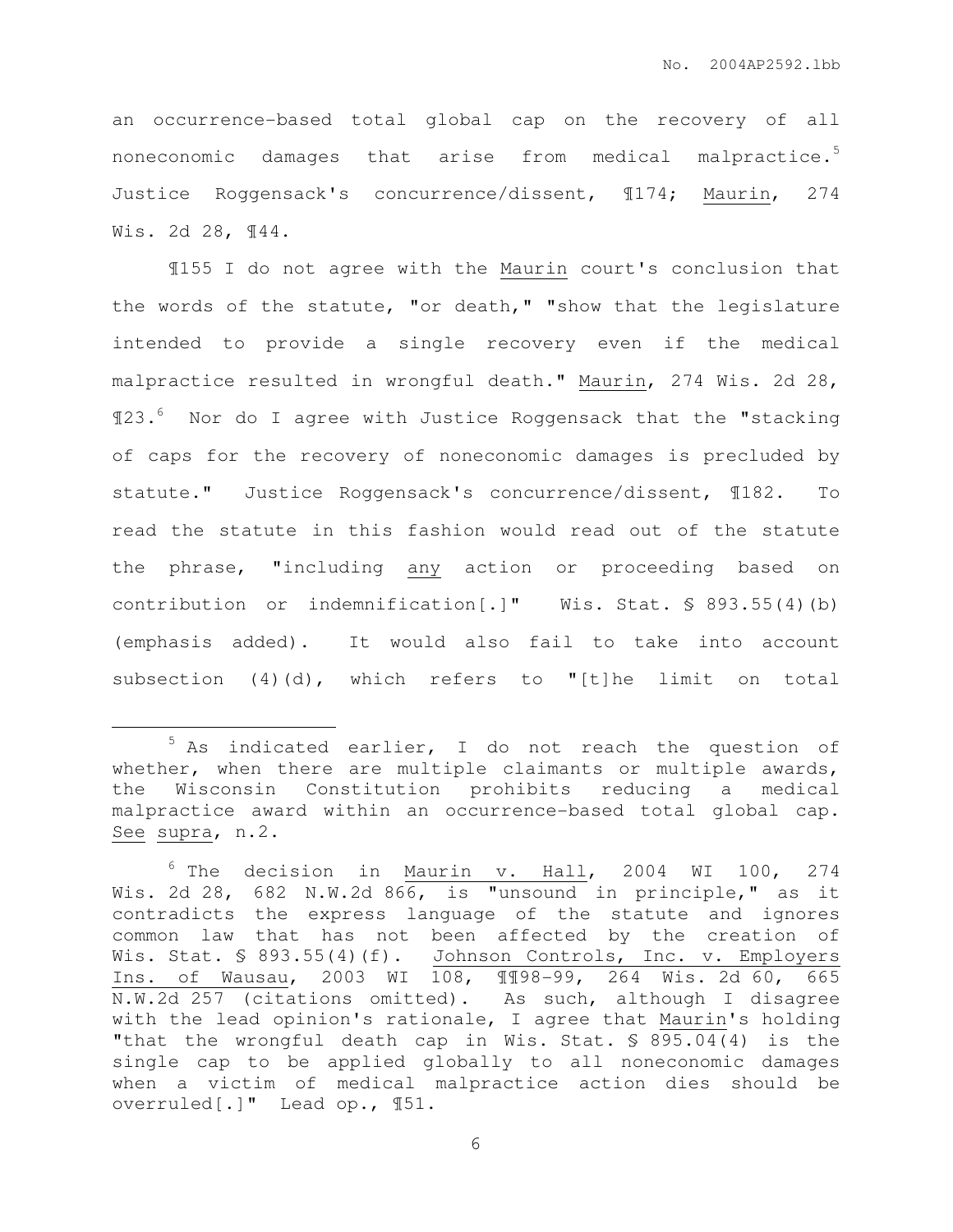noneconomic damages for each occurrence under par. (b)[.]" Finally, it would fail to take into account that portion of subsection (4)(b) with respect to "bodily injury or death." These subsections, when read together, indicate that multiple claims, whether for injury or death, arising out of the same occurrence of malpractice are governed by one total global cap. Nothing in the language of these statutes suggests that the legislature limited or eliminated the number of claims, parties, or types of actions that could be brought for medical malpractice within the total global cap.<sup>7</sup> I interpret and apply the law as drafted by the legislature, as opposed to what it might mean based on our construction of what the legislature may have intended to do. $8$ 

 $\overline{a}$ 

 $^7$  See Strenke, 279 Wis. 2d 52,  $\text{I}29$ . See also Justice Roggensack's concurrence/dissent, ¶184. To the extent that the creation of Wis. Stat. § 893.55(4)(f) does not expressly alter any common law, common law prevails.

 $8$  "Ours is 'a government of laws not men,' and 'it is simply incompatible with democratic government, or indeed, even with fair government, to have the meaning of a law determined by what the lawgiver meant, rather than by what the lawgiver promulgated. . . . It is the law that governs, not the intent of the lawgiver . . . Men may intend what they will; but it is only the laws that they enact which bind us.'" State ex rel. Kalal v. Circuit Court for Dane County, 2004 WI 58, ¶52, 271 Wis. 2d 633, 681 N.W.2d 110 (citing Antonin Scalia, A Matter of Interpretation 17 (Princeton University Press) (1997) (footnote omitted)).

Contrast Justice Crooks' concurrence, ¶136; Justice Roggensack's concurrence/dissent, ¶179.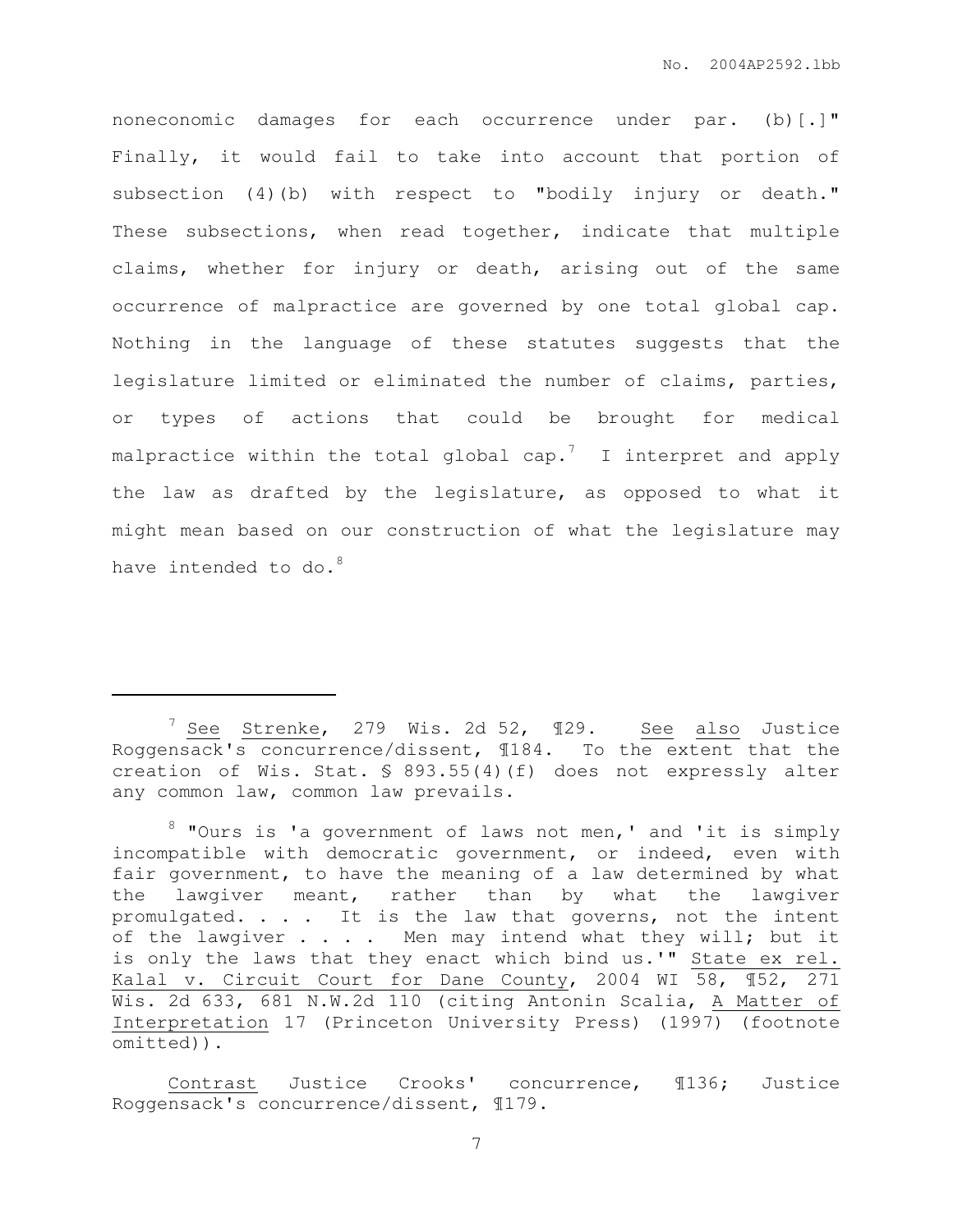¶156 Subsection (4)(f), which limits the recovery for medical malpractice that results in wrongful death,  $9$  operates within the total amount recoverable for all malpractice claims arising out of the same occurrence of medical malpractice under subsection (4)(d).<sup>10</sup> Together, subsections (4)(b), (4)(d), and (4)(f) create a "cap within a cap." Pursuant to subsection (4)(b), recovery for injuries caused by medical malpractice cannot exceed the limits established in subsection  $(4)(d)$ , recovery for medical malpractice that results in wrongful death cannot exceed the limits established in subsection  $(4)(f)$ , and together, the total recovery for medical malpractice injury and medical malpractice that results in wrongful death cannot exceed the limits established in subsection (4)(d). A plaintiff or different plaintiffs could bring both survivorship claims and

 $\overline{a}$ 

 $9$  Under subsection (4)(f), recovery for medical malpractice that results in wrongful death is limited to the statutory limit for any other wrongful death claim, established under Wis. Stat. § 895.04(4). Wis. Stat. § 893.55(4)(f).

 $10$  I agree with Justice Roggensack that the creation of subsection (4)(f) was intended to overrule this court's decision in Jelinek v. St. Paul Fire & Cas. Ins. Co., 182 Wis. 2d 1, 14, 512 N.W.2d 764 (1994). The Maurin majority, however, misinterprets the reason for the creation of subsection (4)(f). Maurin v. Hall, 2004 WI 100, ¶¶34-35, 274 Wis. 2d 28, 682 N.W.2d 866. In my view, subsection (4)(f) created the necessary link that would create a "cap within a cap" that was held to be absent in Jelinek, and made it clear that there was, indeed, a wrongful death cap in medical malpractice actions included within the total global cap.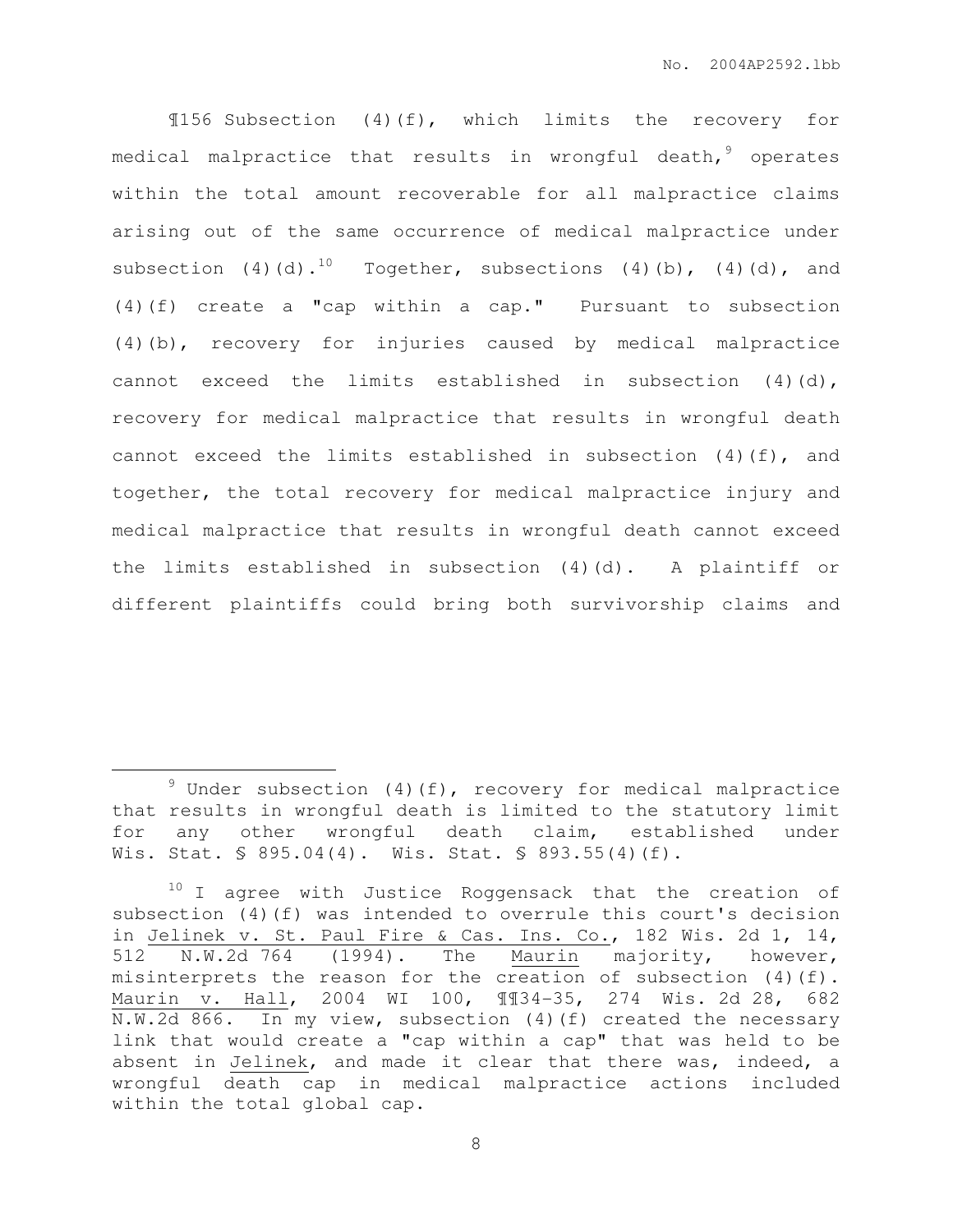wrongful death claims under the statute, as long as those claims did not exceed the total global cap under subsection  $(4)(d)$ .<sup>11</sup>

¶157 In Ferdon, 284 Wis. 2d 573, ¶10, subsection (4)(d) was ruled unconstitutional.<sup>12</sup> As a result, there now is no statutory limit on the total amount that Helen's estate or her husband could recover. However, the wrongful death limit, pursuant to subsection (4)(f), remains in effect.

 $\overline{a}$ 

I also note that were the court to follow the approach advocated by Justice Roggensack in her concurrence/dissent, whereby claimants must choose between the different caps on noneconomic damages, such a choice would implicate those constitutional concerns raised by Justice Crooks in his concurrence. Justice Crooks' concurrence, ¶132.

 $12$  This ruling resolves the concerns raised in the lead opinion about the absurdity of trying to fit the wrongful death cap for minor children post-1998 into the "total noneconomic damages cap" for medical malpractice as adjusted in this case. See lead opinion, ¶110 n.73.

 $11$  There is simply no basis under the statutes or common law that would require a plaintiff or different plaintiffs to "pick and choose" which cap is best for them, or for the circuit court to decide which cap should be applied. See Roggensack's concurrence/dissent, ¶¶197, 200.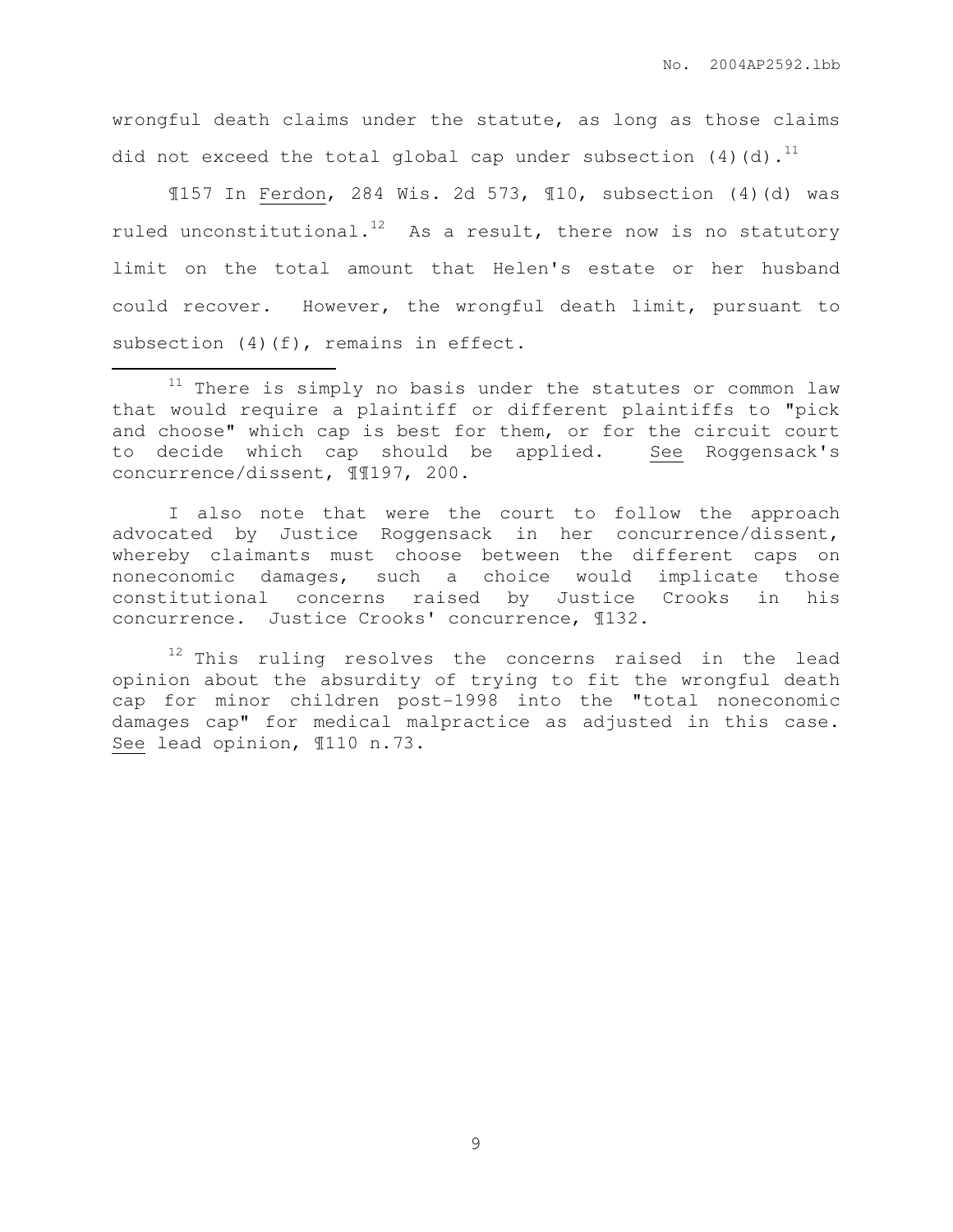¶158 Because the jury award for Helen's wrongful death did not exceed the \$350,000 statutory limit on medical malpractice resulting in wrongful death, the jury award——\$500,000 to Helen Bartholomew's estate for her pre-death pain and suffering, \$350,000 to Robert Bartholomew for his pre-death loss of society and companionship, and \$350,000 to Robert Bartholomew for his loss of society and companionship after Helen's death--was within the statutory limits.

¶159 For the foregoing reasons, I respectfully concur.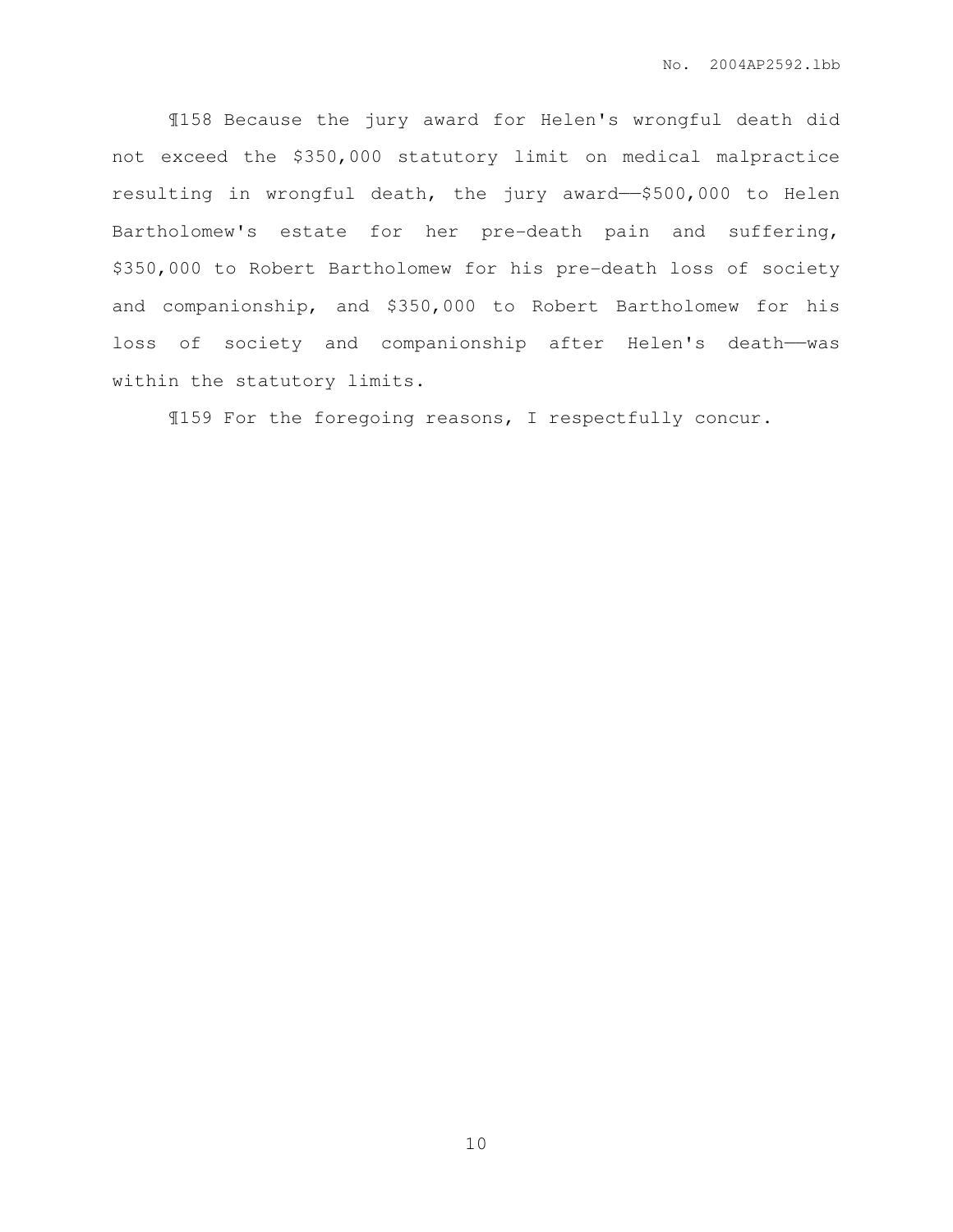¶160 DAVID T. PROSSER, J. (concurring in part, dissenting in part). In Maurin v. Hall, 2004 WI 100, 274 Wis. 2d 28, 682 N.W.2d 866, this court was asked to interpret and apply the medical malpractice and wrongful death statutes in the case of a child who died as the result of a physician's failure to diagnose her acute diabetic ketoacidosis.

¶161 The facts were critical to the disposition of the case. The child's mother brought her to a clinic on a Tuesday. Late Wednesday evening, the child was taken to a hospital. The failure to make a correct diagnosis occurred at this time. The next morning, Thursday, the child was returned to the hospital where a correct diagnosis was made. After the hospital attempted treatment, it rushed the child to Children's Hospital of Wisconsin in Milwaukee. On Friday the child died. The child lost consciousness during the ambulance ride to Children's Hospital.

¶162 In subsequent litigation, a Washington County jury awarded the child's estate \$550,000 for the child's pre-death pain and suffering. It awarded \$2,500,000 to the child's parents as wrongful death damages for their loss of society and companionship. At that time, there was a cap of \$381,428 on medical malpractice noneconomic damages and a cap of \$150,000 on wrongful death noneconomic damages.

¶163 The Washington County Circuit Court determined that the \$150,000 wrongful death cap was unconstitutional. This ruling made the child's parents eligible for the \$2,500,000 jury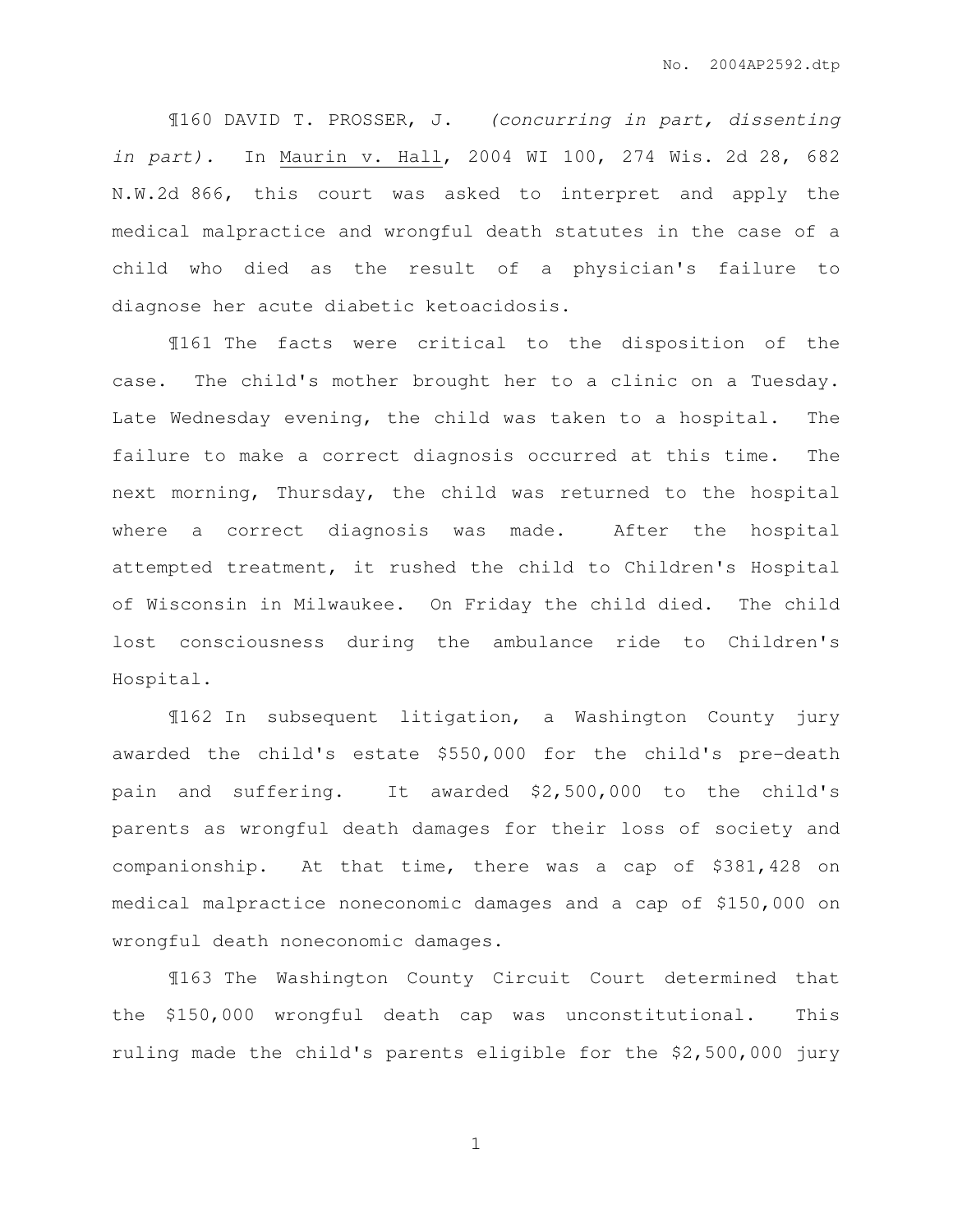award. However, the court remitted the \$550,000 award for the child's pre-death pain and suffering to  $$100,000.^1$ 

¶164 In this court, the plaintiffs sought to uphold the \$2,500,000 award and to overturn the remittitur. As a fallback position, plaintiffs sought to add the two caps of \$381,428 and \$150,000 for an award of \$531,428.

¶165 Two members of the court——Chief Justice Abrahamson and Justice Crooks——bought into the plaintiffs' argument that the wrongful death cap was unconstitutional. Three members of the court——Chief Justice Abrahamson, Justice Bradley, and Justice Crooks——declared that the circuit court erroneously exercised its discretion in remittitur. The same three members of the court concluded that the statutory scheme made the plaintiffs eligible for the limits on noneconomic damages for both medical negligence and wrongful death, i.e., \$531,428.

¶166 A majority of the court concluded that the statutory scheme contemplated a single award for a single occurrence in a medical malpractice case. Derivative claims from that single occurrence were governed by the applicable cap, which, in that case, was the wrongful death cap. The court's analysis in reaching this conclusion is set out at considerable length. Maurin, 274 Wis. 2d at 28, ¶¶18-89.

¶167 The present case has very different facts because Helen Bartholomew lived for five years after the alleged malpractice. That she ultimately died does not alter the fact

 $\overline{a}$ 

 $1$  The child was conscious for less than 24 hours after the misdiagnosis.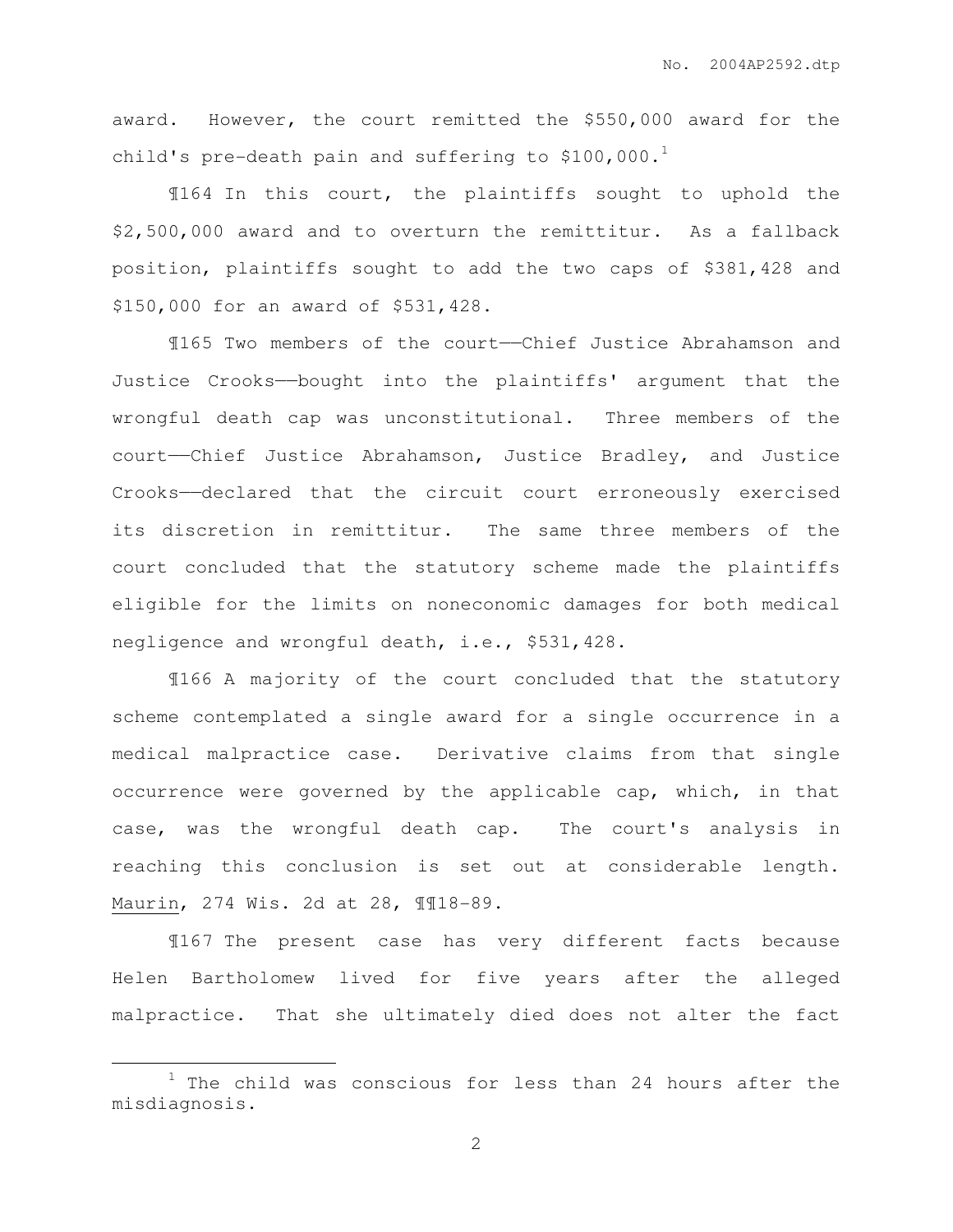that she clearly qualified under the medical malpractice statute. Her husband Robert's derivative claims did not need to be brought under the wrongful death statute.

¶168 I join the concurrence/dissent of Justice Roggensack in its entirety because it fully explains Maurin and produces a fair result in this case.

¶169 In retrospect, a judicial writer is often able to conceive of a more precise, inclusive, or felicitous phrase than one he used in a published opinion. That is true with the Maurin opinion. Yet, after reflection, I would not change the substance or analysis of the Maurin opinion in any significant way because I think now, as I thought then, that it faithfully follows the language of the statute and the legislature's intent.

¶170 As Abraham Lincoln might have put it, if I were to try to answer all the attacks on my opinions, "this shop might as well be closed for any other business. I do the very best I know how—the very best I can; and I mean to keep on doing so until the end." If the fair-minded reader reviews the Maurin analysis and agrees with the opinion, then all the condemnation won't amount to anything. If the fair-minded reader thinks the analysis is not supported by the statutes, then ten angels swearing otherwise will make no difference.

¶171 For the foregoing reasons, I write separately.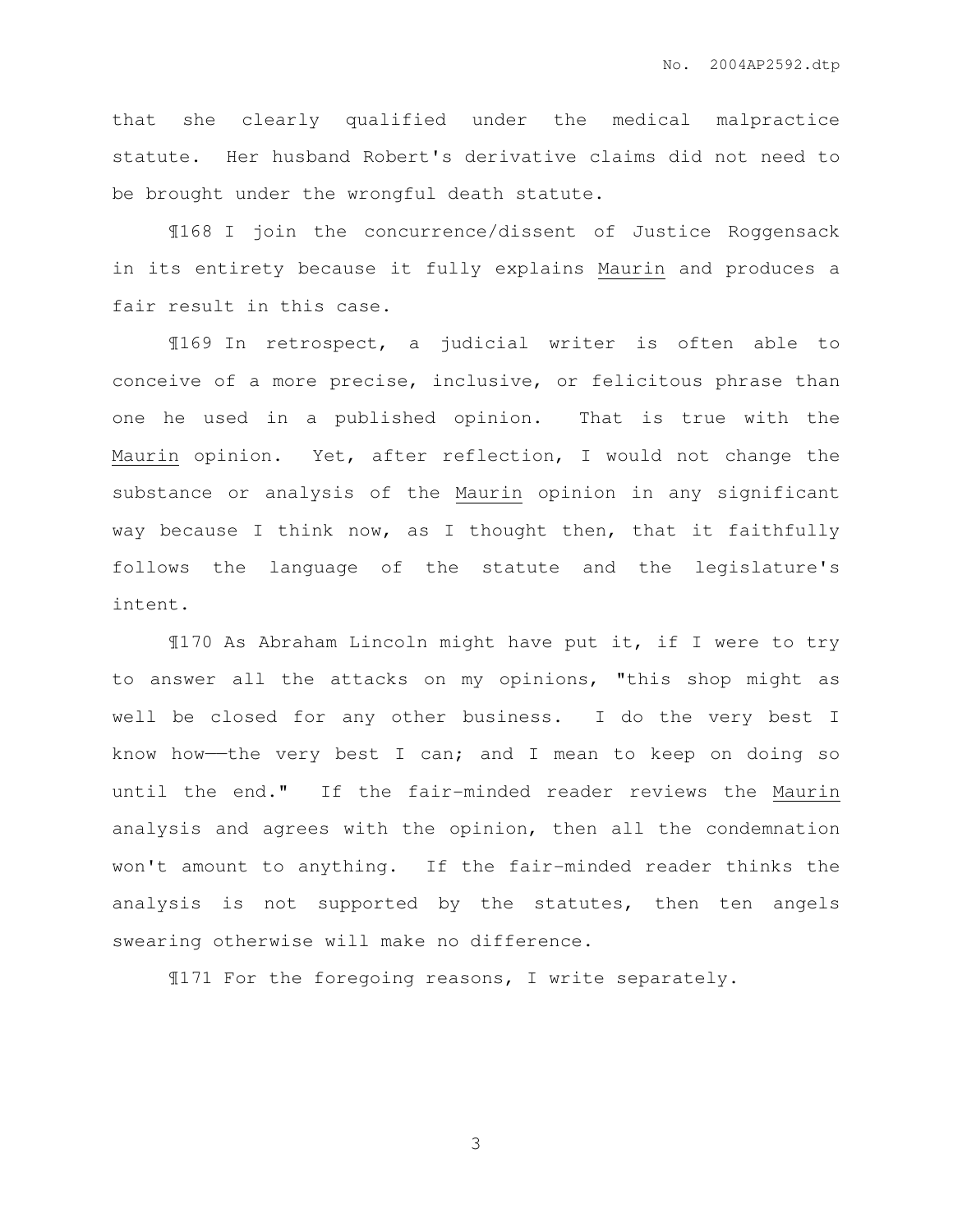¶172 PATIENCE DRAKE ROGGENSACK, J. (concurring in part and dissenting in part). The lead opinion concludes that our recent decision in Maurin v. Hall, 2004 WI 100, 274 Wis. 2d 28, 682 N.W.2d 866, should be overruled in regard to Maurin's holding that the legislature established a single cap on the recovery of all noneconomic damages resulting from an occurrence of medical malpractice. Lead opinion, ¶16. The lead opinion is driven by its conclusion that Maurin "fails to take into account the well-established distinction in Wisconsin tort law between actions for noneconomic damages for predeath claims and a 'wrongful death' claim, that is, a claim for noneconomic damages for postdeath loss of society and companionship." Id.

¶173 The lead opinion's conclusion is unsupported by legal principles for at least three reasons: (1) At common law, there was no claim for wrongful death; the wrongful death claim was created entirely by the legislature. Accordingly, there is no "well-established" postdeath common law claim which Maurin fails to take into account; (2) There is no compelling reason to disregard stare decisis and overturn Maurin; and (3) The lead opinion is based on its own policy choice about what is best for Wisconsin, rather giving deference to the acts of the legislature that created an occurrence-based classification for all noneconomic damages that result from medical malpractice.

¶174 I conclude that Maurin correctly decided that the legislature created an occurrence-based cap on the recovery of all noneconomic damages that arise from medical malpractice, to which all plaintiffs and all types of claims are subject. I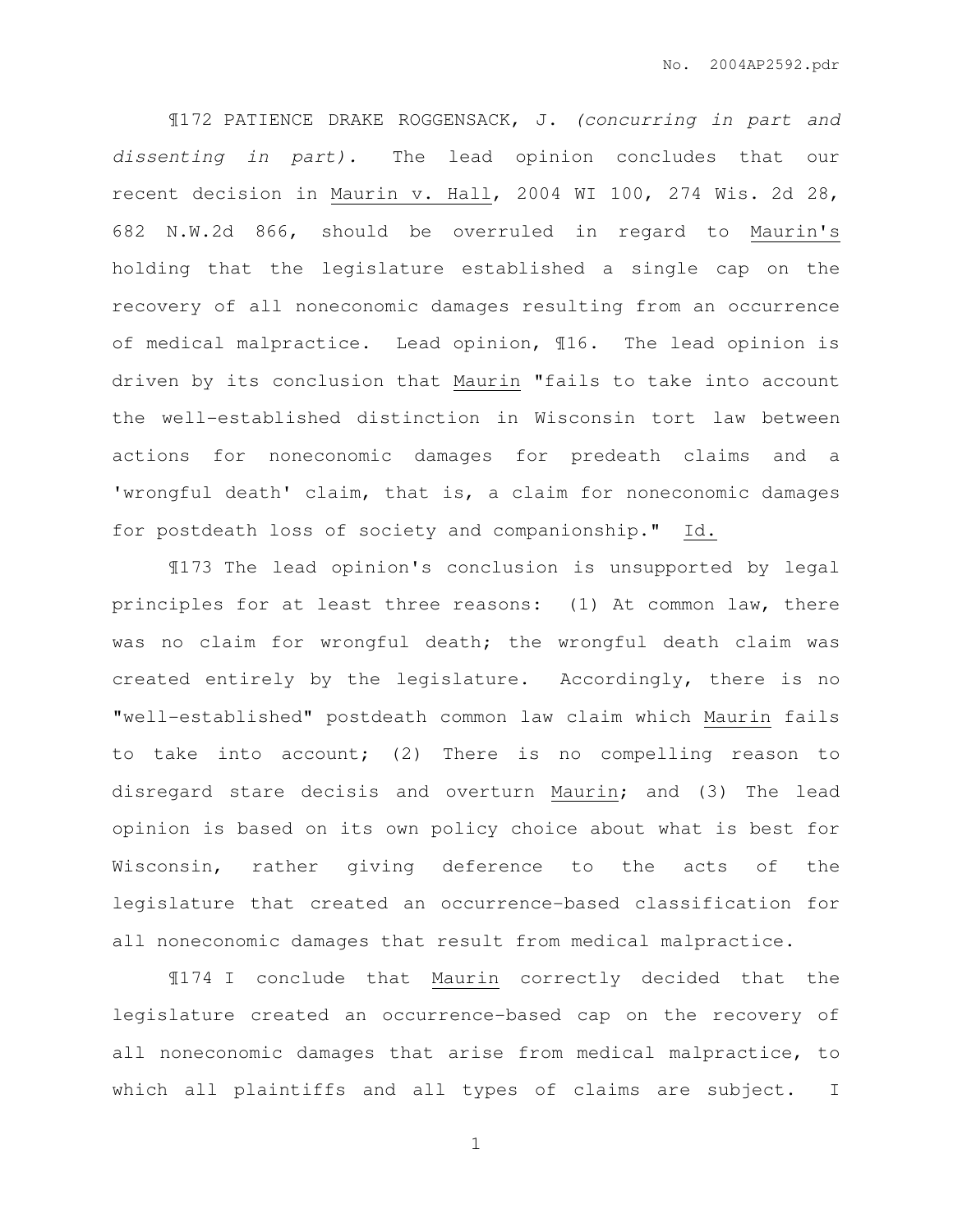also conclude that Maurin does not prevent the plaintiffs from selecting whichever cap on noneconomic damages they prefer. Accordingly, I respectfully dissent from the lead opinion's decision to overrule Maurin. However, I concur in the mandate to reverse the court of appeals because I would remand to the circuit court for a hearing on which cap is to be applied——the cap set out in Wis. Stat. § 893.55(4)(d) or the cap set out in Wis. Stat. § 895.04(4).

### I. BACKGROUND

¶175 The lead opinion correctly sets out that Helen Bartholomew was the victim of medical malpractice when she had a heart attack that was not discovered soon enough to keep her from catastrophic injuries. Lead op., ¶¶25-26. After her release from the hospital, she remained in a nursing home until her death, five years after the occurrence of malpractice. Id. at ¶26.

¶176 Helen and her husband, Robert, began an action for malpractice before her death. Id. at ¶27. When she died, Robert, as the special administrator of Helen's estate, added a claim for wrongful death as well. Id. At the time those claims were tried, they had the potential to be affected by two different caps on the recovery of noneconomic damages. Wisconsin Stat. § 893.55(4)(d)  $(2003-04)^1$  had the potential to apply to the recovery of predeath noneconomic damages arising from the medical malpractice, and Wis. Stat. § 895.04(4) to the

 $\overline{a}$ 

 $1$  All subsequent references to the Wisconsin Statutes are to the 2003-04 version unless otherwise noted.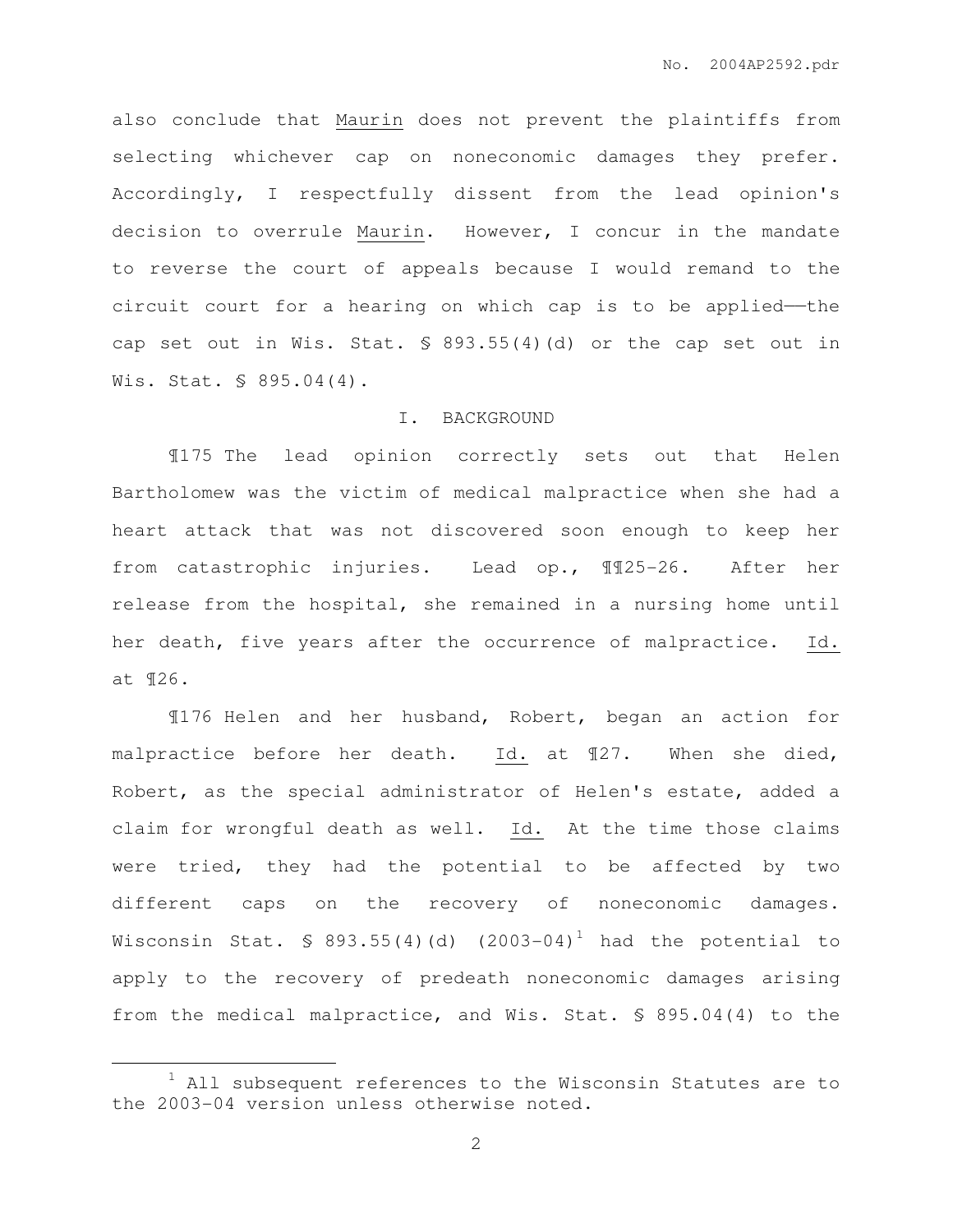recovery of wrongful death noneconomic damages.<sup>2</sup> However, in Maurin we concluded that the stacking of caps<sup>3</sup> for the recovery of noneconomic damages that arose from an occurrence of medical malpractice was not permitted under the statutory plan established by the legislature. Maurin, 274 Wis. 2d 28, ¶22.

## II. DISCUSSION

A. Standard of Review

 $\overline{a}$ 

¶177 In order to decide whether stacking of caps for noneconomic damages arising from medical malpractice practice is permitted when the injured party lives for five years after an occurrence of medical malpractice, we apply statutes to known facts. This presents a question of law for our independent review. State v. Franklin, 2004 WI 38, ¶5, 270 Wis. 2d 271, 677 N.W.2d 276. Whether a prior decision controls the question presented for review, is also a question we review de novo. See Schultz v. Natwick, 2002 WI 125, ¶¶37-38, 257 Wis. 2d 19, 653 N.W.2d 266.

 $2$  The cap on noneconomic damages established in Wis. Stat. § 893.55(4)(d) was held unconstitutional in Ferdon v. Wisconsin Patients Compensation Fund, 2005 WI 125, 284 Wis. 2d 573, 701 N.W.2d 440.

<sup>&</sup>lt;sup>3</sup> The lead opinion asserts that it is not authorizing stacking of caps because stacking applies when there is only one claim and here there is more than one claim. Lead op., ¶¶117- 18. I disagree. What the lead is endorsing is the stacking of the recovery of damages for direct and derivative claims arising out of an occurrence of medical malpractice where only one person suffers a direct injury from medical malpractice. In my view, this is no different from stacking insurance policy limits to cover direct and derivative claims arising out of an automobile accident.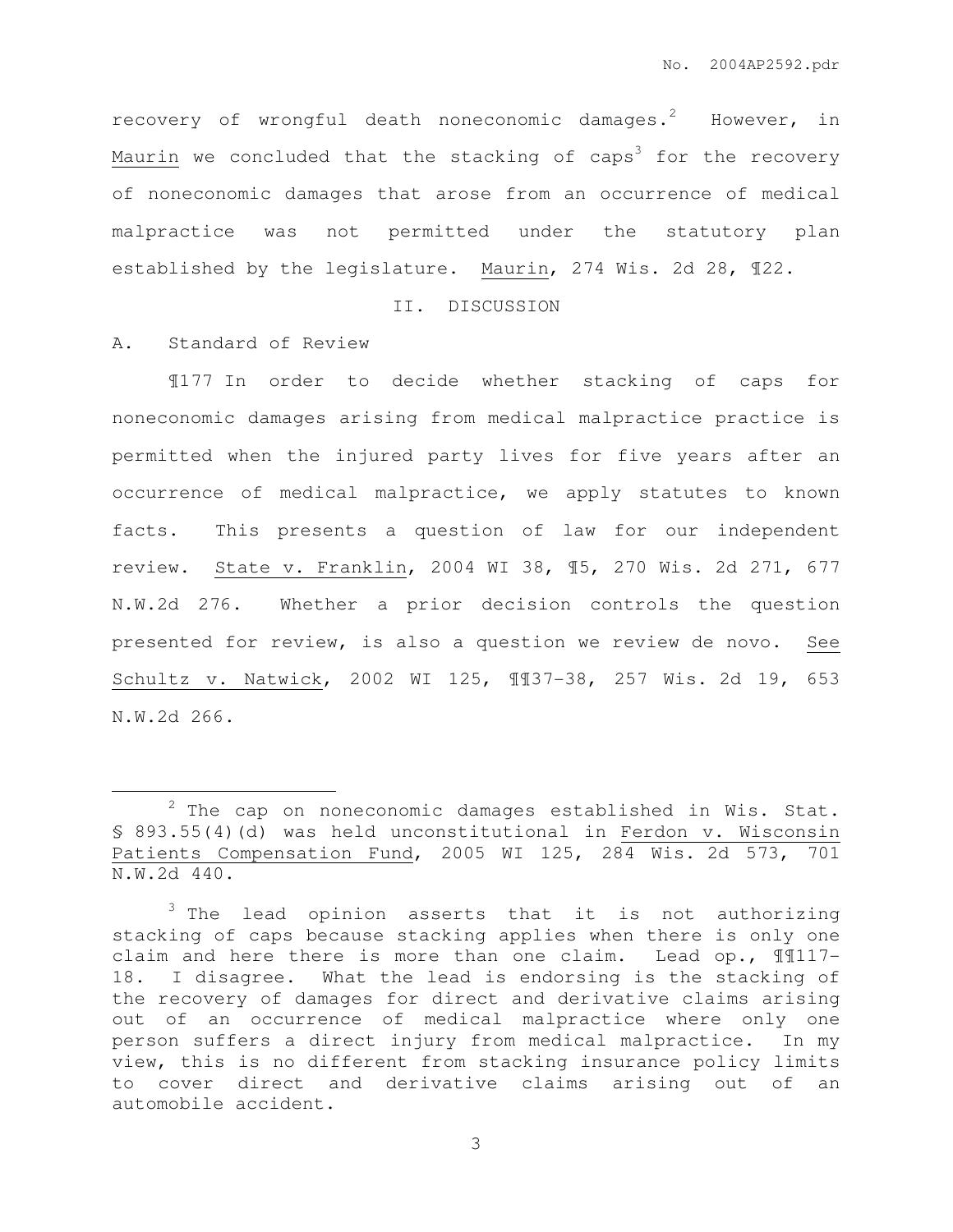# B. The Central Issue

¶178 The central issue presented is whether plaintiffs may recover total noneconomic damages in an amount that is equal to the stacking of the cap for the recovery of noneconomic damages for wrongful death found in Wis. Stat. § 895.04(4) on top of the cap for the recovery of predeath noneconomic damages found in Wis. Stat. § 893.55(4)(d), when both claims arise from an occurrence of medical malpractice.

## 1. Nature of the claims

¶179 The lead opinion chooses to overrule Maurin based in large part on what it asserts to be the "well-established distinction" between claims for predeath noneconomic damages and postdeath noneconomic damages. Lead op., ¶16. This distinction has no relevance to the question Maurin decided which is, simply stated: whether the legislature intended to limit the recovery of noneconomic damages for an occurrence of medical malpractice to one global cap. Maurin, 274 Wis. 2d 28, ¶22.

¶180 In order to re-examine that question, it is important to keep in mind that a claim for wrongful death did not exist at common law; it is a claim for relief that was created entirely by statute. Weiss v. Regent Props., Ltd., 118 Wis. 2d 225, 230, 346 N.W.2d 766 (1984) (citing Krantz v. Harris, 40 Wis. 2d 709, 714, 162 N.W.2d 628 (1968)). The claim belongs to the beneficiaries of the deceased and was "designed to compensate for the loss of the relational interest existing between the beneficiaries and the decedent." Weiss, 118 Wis. 2d at 230 (citing Wurtzinger v. Jacobs, 33 Wis. 2d 703, 709-10, 148 N.W.2d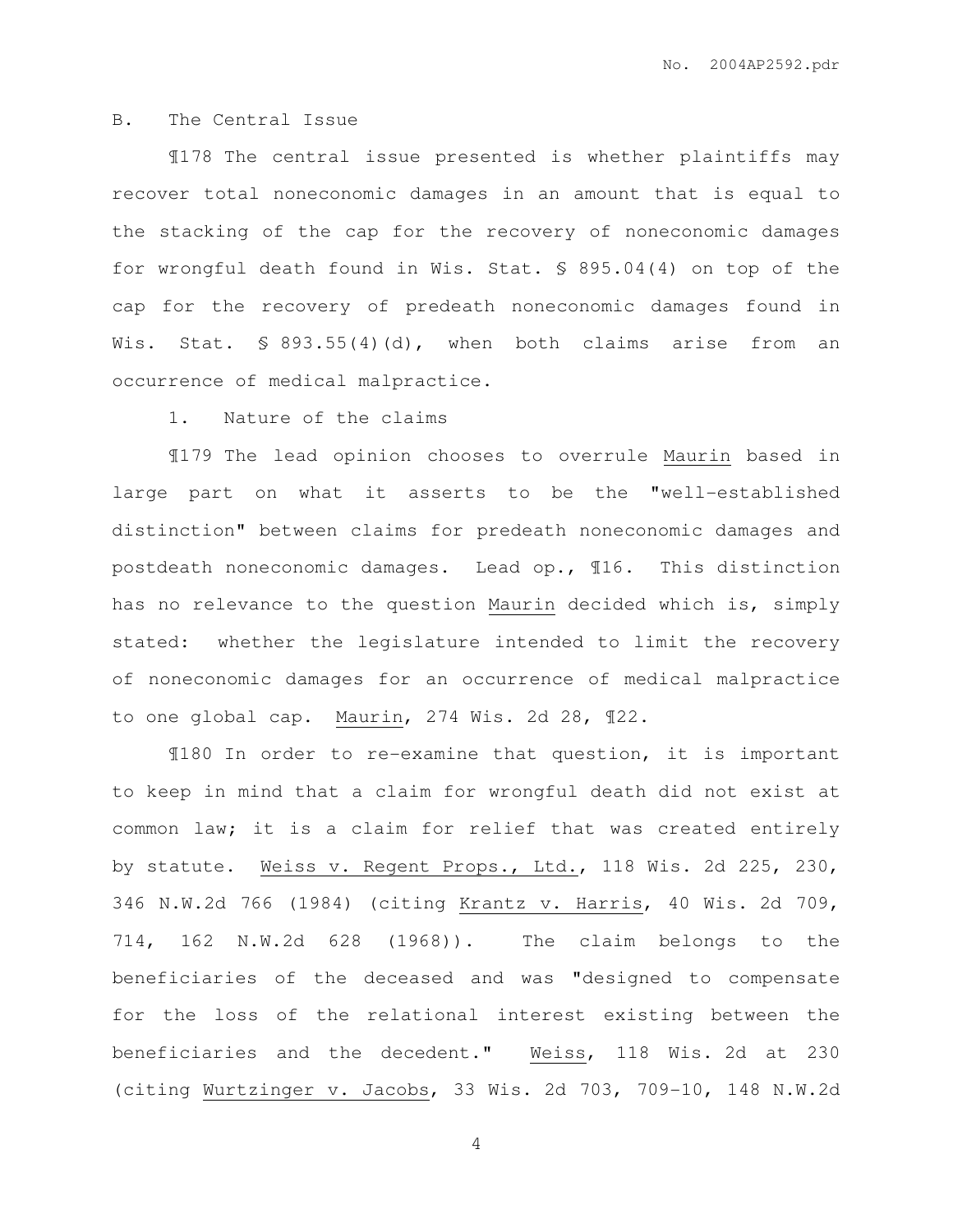86 (1967)). When the legislature created the claim for wrongful death, it limited who may sue for it; who may own the proceeds of the claim; and what damages may be recovered. Weiss, 118 Wis. 2d at 230-31.

¶181 A claim for the deceased's predeath pain and suffering passes to the deceased's estate at death, and can be brought by the personal representative as part of his wrongful death action. Schwab v. Nelson, 249 Wis. 563, 568, 25 N.W.2d 445 (1946). Under the wrongful death statute, the legislature has established a maximum amount that can be recovered for the death, no matter how many beneficiaries are entitled to share in the recovery. Wis. Stat. § 895.04(3) and (4). In a wrongful death action, recovery for a claimed relational injury is not automatic, but rather, the amount of damages must be proved by each survivor claiming an interest. Keithley v. Keithley, 95 Wis. 2d 136, 138, 289 N.W.2d 368 (Ct. App. 1980). Wrongful death damages are not a part of the decedent's estate, to be divided simply based on a biological relationship to the decedent. Id. When the death is not caused by medical malpractice, the only limit is that set out in  $\$$  895.04(4).

¶182 However, the claim for wrongful death is entirely a creature of the legislature, as are the limits on recovery of noneconomic damages due to medical malpractice. The legislature has shown these classifications are linked by responding to an earlier decision of this court wherein we concluded that the caps on the recovery of noneconomic damages arising from medical malpractice caps did not apply to wrongful death claims.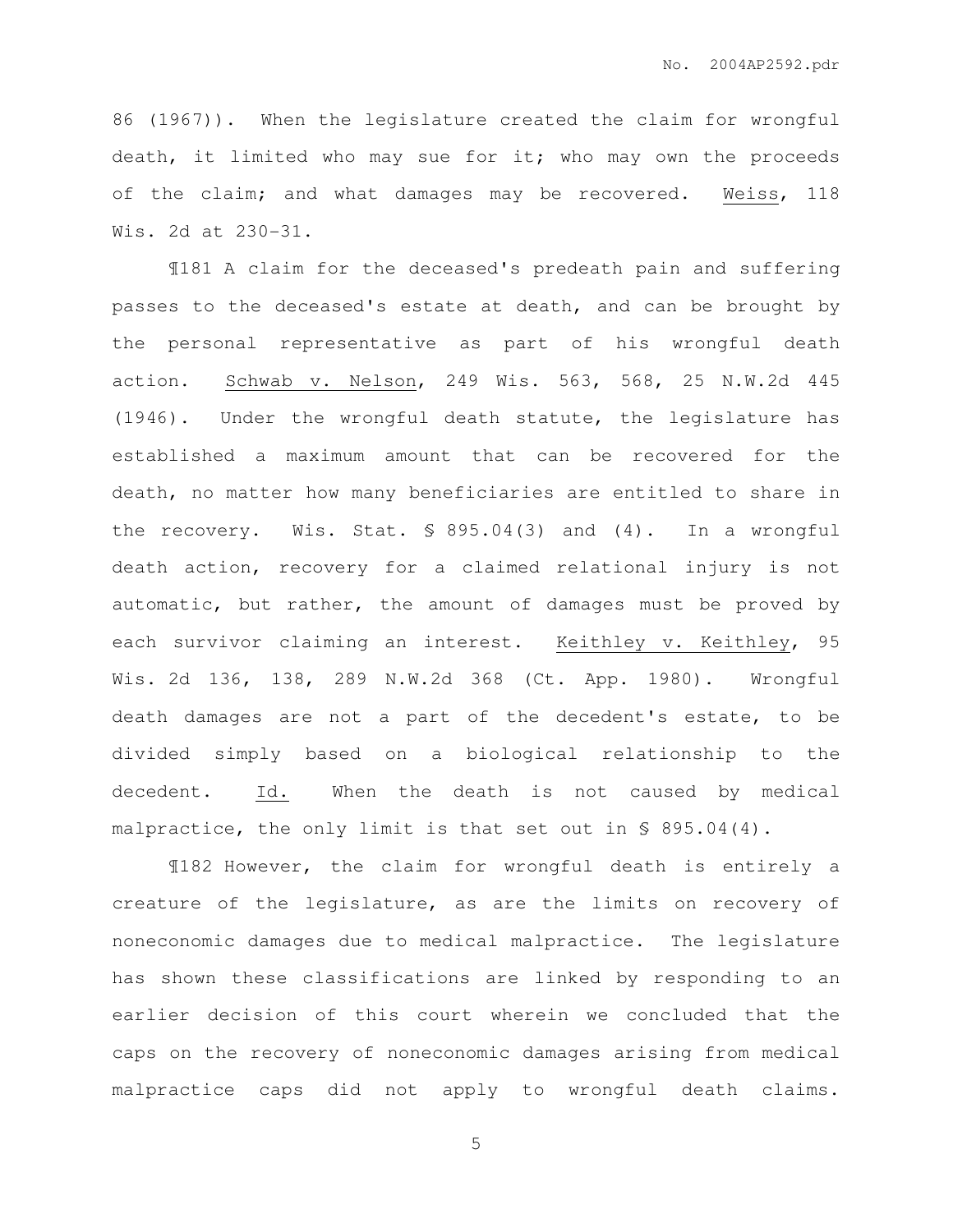Jelinek v. St. Paul Fire & Cas. Ins. Co., 182 Wis. 2d 1, 14, 512 N.W.2d 764 (1994). The legislature amended Wis. Stat. § 893.55(4) to overrule Jelinek. Accordingly, as the wrongful death claim, the caps on wrongful death recovery and the caps on the recovery of noneconomic damages based on proven medical malpractice all are creatures of the legislature, it is reasonable to conclude, as we did in Maurin, that the legislature limited plaintiffs who have claims arising from an occurrence of medical malpractice to one global cap on the recovery of all noneconomic damages. That is, stacking of caps for the recovery of noneconomic damages is precluded by statute. Maurin, 274 Wis. 2d 28, ¶22.

2. Chapter 655

 $\overline{a}$ 

¶183 Furthermore, we have also concluded that in regard to recoverable damages arising from an occurrence of medical malpractice, ch. 655 modifies the common law and other statutory law for claims made and the noneconomic damages that may be recovered. Storm v. Legion Ins. Co., 2003 WI 120, ¶35, 265 Wis. 2d 169, 665 N.W.2d 353. The modification that ch. 655 undertakes is in regard to "general civil law in instances where [ch. 655] speaks to a given subject." Id. If "general statutory provisions conflict with Chapter 655, the latter will trump the general statute." Id.

¶184 In Wis. Stat. § 893.55(4), the legislature spoke to the subject of recovery of noneconomic damages arising from medical malpractice.<sup>4</sup> Section 893.55(4) established an

 $4$  Wisconsin Stat. § 893.55(4) is tied to ch. 655 because the claims arose out of medical malpractice.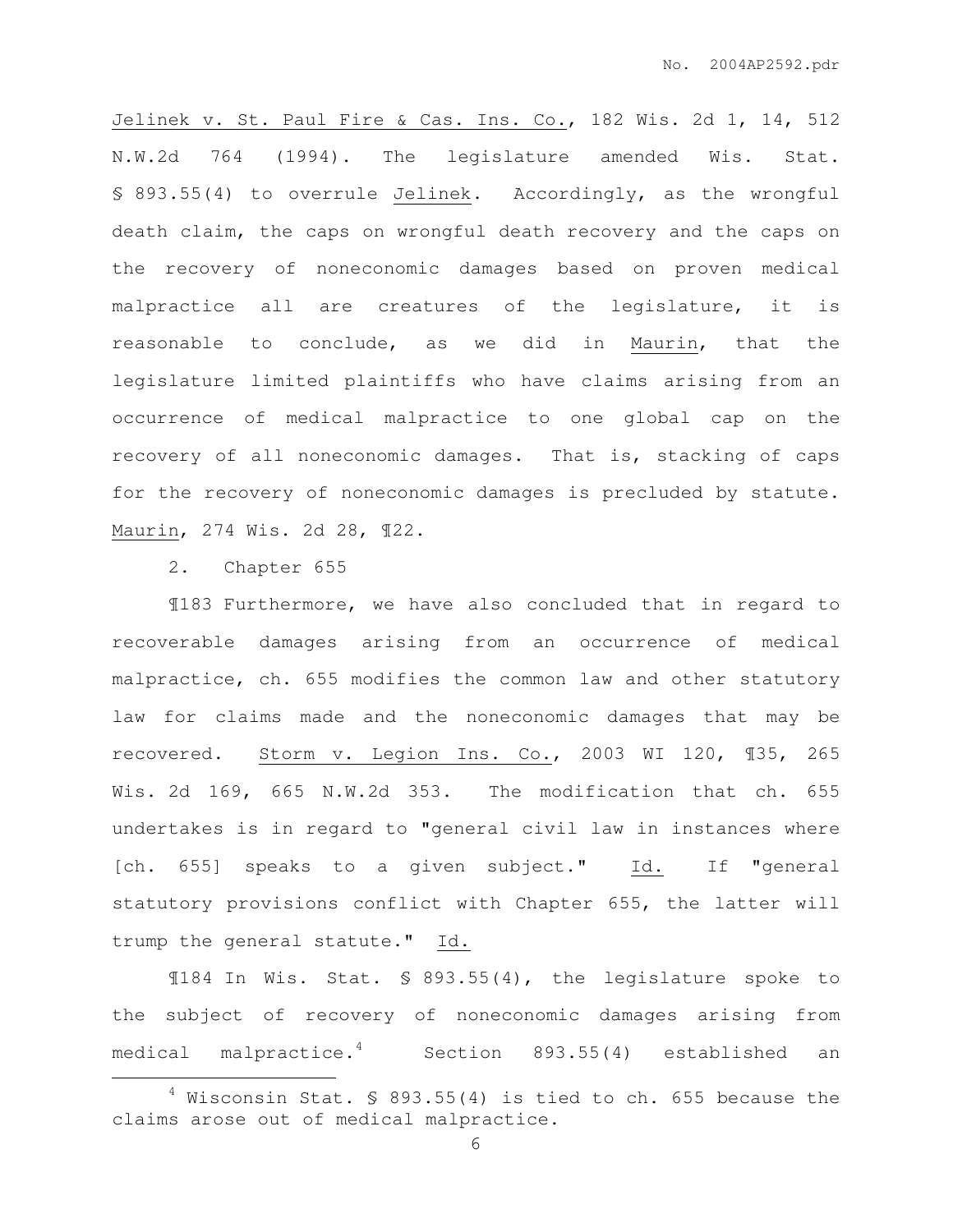occurrence-based disposition for the "total" recovery of noneconomic damages that arise out of "each occurrence" of medical practice, regardless of whether "injury or death" results. Section 893.55(4)(b) states:

The total noneconomic damages recoverable for bodily injury or death . . . may not exceed the limit under par. (d) for each occurrence on or after May 25, 1995, from all health care providers and all employees of health care providers acting within the scope of their employment and providing health care services who are found negligent and from the injured patients and families compensation fund. (Emphasis added.)

The single limit on recovery of noneconomic damages of § 893.55(4)(b) unambiguously applies whether the claim is for predeath or wrongful death noneconomic damages. Maurin, 274 Wis. 2d 28, 123. Simply put, the legislature limited the recovery of noneconomic damages for an occurrence of medical malpractice, no matter how many persons may have claims, direct or derivative, and no matter how many persons participated in the malpractice, directly or by failing to supervise or properly train a direct participant. Id., ¶29; see also Wis. Stat. § 655.007;<sup>5</sup> Wis. Stat. § 893.55(4)(f);<sup>6</sup> Wis. Stat. § 893.55(4).

 $\overline{a}$ 

 $6$  Wisconsin Stat. § 893.55(4)(f) provides:

Notwithstanding the limits on noneconomic damages under this subsection, damages recoverable against health care providers and an employee of a health care provider, acting within the scope of his or her

<sup>5</sup> Wisconsin Stat. § 655.007 provides:

On and after July 24, 1975, any patient or the patient's representative having a claim or any spouse, parent, minor sibling or child of the patient having a derivative claim for injury or death on account of malpractice is subject to this chapter.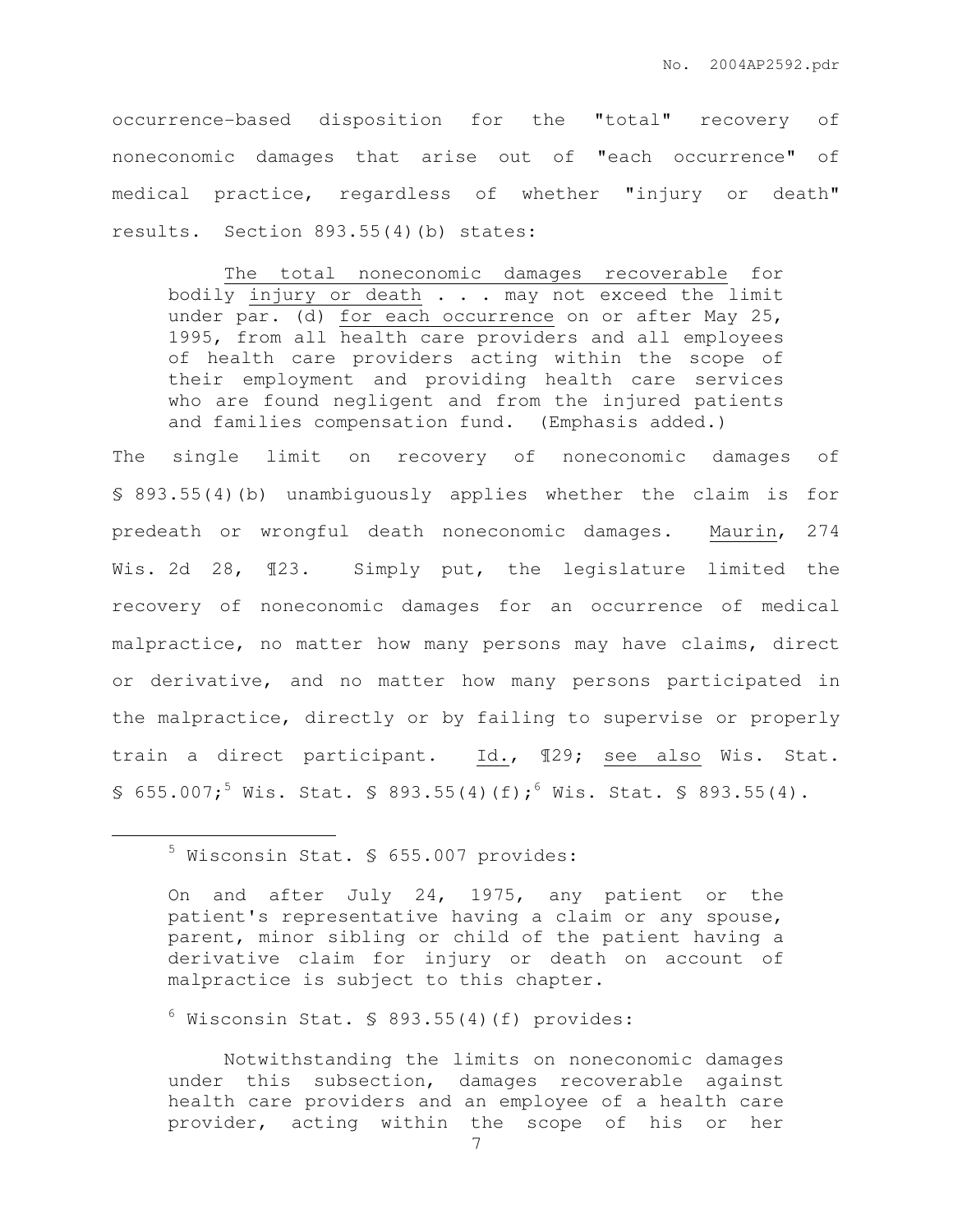## 3. Stare decisis

 $\overline{a}$ 

¶185 Before coming to this conclusion about the meaning of the relevant statutes in Maurin, we performed a thorough review of the statutory language, of the legislative history and of our previous decisions with regard to legislative changes and policies that limit damage recovery for noneconomic damages for medical malpractice claims. Maurin, 274 Wis. 2d 28, ¶¶20-90. The lead opinion's decision to re-interpret the same statutes and overturn Maurin less than two years after Maurin was mandated is a significant departure from the doctrine of stare decisis.

¶186 The lead opinion recognizes that to overrule precedent requires a special justification. Lead op., ¶32. It then cites factors that it asserts can constitute special justification to overturn prior precedent:

(1) Changes or developments in the law have undermined the rationale behind a decision; (2) there is a need to make a decision correspond to newly ascertained facts; (3) there is a showing that the precedent has become detrimental to coherence and consistency in the law; (4) the prior decision is "unsound in principle;" (5) the prior decision is "unworkable in practice."

Id., ¶33 (citing Johnson Controls, Inc. v. Employers Ins. of Wausau, 2003 WI 108, ¶¶98-99, 264 Wis. 2d 60, 665 N.W.2d 257). It concludes that the listed factors are "sufficiently implicated" in the present case to justify overruling Maurin's conclusion that the cap on the recovery of noneconomic damages

employment and providing health care services, for the wrongful death are subject to the limit under § 895.04(4).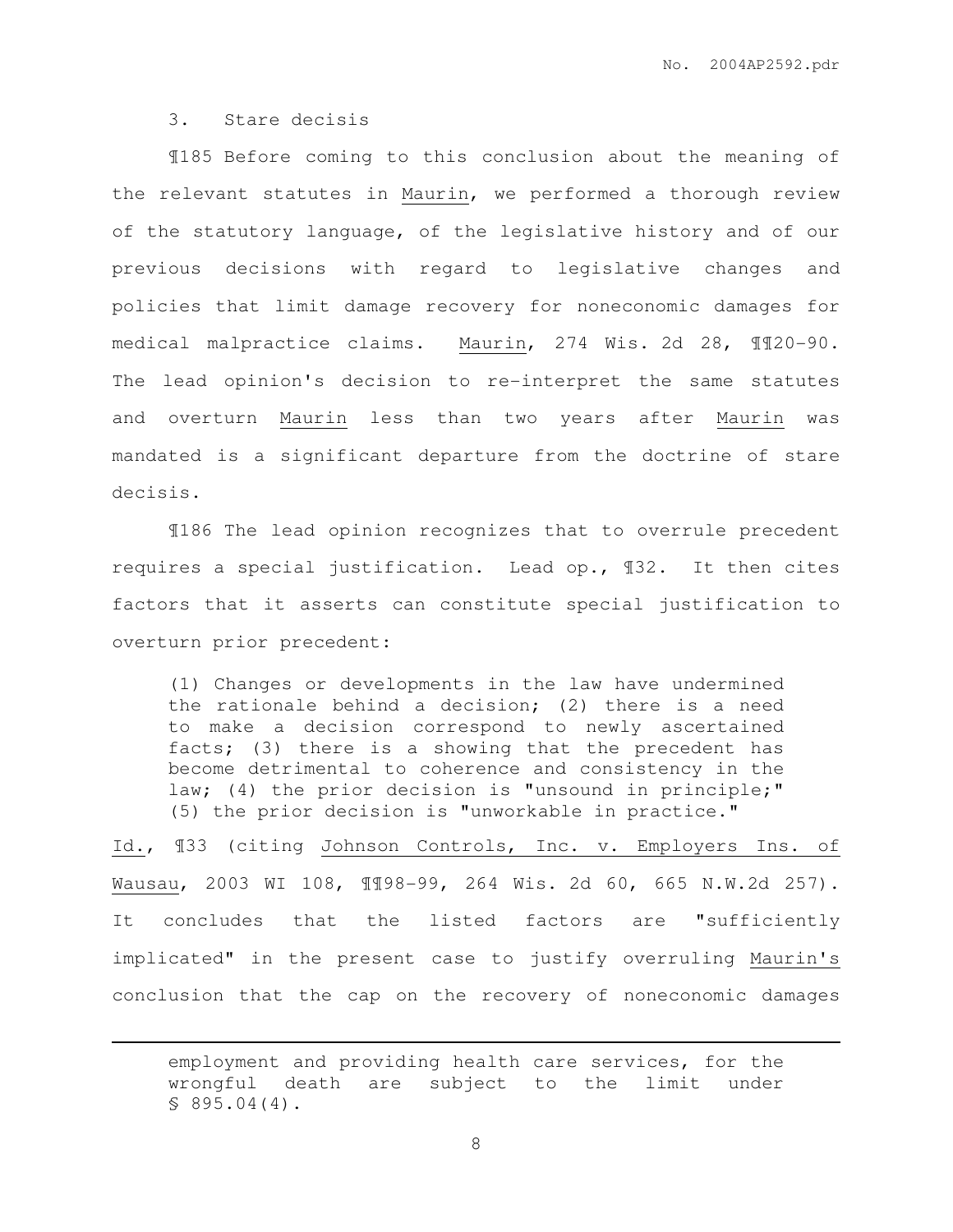for a wrongful death claim cannot be stacked on top of the cap on the recovery of noneconomic damages in a personal injury claim. Lead op., ¶35.

¶187 The lead opinion initially focuses on the fourth of these five factors, that this court's prior decision in Maurin is "unsound in principle and was wrongly decided." Id., ¶36. In order for this assertion to constitute a sufficient reason to overturn Maurin, whose decision is driven by our statutory interpretation, the lead opinion would have to show that the statutes did not mean there was to be only one cap on the recovery of all noneconomic damages arising out of an occurrence of medical malpractice. However, the lead opinion does not review Maurin's careful and comprehensive statutory interpretation. Instead, it asserts we erred in Maurin because our decision was:

founded upon an ill-fitted analysis of what a wrongful death action is and failing to fully understand and explain the distinction between noneconomic damages for postdeath loss of society and companionship and noneconomic damages for predeath claims. A decision based on a faulty interpretation of over 150 years of case law is "unsound in principle."

# Id., ¶36.

¶188 Maurin is based on what the statutes mean. It has nothing to do with any lack of understanding about the nature of predeath and wrongful death noneconomic damages or claims. The lead opinion's rationale for deciding to overturn our decision is breathtaking. First, it shows a lack of respect for the institutional integrity of our opinions, and second, it shows an equal lack of respect for the policy choices made by the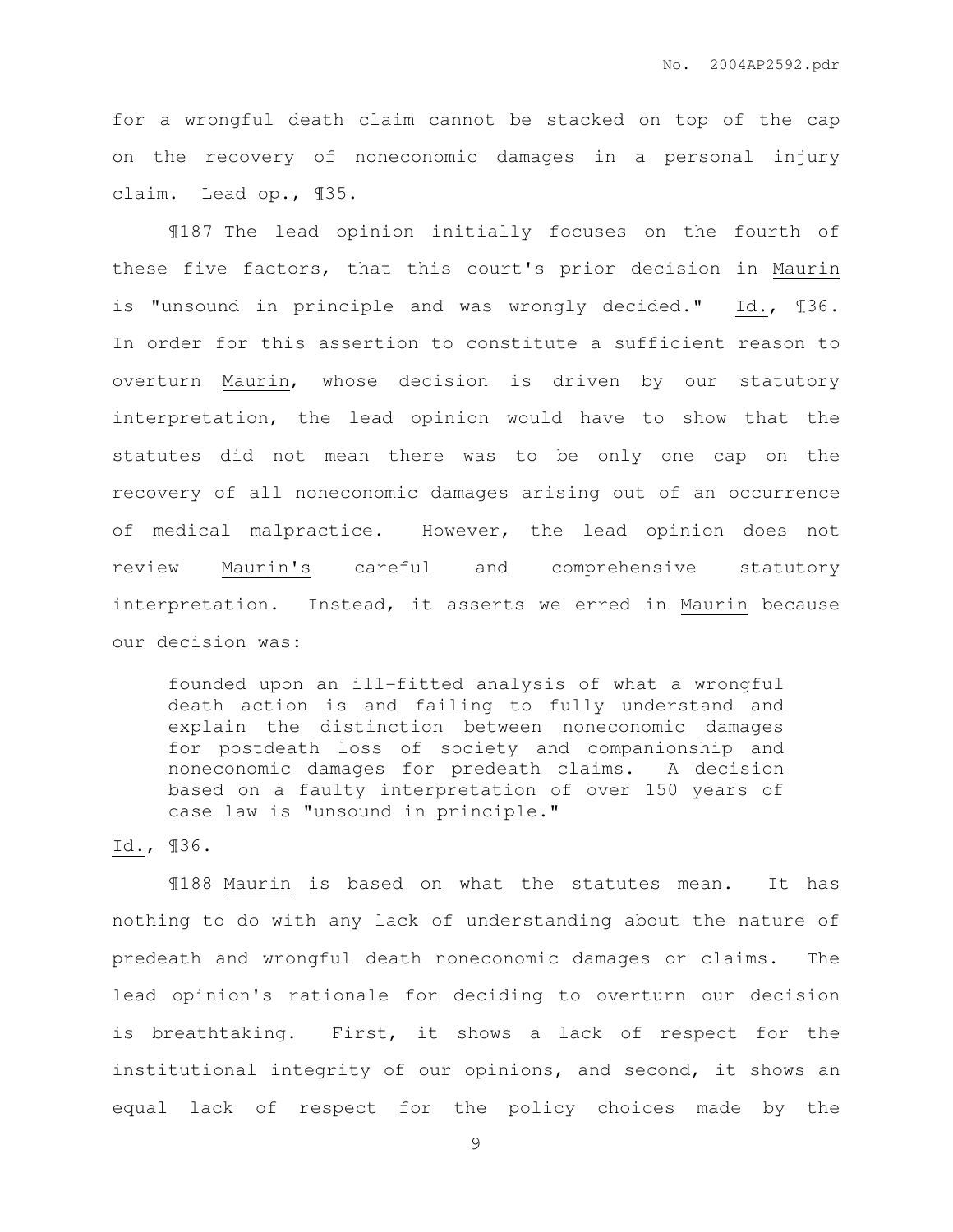legislature, as it substitutes its own policy choice for Wisconsin. The lead opinion's rationale is an insufficient justification for ignoring stare decisis, one of the pillars that support the institutional integrity of the court. As has been explained:

Adherence to stare decisis is crucial because "[r]espect for precedent 'promotes the evenhanded, predictable, and consistent development of legal principles, fosters reliance on judicial decisions, and contributes to the actual and perceived integrity of the judicial process.'"

Johnson Controls, 264 Wis. 2d 60, ¶138 (Wilcox, J., dissenting) (citation omitted).

¶189 One of the lead opinion's two alternate rationales for ignoring precedent is that Maurin is "difficult to apply." Lead op., ¶43. There are no facts to support this assertion. As of June 10, 2006, there has been only one other appellate case, besides the instant case, that address Maurin's limitation on noneconomic damages, Pierce v. Physicians Insurance Co. of Wisconsin, Inc., 2005 WI 14, 278 Wis. 2d 82, 692 N.W.2d 558.

¶190 In Pierce, we were asked to address Maurin in the context of medical malpractice that resulted in a stillborn child. Pierce, 278 Wis. 2d 82, ¶28. We concluded that Maurin did not apply to the attempted recovery of noneconomic damages because no stacking of caps was involved. Id., ¶28. We distinguished the claim in Pierce from that presented in Maurin because in Maurin, only one person suffered a direct injury as the result of malpractice and the other claims were derivative of that one injury. Id. In Pierce, there were two persons who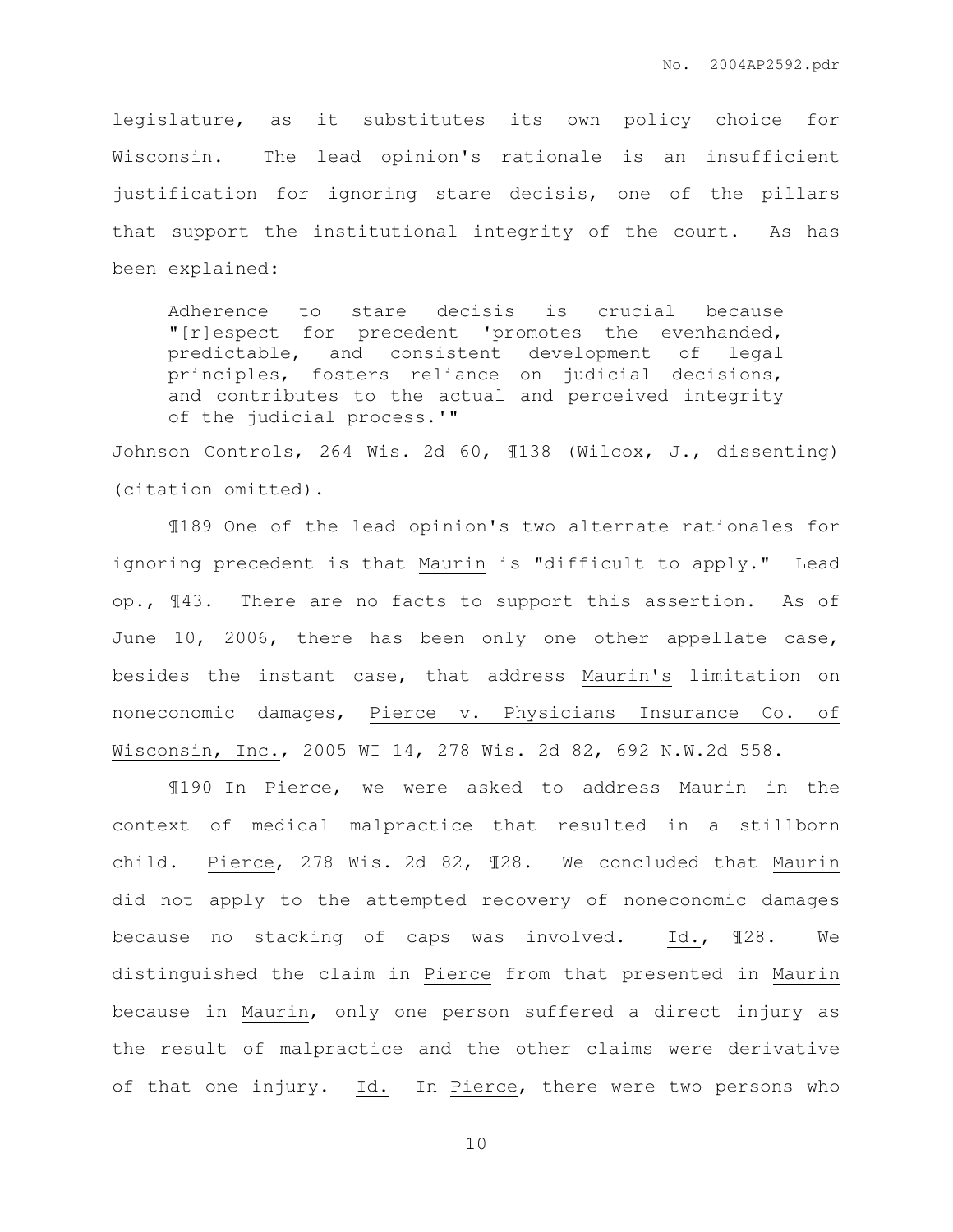each sustained a direct injury from medical malpractice. Id. Therefore, each person had a right to her own cap on the recovery of noneconomic damages.

¶191 The lead opinion also hints that if stacking of caps is not permitted, a plaintiff in a personal injury action may receive constitutionally inadequate damages. Lead op., ¶44. This contention is an attempt to create a straw man that the lead opinion can then knock down. As I noted above at ¶180, a wrongful death claim is totally a creature of statute. Therefore, the legislature could entirely eliminate the claim if it chose, by changing the law so that \$0.00 could be recovered for wrongful death.

¶192 In addition, my review of the factors we have held were sufficient to cause us to overrule a prior decision, in light of the circumstances of this case, lead me to the conclusion that none of the factors are met. First, no changes or developments in the law have occurred that would undermine the rationale of Maurin. Maurin concluded that the legislature meant to permit one global cap to be applied under the exact same statutes that apply to this case.<sup>7</sup> Second, it is undisputed that there is no need to make Maurin correspond to newly ascertained facts. Third, there has been no showing that the Maurin decision has become detrimental to coherence in the law. As explained above, we analyzed Maurin under new facts in Pierce and further explained the rule of law established in Maurin.

 $\overline{a}$ 

 $7$  This court's decision in Ferdon, decided in the term after Maurin, did not reach Maurin's global cap. Ferdon, 284 Wis. 2d 573, ¶¶35-36.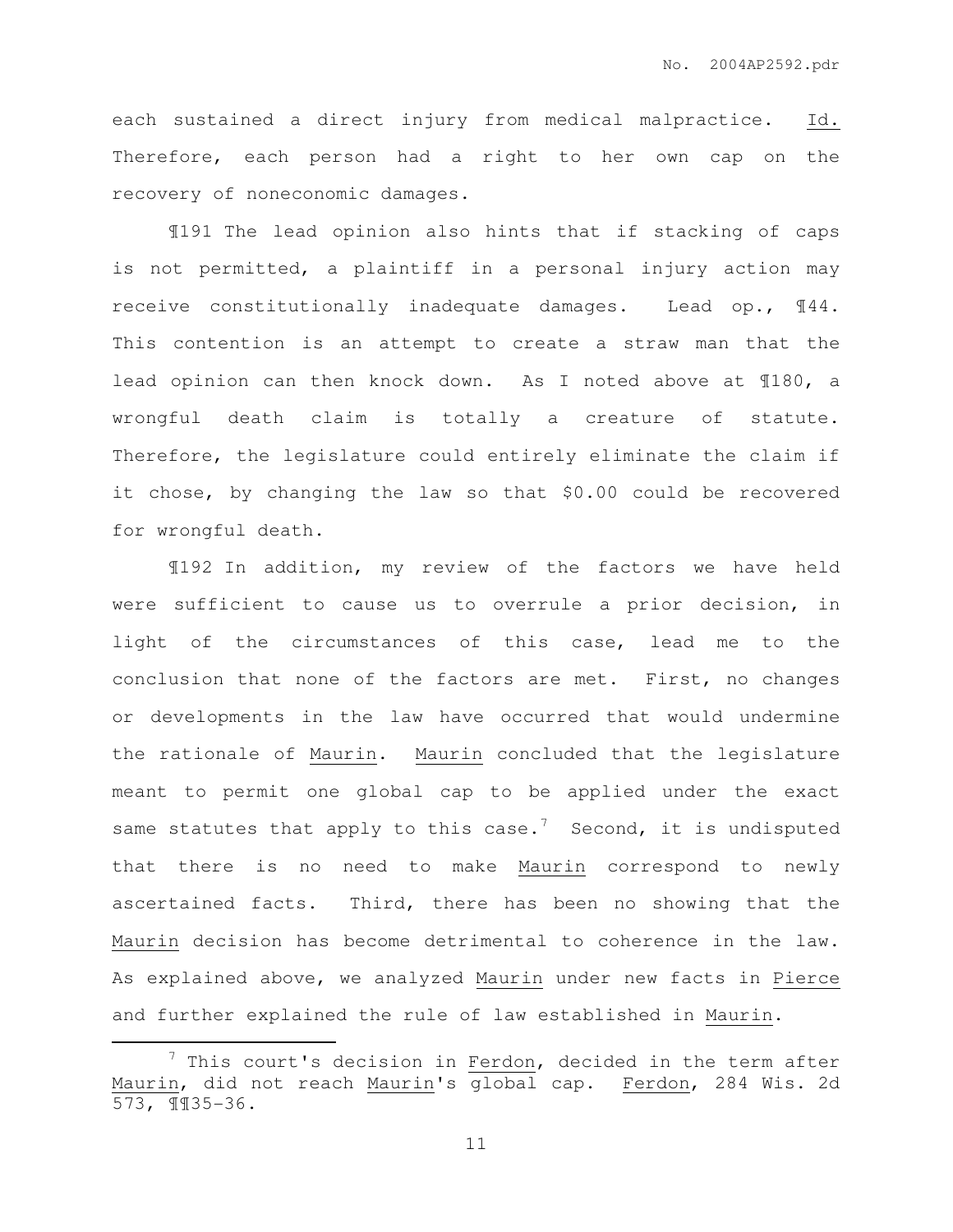¶193 The lead opinion suggests that the factual situation of the present case is sufficiently distinct from that of Maurin because there was a significant length of time after an occurrence of medical malpractice before death occurred. Id., ¶38. However, the lead opinion also contends that the factual distinction in the two cases should not be a basis for distinguishing Maurin. Id., ¶¶39-40. The lead opinion concludes that nothing in the statutes or the case law distinguishes between medical malpractice victims who survive for different lengths of time and therefore, it declines to create a judicial distinction in that regard. Id., ¶41. All of this may be true. That Helen survived for five years after she was injured is a significant fact that may affect how Maurin will be applied, but that fact provides no basis for overruling Maurin; the lead opinion simply chooses to do so.<sup>8</sup>

4. Helen's injury

 $\overline{a}$ 

¶194 This review does not question that Helen suffered catastrophic injuries due to an occurrence of medical malpractice for which she and her husband, Robert, sought compensation for the personal injuries she sustained and for the derivative injuries Robert sustained. Helen lived five years and when she died, Robert sought compensation for her wrongful death. He sued on his own behalf and on behalf of Helen's estate. Robert, individually, and Helen's estate were awarded

 $8$  If the lead opinion becomes the law of Wisconsin, there would be nothing to prevent Robert from commencing a wrongful death action years after the initial personal injury action had been concluded and payments made.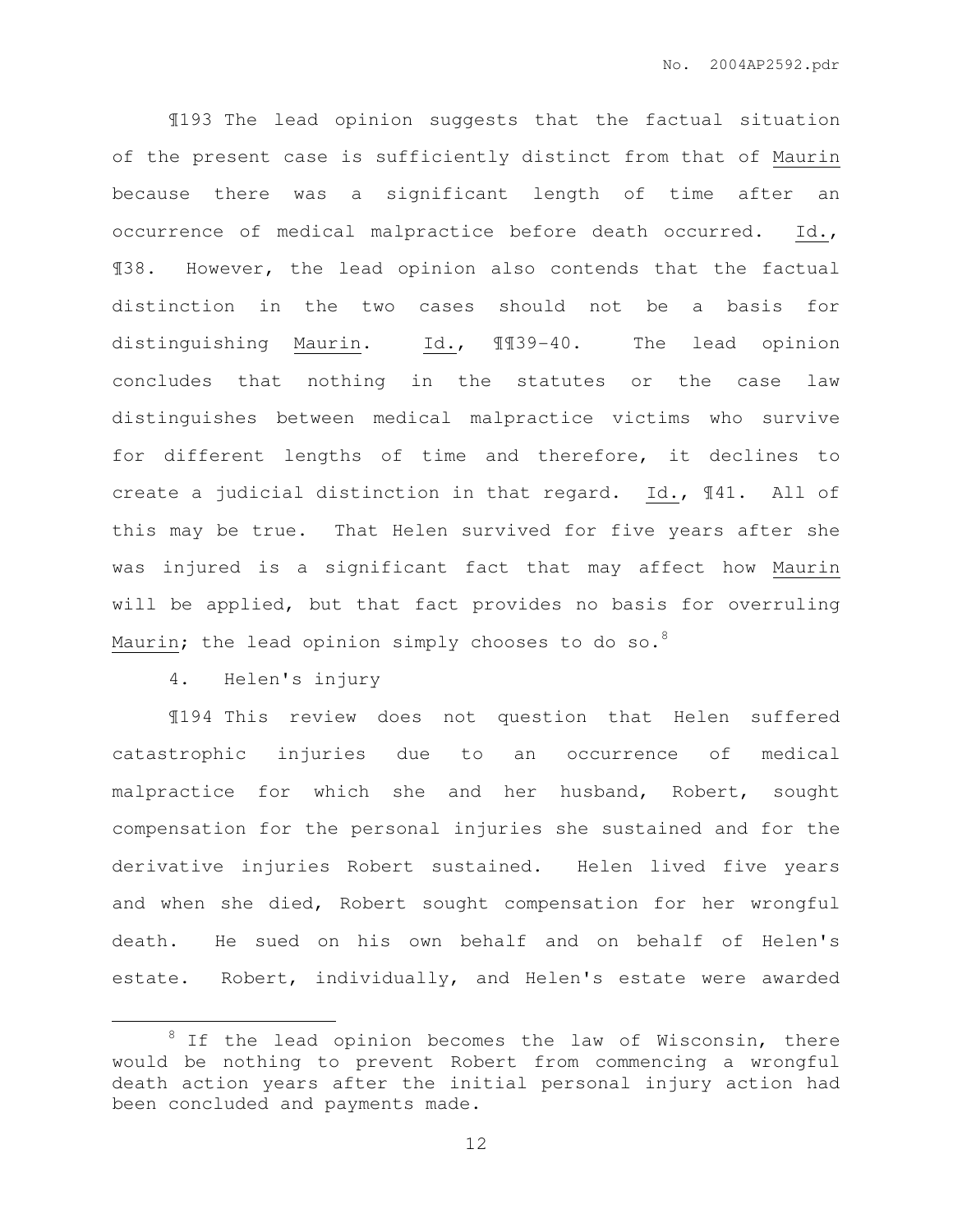noneconomic damages of \$850,000 for their personal injury claims and Robert was awarded noneconomic damages of an additional \$350,000 for his wrongful death claim.

¶195 However, Maurin did not require Robert to bring a wrongful death claim, and Maurin does not require that he accept the noneconomic damages awarded for the wrongful death claim, as limited by the cap of Wis. Stat. § 895.04(4). Maurin does not require that Robert reject the recovery permitted for his derivative claims and Helen's claims that the estate holds.

¶196 Maurin concerned a child who lived for only two days after an occurrence of medical malpractice. Maurin, 274 Wis. 2d 28, ¶¶10-12. The Maurin lawsuit, which was brought by her estate and her parents, claimed for personal injury, direct and derivative, and her parents claimed for wrongful death, which is also a derivative claim. Id., ¶1. We concluded that the legislative plan set out in ch. 655 required that there be a single global cap on the total recovery of noneconomic damages from the collective group of health care providers that were participants in an occurrence of medical malpractice. Id., ¶¶52-82.

¶197 The Maurins never sought to retain the noneconomic damages for their personal injury claims and to reject the damages awarded for the wrongful death claims. They sought to stack the limits on the recovery of noneconomic damages from the wrongful death claim on top of the limit on recovery of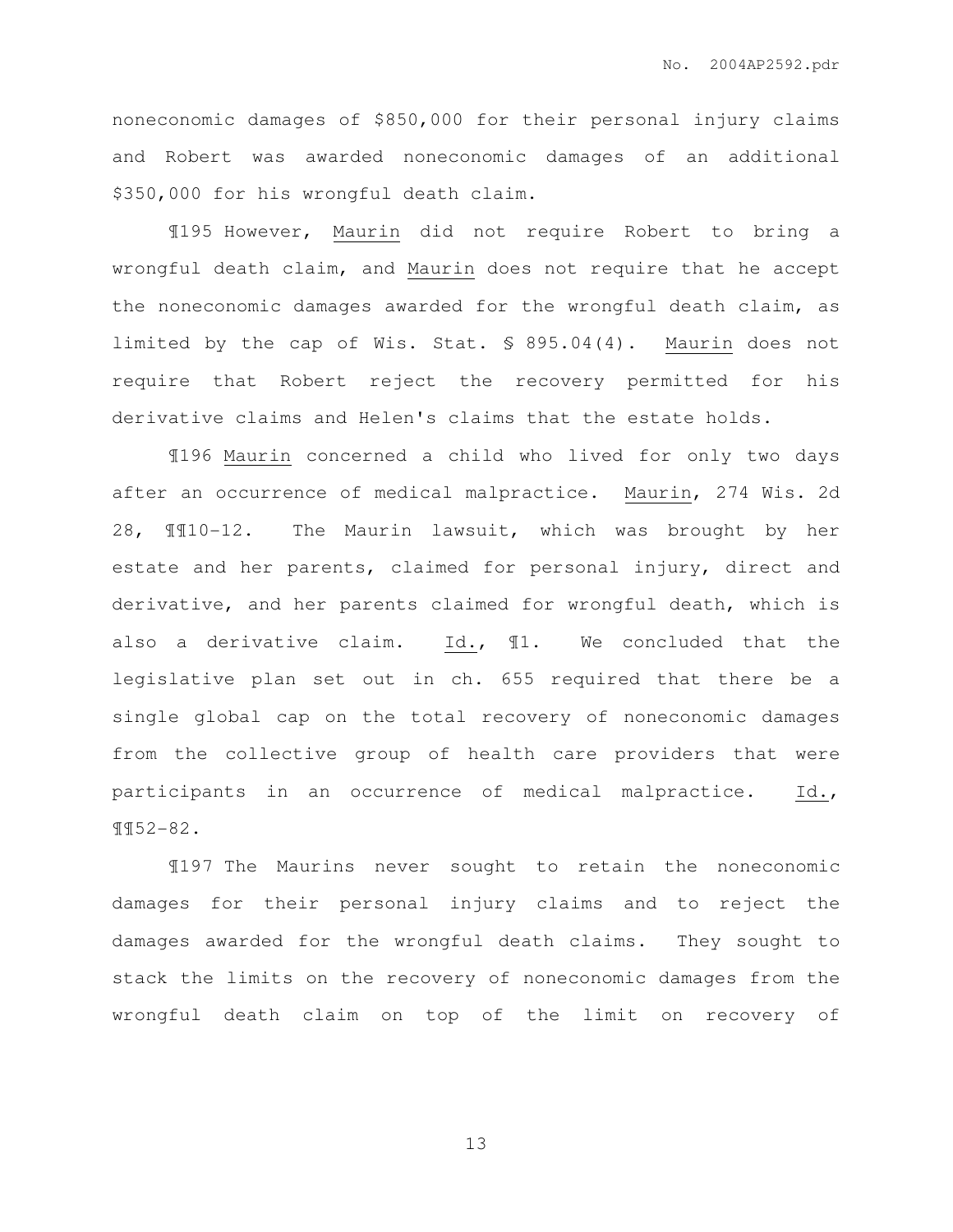noneconomic damages for their personal injury claims.<sup>9</sup> Similarly, until oral argument, Robert never addressed whether he could have rejected the noneconomic damages awarded for wrongful death and accepted the noneconomic damages for his and the estate's personal injury claims. He sought to stack both caps on the recovery of noneconomic damages, just as the Maurins had. In my view, the legislature has not prevented Robert, individually, and Helen's estate from choosing whichever cap is best for them.

¶198 Although many other states have caps on medical malpractice awards for noneconomic damages, the statutes by which they accomplish this vary. However, Michigan does have a statutory limit on the recovery on noneconomic damages that has two differing caps, which caps encompass noneconomic damages for survivors' actions and for wrongful death. Shinholster v. Annapolis Hosp., 471 Mich. 540, 559-60, 685 N.W.2d 275 (2004).

¶199 In Shinholster, Betty Shinholster had experienced a number of "mini-strokes" before having a massive stroke that caused her death. Id. at 547-48. Michigan has a \$280,000 cap on the recovery of all noneconomic damages for all claims unless one of several statutory factors applies. MCL 600.1483(1). Those factors describe the types of disabilities that resulted from the malpractice. MCL 600.1483(1)(a)-(c). If any of the factors set out in MCL  $600.1483(a) - (c)$  apply, the limit on the

 $\overline{a}$ 

 $9$  The jury awarded noneconomic damages of \$550,000 in the personal injury action and noneconomic damages of \$2,500,000 for the parents' wrongful death claim. Maurin v. Hall, 2004 WI 100, ¶13, 274 Wis. 2d 28, 682 N.W.2d 866.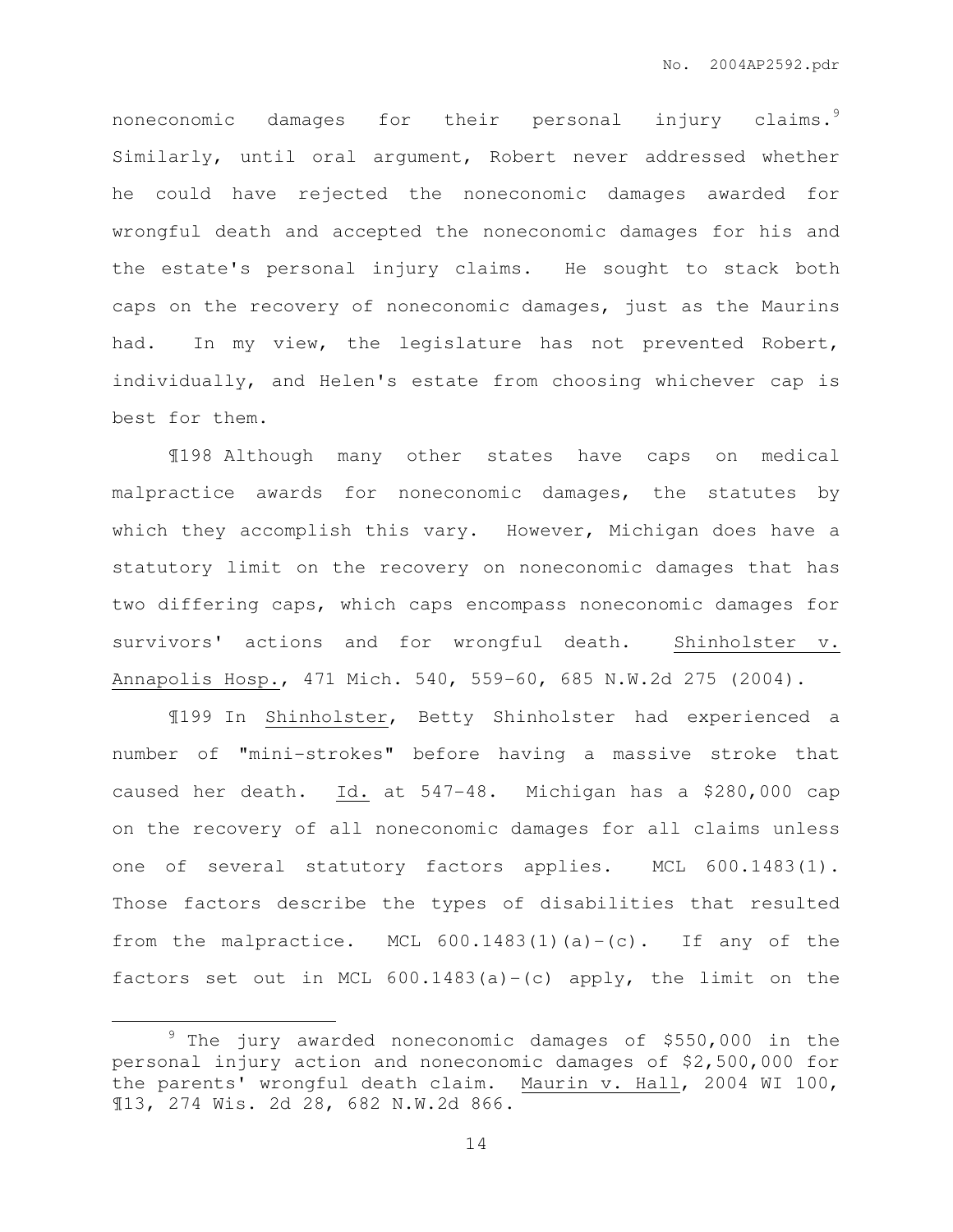recovery for noneconomic damages is an aggregate of \$500,000. Id. at 560. The question before the court was whether that higher limit could be applied in a wrongful death action or whether the injured person had to survive and endure the disability to be able to recover the higher amount. Id. The court, based on its interpretation of Michigan statutes, concluded that the legislature permitted "a decedent's estate to recover everything that the decedent would have been able to recover had she lived." Id. at 564 (emphasis in original). Accordingly, it permitted the recovery of noneconomic damages totaling \$500,000. Id.

¶200 Although Shinholster is based on Michigan statutes, the claims addressed are the same as are presented by Robert, individually, and Helen's estate. They involved claims for Betty's predeath pain and suffering that the estate held and claims for her survivors with derivative claims for wrongful death. The court in Shinholster saw no problem in limiting recovery of all noneconomic damages, for all types of claims that arose out of medical malpractice, to one limit. In a similar manner, I agree with Maurin that the legislature did limit the recovery of noneconomic damages to one statutory cap for an occurrence of medical malpractice. I also conclude that the legislature has not directed which cap is to be selected. Therefore, I would reverse the court of appeals and remand to the circuit court for a hearing on which cap is to be applied, the cap set out in Wis. Stat. § 893.55(4)(d) or the cap set out in Wis. Stat. § 895.04(4).